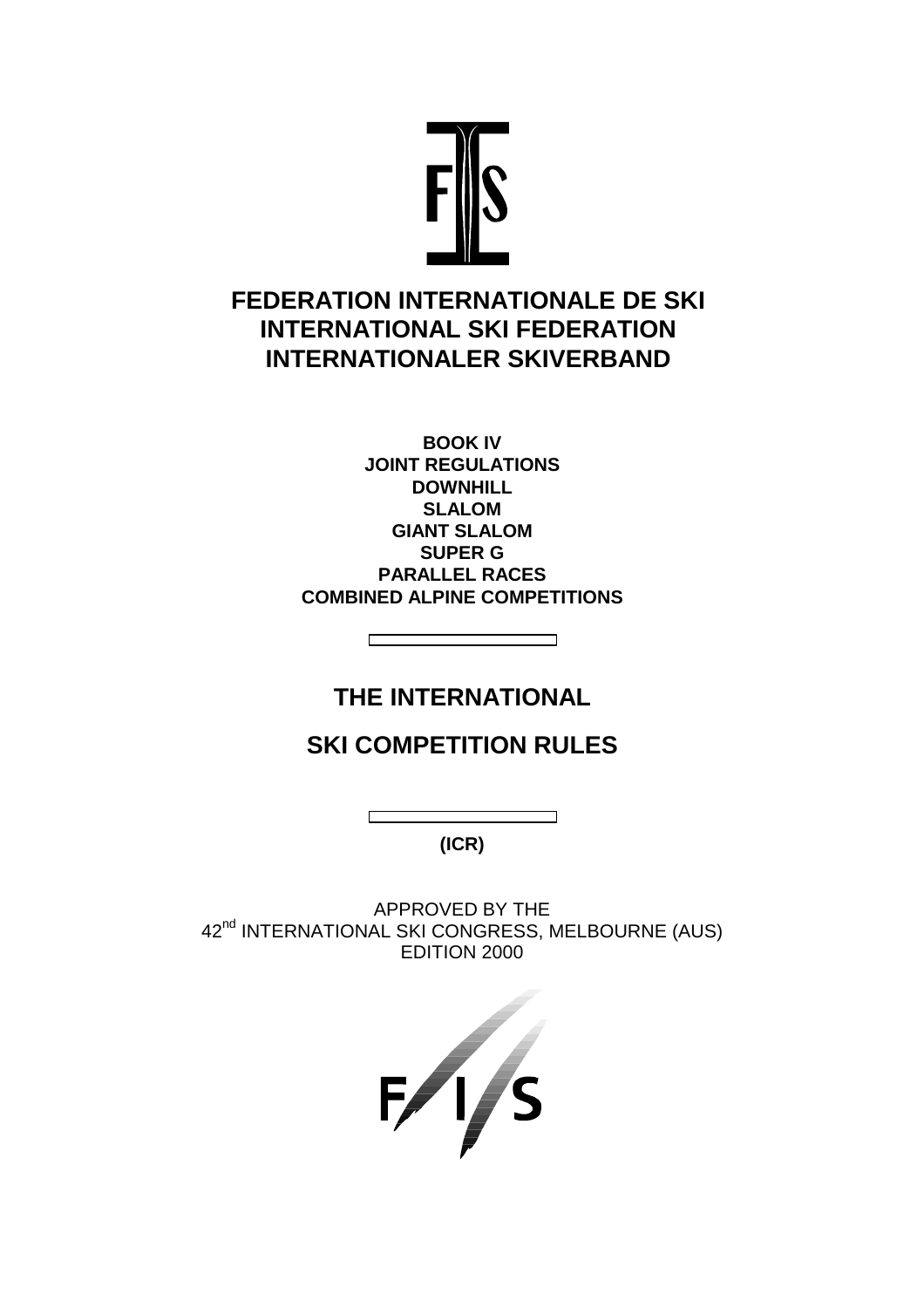# **Table of Contents**

# 1st Section

| 200 |                                                         | 1              |
|-----|---------------------------------------------------------|----------------|
| 201 |                                                         | 1              |
| 202 |                                                         | 3              |
| 203 |                                                         | 3              |
| 204 |                                                         | $\overline{4}$ |
|     |                                                         |                |
| 205 |                                                         | 5              |
| 206 |                                                         | 6              |
| 207 |                                                         | $\overline{7}$ |
| 208 |                                                         | 8              |
| 209 |                                                         | 9              |
| 210 |                                                         | 9              |
| 211 |                                                         | 9              |
| 212 |                                                         | 9              |
| 213 |                                                         | 10             |
| 214 |                                                         | 10             |
| 215 |                                                         | 11             |
| 216 |                                                         | 11             |
| 217 |                                                         | 12             |
| 218 |                                                         | 12             |
|     |                                                         | 12             |
| 219 |                                                         |                |
| 220 | Service Personnel, Suppliers and Firms' Representatives | 13             |
| 221 |                                                         | 13             |
|     |                                                         |                |
| 222 |                                                         | 14             |
|     | 2nd Section                                             |                |
|     |                                                         | 15             |
| 600 |                                                         | 15             |
| 601 | Organizer                                               | 15             |
| 602 |                                                         | 15             |
| 603 |                                                         | 15             |
| 604 |                                                         | 24             |
|     |                                                         |                |
| 605 |                                                         | 27             |
| 606 |                                                         | 29             |
| 607 |                                                         | 30             |
| 608 |                                                         | 30             |
| 609 |                                                         | 31             |
| 610 |                                                         | 32             |
| 611 |                                                         | 32             |
| 612 |                                                         | 35             |
| 613 |                                                         | 36             |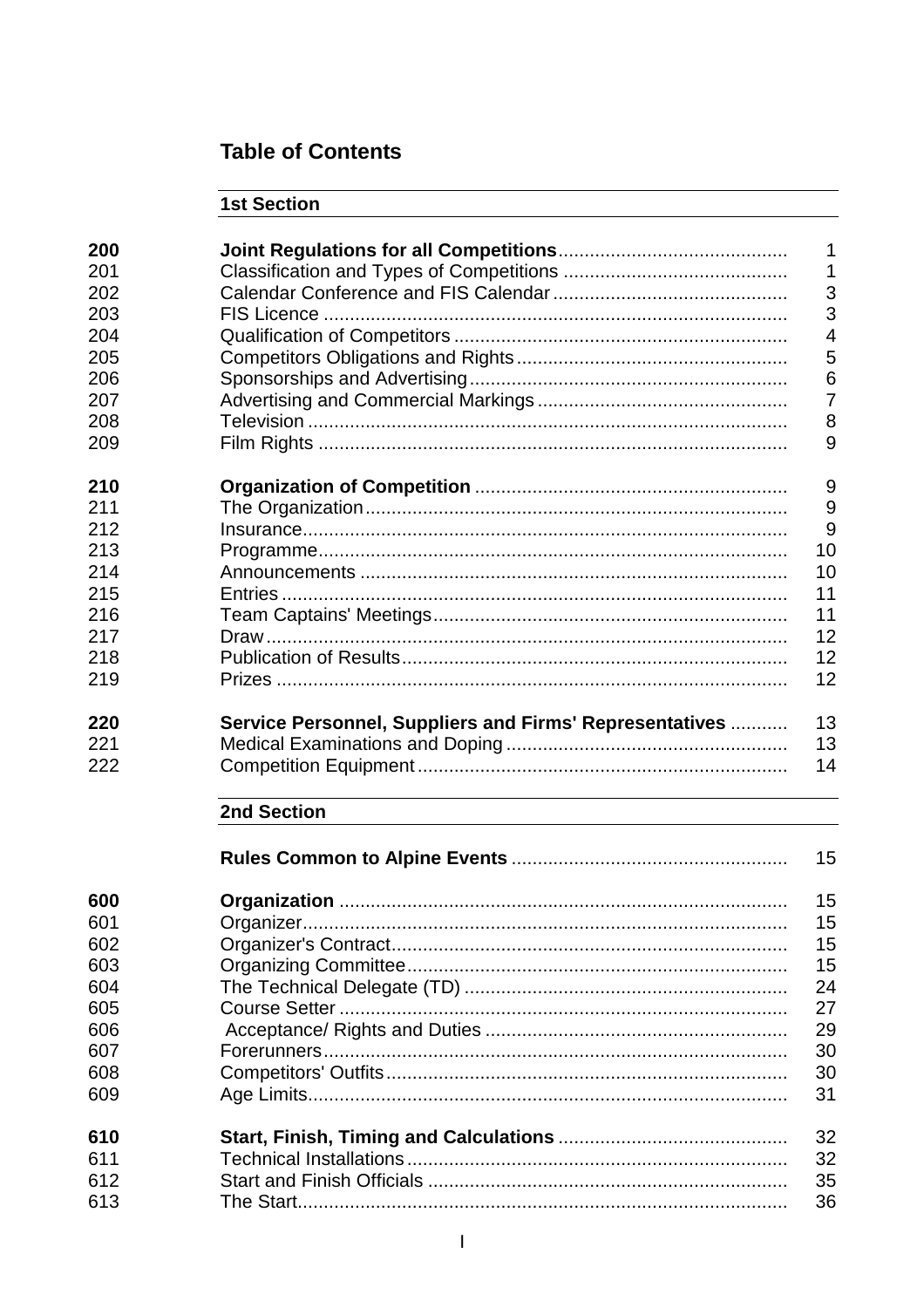| 680 |                                                               | 66       |
|-----|---------------------------------------------------------------|----------|
| 675 |                                                               | 66       |
| 670 |                                                               | 65       |
| 669 |                                                               | 65       |
| 668 |                                                               | 64       |
| 667 |                                                               | 64       |
| 666 | Duties of the Gate Judge at the Conclusion of the Race        | 63       |
| 665 | Duties of the Gate Judge on completion of the 1st and 2nd run | 63       |
| 664 | Immediate Announcement of Disqualifying Faults                | 63       |
| 663 |                                                               | 62       |
| 662 |                                                               | 62       |
|     |                                                               |          |
| 661 |                                                               | 60       |
| 660 |                                                               | 60       |
| 650 |                                                               | 55       |
| 647 |                                                               | 55       |
| 646 |                                                               | 54       |
| 645 |                                                               | 54       |
| 644 |                                                               | 53       |
| 643 |                                                               | 53       |
| 642 |                                                               | 53       |
| 641 |                                                               | 52       |
| 640 |                                                               | 52       |
| 632 |                                                               | 52       |
| 631 |                                                               | 50       |
| 630 |                                                               | 48       |
| 629 |                                                               | 47       |
| 628 |                                                               | 47       |
| 627 |                                                               | 46       |
| 626 |                                                               | 46       |
| 625 |                                                               | 46       |
| 624 |                                                               | 45       |
| 623 |                                                               | 44       |
| 622 |                                                               |          |
| 621 |                                                               | 42<br>44 |
| 620 |                                                               | 42       |
|     |                                                               |          |
| 618 |                                                               | 41       |
| 617 |                                                               | 40       |
| 616 |                                                               | 40       |
| 615 |                                                               | 39       |
| 614 |                                                               | 37       |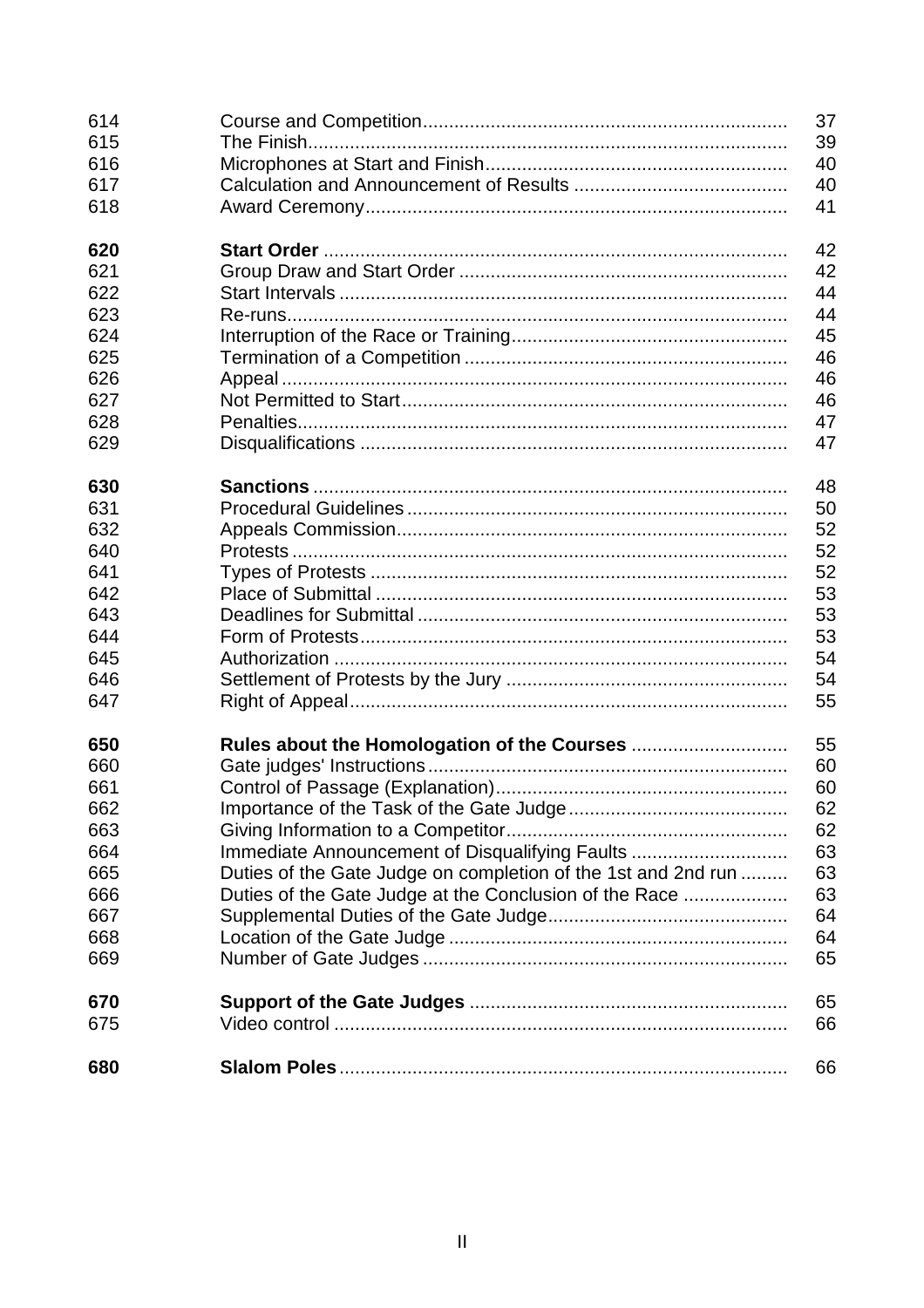|      | <b>3rd Section</b>                             |    |
|------|------------------------------------------------|----|
|      | Particular Rules for the different Disciplines | 67 |
| 700  |                                                | 67 |
| 701  |                                                | 67 |
| 702  |                                                | 68 |
| 703  |                                                | 68 |
| 704  |                                                | 69 |
| 705  |                                                | 70 |
| 706  |                                                | 71 |
| 707  |                                                | 72 |
| 800  |                                                | 72 |
| 801  |                                                | 72 |
| 802  |                                                | 73 |
| 803  |                                                | 73 |
| 804  |                                                | 76 |
| 805  |                                                | 76 |
| 806  |                                                | 77 |
| 900  |                                                | 77 |
| 901  |                                                | 77 |
| 902  |                                                | 78 |
| 903  |                                                | 78 |
| 904  |                                                | 79 |
| 905  |                                                | 79 |
| 906  |                                                | 79 |
| 1000 |                                                | 79 |
| 1001 |                                                | 79 |
| 1002 |                                                | 80 |
| 1003 |                                                | 81 |
| 1004 |                                                | 81 |
| 1005 | Start                                          | 81 |
| 1006 |                                                | 82 |
| 1007 |                                                | 82 |
| 1008 |                                                | 82 |
| 1100 |                                                | 82 |
| 1101 |                                                | 82 |
| 1102 |                                                | 82 |
| 1103 |                                                | 82 |
| 1104 |                                                | 83 |
| 1105 |                                                | 83 |
| 1106 |                                                | 83 |
| 1107 |                                                | 84 |
| 1108 |                                                | 84 |
| 1109 |                                                | 84 |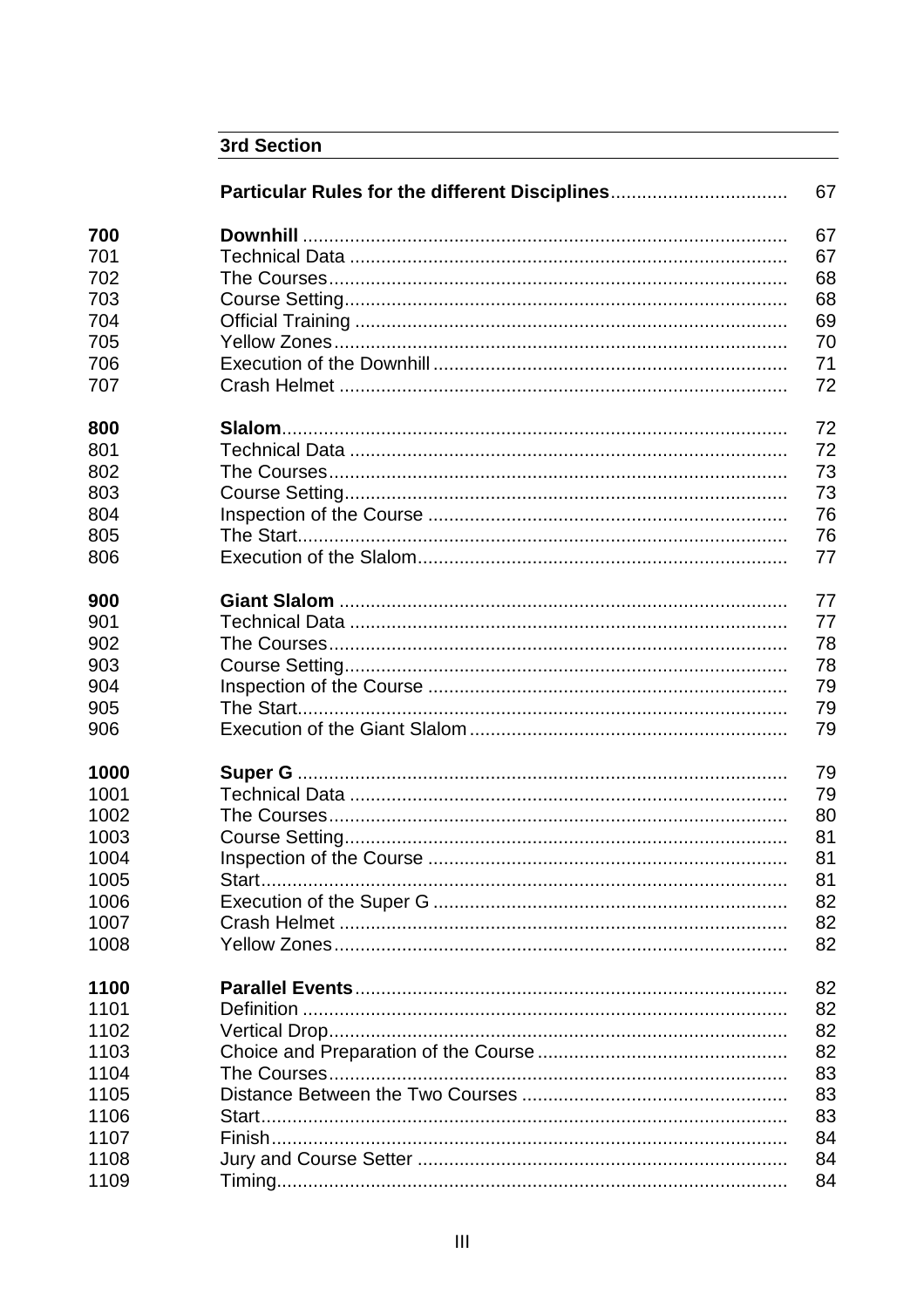| 1110 | -85 |
|------|-----|
| 1111 | -86 |
| 1112 | 86  |
| 1113 |     |

# 4th Section

|      | 89 |
|------|----|
| 1200 | 89 |
| 1210 | 89 |
| 1220 | 90 |
| 1240 | 91 |
| 1250 | 91 |
| 1260 | 92 |
| 1270 | 92 |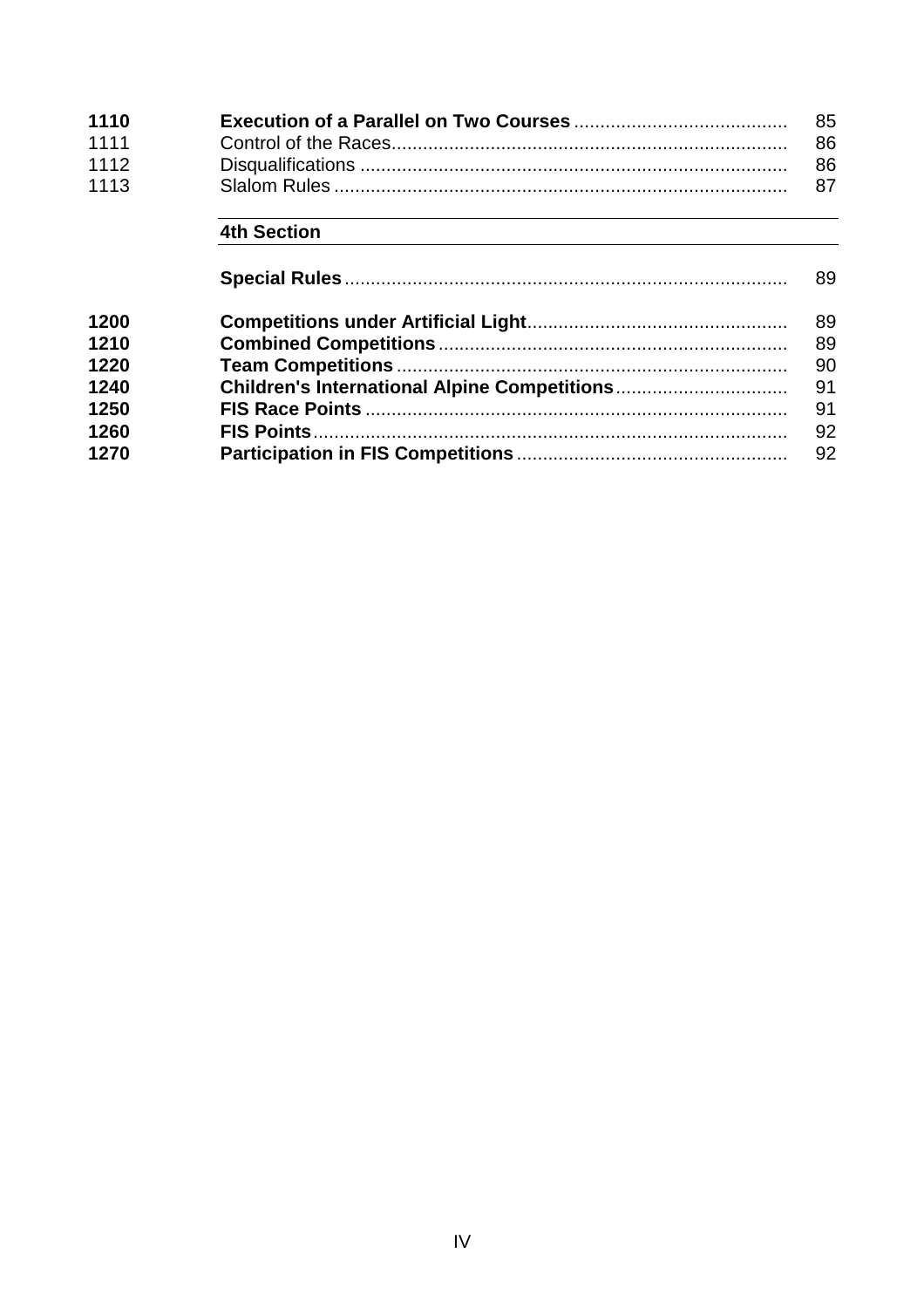**1st Section** 

# **200 Joint Regulations for all Competitions**

200.1 All events in the FIS Calendar must be held under the applicable FIS Rules.

### **200.2 Organization and Conduct**

 Rules and instructions for the organization and conduct of the various competitions are to be found in their respective rules.

#### **200.3 Participation**

 Competitions listed in the FIS Calendar are only open to all properly licensed competitors entered by their National Ski Associations in accordance with current quotas.

### **200.4 Special Regulations**

 The FIS Council can authorize a National Ski Association to adopt rules and regulations to organize national or international competitions with different grounds for qualification but only provided that they do not go beyond the limits laid down in the present rules.

#### **200.5 Control**

 All competitions listed in the FIS Calendar must be supervised by a Technical Delegate of the FIS.

200.6 Every legal sanction imposed and published in respect of a competitor, official or trainer will be recognized by the FIS and the National Ski Associations respectively.

# **201 Classification and Types of Competitions**

#### **201.1 Competitions with Special Rules and/or Limited Participation**

- National Ski Associations affiliated with the FIS or clubs belonging to these National Ski Associations with the approval of their association may invite neighbouring National Ski Associations or their clubs to their own competitions. But these competitions must not be promulgated or announced as international competitions, and the limitation must be made clear in the announcement.
- 201.1.1 Competitions with special rules and/or limited participation or including non-members may be held under special competition rules as approved by the FIS Council. Any such rules must be published in the announcement.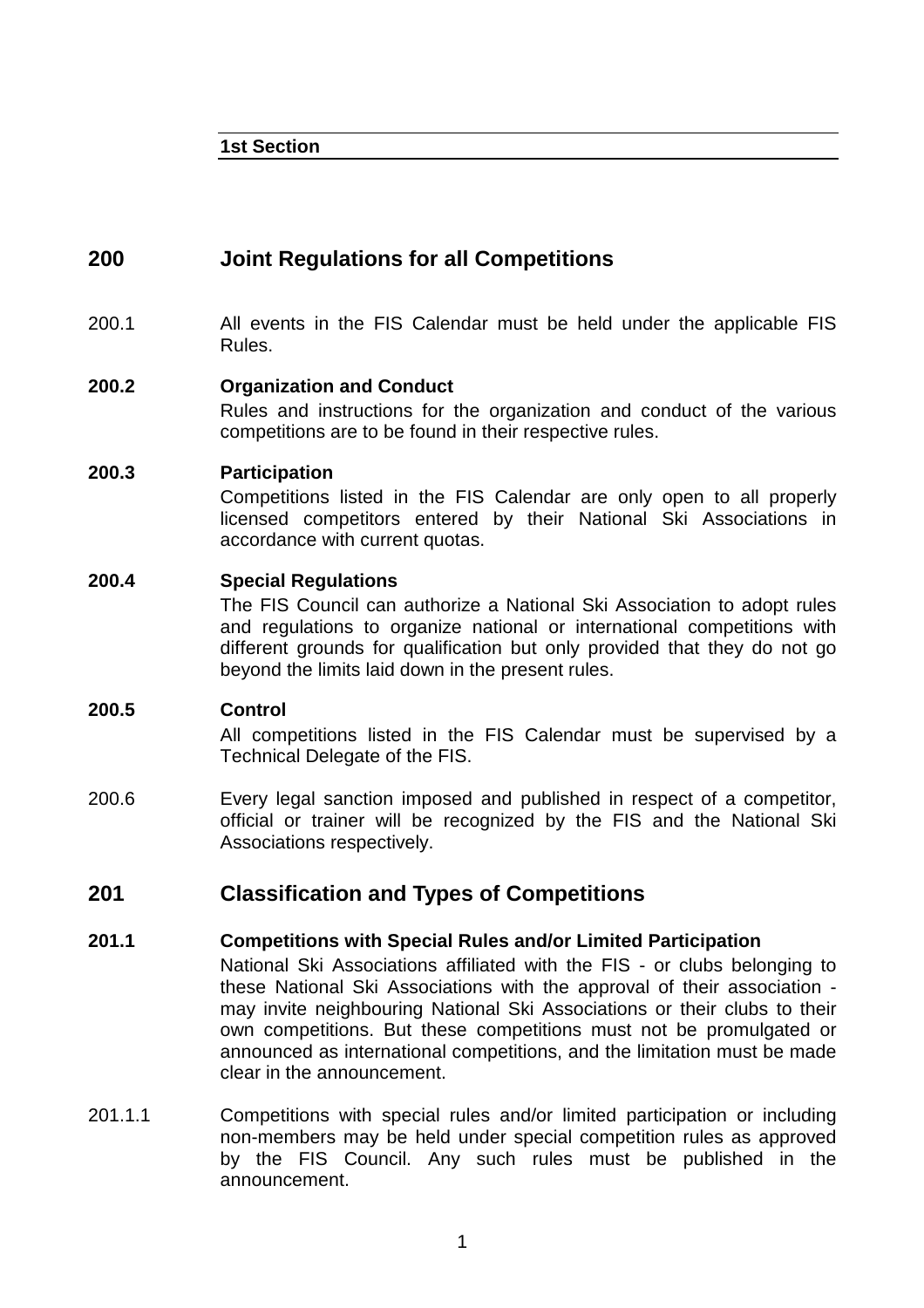#### **201.2 Competitions with Non-Members**

 The FIS Council can authorize one of its member National Ski Associations to invite a non-member organization (military etc.) to competitions, or accept invitations from such an organization.

#### **201.3 Classification of Competitions**

- 201.3.1 Olympic Winter Games, FIS World Ski Championships and FIS World Junior Ski Championships
- 201.3.2 FIS World Cup
- 201.3.3 FIS Continental Cups
- 201.3.4 International FIS Competitions (FIS Races)
- 201.3.5 Competitions with Special Participation and/or Qualifications
- 201.3.6 Competitions with Non-Members

# **201.4 Types of Competitions**

**Combined** 

FIS Competitions consist of:

201.4.1 Nordic Events Ladies: Cross-Country, Popular Cross-Country, Rollerskiing, Nordic Combined, Ski-Jumping Men: Cross-Country, Rollerskiing, Ski-Jumping, Ski-Flying, Nordic Combined, Team Competitions in Nordic Combination, Nordic Combination with Rollerskiing, Team Ski-Jumping, Ski-Jumping on plastic jumping hills,

# Popular Cross-Country 201.4.2 Alpine Events Ladies and Men: Downhill, Slalom, Giant Slalom, Super G, Parallel Competitions, Alpine

# 201.4.3 Freestyle Competitions Ladies and Men: Acro, Moguls, Dual Moguls, Aerials, Combination, New **Style**

#### 201.4.4 Snowboard Ladies and Men: Slalom, Parallel Slalom, Giant Slalom, Parallel Giant Slalom, Super G, Halfpipe, Snowboard Cross, Special Event

- 201.4.5 Telemark
- 201.4.6 Firngleiten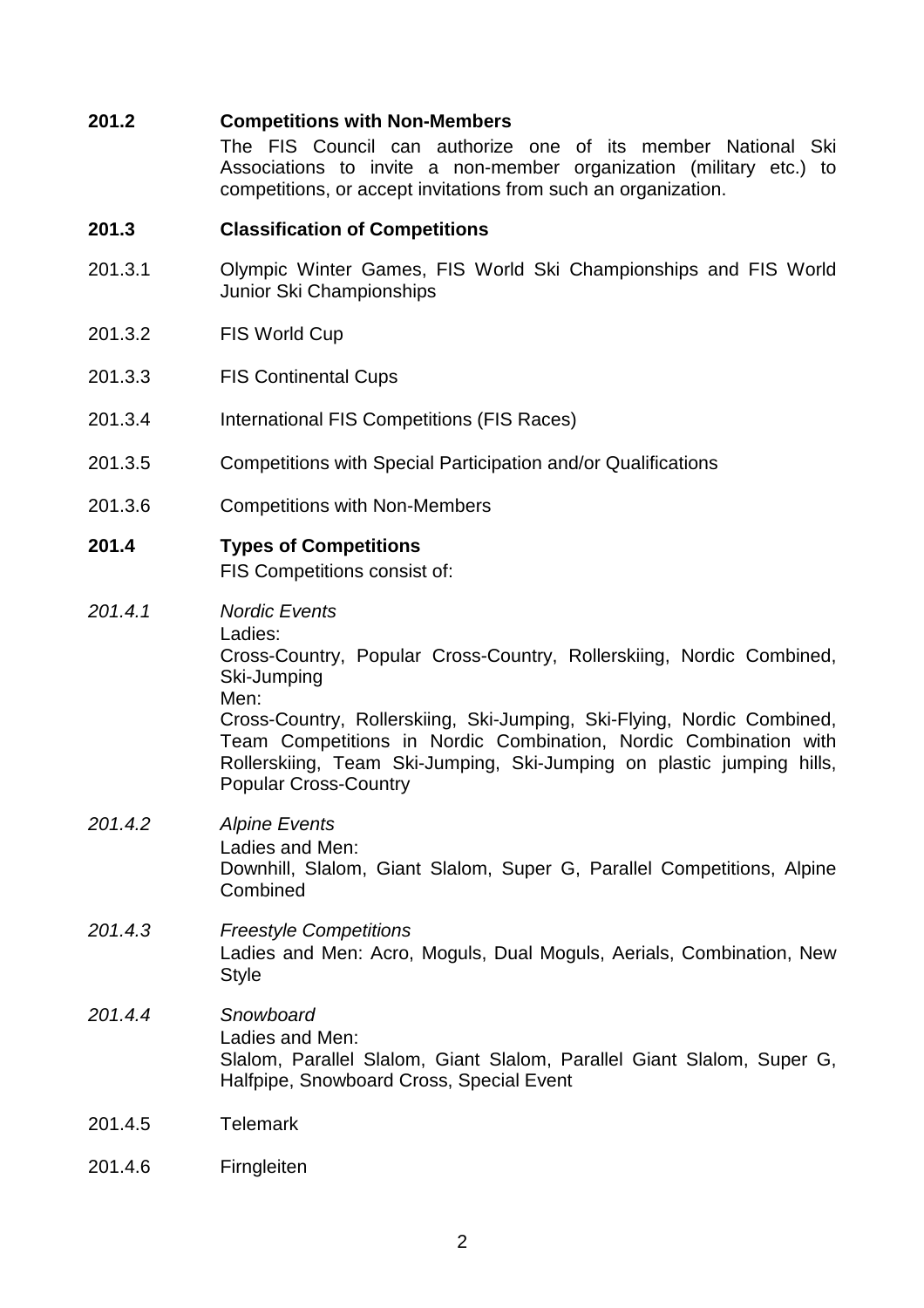- 201.4.7 Speed Skiing Competitions
- 201.4.8 Grass Ski Competitions
- 201.4.9 Combined Events with other Sports
- 201.4.10 Children's, Masters, Disabled races, etc.

# **202 Calendar Conference and FIS Calendar**

#### **202.1 Candidature and Announcement**

- 202.1.1 Each National Ski Association is entitled to present its candidature for the organizing of the FIS World Ski Championships in accordance with the published Rules for the Organization of World Championships.
- 202.1.2 For all other competitions, the announcements have to be according to the Rules for the FIS Calendar Conference published by the FIS.
- 202.2 The FIS Calendar Conference will be held every year in the month of May/June.
- 202.3 The FIS Council will publish the FIS Calendar on the Internet.

#### **202.4 Organization of Races in other Countries**

 Competitions which are organized by other National Ski Associations may only be included in the FIS Calendar when the National Ski Association of the country concerned where the competitions will be organized gives its approval.

#### **202.5 Calendar Fees**

- 202.5.1 In addition to the annual subscription the FIS Congress fixes a calendar fee for each event published in the FIS Calendar.
- 2.2.5.2 The actual scale of fees is published by the FIS.

# **203 FIS Licence**

- 203.1 The FIS licence year begins on July 1st and finishes on June 30th of the following year.
- 203.2 To be eligible for participation in FIS events, a competitor must have a FIS licence issued by his National Ski Association. Such a licence shall be valid in the Northern and Southern hemispheres for the licence year only. The validity of a licence can be limited to participation in one specific country or in one or more specific events. The FIS licence will only be issued to competitors who have personally signed the Athletes Declaration, in the actual form approved by the FIS Council. All forms from under-age applicants must be counter-signed by their legal guardians.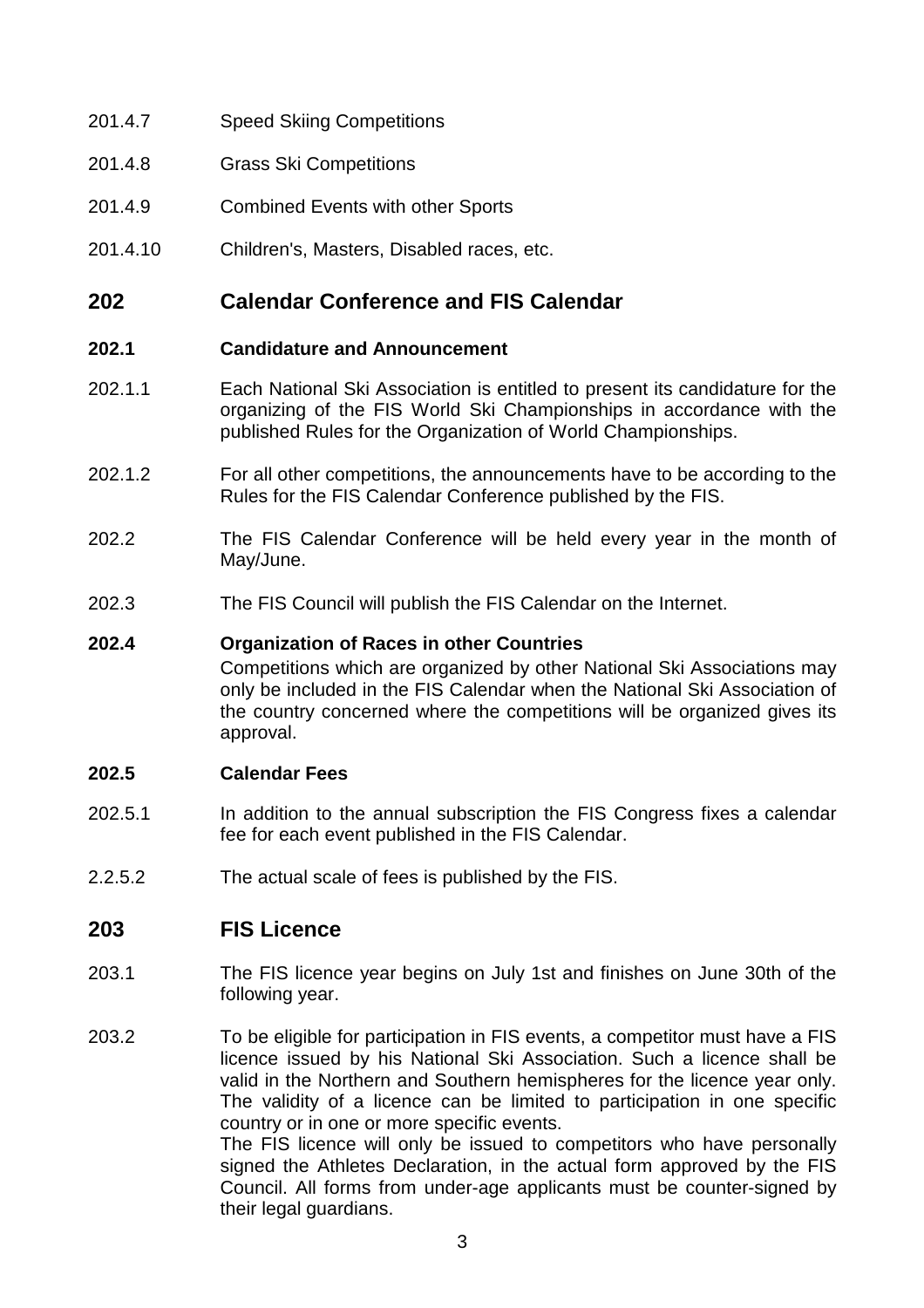- 203.3 A National Ski Association may only issue a FIS licence when the competitor has signed the Athletes Declaration and returned it to his National Ski Association.
- 203.4 During the FIS licence year, a competitor may only participate in International FIS competitions with one FIS licence issued by his respective National Ski Association.
- 203.5 A competitor must be a citizen of the country of which National Ski Association he has a licence and prove this with a valid passport.
- 203.5.1 In case of geographical enclaves the FIS Council can grant exceptions on request of both National Ski Associations concerned.
- 203.5.2 Competitors who have more than one nationality are only allowed to compete for the National Ski Association in which they have their permanent place of residence.
- 203.5.3 If a competitor has already participated at international events for a National Ski Association, in case of a change of nationality and the National Ski Association, he may not participate in any international FIS competitions for a period of twelve months from the departure from his previous National Ski Association, nor may he be issued with a licence from a new National Ski Association during this period. These rules are also valid when a competitor has more than one

nationality and would like to compete for another National Ski Association than his current one.

 The FIS Council, after consultation with the parties concerned, may grant exceptions for justifiable cases.

- 203.5.4 Every competitor automatically loses his old FIS points if he changes his National Ski Association.
- 203.5.5 A competitor whose licence has been suspended may have a new licence issued after he has proved that any sanctions imposed have been fulfilled.

# **204 Qualification of Competitors**

- 204.1 A National Ski Association shall not issue a licence to any competitor who:
- 204.1.1 has conducted himself in an improper or unsportsman-like manner or has not respected the FIS medical code;
- 204.1.2 accepts or has accepted, directly or indirectly, any money-payments;
- 204.1.3 accepts or has accepted a prize of a higher value than fixed by article 219;
- 204.1.4 permits or has permitted his name, title or individual picture to be used for advertising, except when the National Ski Association concerned, or its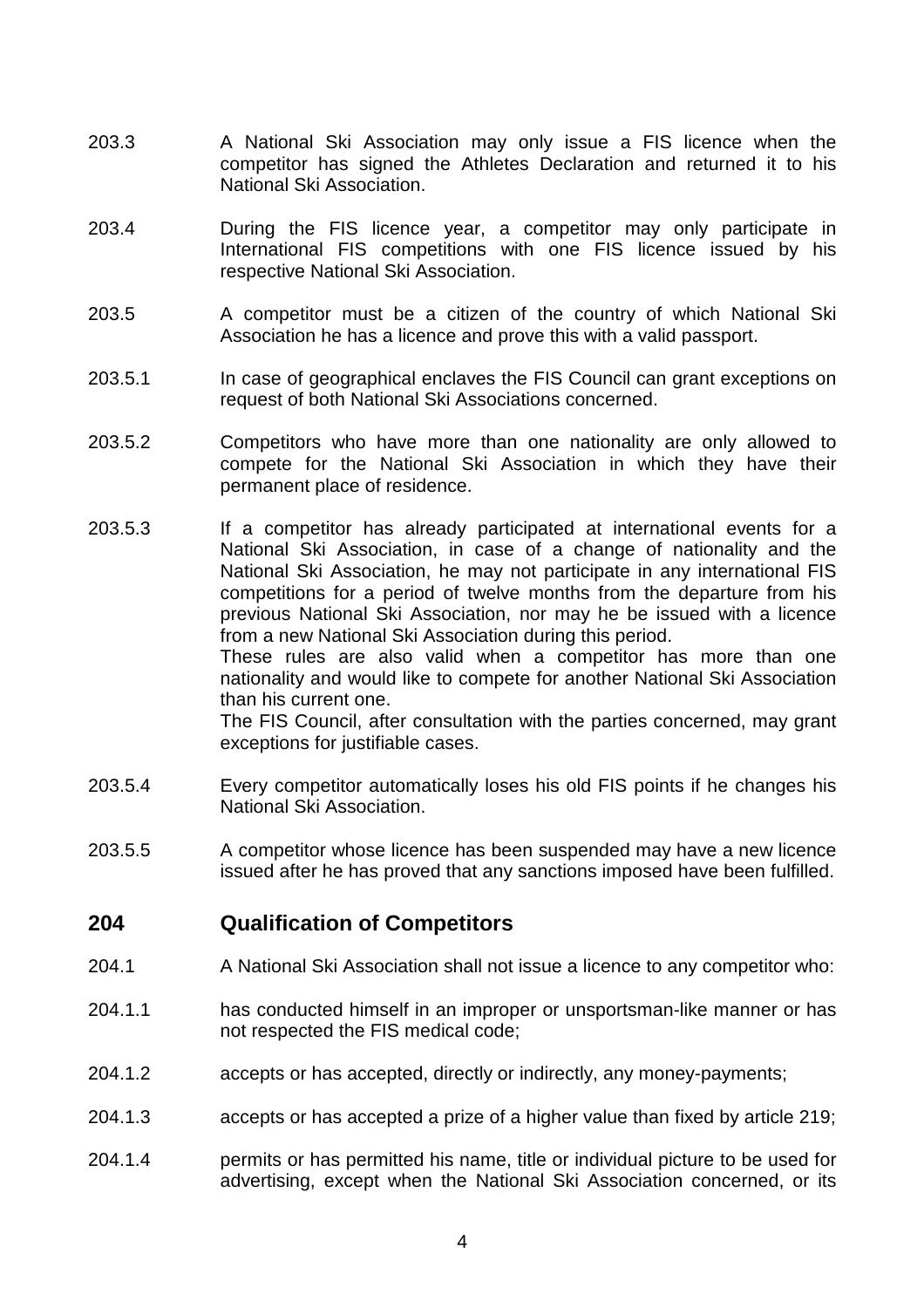pool for this purpose, is party to the contract for sponsorship, equipment or advertisements.

- 204.1.5 knowingly competes or has competed against any skier not eligible according to the FIS Rules, except if:
- 204.1.5.1 the competition is approved by the FIS Council, is directly controlled by the FIS or by a National Ski Association, and the competition is announced "open".
- 204.1.6 has not signed the Athletes Declaration.
- 204.2 With the issuance of a licence and race entry the National Ski Association confirms, that valid and sufficient accident insurance for training and competition is in place for the competitor and assumes full responsibility.

# **205 Competitors Obligations and Rights**

- 205.1 The competitors are obliged to make themselves familiar with the appropriate FIS Rules and must comply with the additional instructions of the Jury.
- 205.2 Competitors are not permitted to compete while under the influence of doping.
- 205.3 Competitors must follow the FIS rules and regulations and instructions of the Jury.
- 205.4 Competitors who do not attend the prize-giving ceremonies without excuse lose their claim to any prize including prize money. In exceptional circumstances, the competitor may be represented by another member of his team, but this person has no right to take his place on the podium.
- 205.5 Competitors must behave in a correct and sportsmanlike manner towards members of the Organizing Committee, officials and the public.
- 205.6 Support for the Competitors
- 205.6.1 During a period of preparation, to be defined from time to time by the FIS Council, and during the period of actual competition, a competitor may accept:
- 205.6.2 full compensation for travel to training and competition sites by train, air, car or other means of transport;
- 205.6.3 full reimbursement for accommodation during training and competitions;
- 205.6.4 pocket money;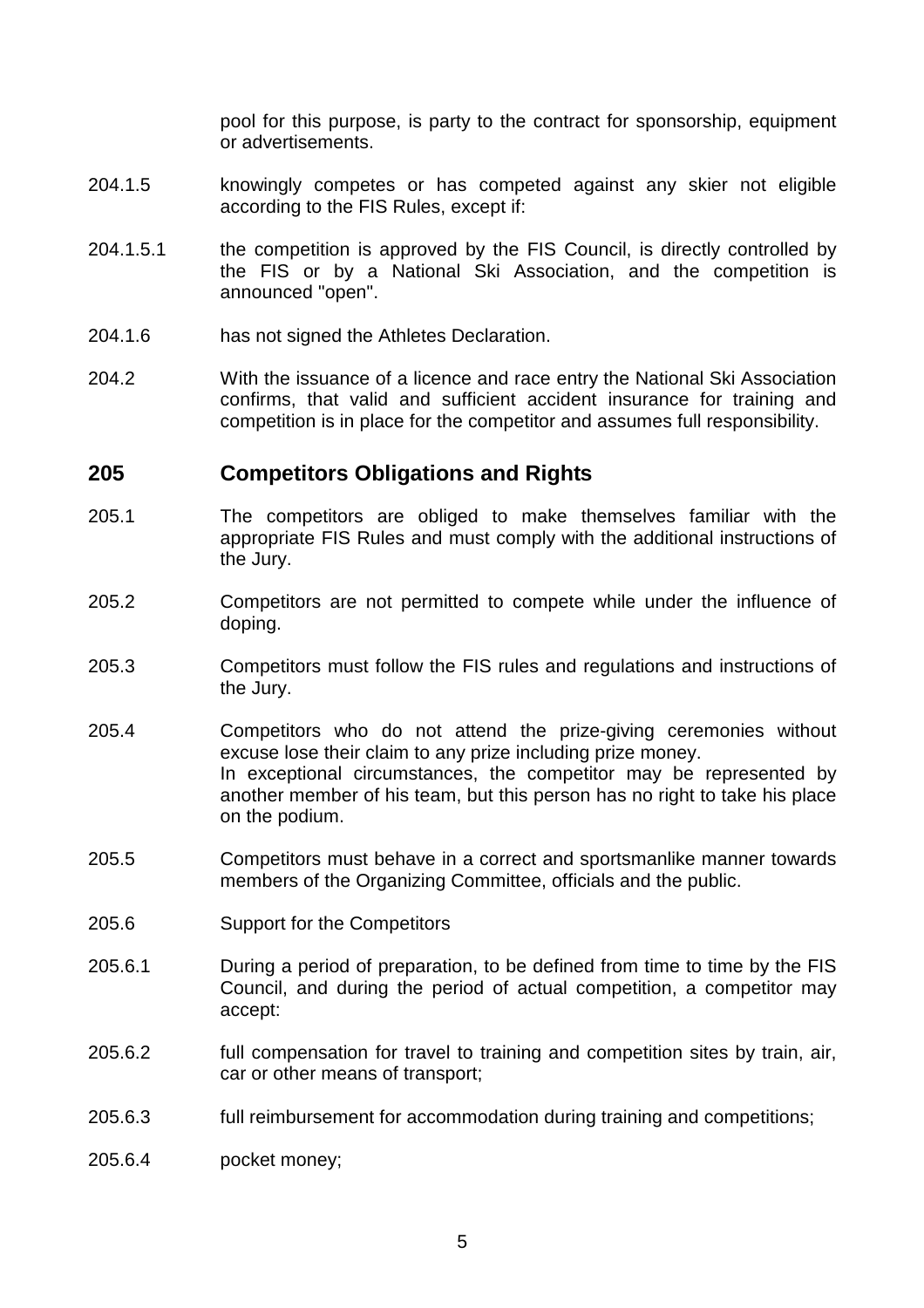- 205.6.5 compensation for loss of income according to decisions of his National Ski Association;
- 205.6.6 social security including insurance, also covering accident or illness in connection with training or competition;
- 205.6.7 scholarships.
- 205.7 A National Ski Association may reserve funds to secure a competitor's education and future career after retiring from active competitive skiing. The competitor has no claim to these funds which shall be dispensed only according to the judgment of his National Ski Association.

# **206 Sponsorships and Advertising**

- 206.1 A National Ski Association or its pool may enter into contracts with a commercial firm or organization for financial sponsorship and or the supply of goods or equipment if the specific company or organization is acknowledged as an Official Supplier or Sponsor by the National Ski **Association**  Advertising using photographs, likenesses or names of FIS competitors with any sportsman not eligible according to either the FIS eligibility rules or the eligibility rules of the IOC, is forbidden. Advertising with or on competitors with tobacco or alcohol products or drugs (narcotics) is forbidden.
- 206.2 All compensation under such contracts must be made to the National Ski Association or its ski pool which shall receive the compensation and administer them on behalf of the competitor subject to the regulations of each National Ski Association. Competitors may not directly receive any part of such compensation except as stated in art. 205.6. The FIS may at any time call for a copy of the contract.
- 206.3 Equipment goods supplied to and used by the national team must, with reference to markings and trade marks, conform with the specifications stated in art. 207.
- 206.4 If a competitor is employed by a firm which is contracted to the National Ski Association or pool as a supplier, then any material advantages received by the competitor from the supplier for any service or for any regular employment must be within the general standards for wages, salaries and compensation of the trade concerned.
- 206.5 Competitors are not permitted to take off one or both skis or snowboard before crossing the red line in the finish area, as defined by the organizer.
- 206.6 At FIS World Ski Championships and all events of the FIS Calendar, a competitor is not allowed to take skis to the official ceremonies which have anthems and/or flag raising. Holding skis / snowboard on the victory podium before and after the ceremony for press photos, pictures, etc. is however permitted. An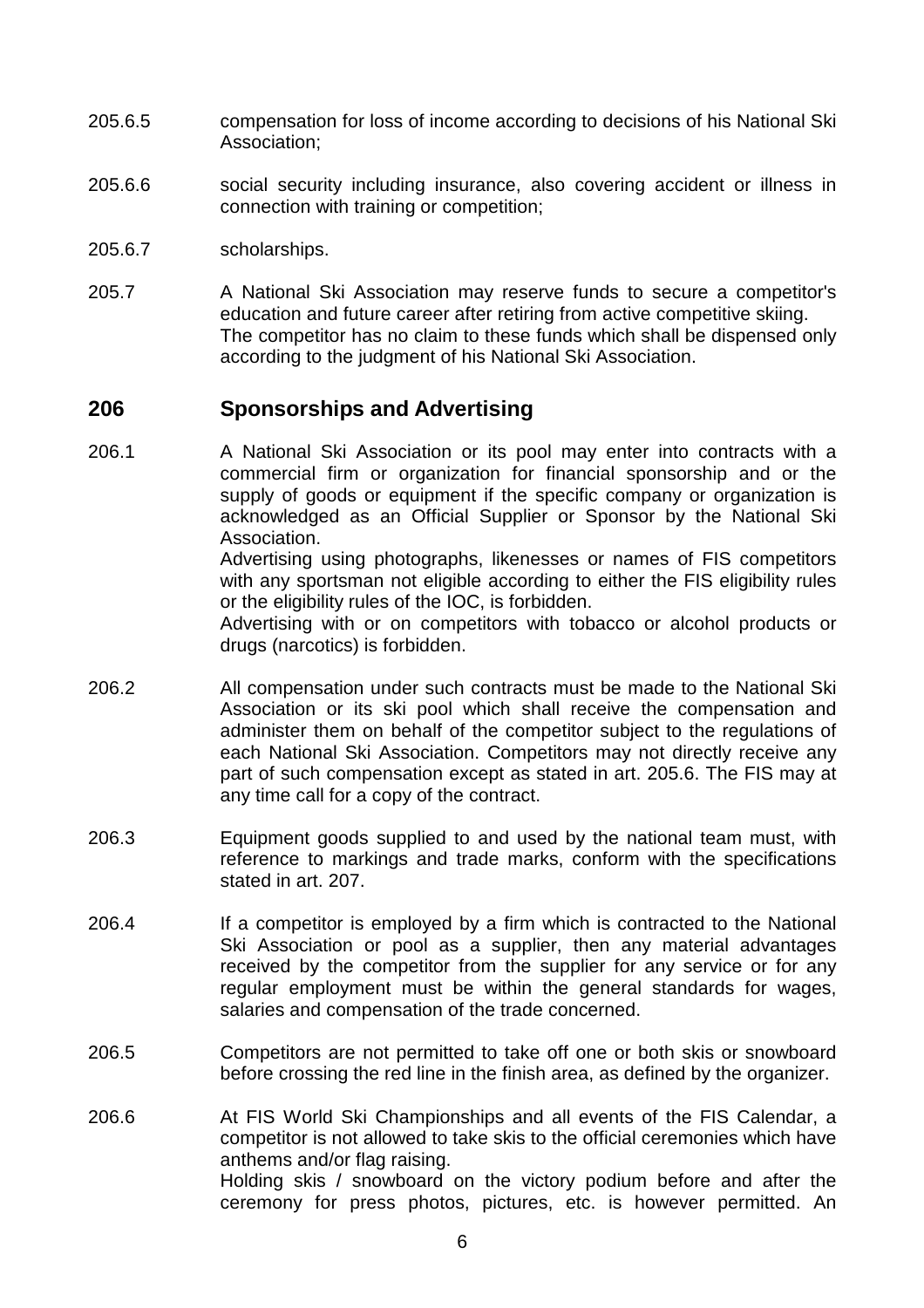unofficial presentation of the winner, even before the protest time has expired, is allowed at the organizer's own risk. During the unofficial presentation, the competitors start bib must be worn and visible.

#### **206.7 Competition equipment at FIS World Cup Events and FIS World Ski Championships**

 Only the competition equipment, according to the FIS rules on advertising, provided by the National Ski Association, complete with the commercial markings approved by the National Ski Association, may be worn in FIS World Cup and FIS World Ski Championship competitions. Obscene names and/or symbols on clothing and equipment are forbidden.

# **207 Advertising and Commercial Markings**

 Technical Specifications about the size, the form and the number of commercial markings are decided by the FIS Council each spring for the following competition season and published by the FIS.

- 207.1 The rules covering advertising on equipment must be followed.
- 207.2 Any competitor who breaches these rules shall be reported to the FIS forthwith.
- 207.3 If a National Ski Association fails to enforce these rules or for any reason prefers to refer the case to the FIS, the FIS may take immediate steps to suspend a competitor's licence. The competitor concerned and/or his National Ski Association have the right to make an appeal before a final decision is taken.
- 207.4 If an advertiser uses the name, title or individual picture of a competitor in connection with any advertisement, recommendation or sale of goods without the approval or knowledge of the competitor, the competitor may give a "power of attorney" to his National Ski Association or to the FIS to enable them, if necessary, to take legal action against the company in question. If the competitor concerned fails to do so, the FIS shall judge the situation as if the competitor had given permission to the company.
- 207.5 The Eligibility Committee shall review if and how far infractions or breaches of rules have taken place in regard to qualification of competitors, sponsorship and advertising, support for the competitors and report their findings to the FIS.
- 207.6 In all competitions of the FIS Calendar (especially for the FIS World Cups) the "FIS Advertising Guidelines" must be observed in regard to advertising possibilities in the competition area, respectively in the TV area. These "FIS Advertising Guidelines", approved by the FIS Council, are an integral part of the FIS contracts with cup organizers.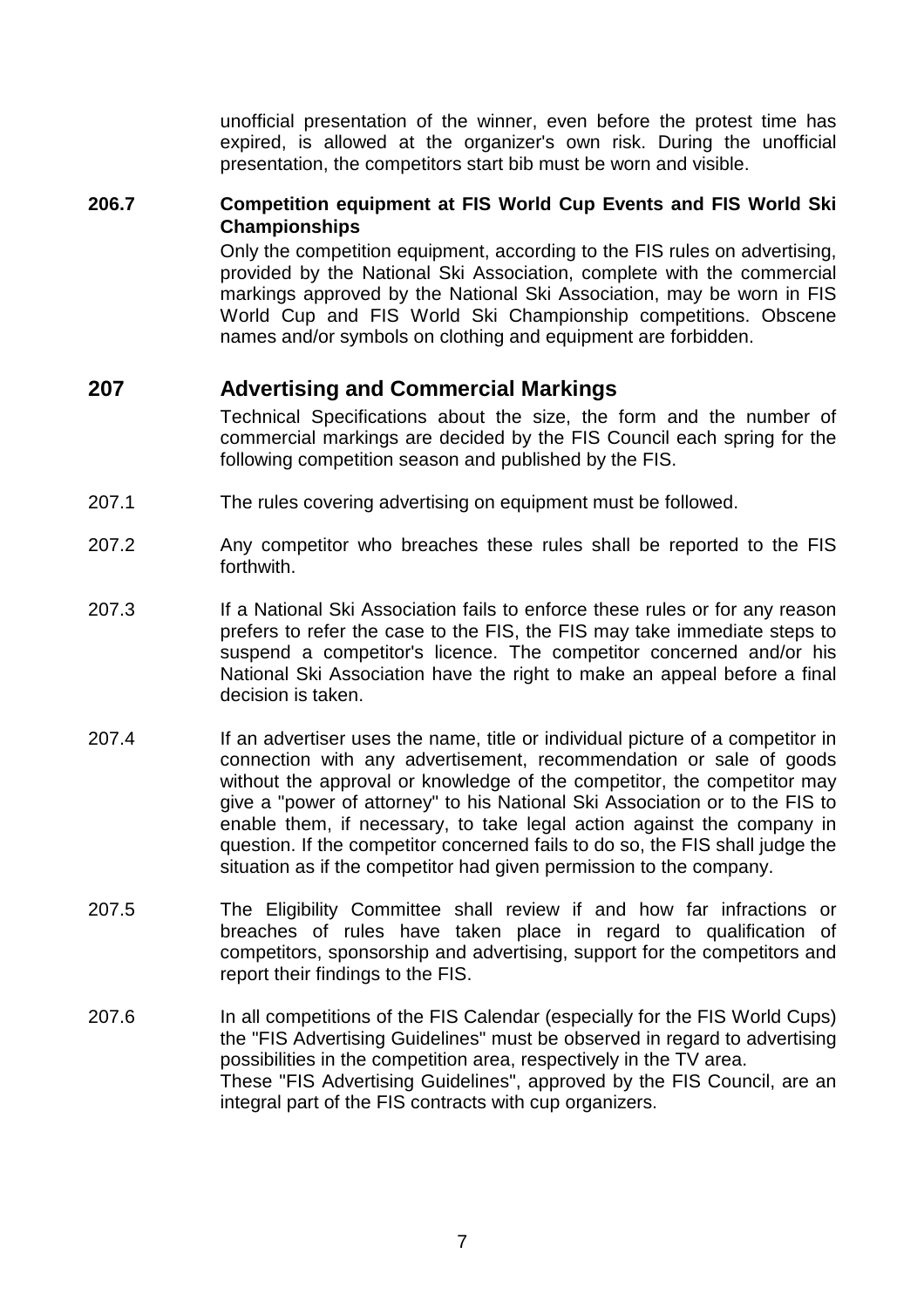# **208 Television**

### **208.1 Rights of the National Member Associations**

 Each of the FIS-affiliated National Ski Associations, and only those associations, are entitled to enter into contracts which apply to the transmission of FIS events which the association organizes in its country. Such contracts shall be prepared in consultation with the FIS and shall be in the best interest of the sport of skiing and snowboarding and of the National Ski Associations.

 This applies to the transmission in the associations own country as well as for transmission in telecasting range of other countries (hillrights).

 Excepted are the Olympic Winter Games and FIS World Ski Championships which belong to the IOC and FIS respectively.

# **208.2 Best and Most Extensive Publicity Through high quality TV**

 In terms of agreements according to article 208.1 with a TV organization or agency, attention must be paid to the quality of TV transmissions for all ski and snowboard events - especially for FIS World Cup competitions shown in the FIS Calendar, in particular concerning:

- Top quality and optimal production of a TV signal in which sport is the centerpiece;
- Adequate consideration and presentation of advertising and event sponsors;
- Where it is appropriate to current market conditions for the discipline and level of the FIS competition series, production of the entire event for live transmission, including coverage of all competitors and a world feed;
- Transmission on best possible TV channels offering the greatest potential audience exposures based on size or demographics.
- Where it is appropriate to the nature of TV market in the region of the host nation, there should be live TV transmission in at least the country where the event takes place and in the most interested other countries.
- Live TV transmission must include the official FIS logo, timing and data information and results, as well as graphics and international sound.

#### **208.3 Control by the FIS Council**

 The FIS Council exercises control over the adherence by National Ski Associations and all organizers to the principles of art. 208.2. Contracts, or individual clauses thereof, which adversely affect the interests of the FIS, of a member National Ski Association, or of its organizer must be appropriately evaluated by the FIS Council.

#### **208.4 Olympic Winter Games, FIS World Ski Championships**

 All TV rights of Olympic Winter Games and World Ski Championships belong to the IOC respectively to the FIS.

#### **208.5 Contracts**

 The expense for the acquisition of the basic signal (original picture and sound without commentary) and commissions have to be agreed on between the producing network and the networks having bought the rights.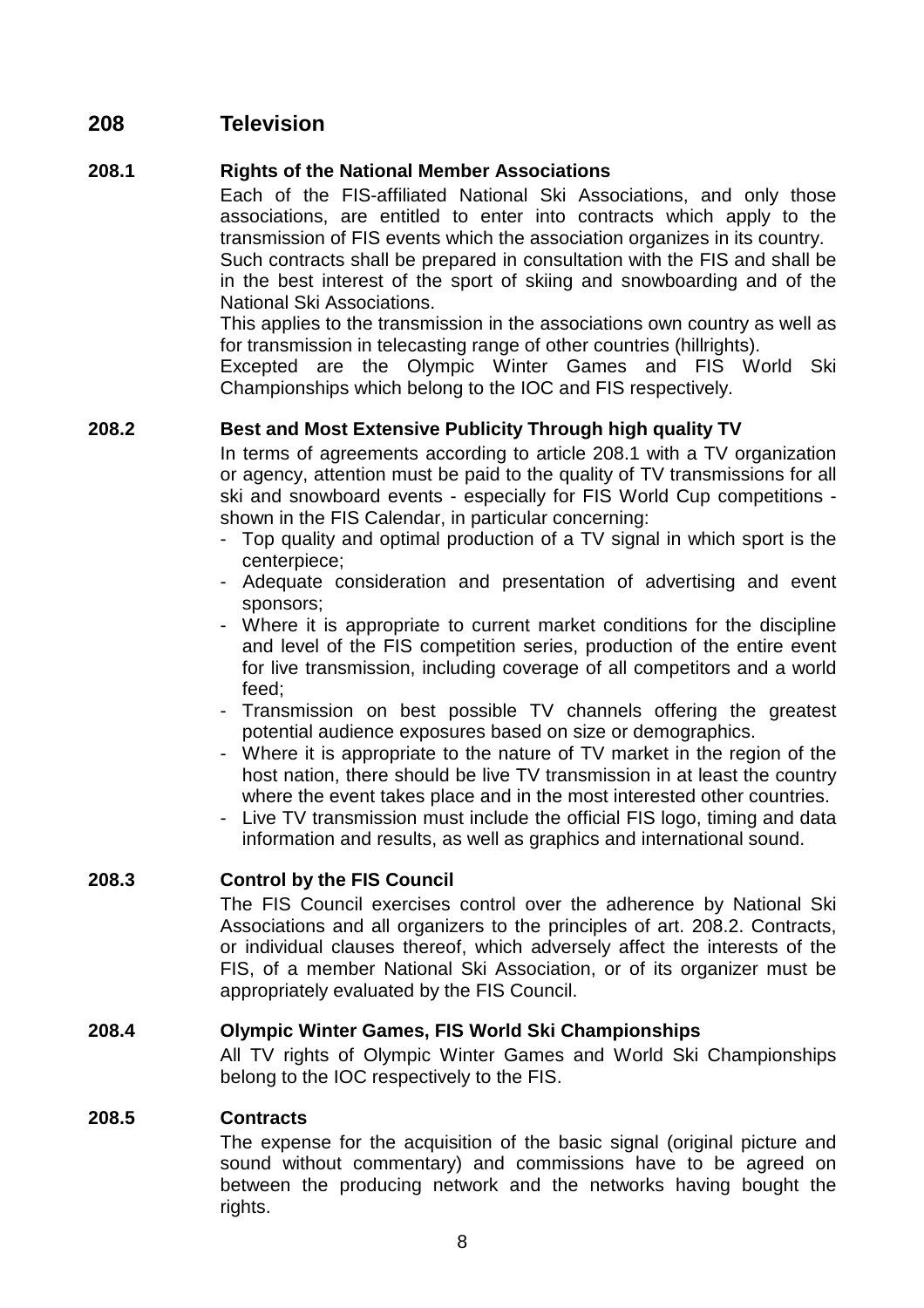# **208.6 Short Reports**

 Television reports and information which do not last longer than three minutes are excluded from the above stipulations. Such reports shall, if possible be produced by the host broadcaster and put at the disposal of other networks, under the condition that such reports cannot be shown before the rights holder has shown the event and in any case not later than 72 hours after the event.

 In order to strengthen this rule only right holders shall be admitted to the restricted media area.

# **209 Film Rights**

 Agreement between a film producer and an organizer of FIS World Ski Championships or other international competitions regarding film recording of those events must be approved by the FIS Council if the films are to be shown for commercial purposes in other countries than those in which the competition takes place.

# **210 Organization of Competition**

# **211 The Organization**

# **211.1. The Organizer**

- 211.1.1 The organizer of a FIS competition is the person or group of persons who make the necessary preparations and directly carry out the running of the competition in the resort.
- 211.1.2 If the National Ski Association itself is not the competition organizer, it may appoint an affiliated club to be the organizer
- 211.1.3 The organizer must ensure that accredited persons accept the regulations regarding the competition rules and Jury decisions, and in World Cup races the organizer is obliged to obtain the signature of all persons who do not have a valid FIS season accreditation to this effect.

#### **211.2 The Organizing Committee**

 The Organizing Committee consists of those members (physical or legal) who are delegated by the organizer and by the FIS. It carries the rights, duties and obligations of the organizer.

211.3 Organizers which hold competitions involving competitors not qualified under art. 203 – 204 have violated the International Competition Rules and measures are to be taken against them by the FIS Council.

# **212 Insurance**

212.1 The organizer must take out liability insurance for all members of the Organizing Committee. The FIS shall provide its employees and appointed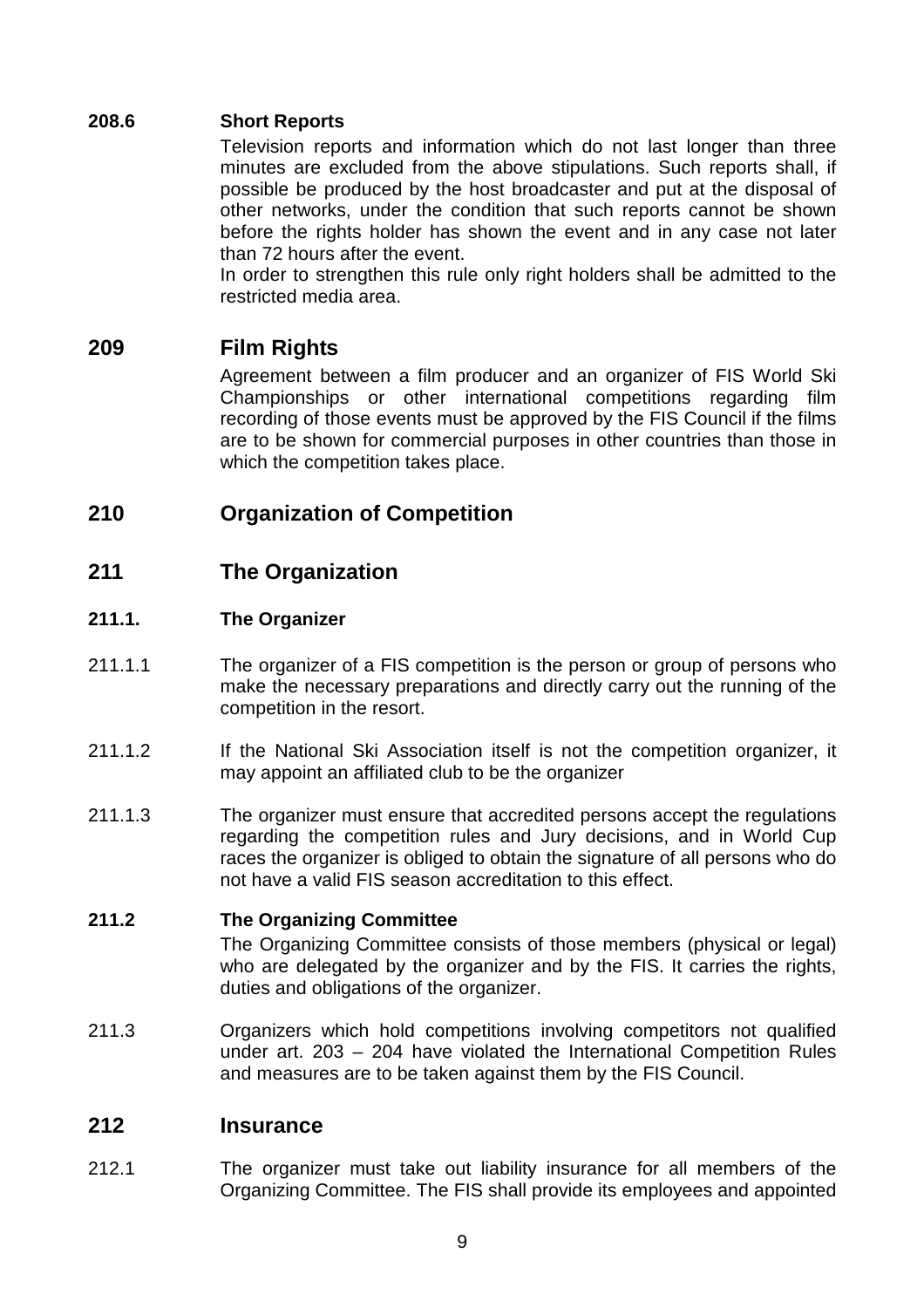officials, who are not members of the Organizing Committee, with liability insurance when they are acting on behalf of the FIS.

- 212.2 Before the first training day or competition, the organizer must be in possession of a binder or cover note issued by a recognized insurance company and present it to the Technical Delegate. The Organizing Committee require liability insurance with coverage of at least CHF 1 million; this sum can be increased according to special rules (World Cup etc).
- 212.3 The FIS may take over responsibility for carrying out the competition if the organizer does not have the necessary insurance documents in place.
- 212.4 All racers participating in FIS events must carry accident insurance, in sufficient amounts to cover accident, transport and rescue costs including race risks. The National Federations are responsible for adequate insurance coverage of all their racers sent and inscribed by them. The National Ski Association or their competitors must be able to show proof of the respective insurance coverage at any time on request of the FIS, one of its representatives or the organizing committee.

### **213 Programme**

 A programme must be published by the organizers for each competition listed in the FIS Calendar which must contain the following:

- 213.1 date and place of the competitions, together with information on the competition sites and the best ways of reaching them;
- 213.2 technical data on the individual competitions and conditions for participation;
- 213.3 names of principal officials;
- 213.4 time and place for the first team captains' meeting and the draw;
- 213.5 timetable for the beginning of the official training and the start times;
- 213.6 location of the official notice board;
- 213.7 time and place for the prize-giving;
- 213.8 final date of entry and address for entries, including telephone, telefax and e-mail address.

#### **214 Announcements**

214.1 The Organizing Committee must publish an announcement for the event. It must contain the information required by art. 213.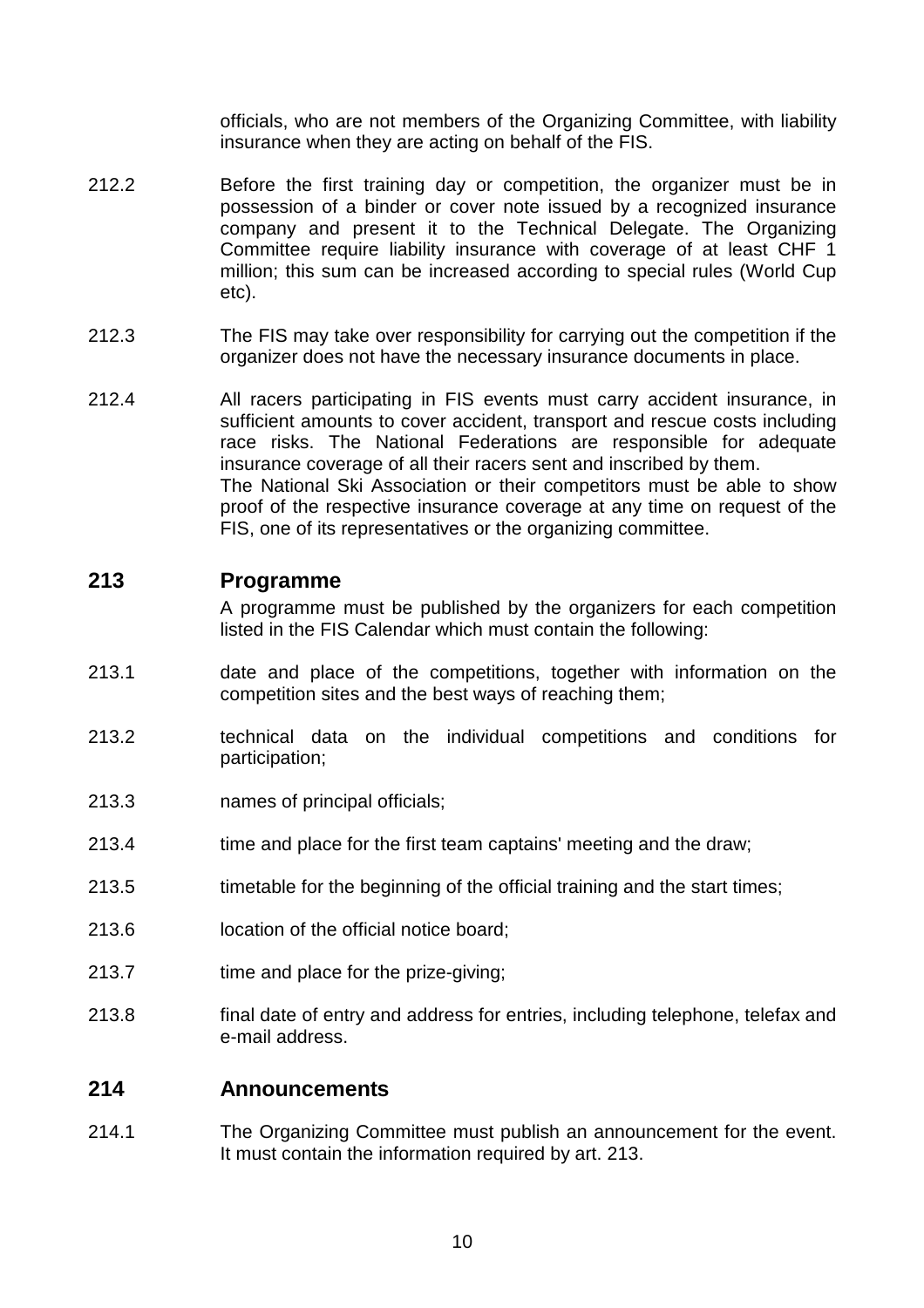- 214.2 Organizers are bound by the rules and decisions of the FIS in limiting the number of entries. A further reduction in entries is possible under art. 201.1, provided it is made clear in the announcement.
- 214.3 Postponements or cancellations of competitions and programme alterations must be communicated immediately by telephone, e-mail or telefax to the FIS, all invited or entered National Ski Associations and the appointed TD. Competitions moved to an earlier date must be approved by the FIS.

# **215 Entries**

- 215.1 All entries must be sent so that the Organizing Committee receives them before the final date of entry. The organizers must have a final and complete list not later than 24 hours before the first draw.
- 215.2 National Ski Associations are not permitted to enter the same competitors in more than one competition on the same date.
- 215.3 Only National Ski Associations are entitled to make entries for international competitions. Every entry should include:
- 215.3.1 code number, name, first name, year of birth, National Ski Association;
- 215.3.2 an exact definition of the discipline for which the entry is made.
- 215.4 Entries for FIS World Ski Championships see Rules for the Organization of FIS World Ski Championships.
- 215.5 The entry of a competitor by the National Ski Association for a race shall constitute a contract solely between the competitor and the organizer and shall be governed by the Athletes Declaration.

# **216 Team Captains' Meetings**

- 216.1 The time and location of the first team captains' meeting and of the draw must be shown in the programme. The invitations for all other meetings have to be announced to the team captains at their first meeting. Emergency meetings must be announced in good time.
- 216.2 Representation by a substitute from another nation during discussions at team captains' meetings is not allowed.
- 216.3 The team captains and trainers must be accredited by the organizers according to quota.
- 216.4 Team Captains and Trainers must obey the ICR or the decisions of the Jury and must behave in a proper and sportsmanlike manner.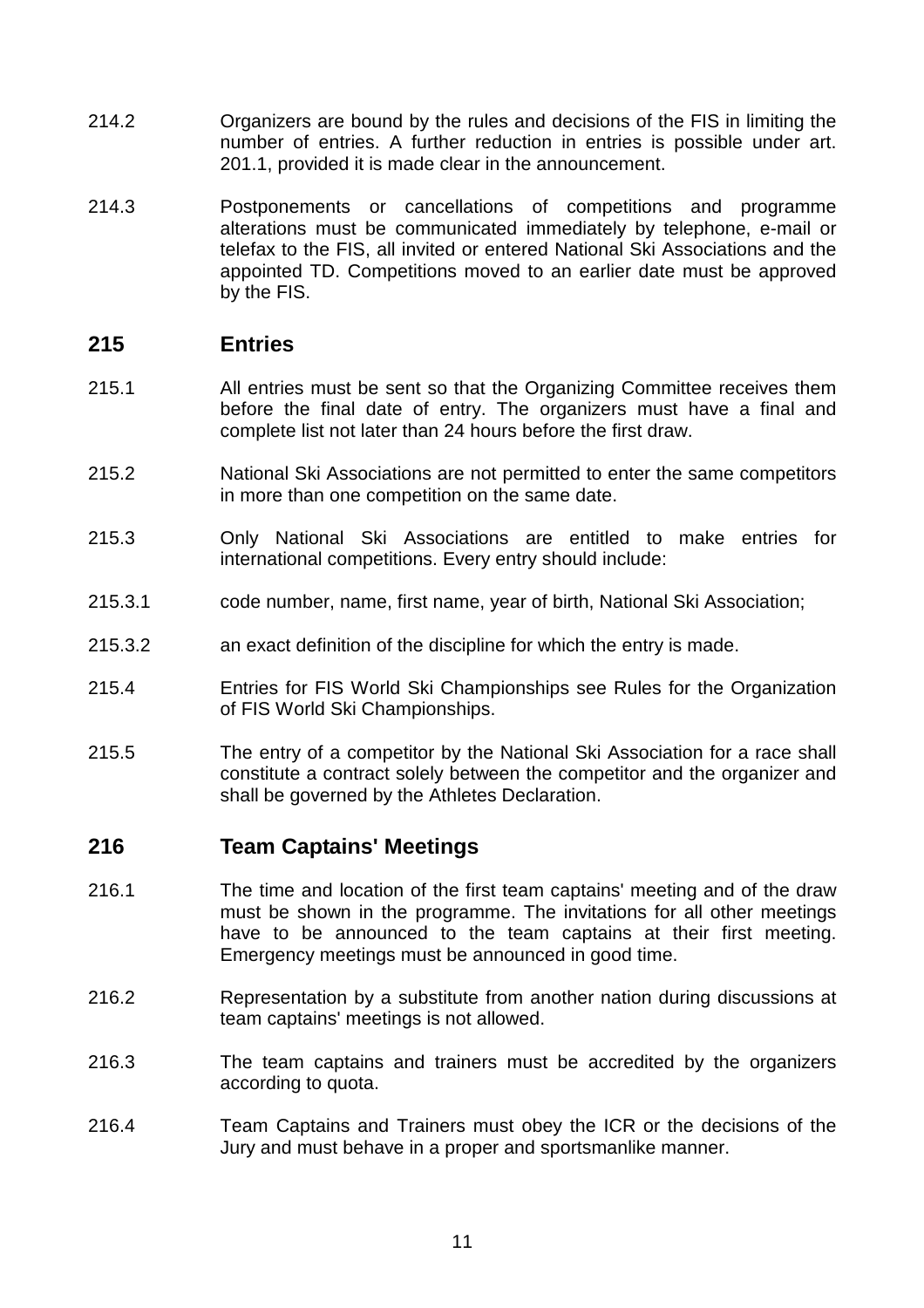# **217 Draw**

- 217.1 Competitors' starting order for each event and each discipline is decided according to a specific formula by draw and/or point order.
- 217.2 The competitors entered by a National Ski Association will only be drawn provided written entries have been received by the organizer before the closing date.
- 217.3 If a competitor is not represented at the draw by a team captain or trainer, he will only be drawn if it is confirmed by telephone, telegram, e-mail or telefax by the beginning of the meeting that the competitors who are entered will participate.
- 217.4 Competitors who have been drawn and are not present during the competition, must be named by the TD in his report, indicating if possible the reasons for absence.
- 217.5 Representatives of all the nations taking part must be invited to the draw.
- 217.6 If a competition has to be postponed by at least one day, the draw must be done again.

# **218 Publication of Results**

- 218.1 The unofficial and official results will be published in accordance with the rules for the specific discipline.
- 218.2 The data and timing generated from all FIS competitions is the exclusive property of the FIS. The National Ski Associations respectively their organizers may use this data in their own publications, whilst publication of the data and timing on their website is subject to the conditions laid down in the FIS Internet Policies. The timing and data rights may not be sold or further distributed to any other parties.

# **219 Prizes**

- 219.1 The detailed rules concerning the awarding of prizes will be published by the FIS. Prizes shall consist of mementos, diplomas, cheques or cash. Prizes for records are forbidden. The FIS Council decides in the autumn on the minimum respectively maximum values of the prize money approximately one and a half year before the competition season. The organizers have to inform the FIS by October 15th of the amount.
- 219.2 If two or more competitors finish with the same time or receive the same points, they shall be given the same placing. They will be awarded the same prizes, titles or diplomas. The allocation of titles or prizes by drawing lots or by another competition is not allowed.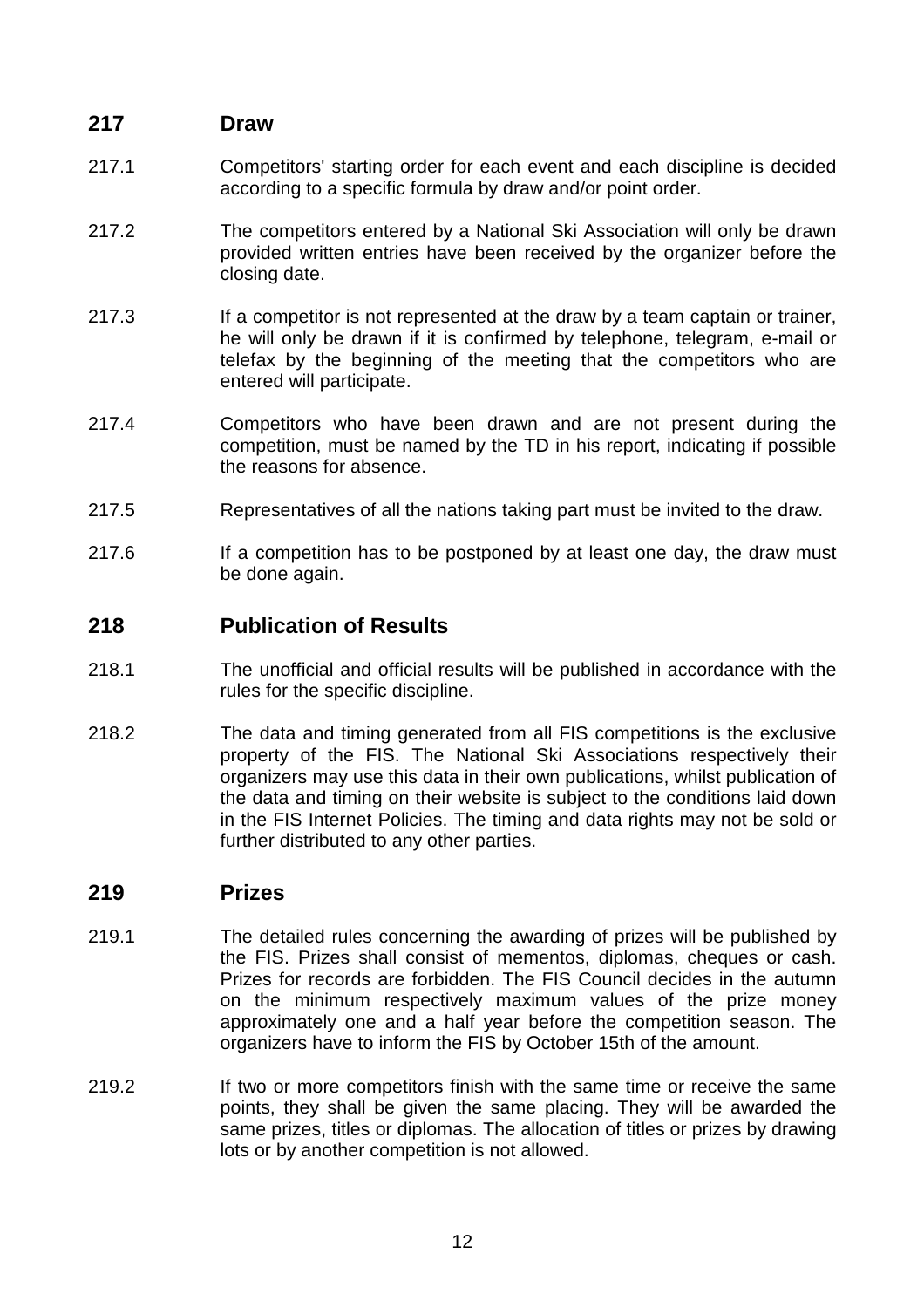219.3 All prizes are to be awarded no later than the final day of a competition or event series.

# **220 Service Personnel, Suppliers and Firms' Representatives**

 In principle these regulations apply to all disciplines, taking into consideration the special rules.

- 220.1 The Organizing Committee of an event must provide the Technical Delegate with a list of suppliers and equipment service personnel accredited to the competition.
- 220.2 It is forbidden for suppliers and for persons in their service to advertise inside the restricted area or to wear clearly visible commercial markings on their clothing or equipment which do not conform with art. 207.
- 220.3 Accredited service personnel and suppliers receive from the FIS an official FIS accreditation and must perform their specified function. The individual organizers are free to accredit additional company representatives or other important persons.
- 220.4 All accredited service personnel, suppliers and other persons who have the official FIS accreditation or a special accreditation from the organizer for Course or Jumping-hill have access to the courses and jumping-hills (according to special rules of the discipline).

#### **220.5 The Different Types of Accreditation**

- 220.5.1 Technical Delegates, the Jury, and the persons mentioned in art. 220.3 with clearly visible accreditation have access to the courses and jumpinghills.
- 220.5.2 Servicemen attached to teams are permitted entry to start area and service area at the finish. They are not allowed entry to the courses or jumping-hills.
- 220.5.3 Company representatives accredited at the discretion of the organizers who do not have FIS accreditation are not permitted entry to the courses and restricted service areas.

# **221 Medical Examinations and Doping**

- 221.1 National Ski Associations are responsible for the fitness of their competitors to race. All athletes, male and female are required to undergo a thorough evaluation of their medical health. This evaluation is to be conducted within the athlete's own nation.
- 221.2 If requested by the FIS Medical Committee or its representative, competitors must undergo a medical examination before or after the competition.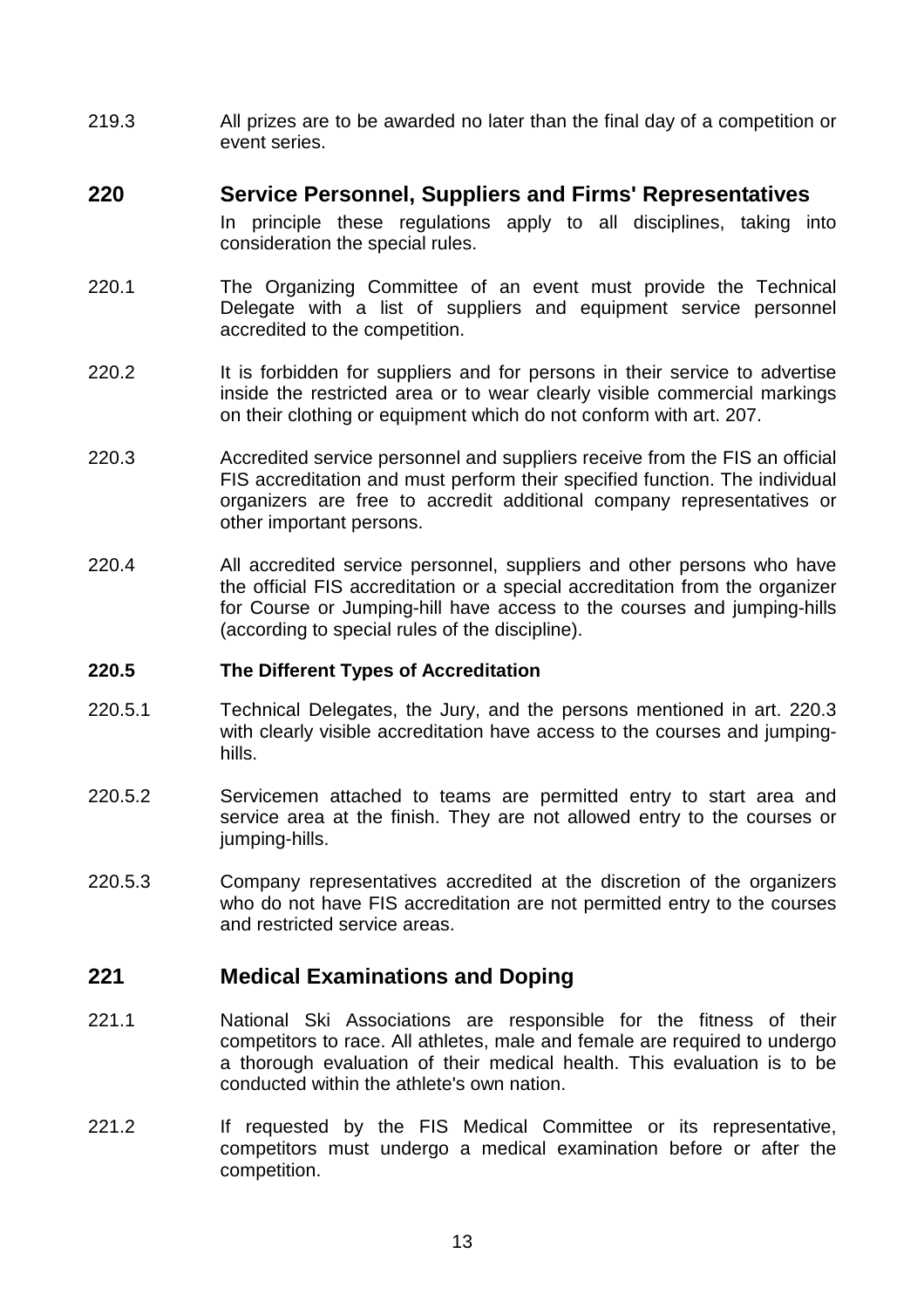- 221.3 Doping is forbidden. Any offence under these rules will be punished.
- 221.4 Gender of the Athlete If any question or protest arises as to the gender of the athlete, FIS shall assume responsibility for taking the necessary steps to determine the gender of the athlete.

# **222 Competition Equipment**

- 222.1 A competitor may only take part in a FIS competition with equipment which conforms to the FIS Regulations. A competitor is responsible for the equipment that he uses (skis, snowboard, bindings, ski boots, suit, etc). It is his duty to check that the equipment he uses conforms to the FIS specifications and general safety requirements and is in working order.
- 222.2 The term competition equipment encompasses all items of equipment which the athlete uses in competitions. This includes clothing as well as apparatus with technical functions. The entire competition equipment forms a functional unit.
- 222.3 All new developments in the field of competition equipment must be approved in principle by the FIS. The FIS does not take any responsibility for the approval of new technical developments, which at the time of introduction may contain unknown dangers to the health or cause an increase in the risk of accidents.
- 222.4 New developments must be submitted by May 1st, at the latest, for the following season. The first year new developments can only be approved provisionally for the following season and must be finally confirmed prior to the subsequent competition season.
- 222.5 The Committee for Competition Equipment publishes equipment by-laws after approval by the FIS Council (definitions or descriptions of the equipment items which are allowed). In principle unnatural or artificial aids which modify the performance of the athletes and/or constitute a technical correction of the individual's physical predisposition to a defective performance, as well as competition equipment which endanger the health of the competitors or increase the danger of accidents are to be excluded.

#### **222.6 Controls**

 Before and during the competition season or on submission of protests to the Technical Delegate at the competition concerned, various controls can be carried out by members of the Committee for Competition Equipment. Should there be a well-founded suspicion that regulations were violated, the equipment items must be confiscated immediately by the controllers or Technical Delegates in the presence of witnesses and be forwarded sealed to the FIS, which will submit the items to a final control by an officially recognized institution. In cases of protest against items of the competition equipment, the losing party will bear the investigation costs.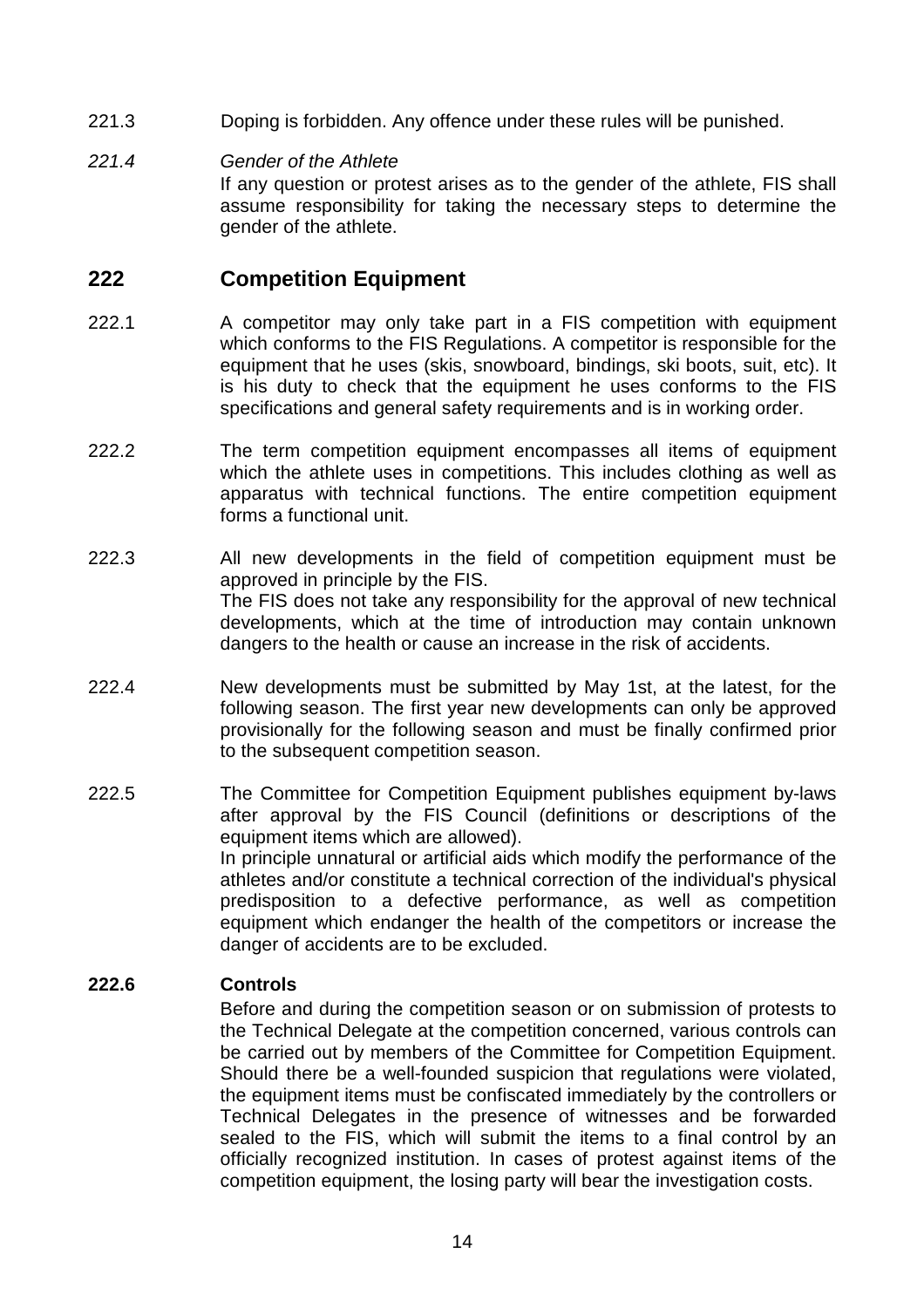#### **2nd Section**

# **Rules Common to Alpine Events**

 For the technical organization of the Olympic Winter Games and FIS World Ski Championships (Alpine Disciplines) the rules of the Alpine FIS World Cup shall be valid, where not otherwise specified in the ICR.

# **600 Organization**

### **601 Organizer**

- 601.1 The organizer of a FIS competition is the person or group of persons who make the necessary preparations and directly carry out the running of the competition in the resort.
- 601.2 If the National Ski Association itself is not the competition organizer, it may appoint an affiliated club to be the organizer

# **602 Organizer's Contract**

#### **602.1 Race Organizer appointed**

 In the event that the National Ski Association appoints a race organizer, it shall do so by means of a contract in a form approved by the FIS.

#### **602.2 No Race Organizer appointed**

 In the event that the National Ski Association does not appoint a race organizer, it shall execute a contract with the FIS.

# **603 Organizing Committee**

#### **603.1 Composition**

 The Organizing Committee consists of those members (physical or legal) who are delegated by the organizer and by the International Ski Federation. It carries the rights, duties and obligations of the organizer.

#### **603.2 Appointments by the International Ski Federation**

 The International Ski Federation appoints for all competitions the Technical Delegate.

#### 603.2.1 In World Cup Races

- the Referee (Chief-Race-Director) and
- for Downhill, and Super G the Assistant Referee (Race-Director)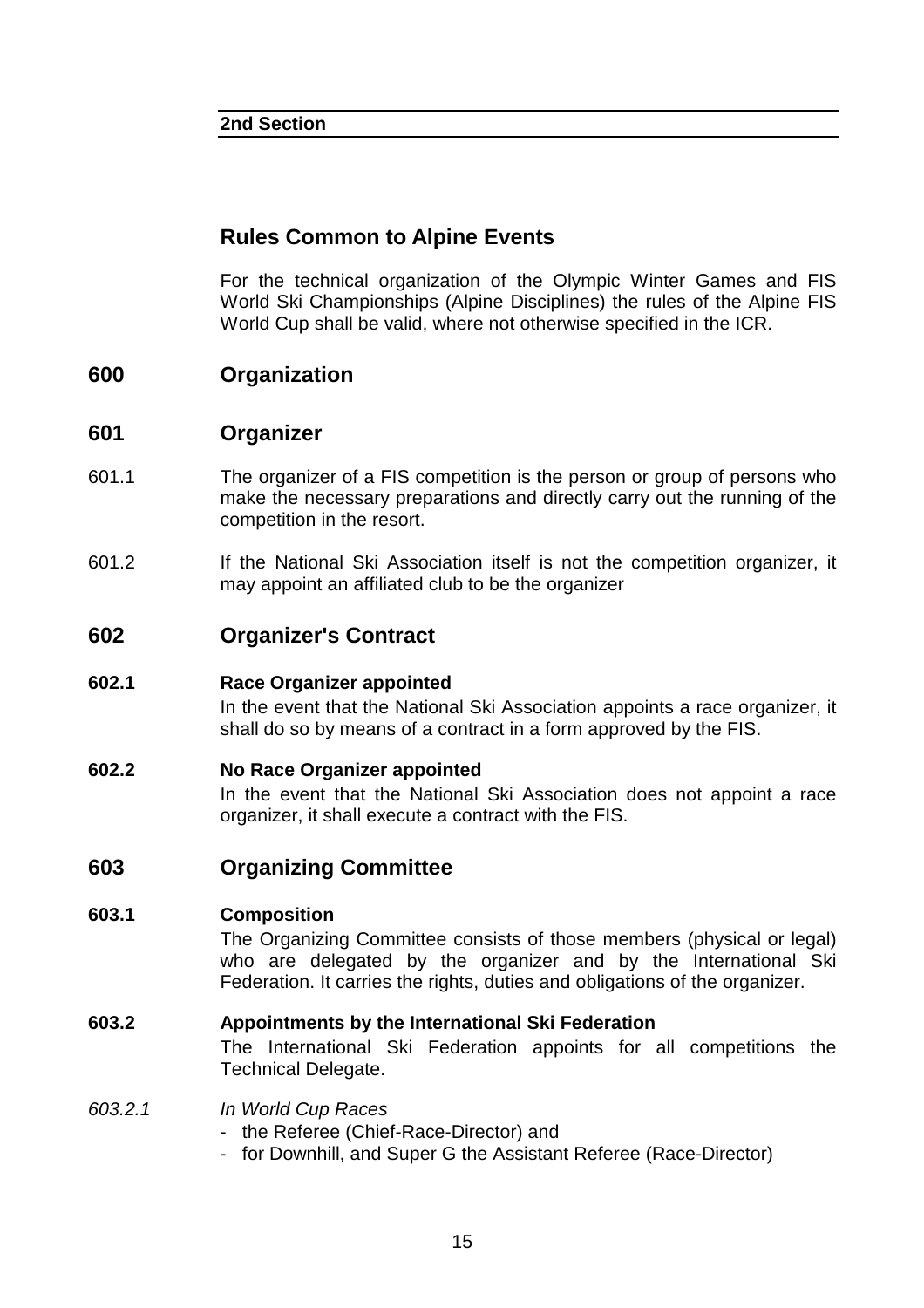- 603.2.2 In all other races the Technical Delegate appoints
	- the Referee and
	- for Downhill and Super G the Assistant Referee
- 603.2.3 By these appointments the above persons become members of the Organizing Committee.

#### **603.3 Appointments by the organizer**

 The organizer appoints all other members of the Organizing Committee. The chairman or his representative represents the committee in public, leads the meetings and makes decisions concerning all matters that are not made by other persons or groups. Before, during and after the competition he works closely with the International Ski Federation and their appointed officials. He takes on all other duties that are necessary for carrying out the competition.

#### 603.3.1 The Chief of Race

 The Chief of Race directs all preparation of the competition and supervises the activities in the technical area. He summons meetings for consideration of technical questions and leads the team captains' meetings after consultation with the Technical Delegate.

#### 603.3.2 The Chief of Course (Section Chief)

 The chief of course is responsible for the preparation of the courses in accordance with the directives and decisions of the Jury. He must be familiar with local snow conditions on the terrain concerned.

#### 603.3.3 The Start Referee

 The start referee must remain at the start throughout the training and the race.

- He must make sure that the regulations for the start and the start organization are properly observed.
- He determines late and false starts.
- He reports to the Referee the names of the competitors who did not start, have made false or late starts or other infringements and reports any violations against the rules for equipment.

#### 603.3.4 The Finish Referee

 The finish referee must remain at the finish throughout the training and the race.

- He must make sure that all the regulations for the organization of the finish and the finish in-run and out-run are properly observed.
- He supervises the finish controller, the timing and the crowd control in the finish area.
- He must be able to communicate immediately with the start at all times.

#### 603.3.5 The Chief Gate Judge

 The chief gate judge organizes and supervises the work of the gate judges. He designates the gates each will supervise and places them in position. At the end of the first run and the end of the race he will collect the gate judges' control cards for delivery to the Referee.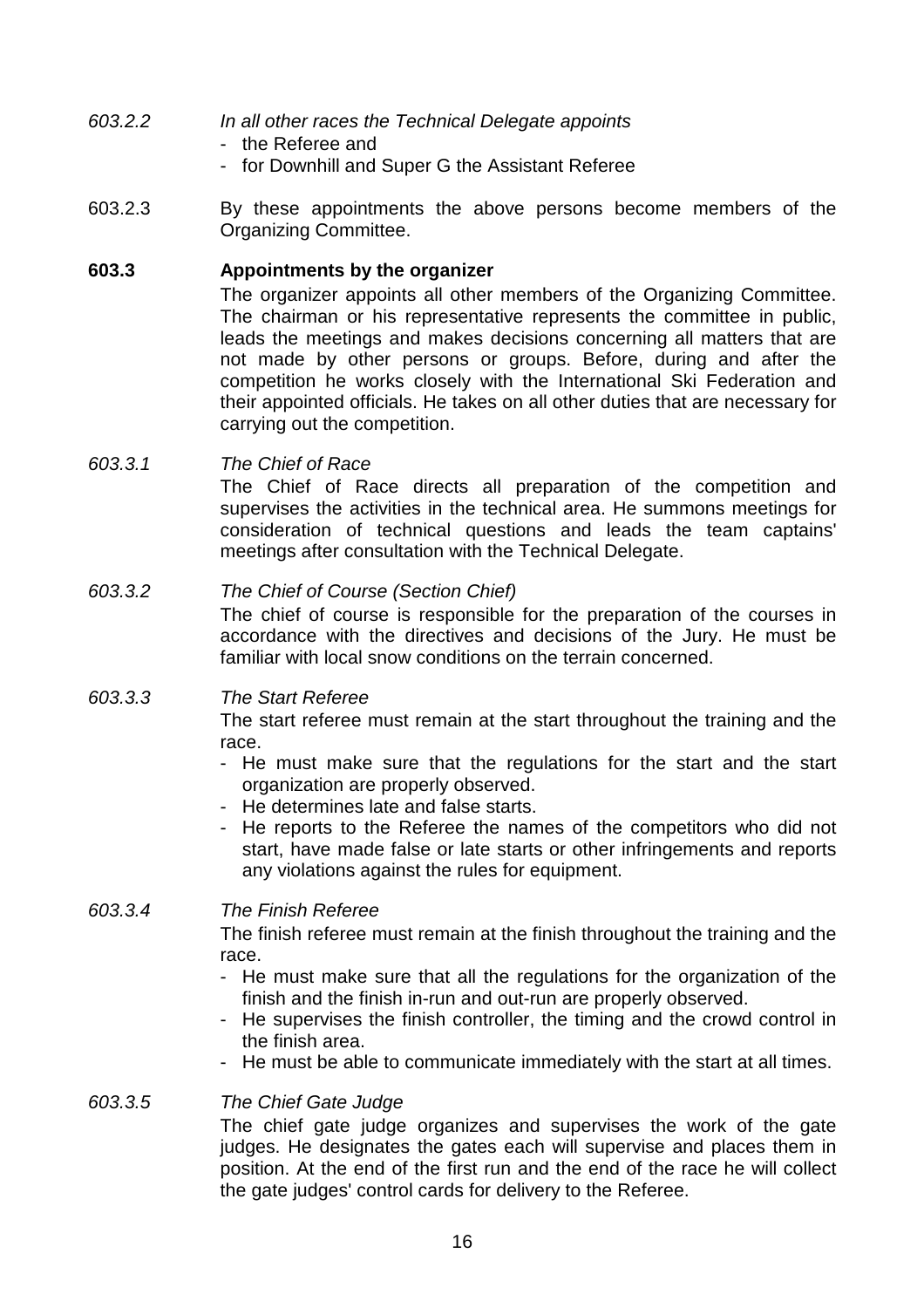He must distribute, in good time, to each gate judge the material that he needs (control card, pencil, start list, etc.) and be prepared to offer assistance either to help keep the spectators off the course or to help maintain the course, etc. He must make sure that the numbering and the marking of the gates is done within the required time.

#### 603.3.6 The Chief of Timing and Calculations

 The chief of timing and calculations is responsible for the coordination of officials at the start and finish, including timing and calculations. In Slalom, he or a special assistant will decide the interval between starts. The following officials are under his direction:

- starter
- assistant starter
- start recorder
- chief timekeeper
- assistant timekeepers
- finish controller
- chief of calculations and his assistants

#### 603.3.7 The Race Secretary

 The race secretary is responsible for all secretarial work for the technical aspects of the competition and amongst others for the preparation of the draw. He must ensure that the official results contain the information required by art. 617.3.4. He is responsible for the minutes of the technical officials, the Jury and team captains' meetings.

 He must ensure that all forms for start, finish, timing, calculations, and gate-judging are well prepared, and handed over to the officials concerned in good order at the proper time.

 He receives official protests and gives them to those who are concerned. He must facilitate the calculation of results by appropriate preparation and ensure that they are duplicated and published as quickly as possible after the completion of the competition.

#### 603.3.8 The Chief Steward

 The chief steward takes the necessary measures for closing off so that spectators are kept off the course. Sufficient personnel must be used according to a detailed plan. Attention should be paid that there is sufficient space behind the barriers to permit circulation of spectators.

#### 603.3.9 The Chief of Medical and Rescue Services

 The chief of medical and rescue services is responsible for organizing adequate first aid and medical coverage during the official training periods and the actual competition.

 He must arrange an appropriate facility to which injured competitors may be taken and treated.

 The race doctor coordinates plans with the team doctors before the start of the official training.

 During training and the races he must be in telephone or radio communication with his assistants. He must co-ordinate plans with the Chief of Race before the start of the official training.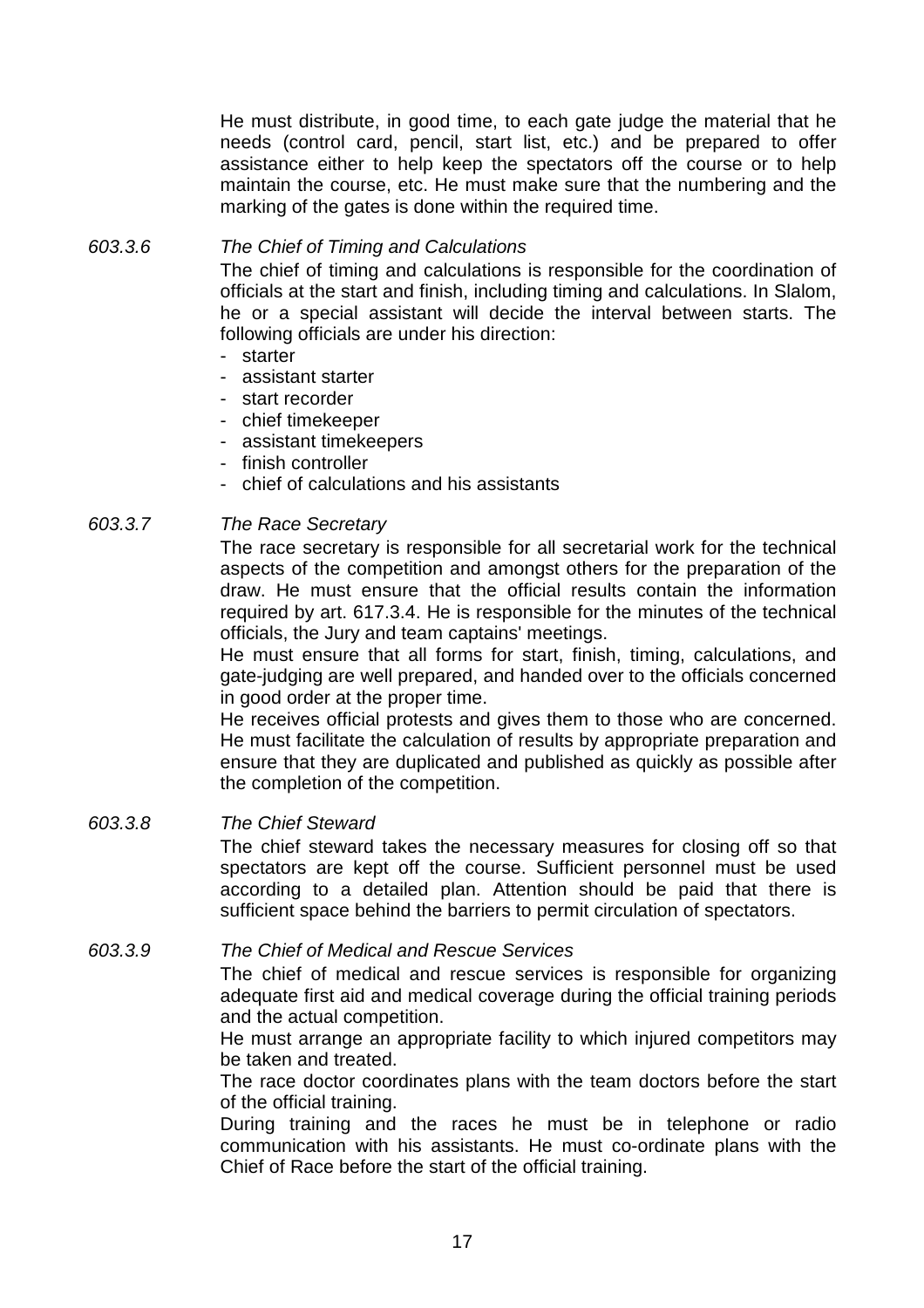A doctor, who should be a good skier, should be ready at the start to deal with any eventuality and has to stay in contact with the Jury and the members of the rescue service. This task can be delegated to a team doctor.

#### 603.3.10 The Chief of Course Equipment and Technical Equipment

 The chief of course equipment is responsible for the provision of all equipment and any tools for the preparation and maintenance of the courses, for the conduct of the race, and communication of equipment, when these duties have not specifically been assigned to another official.

#### 603.3.11 The Press Chief The press chief is responsible for all briefing and information for journalists, photographers, television and radio reporters, in accordance with the instructions of the Organizing Committee.

- 603.3.12 Other officials within the Organizing Committee (with written job descriptions)
	- chief of finance (treasurer)
	- chief of accommodation and meals
	- chief of protocol

 The organizer is authorized to include other officials within the Organizing **Committee** 

#### **603.4 The Jury**

 The following members of the Jury, who are members of the Organizing Committee are responsible for technical matters within the closed competition areas (OWG, WSC, WC: see World Cup rules):

- the Technical Delegate
- the Referee
- the Chief of Race
- the Assistant Referee for Downhill and Super G
- the Start Referee (OWG and WSC)
- the Finish Referee (OWG and WSC)
- 603.4.1 Appointment of the Jury for Olympic Winter Games and FIS World Ski **Championships**

#### 603.4.1.1 The FIS Council appoints:

- the Technical Delegate
- the Referee
- the Assistant Referee
- the Start Referee
- the Finish Referee
- 603.4.1.2 The Sub-Committee for Alpine Technical Delegates proposes qualified TDs as Jury members to the Alpine Committee, who in turn submit the names to the FIS Council for approval. In order to qualify, a proposed member must hold a valid licence as a Technical Delegate of the FIS.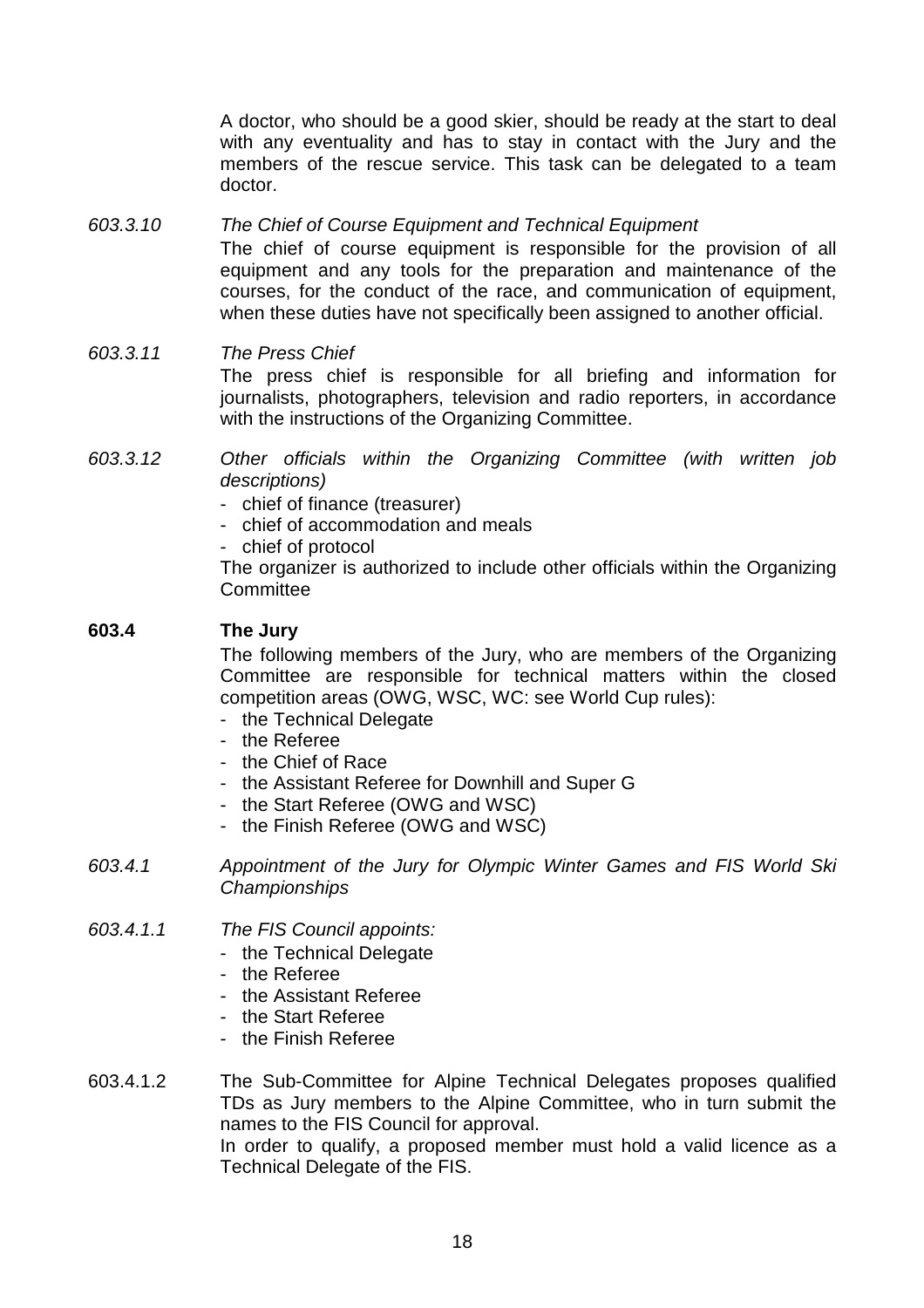Furthermore, in order to function as the TD, the nominee must also be a member of a FIS Alpine Technical Committee.

- 603.4.1.3 The organizing National Ski Association nominates the Chief of Race
- 603.4.1.4 The jury of a ladies' race has to include at least one lady.
- 603.4.1.5 All members of the Jury must be able to understand each other in one and the same FIS language.
- 603.4.1.6 Persons, who work for a National Ski Association with responsibility for a ski team may not be members of the Jury.
- 603.4.2 Appointment of the Jury for International Races (World Cup: see World Cup Rules)
- 603.4.2.1 The Sub-Committee for Alpine Technical Delegates appoints the Technical Delegate.
- 603.4.2.2 The TD appoints - the Referee
	- in the case of Downhill and Super G, the Assistant Referee
- 603.4.3 Exclusions
- 603.4.3.1 A competitor cannot be a member of the Jury.
- 603.4.3.2 For Olympic Winter Games and FIS World Ski Championships a visiting nation can be represented on the Jury by only one FIS Council appointed member (not including the TD).
- 603.4.3.3 The Chief of Race has to belong to the organizing National Ski Association.
- 603.4.3.4 For international races for ladies the Jury should where possible include a lady.
- 603.4.4 Tenure of the Jury
- 603.4.4.1 The appointed Jury members gather for their first meeting prior to the start of the official training.
- 603.4.4.2 The active duty of the Jury begins with its first meeting and ends, if no protest is submitted, at the expiration of the protest deadline, otherwise after dealing with all submitted protests.
- 603.4.5 Franchise and Voting (OWG, WSC and WC: See also FIS World Cup Rules) The TD is chairman of the Jury. He conducts the meetings. Each of the following has one vote in the Jury: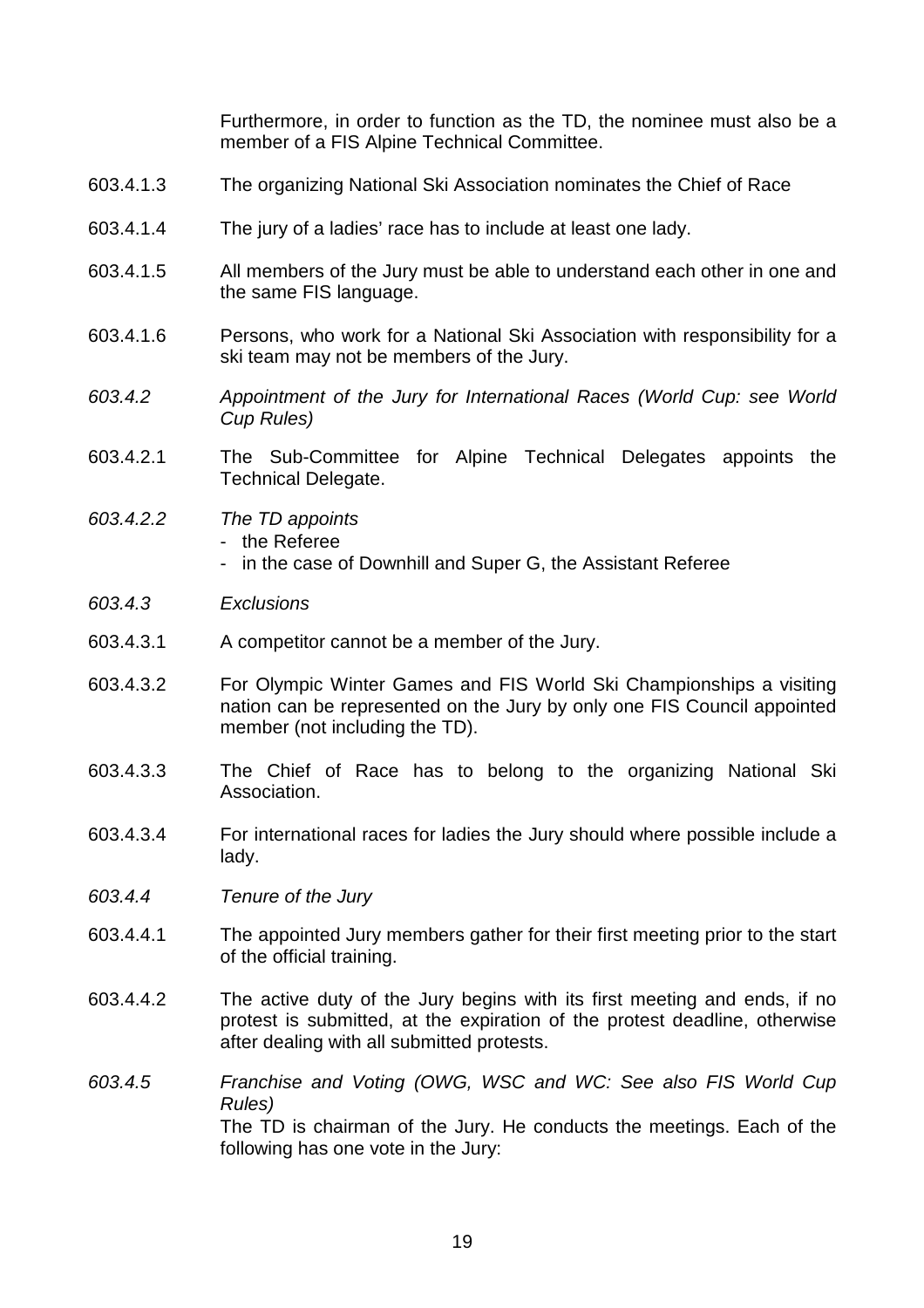- 603.4.5.1 For Olympic Winter Games and FIS World Ski Championships all Jury members.
- 603.4.5.2 For international races, the TD, Chief of Race, Referee and in the case of Downhills and Super Gs, the Assistant Referee.
- 603.4.5.3 Decisions are made by simple majority vote of members present and voting (exception art. 646.3).
- 603.4.5.4 In the case of a tie, the TD has the casting vote.
- 603.4.5.5 Minutes are to be kept of all meetings and decisions of the Jury and signed by each individual member of the Jury, with each individual vote on decisions recorded, as per art. 603.3.7.
- 603.4.5.6 The minutes must be written in at least one of the FIS languages (English, French or German).
- 603.4.5.7 In cases where an immediate decision must be made and it is not possible to convene the entire Jury, each member of the Jury has the right, prior to or during the race, to make decisions which according to the rules per se are reserved to the Jury as a whole; but only provisionally with the obligation to have the decision confirmed by the Jury as soon as possible.

#### 603.4.6 Duties of the Jury The Jury monitors the adherence to the rules throughout the entire race, including the official training.

- 603.4.6.1 From a technical standpoint particularly by:
	- Checking the race-course and the set courses
	- Checking the snow conditions
	- Checking the preparation of the course
	- Approving the use of snow compactors and other chemicals
	- Checking the crowd control systems
	- Checking the start, the finish and the run-out from the finish
	- Checking the first aid service
	- Appointing the course setters
	- Fixing the time of course setting
	- Overseeing the work of the course setters
	- Checking the gate flags
	- Opening or closing the race courses for training in consideration of the technical preparations and the prevailing weather conditions
	- Determining the manner of the course inspection
	- Inspection of the course before the race
	- Determining the number of forerunners for each run and setting the start order of the forerunners
	- Debriefing the forerunners as necessary
	- Changing the start order in consideration of course conditions and in extraordinary conditions
	- Changing the start intervals
	- Giving instructions to and obtaining information from the gate judges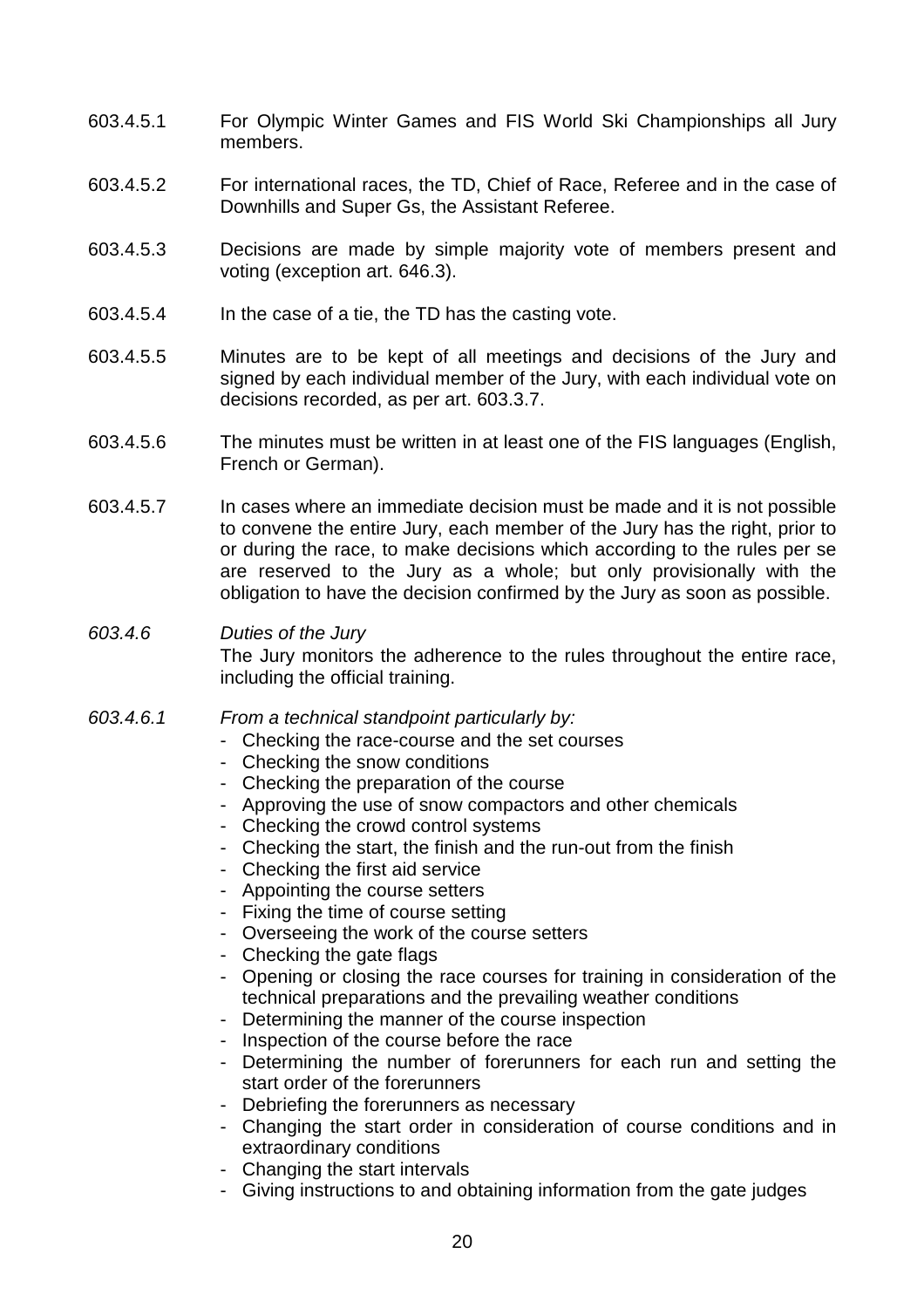### For Downhill:

- Arrangement of an additional inspection in unusual weather conditions
- Shortening the official training
- Positioning of yellow zones
- Checking on the setting of gates
- Changing the position and distance of the gates or adding extra gates as indicated by the experience gained in the training runs. Following significant changes, the competitors must be allowed at least one more training run on the course.
- 603.4.6.2 From an organizational viewpoint particularly by:
	- Ranking of the competitors for the draw
	- Division of the competitors without points into groups according to some determined basis
	- Granting of re-runs
	- Cancellation of the race (beforehand), if
		- snow conditions are unsuitable
		- the recommendations of the Technical Advisor's report have not been carried out
		- the first aid and medical service are inadequate
		- the crowd control is insufficient
	- Shortening the course, if snow or weather conditions make this appear necessary
	- Interruption of the race if the prerequisites of art. 624 are present
	- Termination of the race if the prerequisites of art. 625 are present
- 603.4.6.3 From a disciplinary viewpoint particularly by:
	- Decision on a proposal of the Technical Delegate to exclude a competitor for lack of physical and technical ability
	- Enforcement of the checks on regulations concerning advertising on equipment and clothing in the competition area
	- limitation of quotas for officials, technicians and medical personnel for admission to the race-course
	- Publication of sanctions
	- Decisions on protests
	- Issue of particular directives throughout the entire event

#### 603.4.7 Questions not Covered by Rule In general, the Jury takes decisions on all questions not clarified by the ICR.

- 603.4.8 Radios At all competitions entered in the FIS Calendar, the Jury members plus start and finish referee must be equipped with radios. These must function on a single reserved frequency and be free of interference.
- 603.4.9 Duties of the TD for all Events

#### 603.4.9.1 Before the race The TD

Reviews the homologation file and consults the organizer about the possible existence of a special authorization.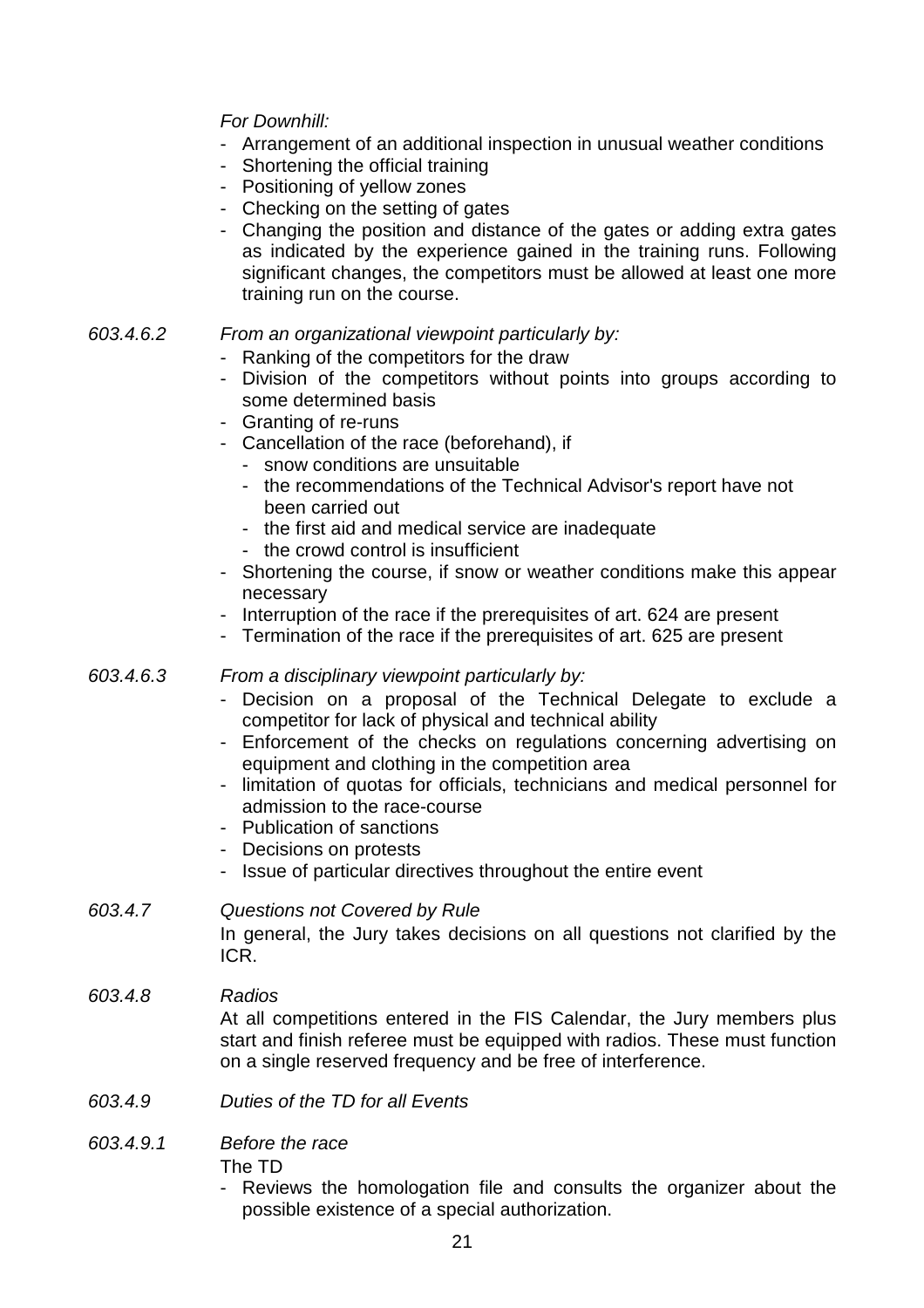If he establishes that no homologation exists, the Jury must cancel the race (see article 650).

 He reads the TD reports about previous events at the site and checks whether the improvements proposed in these reports have been carried out.

- Inspects the liability insurance certificate as required by art. 212 and reports to the FIS where necessary.
- Inspects the competition and training courses.
- Supervises the compliance with art. 704 concerning the official training. Controls the gate flags.
- Collaborates in the administrative and technical preparations.
- Checks the official entry lists, including FIS points.
- Checks on the presence of sufficient radios for all members of the Jury (with separate frequencies).
- Takes note of the accreditation and the authorization for entry to the piste.
- Checks over the race courses with regard to preparation, marking, crowd control, as well as the layout of start and finish areas.
- Supervises the course setting together with the Jury.
- Checks on the location of the television towers and sees that they are adequately protected if necessary.
- Supervises the locations of the first aid service along the course as well as the organization of the medical care.
- Checks on all technical installations such as timekeeping, hand timing, communications, transport of people, etc.
- Is present in the race area during all training.
- Takes part in all meetings of the Jury and of the team captains.
- Works closely together with the officials of the Organizing Committee and the FIS Technical Advisor.
- Is chairman of the Jury with a casting vote in case of a tie.
- If necessary, appoints members to the Jury.
- Has the right, if a Slalom or Giant Slalom cannot be carried out on the homologated course because of "force majeure", to move the race to a "substitute course" proposed by the organizer. This is on the explicit condition that the necessary homologation measures can be fulfilled. For Downhill and Super G there is only the possibility of shortening the run on a homologated course. The minimum prescribed vertical drops must, however, be observed in any case.

# 603.4.9.2 During the race

The TD

- Must be present in the course area.
- Works closely with the Jury, the team captains and the coaches.
- Observes that the valid rules and directives are obeyed in regard to advertising, on clothing and race equipment.
- Supervises the technical and organizational conduct of the event.
- Advises the organization concerning the observance of the FIS Rules and Directives.
- 603.4.9.3 After the race The TD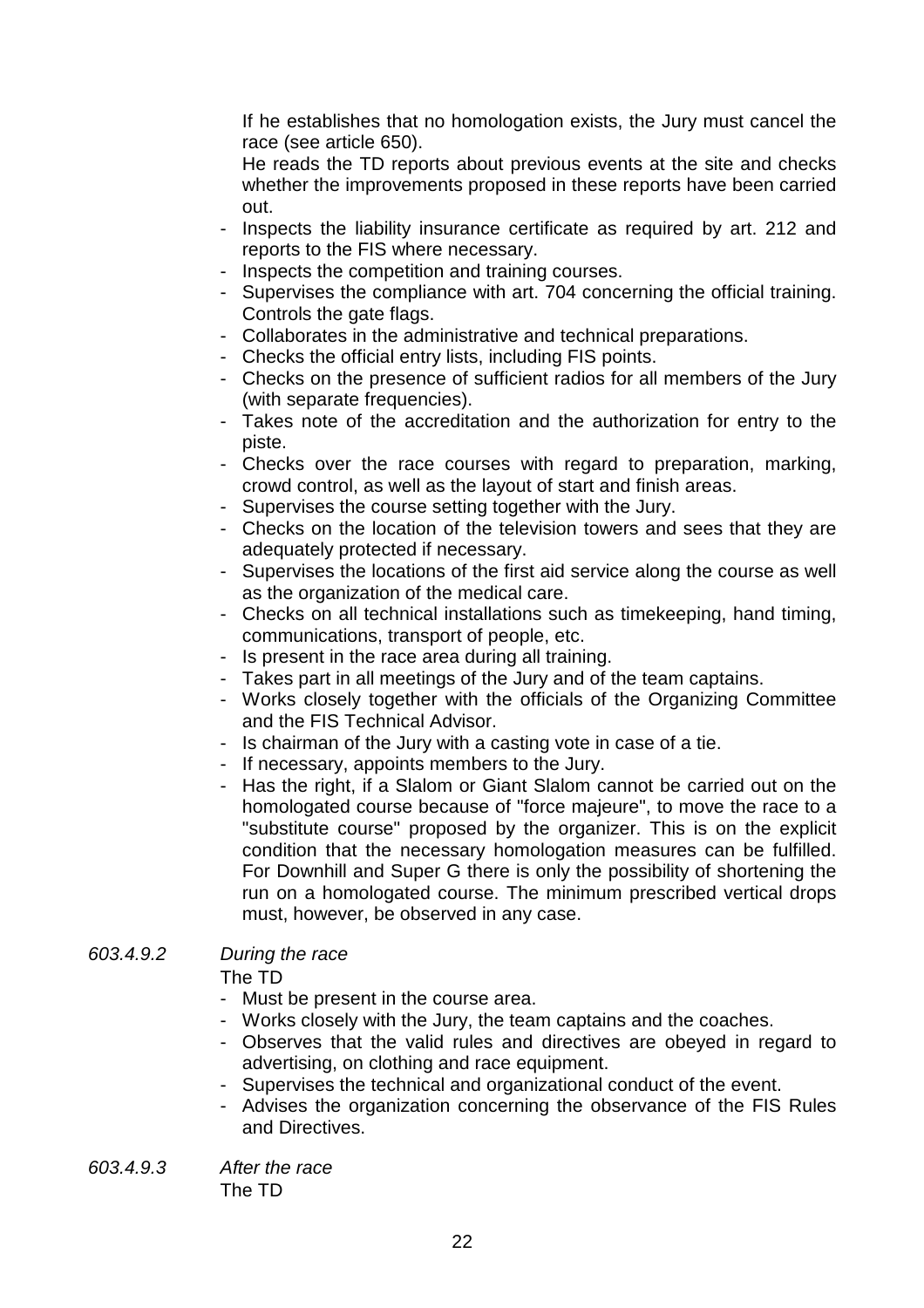- Helps with the compilation of the Referee's disqualification report.
- Calculates the race and penalty points for the individual races. If these points are calculated by computer, it is the TD's duty to re-check the points and to confirm their accuracy with his personal signature. Above all he checks the correct use of the corresponding F value for each discipline.
- Presents properly submitted protests to the Jury for decision.
- Signs the official result lists established by the race secretary and gives the authorization for the award ceremony.
- Fills out the TD report, including any supplementary reports and is responsible for their dispatch within three days to the FIS and the other appropriate places.
- Presents to the FIS any applicable proposals for changes in the competition rules on the basis of practical experience at the event in question.

603.4.9.4 In general

The TD

- Decides on questions which are not covered or are insufficiently covered by the FIS Rules, in so far as these have not already been decided by the Jury and do not fall within the scope of other authorities.
- Works very closely with the Referee and Assistant Referee.
- Has the right
	- to order the interruption of a competition, if the prerequisites of art. 624 are present,
	- to cause the termination of a competition, if the prerequisites of art. 625 are present.
- Has the right to propose to the Jury the exclusion of competitors from participation in the race.
- Has the right to obtain support from the Organizing Committee and all officials under its jurisdiction in all matters necessary to the fulfilment of his duties.

#### 603.4.9.5 Olympic Winter Games and FIS World Ski Championships

 The TD prepares a detailed final report to be sent to the FIS and the Organizing Committee.

#### 603.4.10 Duties and rights of the Referee

- Drawing of the start numbers
- Inspection of the course immediately after it is set, alone or accompanied by members of the Jury.
- Changing the course by taking out or adding gates. If the Referee inspects the course alone his decision is final. The course setter must be informed of such changes if he was not present at this inspection.
- Receiving the reports of the start and finish referees and the race officials about the infractions of the rules and the gate faults at the end of the first run, and again at the end of the race.
- Checking, signing and posting the Referee's minutes immediately after each run on the official notice board and also at the finish hut, a list with the names of the competitors disqualified, the gate numbers where the faults occurred, the names of the gate judges who noted the faults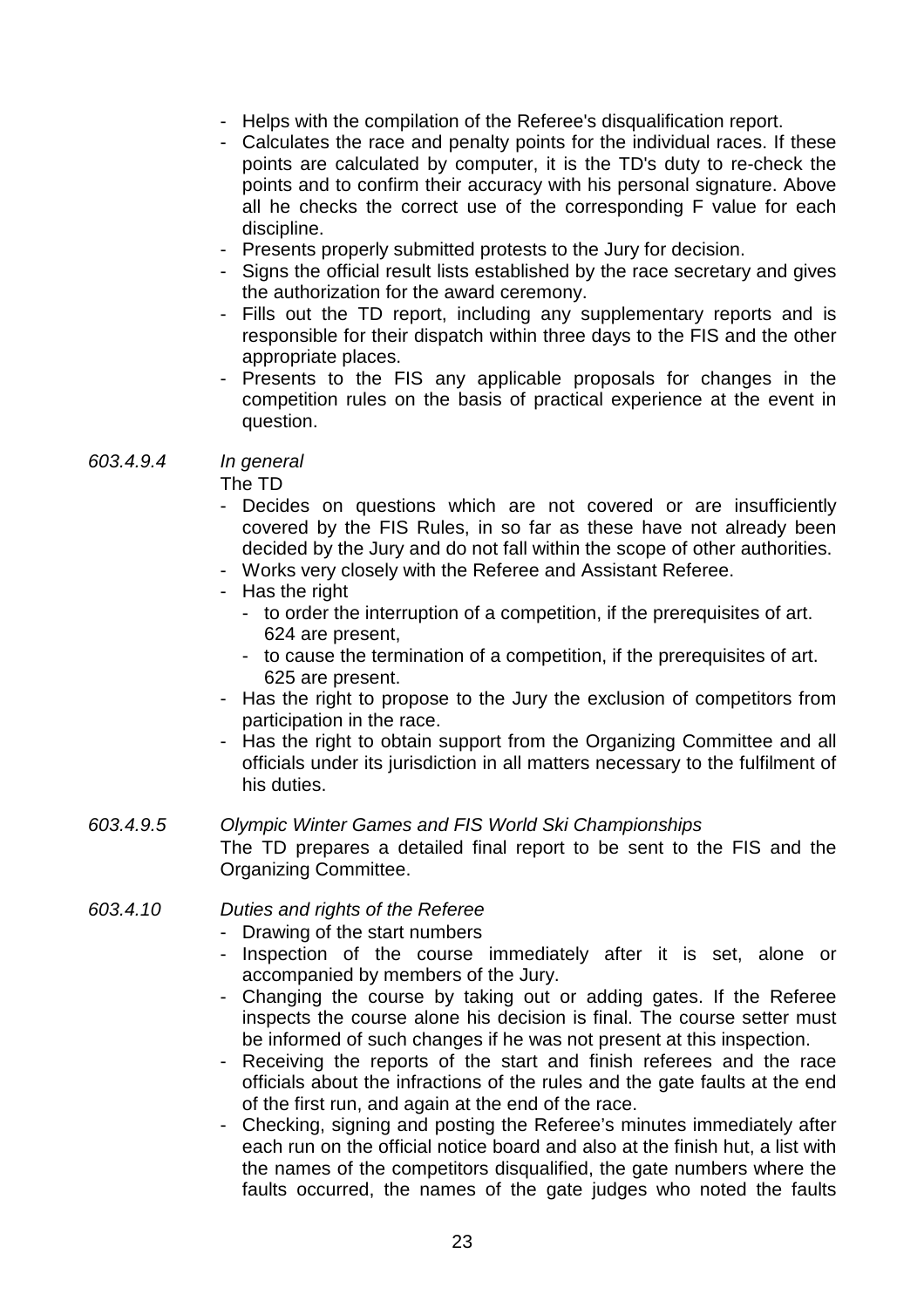leading to the sanctions and the exact time the disqualifications were posted.

- Sending a report to the FIS in all special cases or in the event of a difference of opinion among the Jury members or in the case of severe injury to a competitor.
- 603.4.10.1 Collaboration with the TD The Referee and the Assistant Referee must work very closely with the TD.
- 603.4.11 The Technical Advisor To support the Jury, the Alpine Committee can appoint technical advisors for all categories of races. The technical advisor has the right to express his opinion within the Jury without the right to vote.

# **604 The Technical Delegate (TD)**

# **604.1 Definition**

- 604.1.1 The primary duties of the TD - to make sure that the rules and directions of the FIS are adhered to - to see that the event runs smoothly - to advise the organizers within the scope of their duties - to be the official representative of the FIS 604.1.2 Responsibility The TD structure comes under the responsibility of the Alpine Committee. The Sub-Committee for Alpine Technical Delegates exercises this authority. 604.1.3 Prerequisites The TD must hold a valid TD licence (exception see art. 604.3).
- 604.1.4 Development

#### 604.1.4.1 The development for a TD is:

- Applicant
- Written entrance examination
- Candidate
- Practical TD examination
- TD

 The FIS recommends that the National Ski Associations apply a maximum age limit of 40 for applicants and 65 years for TDs (qualifying date: 1st July).

604.1.4.2 Each National Ski Association may nominate capable persons to train as a TD. The Sub-Committee for Alpine Technical Delegates has the final decision as to their acceptance.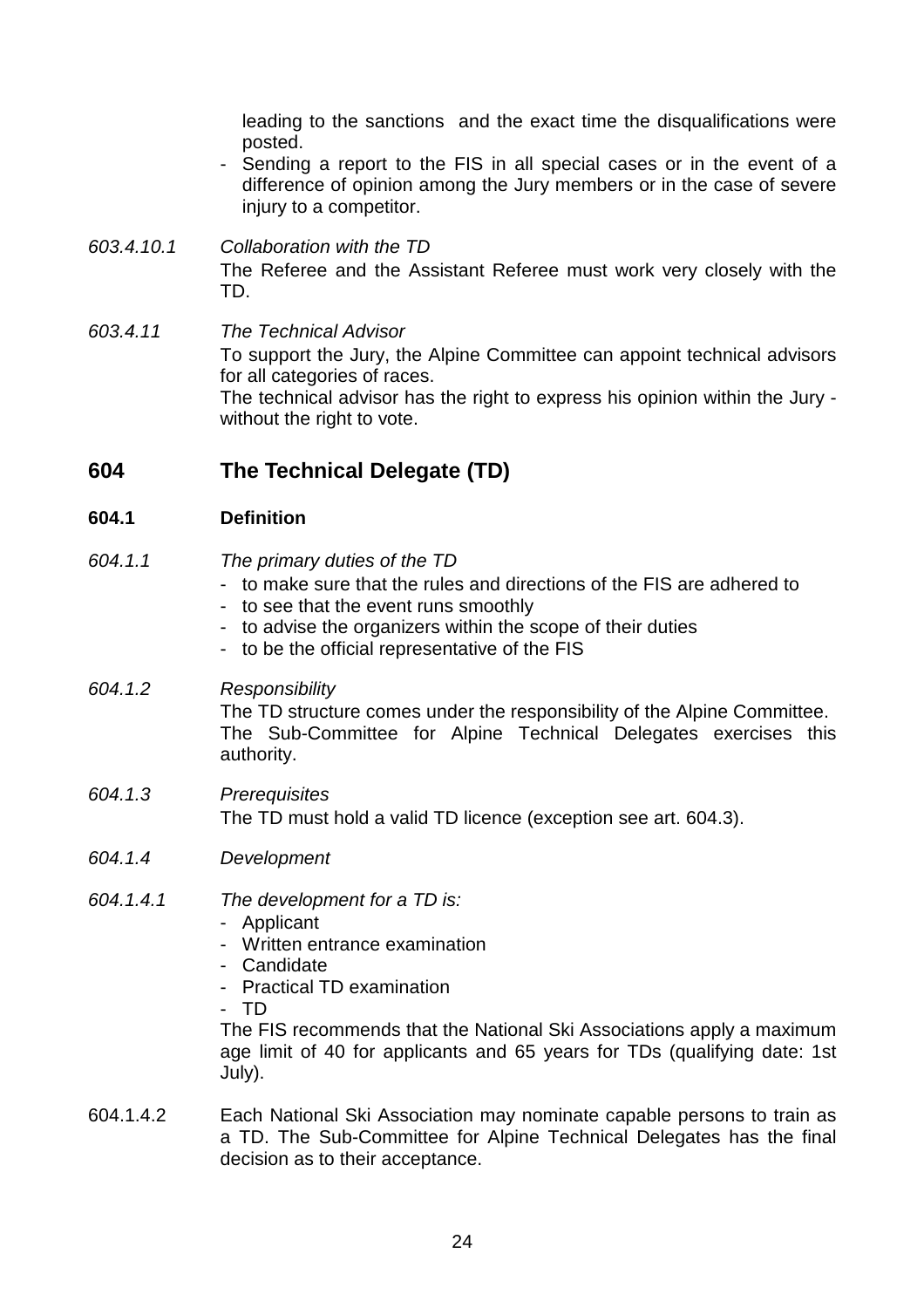- 604.1.5 Training
- 604.1.5.1 The basic training of the applicant is the responsibility of each National Ski Association.
- 604.1.5.2 The applicant must pass a written entrance examination before he is accepted as TD candidate. This examination will take place in an official FIS language. Within two years at maximum he must have successfully carried out two practical assignments at international races (with different TDs), one of which must be a Downhill. The second practical assignment counts as his examination. The candidate will be examined by the TD who has been officially assigned. The examination requirements are drafted by the Sub-Committee for Alpine Technical Delegates. He must attend the FIS organized training courses held by National Ski Associations.
- 604.1.5.3 At any event only one TD candidate may serve with a TD. Exceptions can be authorized by the FIS.
- 604.1.5.4 The assignment of the TD candidates is conducted, on proposal of the national responsible officials for TD questions, by the FIS which also checks the performances of the individual candidates. After the necessary downhill assignment has been fulfilled and all reports submitted, the FIS assigns the approved candidate to his final examination.
- 604.1.5.5 The TD candidate has no right to reimbursement of costs.
- 604.1.5.6 The work of the TD candidate is checked and examined by the official TD of the race concerned. He completes the official FIS form for the TD candidate. He sends this form in duplicate to the FIS, which sends a copy to the TD candidate's national responsible for information.
- 604.1.5.7 The TD candidate has to write his own report on the event in question. It must be submitted to the FIS and to the TD responsible of his country.
- 604.1.5.8 The TD is responsible for training the candidate assigned to him.
- 604.1.5.9 After completion of the practical examination and confirmation of acceptance by the Sub-Committee for Alpine Technical Delegates, he receives his personal and numbered licence as a TD.
- 604.1.6 Licence The licence is a numbered identification document valid for 12 months. It must be renewed each year and is obligatory for every TD.

#### 604.1.7 Further Training and Expiration of the Licence Every licensed TD must take part annually in a FIS organized further training course. A TD who without good reason misses the course for two consecutive years or the TD assignment, loses his TD licence. In order to be able to regain it he must complete again the TD candidate qualification and requirements again.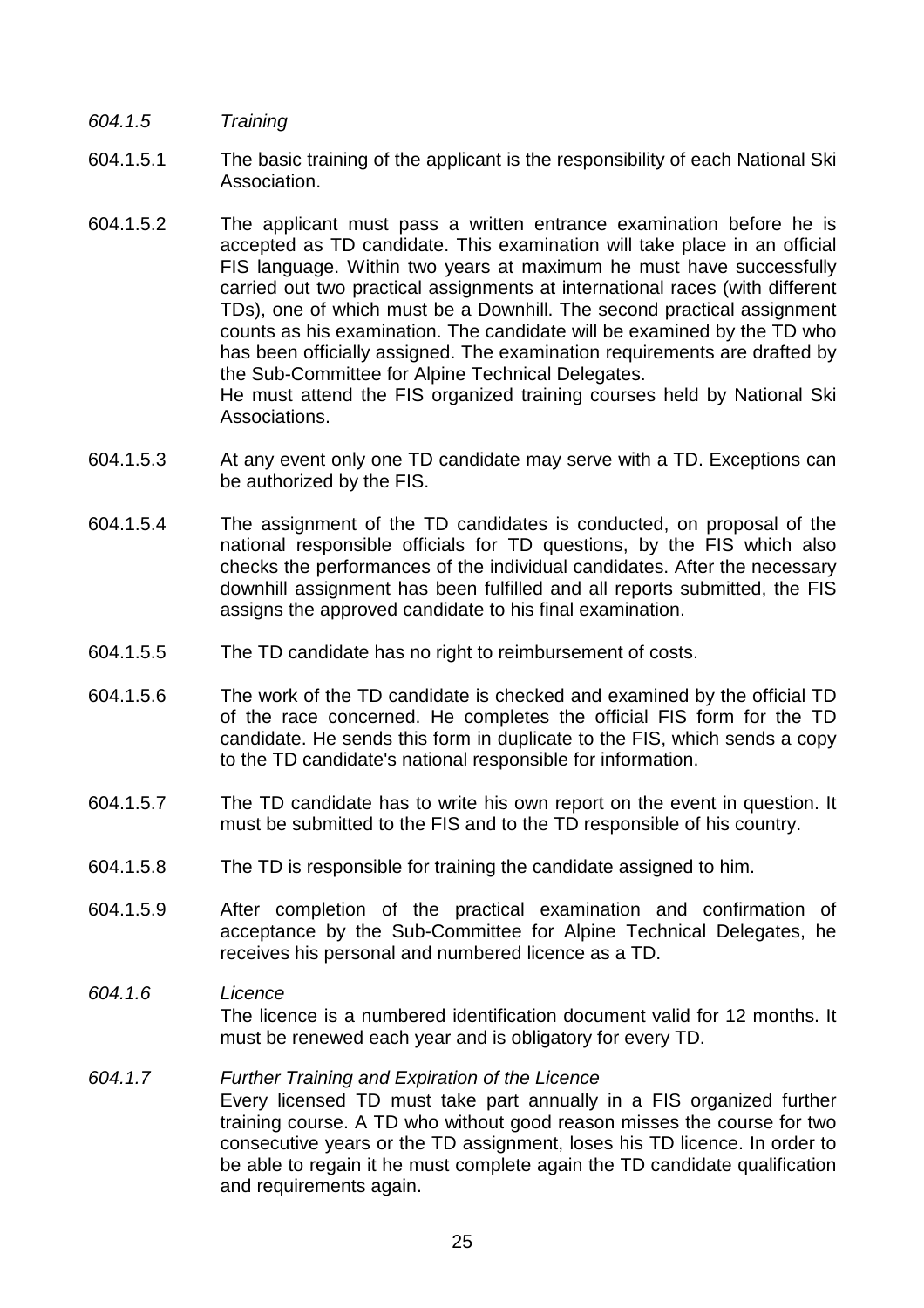#### **604.2 Assignment**

- 604.2.1. For Olympic Winter Games and FIS World Ski Championships by the FIS Council on recommendation of the Alpine Committee.
- 604.2.2 For all other events by the Sub-Committee for Alpine Technical Delegates.
- 604.2.3 An exception is made for Children, CIT, Masters, CISM, Customs and UNI races, for which the TDs are proposed by the committee in question and confirmed by the Sub-Committee for Alpine Technical Delegates.
- 604.2.4 A TD cannot be member of the organizing association. In exceptional cases the Committee for Alpine Technical Delegates can appoint a TD from the same country. He may, however, not be a member of the organizing club or of the regional association.

#### **604.3 TD Replacement**

- 604.3.1 If the TD for Olympic Winter Games or FIS World Ski Championships is unable to serve, the FIS Council as well as the National Ski Association to which the TD belongs are to be notified. The FIS Council must appoint another TD immediately.
- 604.3.2 For all other races the National Ski Association to which the TD belongs is responsible for the immediate appointment of a replacement. The Organizing Committee in question and the FIS are to be informed immediately.
- 604.3.3 If for unforeseen reasons, a TD for Olympic Winter Games or FIS World Ski Championships does not arrive or arrives too late at a competition and thereby is partly or completely unable to fulfil his function at the competition, a deputy is to be named by the FIS Council from among the members of the Competition Jury present at the competition site.
- 604.3.4 At all other international races, a deputy for the absent TD is to be named on the spot by the team captains' meeting. The replacement must likewise meet the requirements of art. 604.1.6. In an emergency, a TD may also be named who does not meet these requirements, but is competent to ensure the conduct (continuation) of the race. In the choice of this person stringent criteria are to be used.
- 604.3.5 The replacement TD has the same rights and duties as the TD originally appointed.

#### **604.4 Organization of the Assignments**

- 604.4.1 The organizer must establish contact with the TD in good time.
- 604.4.2 Cancellations or postponements of events must be announced to the TD and to the FIS immediately, taking into account any applicable deadlines.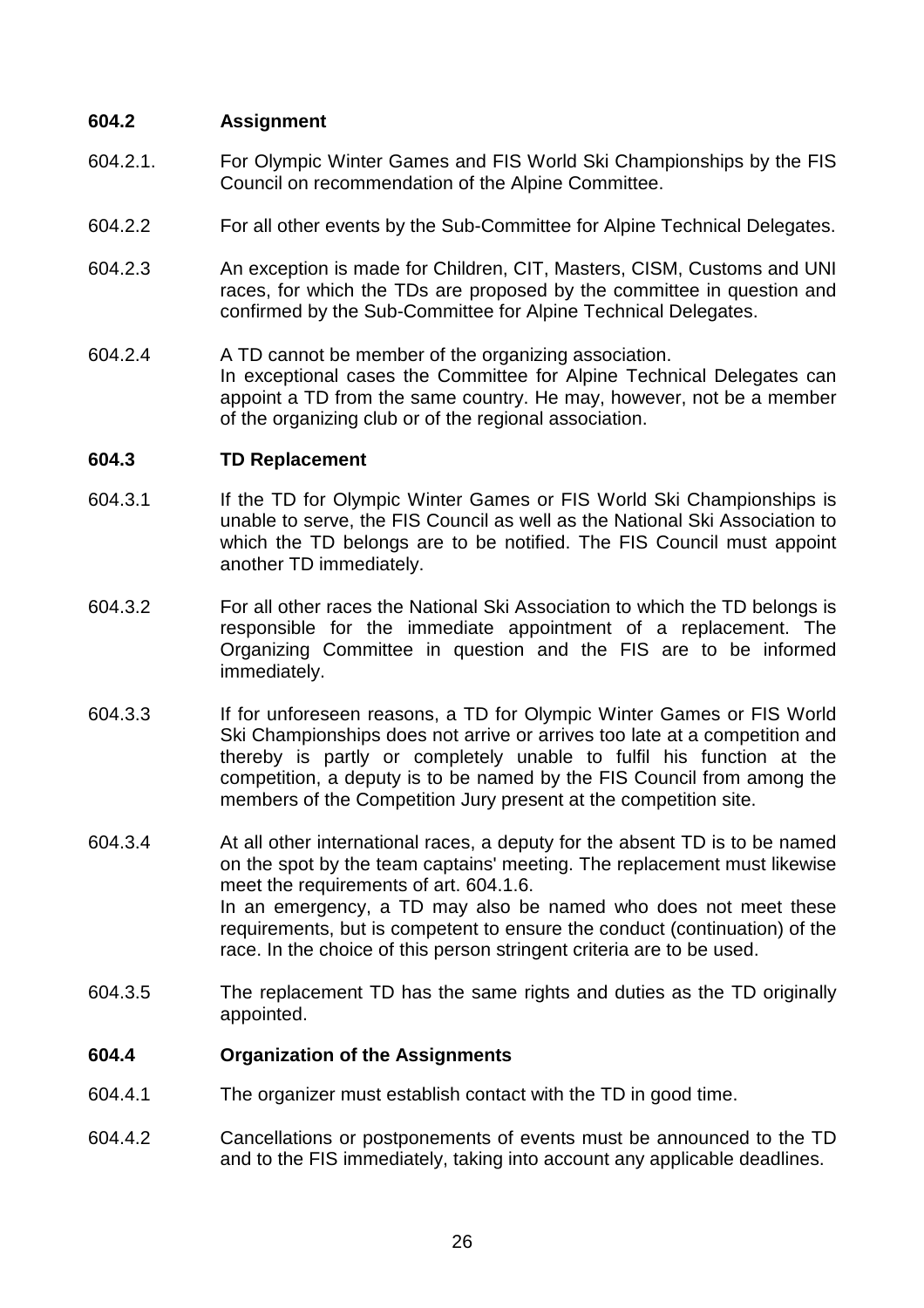- 604.4.3 For FIS World Cup events with a Downhill or Super G and a technical event, two TDs can be assigned.
- 604.4.4 For a Downhill, the TD must arrive at the competition site at least 48 hours before the draw for the first training. In all other events this must be at least 24 hours before the draw for the event concerned.

#### **604.5 Expense Accounts**

 The TD has a right to reimbursement for his travel expenses up to a maximum of  $CHF 500<sup>1</sup>$  (highway taxes included), as well as free accommodation and meals during the assignment. This rule also applies to agreed inspections as well as the trip to the competition (train, first class; for longer distances air fare, tourist class; or payment of a per kilometre fee of CHF 0.70 or equivalent).

 In addition a fixed daily rate of CHF 80 is added for the travel days to and from, as well as each day of the assignment, which includes postage charges for mailing reports, etc. Double charges (e.g. travelling home on the same day as the last race) are not permitted. If overnight accommodation during the journey to and from the assignment is necessary, this must be justified and reimbursed separately.

 $1)$  The maximum payment of CHF 500 is valid for all races except WC and COC.

#### **604.6 Sanctions**

Sanctions can be imposed against TDs.

**605 Course Setter** 

#### **605.1 Prerequisites**

- 605.1.1 For Olympic Winter Games and FIS World Ski Championships:
	- nomination by the National Ski Association to the Alpine Committee and
	- proof of appropriate experience in the setting of courses for international races.
- 605.1.2 For all other competitions entered in the FIS Calendar:
	- nomination by the Alpine Committee or by the team captains' meeting.
- 605.1.3 For Downhills, the course setter must be acquainted with the particular race course.

#### **605.2 Appointment**

- 605.2.1 For Olympic Winter Games and FIS World Ski Championships, the appointment is made on the recommendation of the Alpine Committee.
- 605.2.2 For FIS World Cup and European Cup, the Alpine Committee appoints the course setters.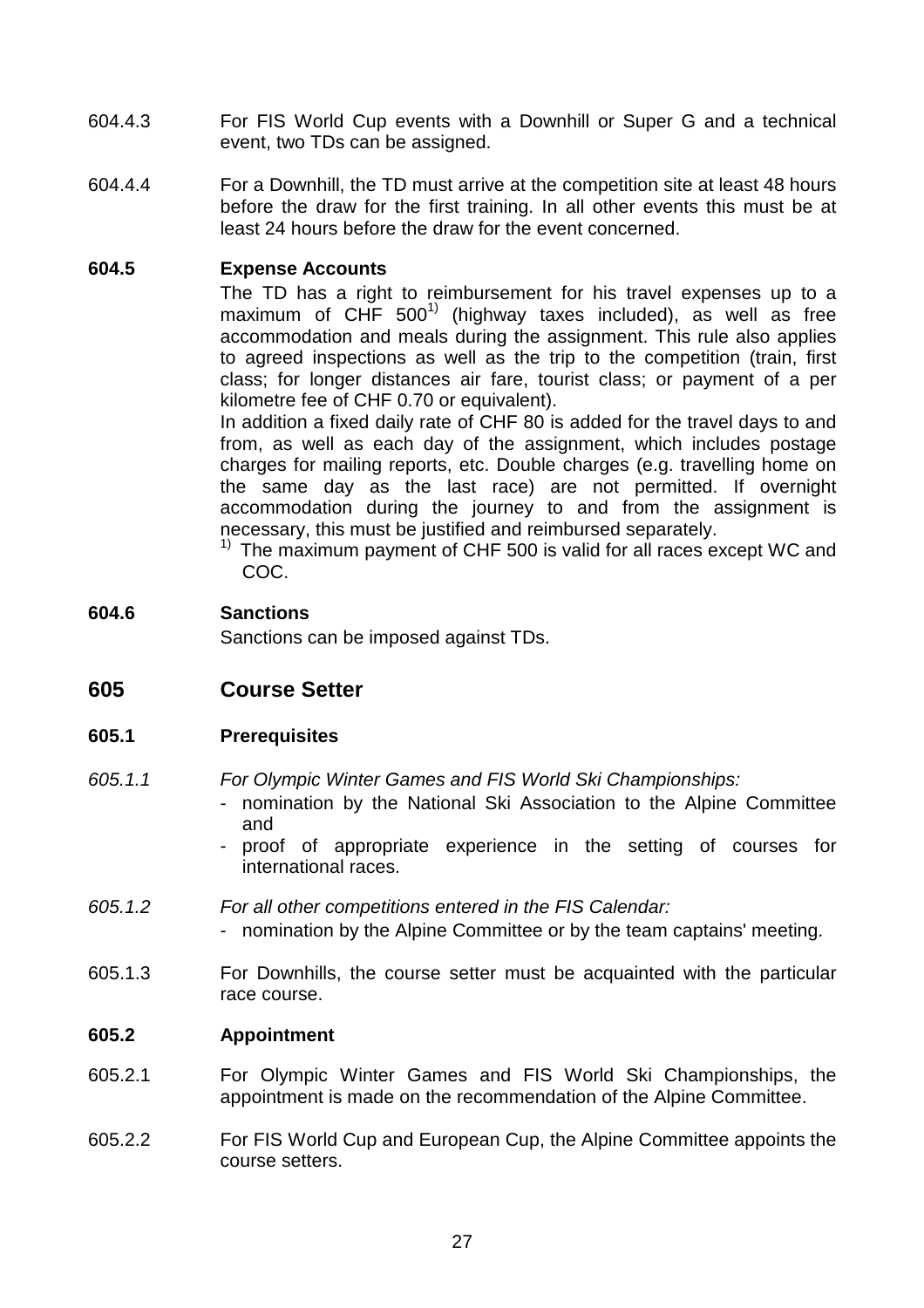605.2.3 For all other competitions included in the FIS Calendar, the appointment is made by the Jury. For competitions in two runs, each run is to be set by a different course setter. One of the two course setters can be named by the organizer.

#### **605.3 Supervision of the Course Setters**

- 605.3.1 For Olympic Winter Games and FIS World Ski Championships the course setter sets the course in the presence of the Technical Delegate and the Referee.
- 605.3.2 For all other competitions the work of the course setters is supervised by the Jury.

#### **605.4 Organization of the Assignment**

 The assignments of the course setters are determined by the Alpine **Committee.** 

#### **605.5 Replacement of Course Setters**

- 605.5.1 For Olympic Winter Games and FIS World Ski Championships, the FIS Council, the Alpine Committee as well as the National Ski Association to which the course setter belongs are to be notified. The Alpine Committee names a replacement course setter immediately.
- 605.5.2 For all other competitions entered in the FIS Calendar, either the Alpine Committee or the Jury names a replacement course setter.
- 605.5.3 The replacement course setter must have the same qualifications as the original course setter.

#### **605.6 Rights of the Course Setter**

- 605.6.1 To recommend the introduction of changes in the competition terrain and in the safety measures.
- 605.6.2 Availability of a sufficient number of helpers for the setting of the course, so that he can concentrate solely on the course setting.
- 605.6.3 Provision of all necessary materials by the chief of course equipment.
- 605.6.4 Immediate completion of the finishing touches to the race course.

#### **605.7 Duties of the Course Setter**

- 605.7.1 In order to set the course appropriately, respecting the terrain, the snow cover and the ability of the participating competitors, the course setter conducts a pre-inspection of the race terrain in the presence of the TD, the Referee, the Chief of Race, and the chief of course.
- 605.7.2 The course setter is setting the race course also considering available safety measurements.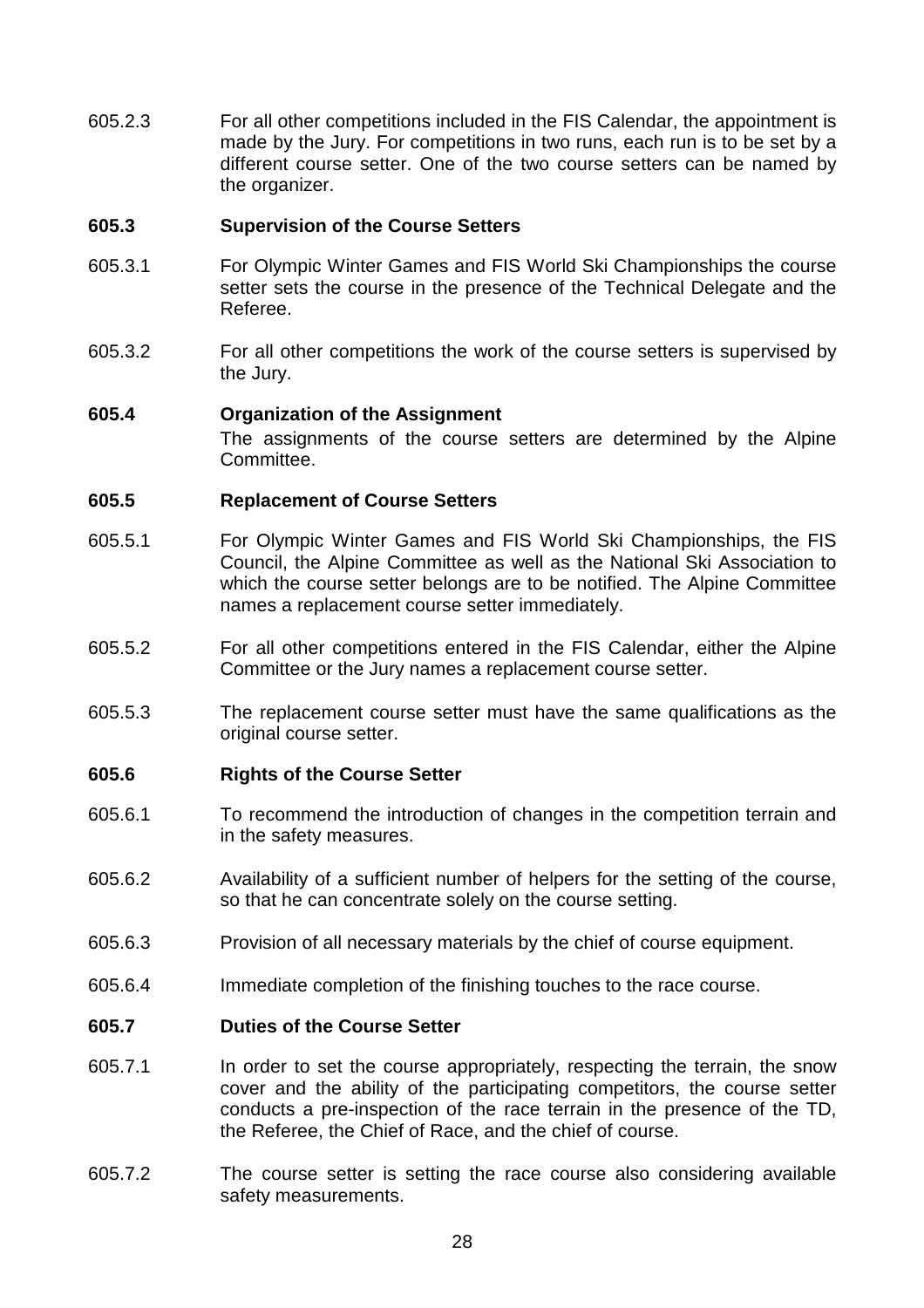- 605.7.3 For Downhills the course setter has to set gates according to art. 703.
- 605.7.4 A slalom course must be completely set and ready no later than 1 1/2 hours, and giant slalom courses no later than 1 hour before the start, so that if possible the competitors are not disturbed during course inspection by work on the course.
- 605.7.5 The course setters must take care that the difference between the winning times of each run of Slalom and Giant Slalom will not be too great.
- 605.7.6 The course setting is a task of the course setter alone. He is responsible for adhering to the rules of the ICR and is advised by members of the Jury, and by the technical advisor in Downhill and Super G, if present.
- 605.7.7 The course setters must participate in all team captains' meetings at which a report is to be made about his course.

#### **605.8 Arrival at the Race Site**

- 605.8.1 for downhill and super G races, this should be no later than the morning of the day of the first team captains' meeting, so that any additional course preparation or safety measures can be implemented if required.
- 605.8.2 for slalom and giant slalom races this should be the day before if possible, but always before the first team captains' meeting.

# **606 Acceptance/ Rights and Duties**

#### **606.1 Officials, Medical\* and Technical Personnel**

Quotas for the right of access to the race course:

- up to 3 competitors: 3 trainers 2 doctors\* 2 technicians - 4 or 5 competitors: 4 trainers 2 doctors\* 3 technicians - 6 to 10 competitors:
- 5 trainers 2 doctors\* 4 technicians
- as well as representatives of the FIS in an official capacity.

 These quotas include the national team officials (team captains, etc.). These persons must be identified by armband. If necessary, the Jury can reduce these quotas.

 The persons accredited to arts. 220.3 and 220.5, as well as the official technicians and medical personnel must comply with the directions of the officials charged by the organizers with responsibility for overall security (e.g.: stewards, police, etc.).

 The instructions given by the Jury have priority in all cases in regard to accredited journalists, coaches and team captains.

 \*) Medical personnel includes doctors, physiotherapists, first aid people etc.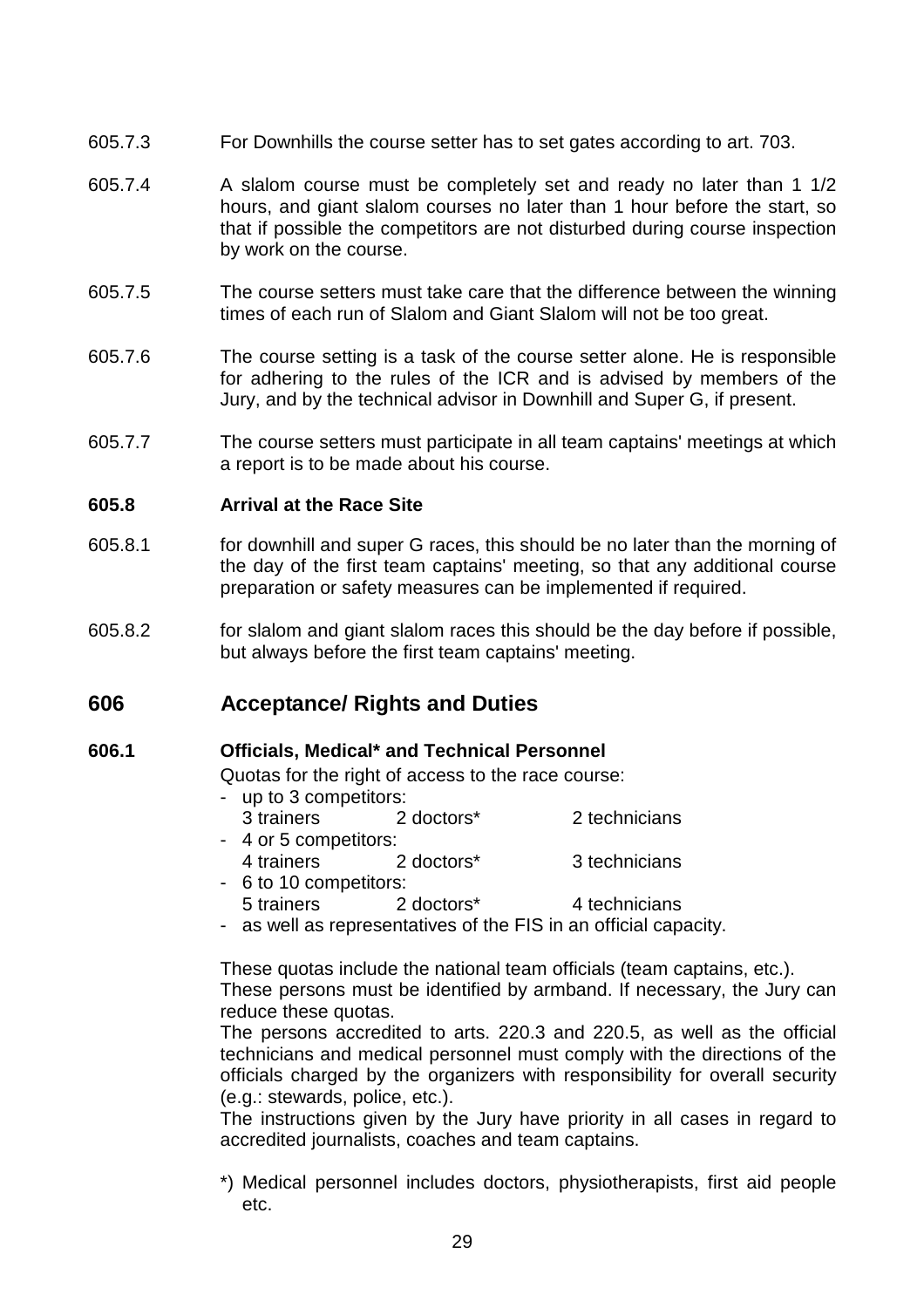#### **606.2 Team Captains and Trainers**

 The team captains and trainers must be accredited by the organizers according to quota. The accreditation gives the following rights and duties:

- to be a member of the Jury;
- to be nominated as a competition official if these have not been appointed by the FIS or if the appointed person is not present;
- to be issued with a pass or armband during the training or competition (or reimbursement for costs if a lift pass has not been provided);
- to be issued with a pass or armband stating the function or marked Course.
- 606.2.1 Team captains and trainers must obey the ICR or the decisions of the Jury, and must behave in a proper and sportsmanlike manner.
- 606.2.2 A team captain or trainer must fulfil the duties he has accepted as a member of the Jury, or as a course setter.

# **607 Forerunners**

607.1 The organizer is obliged to provide at least three qualified forerunners who meet all regulations of the International Competition Rules (ICR) same as all racers. In Downhill, the forerunners should participate in all training runs.

 In extraordinary conditions, the Jury may increase the number of forerunners.

The Jury may designate different forerunners for each run.

- 607.2 The forerunners must wear forerunner's start numbers (bibs).
- 607.3 The nominated forerunners must have the skiing ability to ski the course in a racing manner.
- 607.4 Competitors who were disqualified or sanctioned on the first run may not start as forerunners on the second run.
- 607.5 The Jury determines the forerunners and their start order. After an interruption of the race additional forerunners may be authorized as necessary.
- 607.6 The times of the forerunners may not be published.
- 607.7 Upon request the forerunners shall report to members of the Jury regarding the snow conditions, the visibility and the race line, as the case requires.

# **608 Competitors' Outfits**

#### **608.1 Start Numbers (Bibs)**

 Shape, size, lettering and attachment method may not be altered. The figure must be at least 8 cm high and easily legible.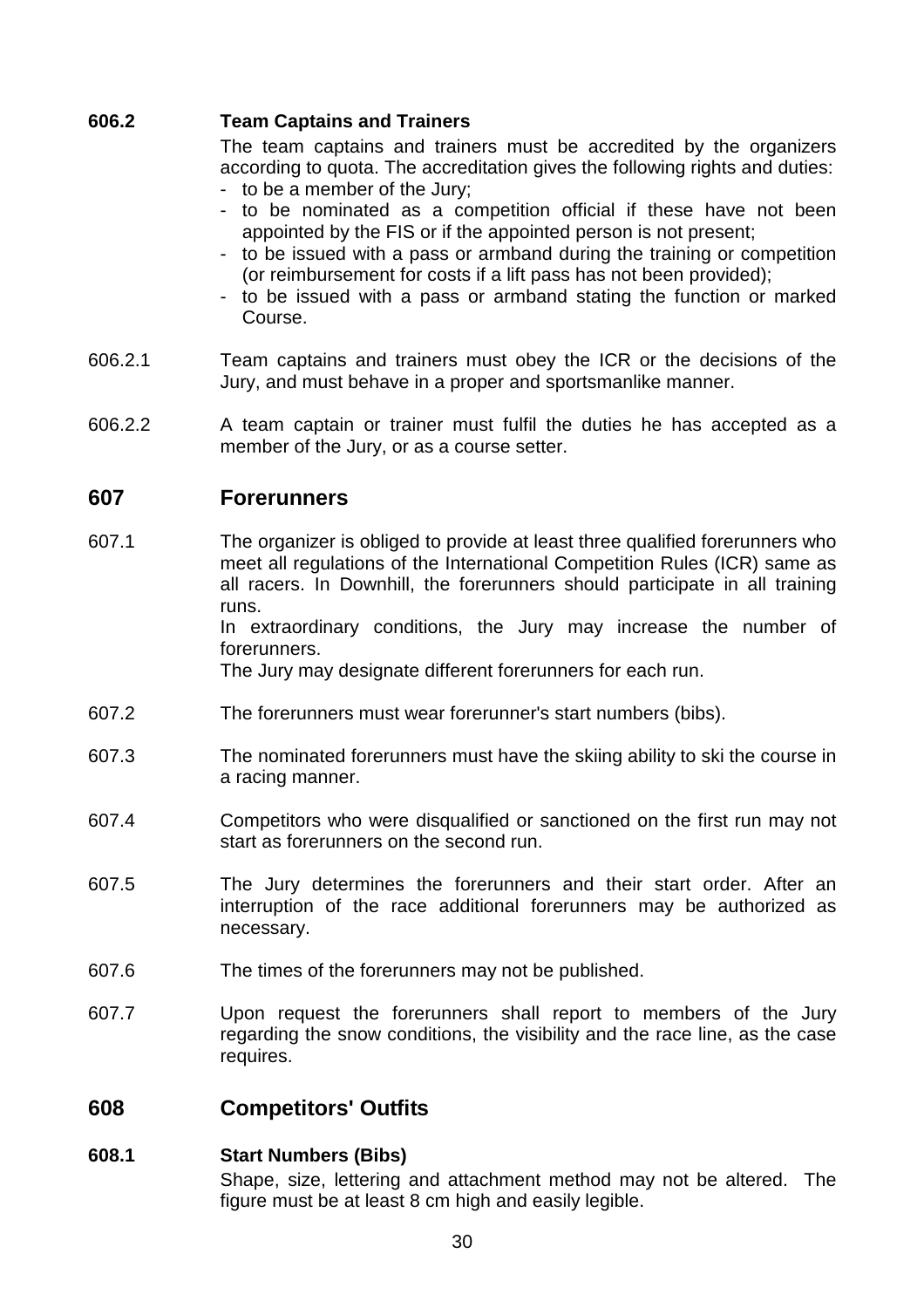Start numbers can carry a commercial name or commercial mark if every start number has the same marking. The individual letters or numbers may not surpass a height of 10 cm.

 No names which appear on hardware products (skis, bindings, poles, boots, helmets) can be shown.

#### **608.2 Competition Suits**

- 608.2.1 For downhill, giant slalom and super G competitions at the Olympic Winter Games, FIS World Ski Championships, FIS World Cup, FIS Continental Cups and FIS World Junior Ski Championships competition suits must be plombed.
- 608.2.2 If for any reason a plomb is missing from a suit that has already been controlled, a provisional start may be allowed.
- 608.2.3 In this case or when a doubt exists concerning subsequent modification of a racing suit or if there is a protest, the following procedure should be followed: Following recognition of one of the above circumstances the racing suit is immediately marked. At the end of the race the TD must confiscate this competition suit and send it to the FIS for control.
- 608.2.4 Officials present at the competition and appointed for suit controls by the Committee for Competition Equipment, have the right to make reexaminations on site.

#### **608.3 Ski Brakes**

 For competitions and official training only skis with ski brakes may be used. Competitors without ski brakes are not allowed to start.

### **608.4 Advertising**

 The advertising on material and equipment which is worn during races and training must conform with the FIS guidelines.

# **609 Age Limits**

609.1 The competition year is July 1st - June 30th of the following year.

 In order to compete in international competitions (except children's competitions) a competitor must have reached his 15th birthday before the end of the calendar year in question.

 The right to compete starts at the beginning of the competition year (July 1st) even if the competitor has not yet reached his 15th birthday at that time.

609.2 International junior competitions are restricted to those competitors whose 20th birthday falls in or after the calendar year in question.

#### **609.3 Classification at International Competitions**

Admitted years of birth

**Competition**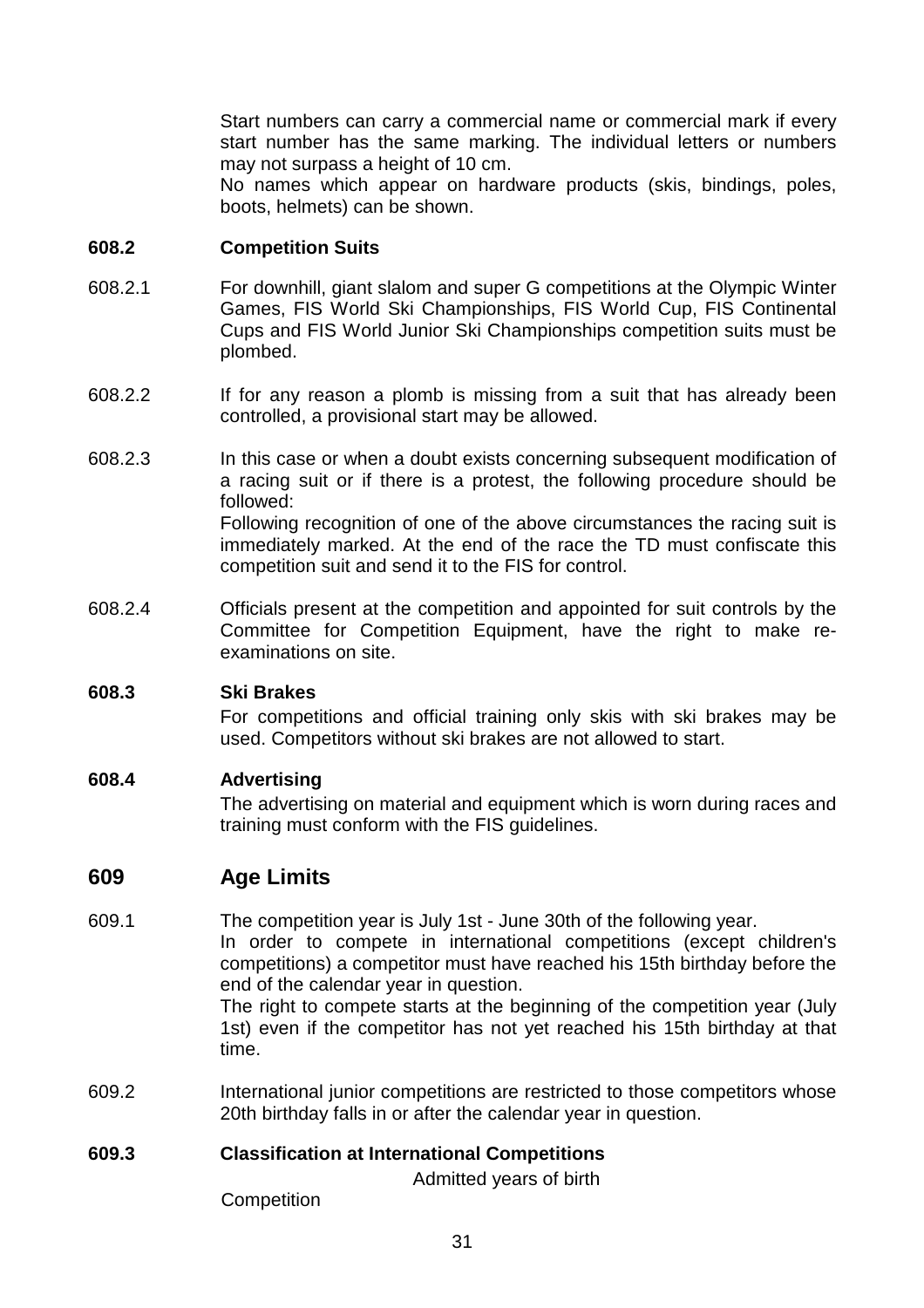| Year                      | 00/01                          | 01/02                  | 02/03                  | 03/04                        |
|---------------------------|--------------------------------|------------------------|------------------------|------------------------------|
| Children I                | 1989<br>1988                   | 1990<br>1989           | 1991<br>1990           | 1992<br>1991                 |
| Children II               | 1987<br>1986                   | 1988<br>1987           | 1989<br>1988           | 1990<br>1989                 |
| Juniors $I^{(1)}$         | 1985<br>1984                   | 1986<br>1985           | 1987<br>1986           | 1988<br>1987                 |
| Juniors II                | 1983<br>1982<br>1981           | 1984<br>1983<br>1982   | 1985<br>1984<br>1983   | 1986<br>1985<br>1984         |
| Licensed                  | 1985<br>competitors<br>earlier | 1986<br>earlier        | 1987<br>and<br>earlier | 1988<br>andandand<br>earlier |
| Masters A<br>(men)        | 1970<br>to<br>1946             | 1971<br>to<br>1947     | 1972<br>to<br>1948     | 1973<br>to<br>1949           |
| <b>Masters B</b><br>(men) | 1945<br>and<br>earlier         | 1946<br>and<br>earlier | 1947<br>and<br>earlier | 1948<br>and<br>earlier       |
| Masters C<br>(ladies)     | 1970<br>and<br>earlier         | 1971<br>and<br>earlier | 1972<br>and<br>earlier | 1973<br>and<br>earlier       |

 $1)$  1<sup>st</sup> year junior I: maximum number of starts per season at competitions counting for FIS points = 25

# **610 Start, Finish, Timing and Calculations**

# **611 Technical Installations**

# **611.1 Communications**

 In all international competitions, there must be multiple communication (telephone or radios, etc.) between the start and finish. Voice communication between starter and finish must be assured by fixed wire connection or radio. In case of radio, this must be on a separate channel from that used by any other function of the ROC.

 In Olympic Winter Games and FIS World Championships the communications between start and finish must be assured by fixed wiring. Except as set out in 611.2.4, all other methods of electronic timing e.g. transmission by radio are forbidden.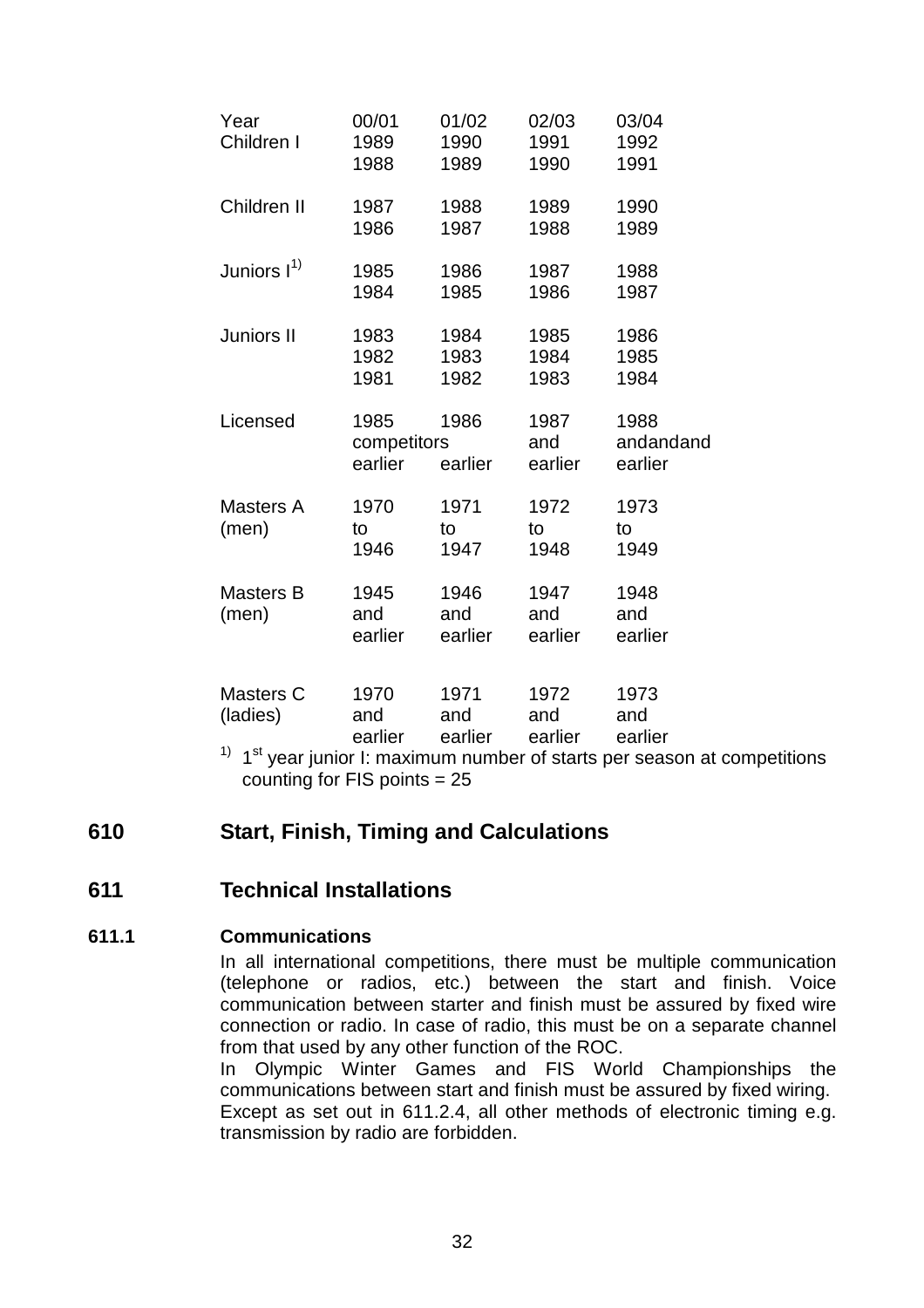## **611.2 Timing Equipment**

 For all events in the FIS Calendar, electronic timing systems approved by the FIS must be used. A list of these approved devices will be published. Races using timing devices other than those on the approved FIS list will not be considered for FIS points.

 Specifications and procedures for timing are more fully described in a separate FIS Timing Booklet.

### 611.2.1 Electric Timing

 For all international competitions, FIS World Cup, FIS Continental Cups and FIS competitions, two synchronized electronically isolated timing systems operating in time-of-day must be used. One system will be designated system A (main system), the other system B (back up system) prior to the beginning of the race.

 All time of day times must be immediately and automatically sequentially recorded on printed strips to at least the 1/1000th (0.001) precision. Both systems must allow for the calculation of net times by the mathematical comparison of each racer's start time to finish time. The final result for each skier's run is then expressed to 1/100th (0.01) precision by truncating the calculated net time on course.

 All times used for the final result must be from system A. If there is a failure of system A, a calculated net time from system B must be used following the same procedure as set out in 611.3.2.1. It is not permitted to substitute time-of-day times from system B for use with system A for the purpose of net time calculations.

 For all events, system A must be connected to its respective start gate contact by hard wire connection. System B must be connected to another electronically isolated start gate contact by another separate pair of wires.

 Refer to the FIS Timing Booklet for more details regarding cabling and complete wiring descriptions, diagrams and start gate installations.

 All timing equipment and technical installation should be set up or protected in such a way that danger to the competitors is avoided where possible.

 Synchronization of the two timing systems must occur within 30 minutes of the start of each run. Synchronization of the two systems must be maintained throughout the competition. Timers may not be resynchronized during any run.

#### 611.2.1.1 Start Gate

 The start gate must have separate electronically isolated switch contacts for triggering the start inputs of both system A & B.

 If a start gate requires replacement during a run, it must replaced with an identical start gate in the same position

### 611.2.1.2 Photocells

 For all events, there must be two photocell system(s) approved for use by the FIS installed at the finish line. One is connected to system A. The other is connected to system B.

 Procedures and regulations for start wands and photocells are found in the FIS Timing Booklet.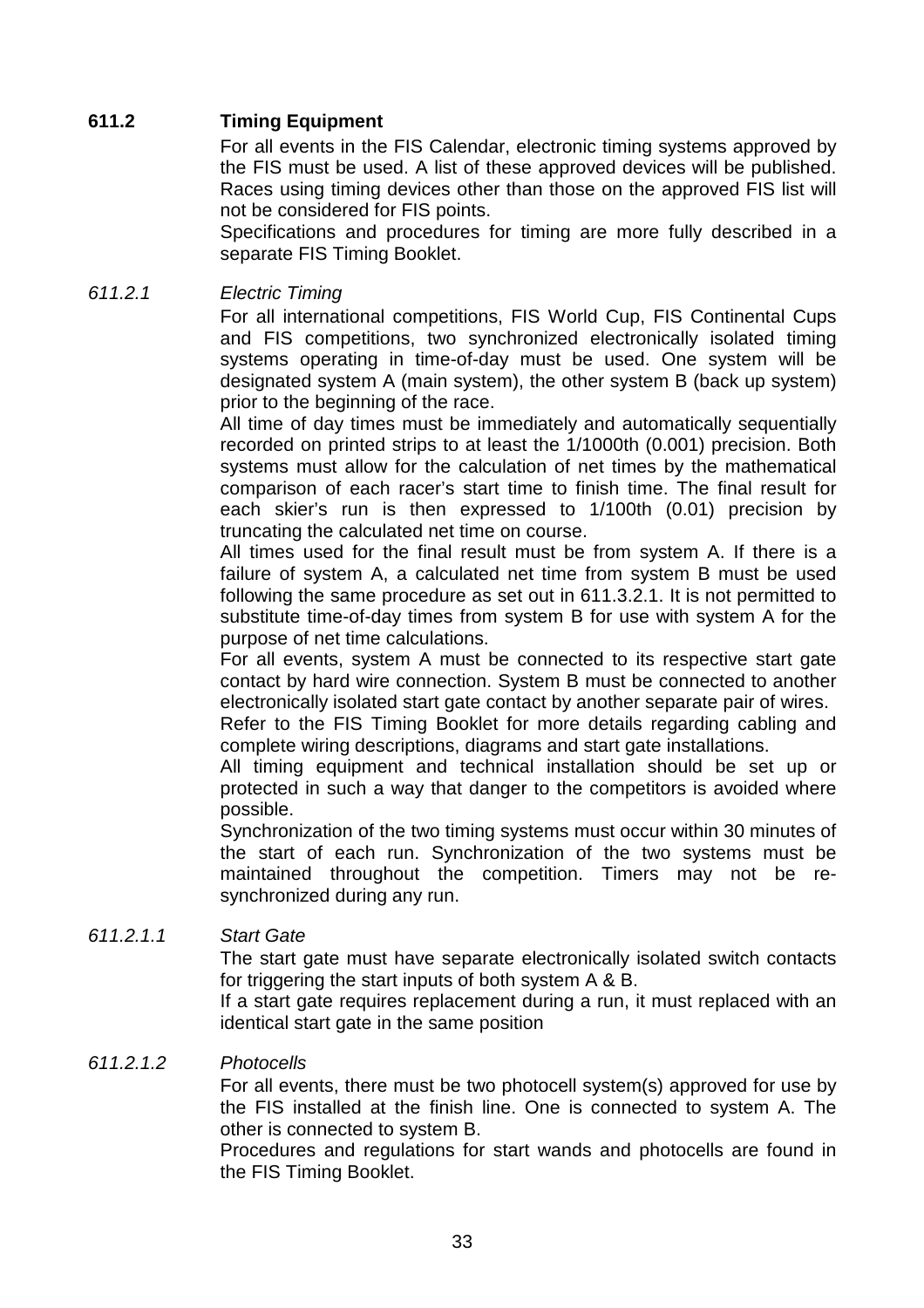# 611.2.2 Hand Timing

 Manual (hand) timing, completely separate and independent of the electronic timing, must be used for all competitions listed in the FIS Calendar. Stopwatches or hand-held battery operated timers that are installed at both the start and the finish and capable of expressing times to 1/100th (0.01) precision qualify as proper hand timing devices. They must be synchronized prior to the start of each run, preferably with the same time-of-day as system A and system B. Printed records, either automatic or hand-written, of recorded hand times must be immediately available at the start and at the finish.

## 611.2.3 Score-board

 Organizers shall provide appropriate facilities for continuous visual or acoustic presentation of all registered times of all competitors.

#### 611.2.4 Radio Transmission For International FIS events only, it is permitted to use radio transmission systems as approved for use by the FIS for system B connection to the start.

## **611.3 Timing of Finish**

611.3.1 With electronic timing, the time is taken when a competitor crosses the finish line and triggers the beam between the photo cells. In case of a fall at the finish, the time can be taken without both of the competitor's feet having crossed the finish line. For the registered time to become valid, the competitor must immediately completely cross the finish line with or without skis. With hand timing the time will be taken when any part of the competitor crosses the finish line. The finish controller determines the correctness of passage across the finish line. 611.3.2 In the case of a failure of the main electronic timing system (system A),

the results of the electronic back-up system (system B) will be valid as per art. 611.2.1. For the Olympic Winter Games, FIS World Ski Championships and FIS World Cup, a synchronized electronic timing system with printers, connected to the starting gate and to the photocells at the finish is obligatory.

 In case of a failure in the lines of the timing system between start and finish, this back-up system will allow the calculation of the times to 1/100ths of a second.

 In the case that calculated net times from either system A or system B are not available for a competitor, the calculated net manual time as per art. 611.3.2.1 will be considered valid.

611.3.2.1 Utilisation of times taken by hand Hand times may be used in the official results after a correction has been calculated.

- Calculation of the correction

 Calculate the difference between the times taken by hand and the electronic times of the 5 competitors starting before the missing time and the 5 starting after or if necessary the 10 nearest competitors.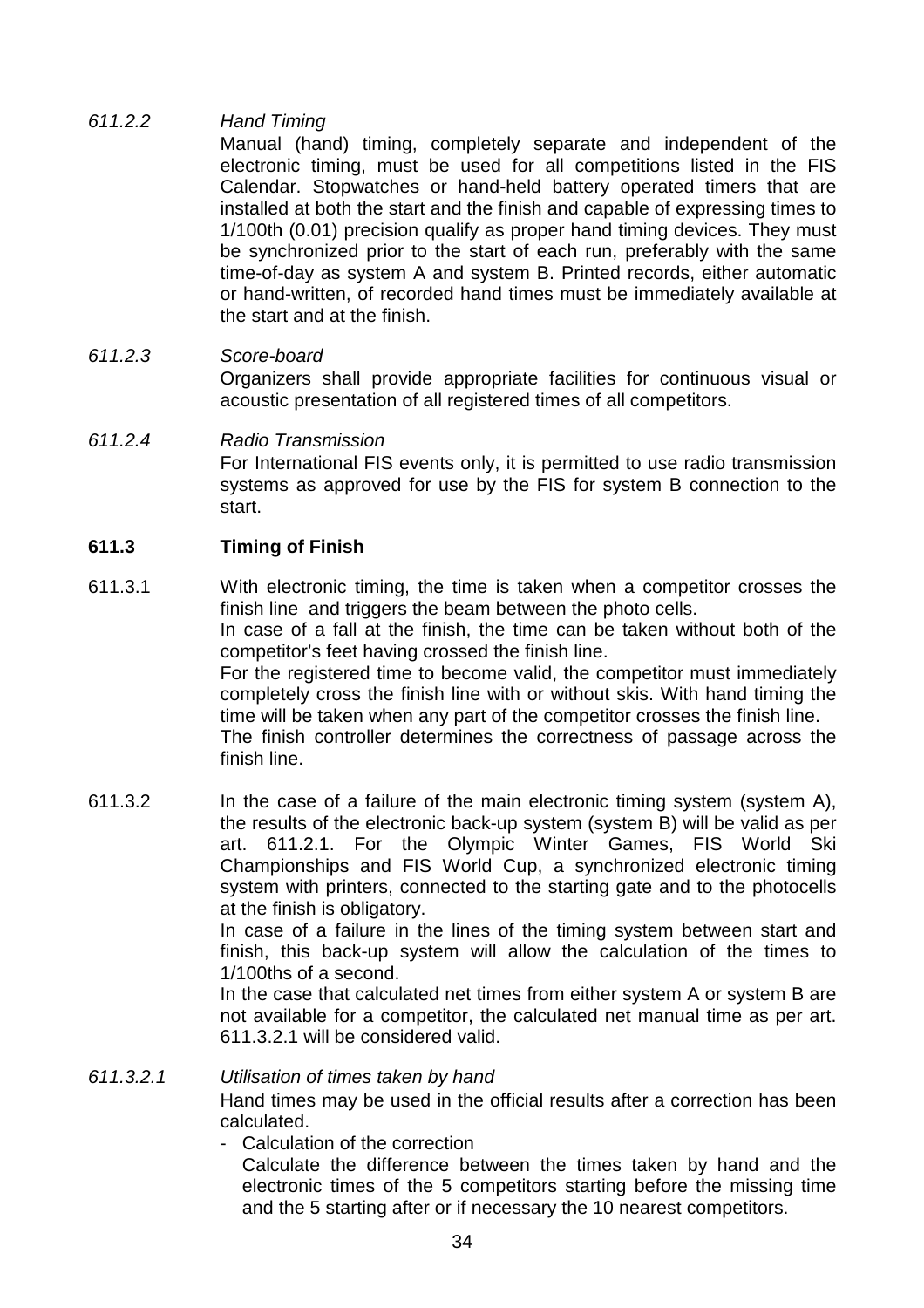The sum of the 10 time difference is divided by 10 to give the correction which must be applied to the hand time of the competitor without an electronic time.

611.3.3 The official timing strips from the printer will be given to the Technical Delegate. They will be kept until the official approval of the race or after any appeal dealing with timing or race results. A technical timing report form as prescribed by the FIS must accompany the race results and must be reviewed and signed by the chief of timing and reviewed and signed by the TD as his approval of the race. All printed records from system A, system B and hand timing must be

retained by the ROC for a period of three (3) months after the competition or after any appeal dealing with timing or race results.

611.3.4 When the official printing timer allows manual input or correction of a time, some type of indication (star, asterix or other) concerning any effected change must be printed on all timing documentation.

## **611.4 Private Timing Equipment of the Teams**

 Any request to install timing equipment has to be made to the Jury by the team captain concerned, and the Jury decides concerning approval of the installation. At Olympic Winter Games, FIS World Ski Championships and FIS World Cup only the organizers timing equipment is allowed.

# **612 Start and Finish Officials**

## **612.1 The Starter**

 The Starter must synchronize his watch with those of the assistant starter and by telephone or radio with the chief timekeeper within ten minutes of the start. The starter is responsible for the warning signal and the start command as well as for the accuracy of the intervals between these signals. He assigns the supervision of the competitors to the assistant starter.

## **612.2 The Assistant Starter**

 The assistant starter is responsible for calling the competitors to the start in their correct order.

#### **612.3 The Start Recorder**

 The Start Recorder is responsible for recording the actual start times of all competitors.

#### **612.4 The Chief Timekeeper**

 The chief timekeeper is responsible for the accuracy of the timing. He synchronizes the watches with the starter as shortly before and after the race as is possible. He must publish unofficial times as quickly as possible (on the score-board, etc.). If the electric timing fails, the chief timekeeper must communicate immediately with the start referee and the TD.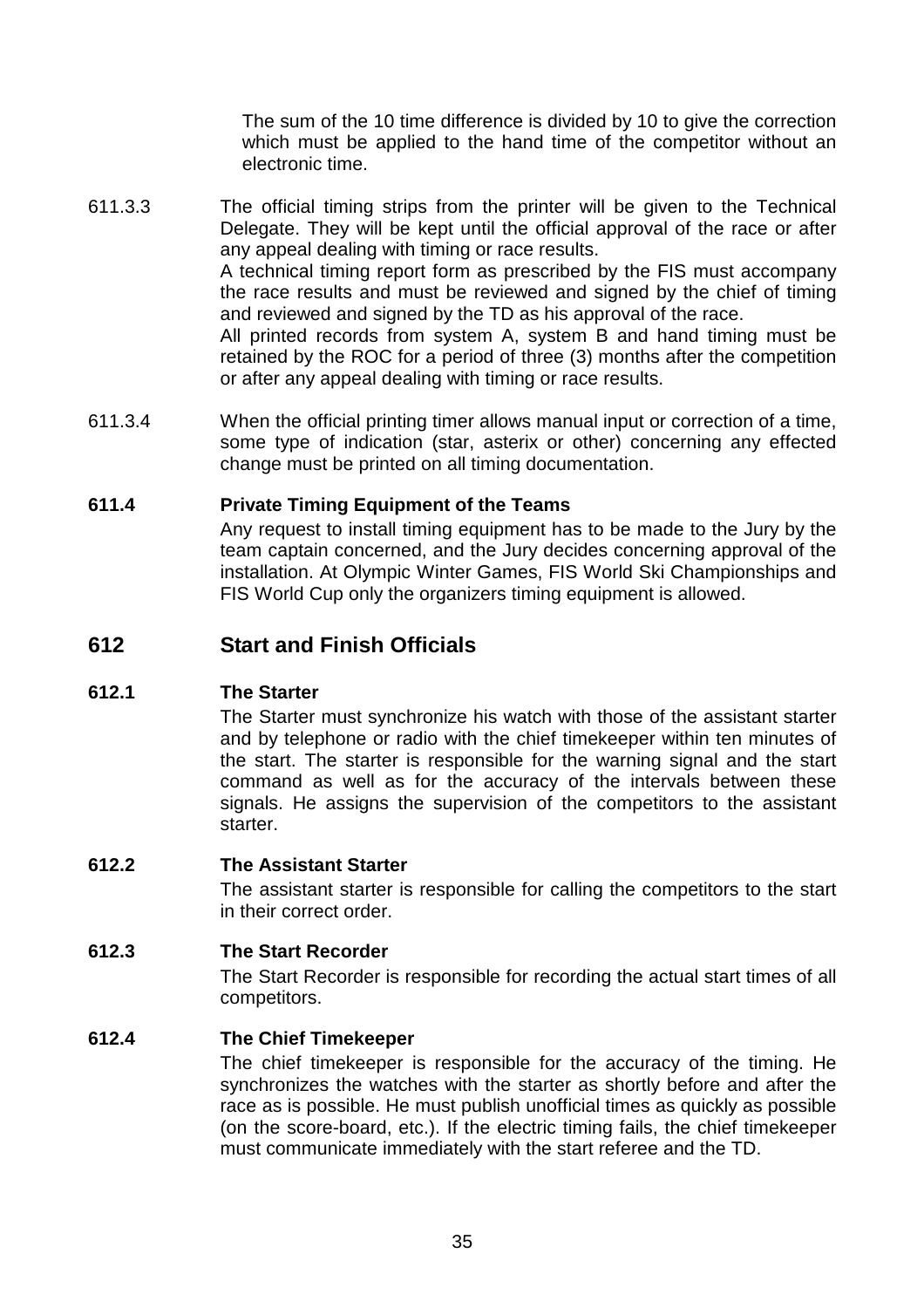## **612.5 The Assistant Timekeeper**

 Two assistant timekeepers operate stop watches according to art. 611.2.2. One assistant timekeeper maintains a complete record with the registered times of all competitors.

## **612.6 The Finish Controller**

The finish controller has the following duties:

- Supervision of the section between the last gate and the finish
- Supervision of the proper crossing of the finish line
- Recording of the order of finishing of all racers who complete the course

## **612.7 The Chief of Calculations**

 The chief of calculations is responsible for quick and accurate calculation of results. He supervises the immediate duplication of unofficial results and the publication of official results after expiration of the protest interval, or after any protests have been dealt with.

# **613 The Start**

## **613.1 The Start Area**

 The start area must be closed off to everyone except the starting competitor, accompanied by only one trainer and the start officials.

 The start area must be protected appropriately against inclement weather. A special roped off area must be provided for trainers, team captains, service personnel etc., in which they may take care of the waiting competitors without being interrupted by the public. An adequate shelter must be prepared for the competitors waiting for the call to start.

 The competitor enters the defined start hut with both skis attached without any covers on them.

## **613.2 The Start Ramp**

 The start ramp shall be prepared in such a way that the competitors can stand relaxed on the starting line and can quickly reach full speed after leaving the start.

## **613.3 Start Procedure**

 No official or attendant who could possibly give an advantage to or disturb the starting competitor may be behind him. All outside help is forbidden. By order of the starter, the competitor must plant his poles in front of the start line, or where indicated. The starter must not touch the competitor at the start. Pushing off from the start posts or other aids is forbidden and the competitor may start only with the help of his ski poles.

## **613.4 Start Signals**

 10 seconds before the start, the starter will tell each competitor "10 seconds". Five seconds before the start, he shall count "5, 4, 3, 2, 1" and then give the start command "Go - Partez - Los". (For Slalom see art. 805.3).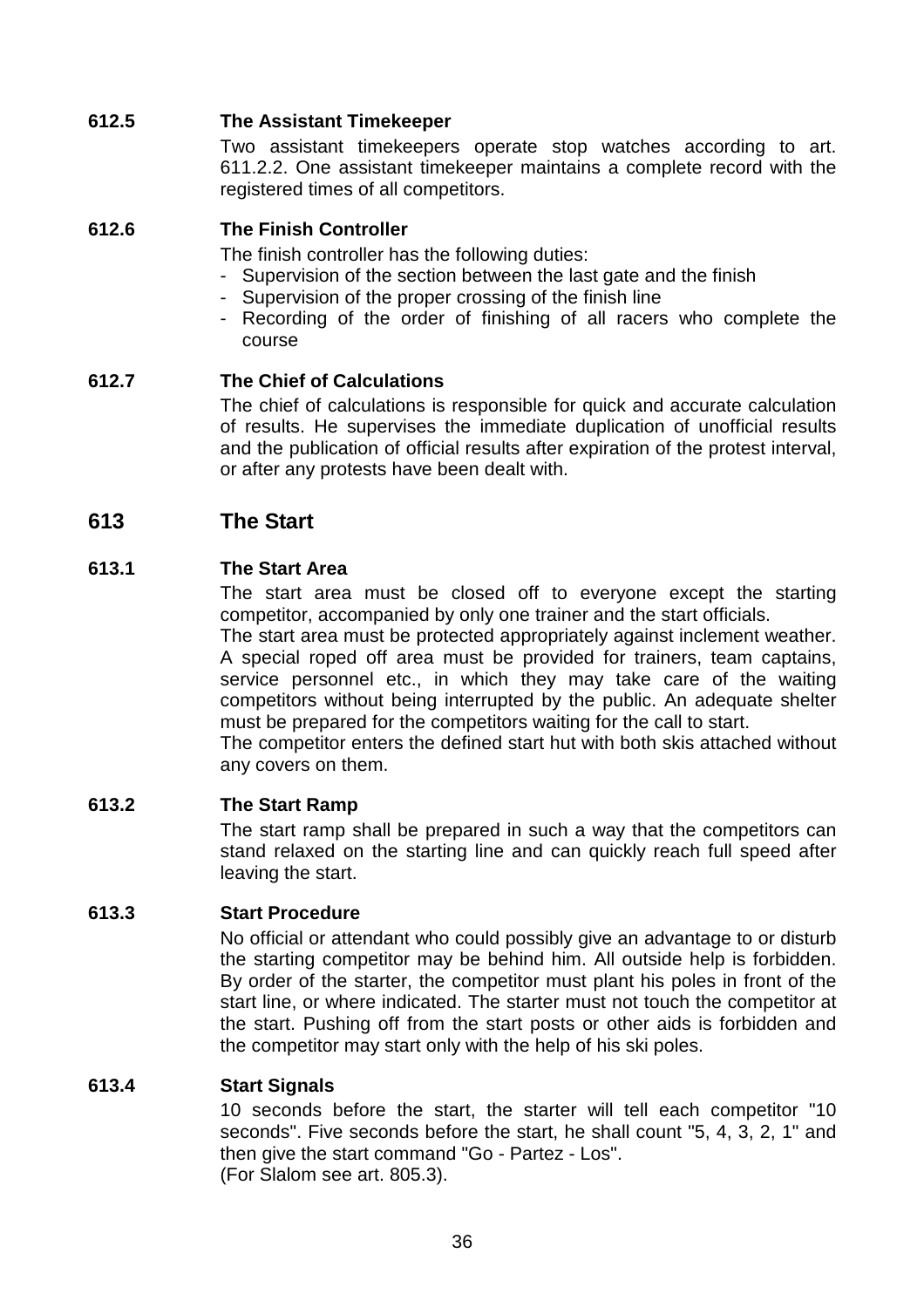If possible, an automatic audible signal is to be used. The starter will let the competitor see the start clock.

## **613.5 Start Timing**

 The start timing shall measure the exact time the competitor crosses the start line with his leg below the knee.

## **613.6 Delayed Start**

 A competitor who is not ready to start on time will be sanctioned. The start referee may however excuse such a delay if, in his opinion the delay is due to "force majeure".

 For example, breakdown of a competitor's personal equipment or minor sickness of a competitor, does not constitute "force majeure".

In case of doubt, the start referee may allow the start provisionally.

- 613.6.1 In the case of fixed start intervals, the delayed competitors may start at the fixed interval after he has reported to the start referee, in accordance with the decision of the start referee.
- 613.6.2 In the case of irregular start intervals, the delayed competitor will start according to art. 805.3.
- 613.6.3 The start referee makes the decisions on this matter and must inform the Referee of the start numbers and names of competitors who were not allowed to start because of late appearance, or who were allowed to start in spite of late appearance, or who were allowed to start provisionally.

# **613.7 Valid and False Starts**

 In competitions with a fixed start interval the competitor must start on the start signal. The start time is valid if it occurs within the following limits: 5 seconds before and 5 seconds after the official start time. A competitor who does not start within that space of time will be sanctioned.

 The start referee must inform the Referee of the start numbers and names of the competitors who made a false start or have contravened the starting rules.

# **614 Course and Competition**

## **614.1 Course**

- 614.1.1 Technical Parts of a Competition Piste Start and finish installations, television towers, measuring equipment, sponsor advertising equipment etc. are necessary items for a competition.
- 614.1.2 Course Setting

## 614.1.2.1 Assistance

 Assistance must be provided for the course setter, at a time to be fixed by the Jury, so that he can concentrate on the actual course setting and not be distracted by fetching poles, etc.

The chief of course equipment must provide enough of the following: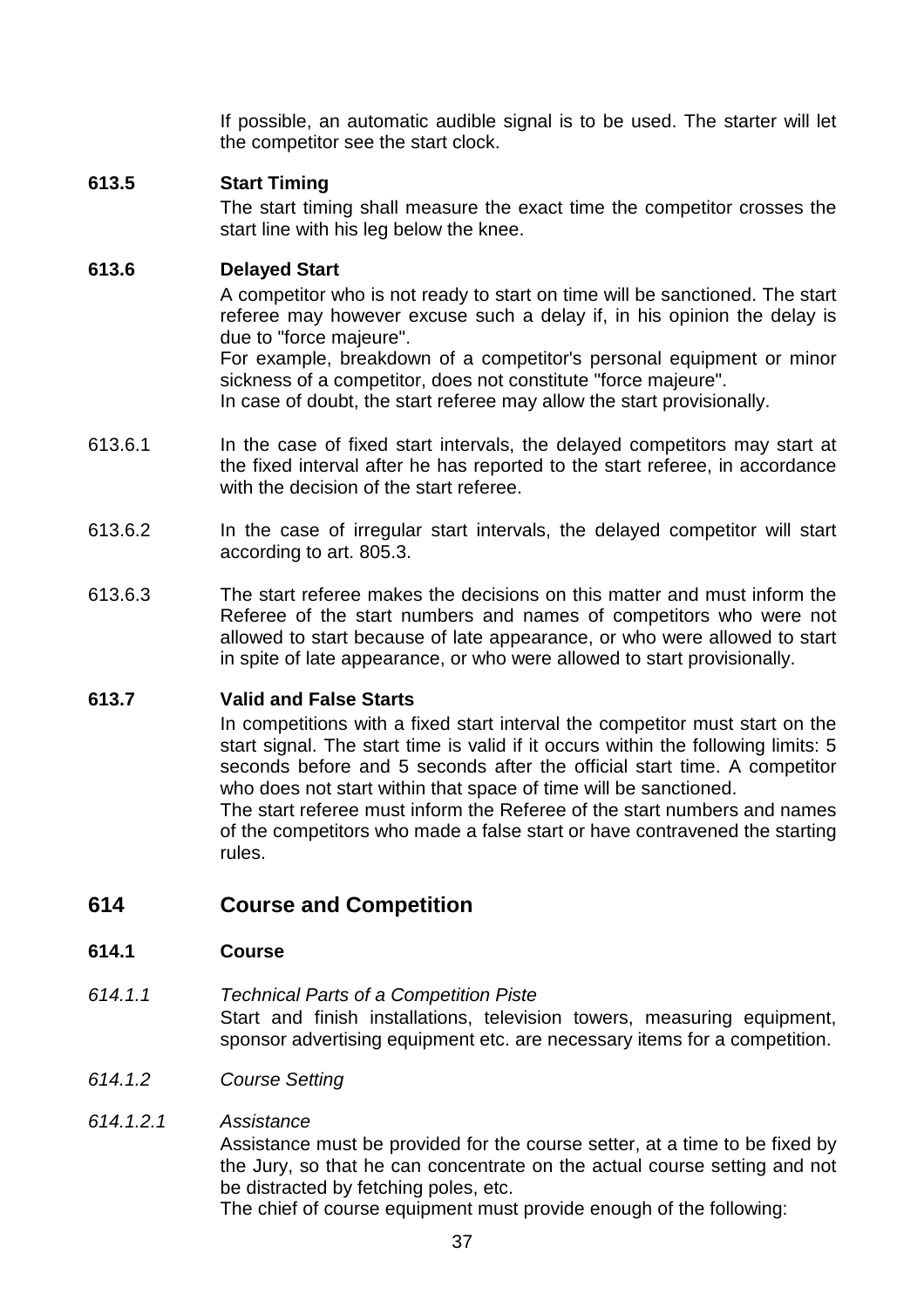- enough blue and red slalom poles
- a corresponding number of flags, divided by colours
- sledge-hammers, drills, wedges etc.
- enough gate numbers
- colouring substance for marking the position of the poles.

### 614.1.2.2 Marking of the gates

 The positions of the gate poles are to be marked with an easily recognisable colouring substance which remains visible throughout the entire race. If the poles are fixed using large wooden or plastic bases (bucket gates) no colouring substance is required.

# 614.1.2.3 Numbering the gates The gates must be numbered from top to bottom of the course and the numbers attached to the outside pole. Start and finish are not counted.

#### 614.1.2.4 Marking of the course and terrain In Downhill and in Super G, in sections of the courses to be decided by the Jury, twigs can be stuck in the snow on the inside of the racing line before and after the gate.

 In addition, when there is poor visibility, small pine needles or similar material may be spread on the course.

#### 614.1.2.5 Spare Poles

 The chief of course is responsible for the availability and correct placing of enough spare poles. The poles are to be placed so that the competitors are not mislead by them.

## 614.1.3 Warm up Slope

Appropriate warm up slopes closed to the public must be made available.

## 614.1.4 Closing and Modification of the Course

 A course is closed from the time that the course setting begins. Nobody except for the Jury is permitted to change gates, banners, markings, etc. or modify the course structure (jumps, bumps, etc.) on a closed course. Competitors are not permitted to enter a closed competition course.

 Trainers, servicemen etc., who are allowed on a closed competition course are to be determined by the Jury.

 Photographers and camera teams are allowed into the closed course area for the necessary documentation of the competition. Their total number can be limited by the Jury. They will be located by the Jury where possible and may only remain in this area.

 The Jury or the Organizing Committee may close a course or sections of a course to competitors, trainers, media and service personnel outside of the actual competition or inspection times for preparation and maintenance purposes.

## **614.2 Competition**

## 614.2.1 Passage of the Gates

A gate must be passed according to art. 661.4.1.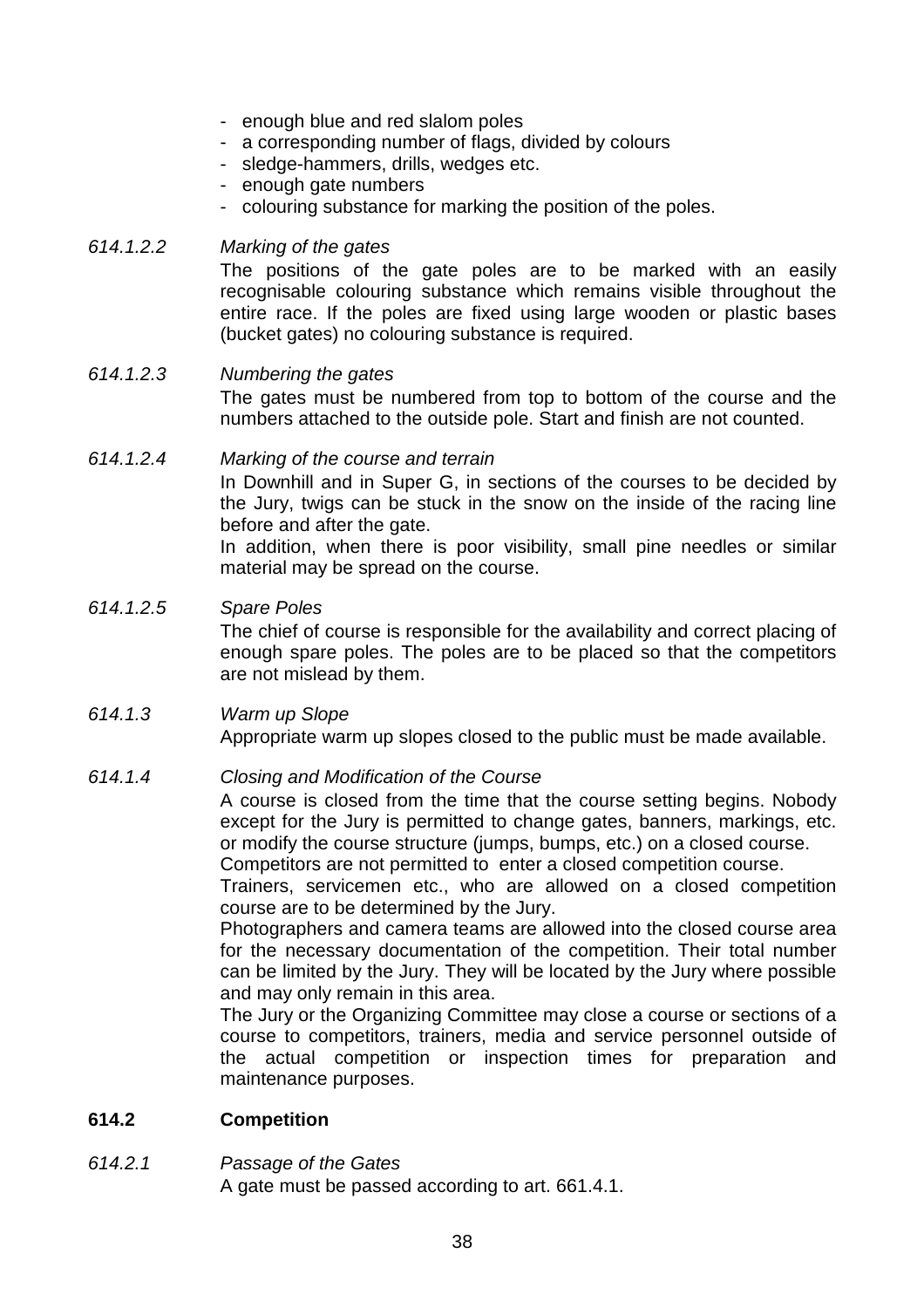- 614.2.2 Interdiction to Continue after a Gate Fault If a competitor misses a gate, he may no longer continue through further gates.
- 614.2.3 Crash Helmet (Downhill and Super G) If a competitor or forerunner fails to wear a crash helmet, he will not be allowed to start.

# **615 The Finish**

## **615.1 The Finish Area**

- 615.1.1 The finish area should be plainly visible to competitors approaching the finish. It must be wide with a gently sloped smooth runout.
- 615.1.2 In setting the course with gates particular attention should be paid to directing competitors across the finish on a natural line adapted to the terrain.
- 615.1.3 The finish area is to be completely fenced in. Any unauthorized entry is not allowed.
- 615.1.4 Finish installations and closures should be set up or secured through suitable protection measures, that the competitors are protected as well as possible.
- 615.1.5 The organizer must define by a clearly visible red line an "inner finish area" and he must ensure that the competitors are able easily to reach this area on skis.
- 615.1.6 For competitors who have finished their runs, a special area, separated from the actual finish, is to be provided. In this area, it should be possible to make contact with the press (print, radio, TV and film).
- 615.1.7 The competitor must leave the finish area through the official exit with all the competition equipment used in the race.

# **615.2 The Finish Line and its Markings**

 The finish line is marked by two posts or vertical banners which are connected by a horizontal banner with the sign "Finish". In downhill and super G races, the finish must be no less than 15 m wide and in Slalom and Giant Slalom no less than 10 m wide. In exceptional cases, the TD can only decrease this distance on the spot for technical reasons or because of the terrain. The width of the finish is considered to be the distance between the two finish posts or banners. The supports used to mount the timing devices must also be at least this far apart.

 The timing supports can usually be placed behind the finish posts or banners, on the downhill side. The finish line must be clearly marked with colouring substance.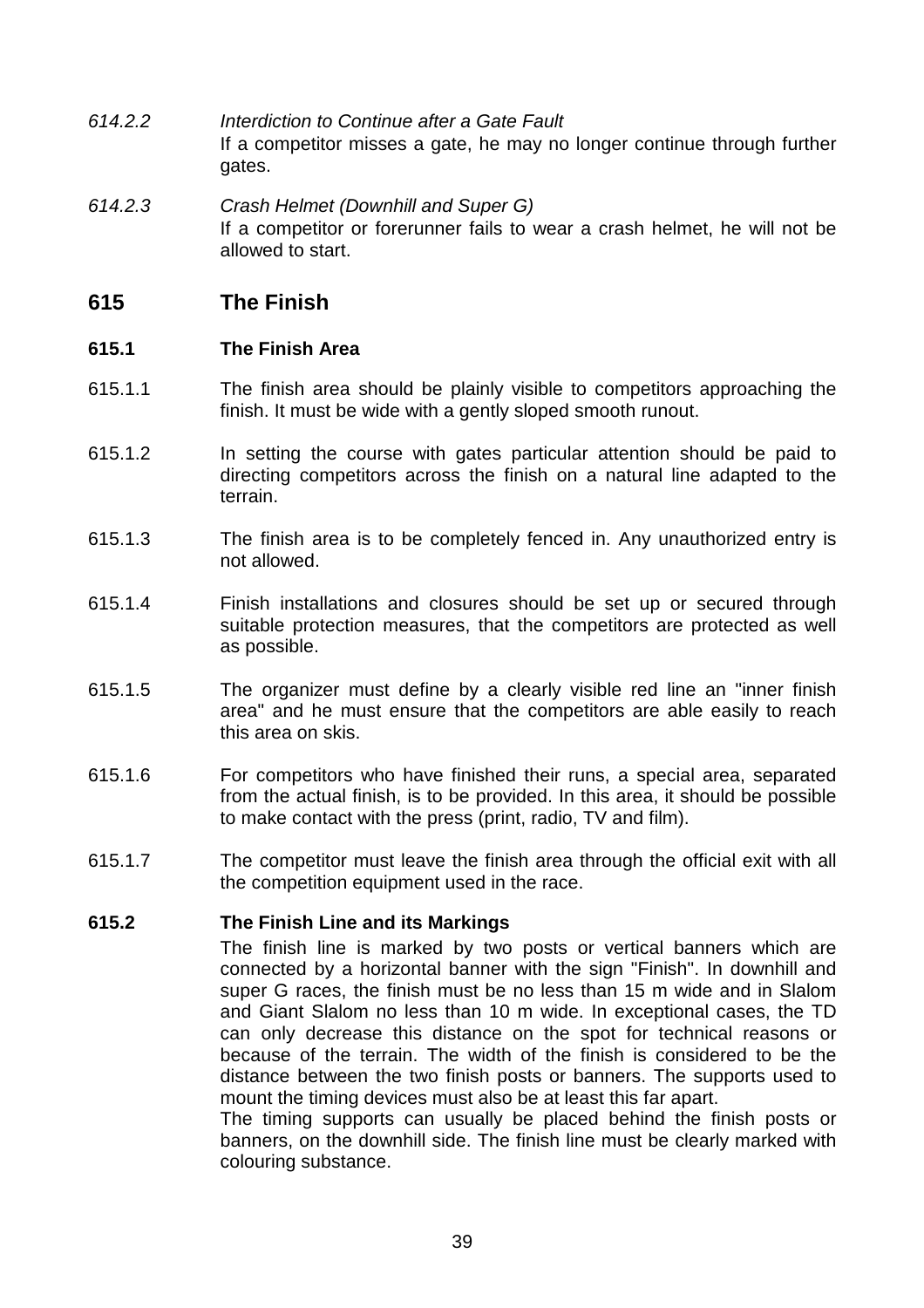# **615.3 Crossing of the Finish Line and Recording of the Times**

The finish line must be crossed:

- on both skis or
- on one ski or
- with both feet in case of a fall in the immediate finish area. In this case the time is taken when any part of the competitor's body or equipment stops the timekeeping system.

## **615.4 Report**

 The finish referee must make a report to the Referee immediately after the race or the official training.

# **616 Microphones at Start and Finish**

 Within the areas of start and finish as well as in the area of the fenced section, the use of microphones installed without the agreement of the organizer ("roving" and so-called "gallows", microphones set into cameras or other technical instruments) is forbidden in training as well as in the race.

# **617 Calculation and Announcement of Results**

## **617.1 Unofficial Times**

 Times taken by the timekeepers shall be considered unofficial times. They shall be posted on a score-board which shall be readily visible from the area provided for the competitors who have finished, and from the press area. Whenever possible, unofficial times should be announced to the public over loud-speakers.

# **617.2 Announcement of Unofficial Times and Disqualifications**

- 617.2.1 As soon as possible after completion of the race, unofficial times and disqualifications shall be published on the official notice board and also at the finish. The time limit for protest is counted from the moment of this announcement.
- 617.2.2 The announcement of unofficial times at the finish and start, together with written and oral announcement of disqualifications, may replace the publication on the official notice board. In this case it can be decided that protests can be delivered verbally to the Referee at the finish immediately or, at the latest, within 15 minutes after the announcement of the disqualification and that protests submitted after this are considered null and void. The team captains must be informed beforehand.

## **617.3 Official Results**

617.3.1 Results are determined from the official times of those competitors who have been officially scored.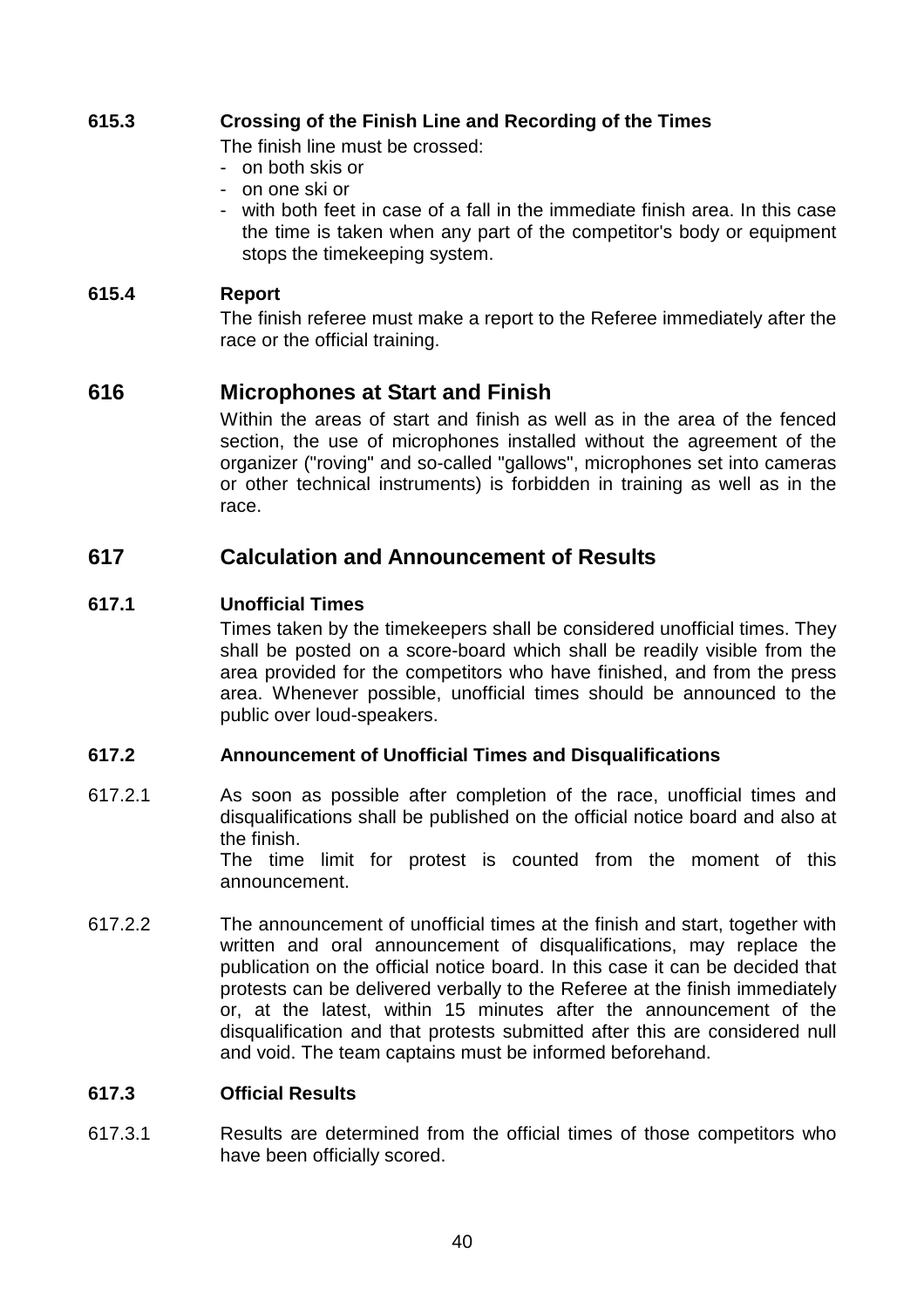- 617.3.2 Combined results are calculated by adding together the race points obtained in each discipline of the combined event. (OWG/WSC/WC: By adding the race time)
- 617.3.3 If two or more competitors have the same time or the same number of points, the racer with the higher start number shall be listed first on the official list of results.
- 617.3.4 The official result list must contain:
	- the name of the organizing club or association
	- the name of the competition, the site, discipline and category (men or ladies)
	- the date of the race
	- all technical data such as the name of the course, altitude at start and finish, vertical drop, FIS homologation number and, for Downhill and Super G, the length of the course
	- the names and nations of the members of the Jury
	- for each run, the names and nations of the course setter and the forerunners, the number of gates (GS and SG: Between brackets: Number of direction changes) and the start time
	- the weather, the snow conditions on the course and the air temperature at start and finish areas
	- all details concerning the competitors, finish order, start number, code number, name and first name, nation (and possibly club), time and race points
	- the start number, code number, name, first name and nation of those competitors who were not at the start, did not finish or were disqualified in each run
	- the names of the official service companies, e.g. timing company, computer service etc.
	- codex and F value
	- penalty calculation sheet
	- the signature of the Technical Delegate
- 617.3.5 The result lists (official and unofficial) as well as the start lists must be printed on the following coloured paper:

| Downhill:     | yellow |
|---------------|--------|
| Slalom:       | blue   |
| Giant Slalom: | pink   |
| Super G:      | green  |
| Combined:     | white  |

617.3.6 Nations must be indicated by the designated FIS code of three capital letters (see FIS Bulletin).

## **618 Award Ceremony**

 The award ceremony may not be held before the completion of the race and not before the Technical Delegate has authorized it.

The organizer has the right to present the probable winners before this time. This presentation is unofficial and is organized at a place different from that of the official award ceremony.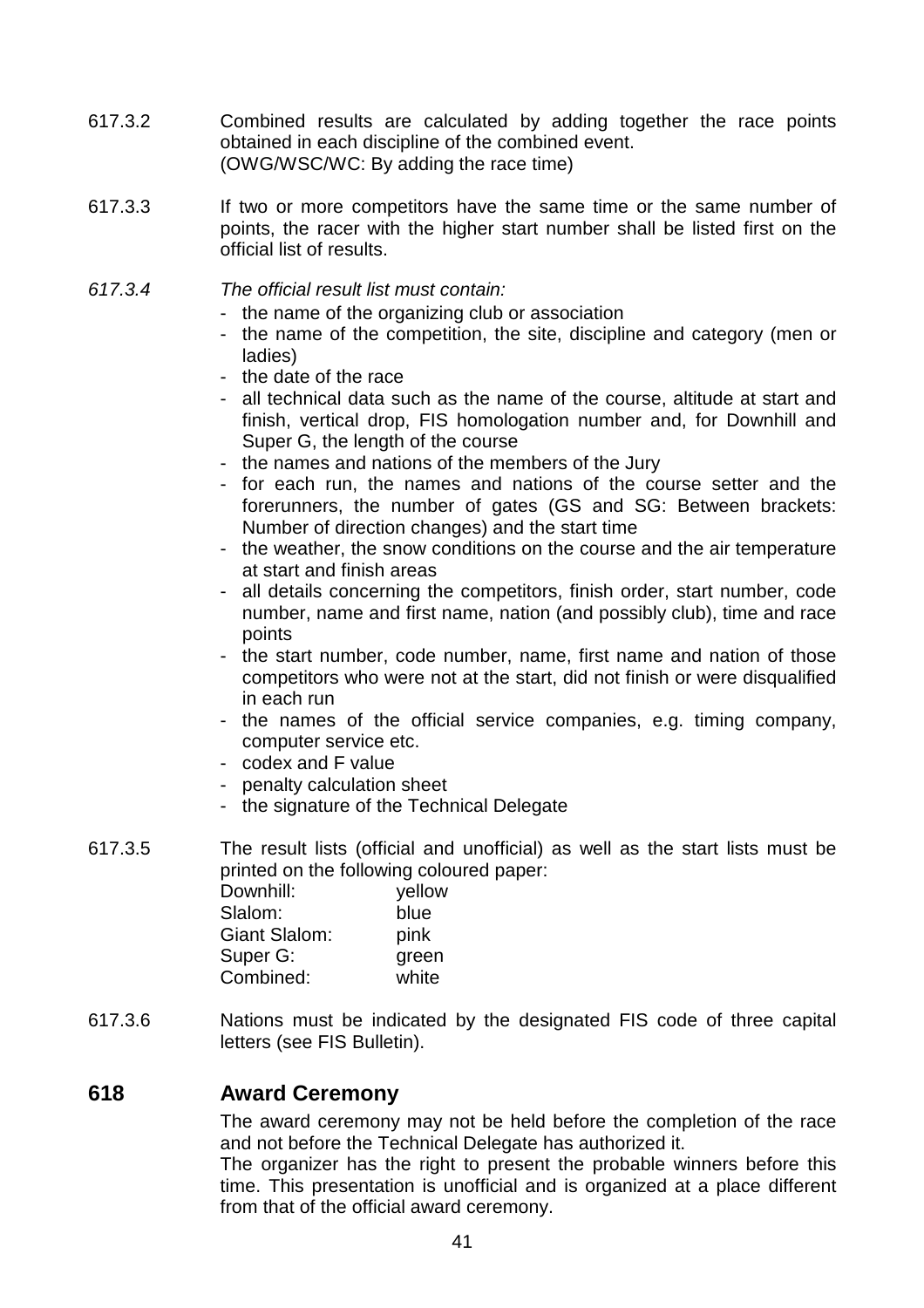# **620 Start Order**

 For the FIS World Cup and the FIS Continental Cups special regulations may be issued.

# **621 Group Draw and Start Order**

- 621.1 The classification of competitors who are present is made by the Jury
- 621.2 The FIS points list worked out by FIS shall be used for the classification of competitors. If a competitor does not appear in the last valid FIS points list, he shall be assigned to that group of competitors without points. In all cases of doubt, the Jury will decide.
- 621.3 The starting order of the competitors in all alpine competitions is determined by their FIS points (Downhill, Slalom, Giant Slalom and Super G). A first group of maximum the 15 best competitors present regardless of nationality will be drawn.

 In case of an equality of points in the 15th rank, the first group can be increased accordingly.

 All remaining competitors start in order of their FIS points. All competitors without FIS points will be drawn in the last group.

 If in the first 15 competitors present, the points difference between one and the following competitor is too great, the Jury has to decide the number of competitors in the first group. The rest will start in the order of their FIS points.

621.3.1 Children's Competition

 There is no grouping based on points but on national quotas. The places will be drawn by country and not by individual names. The team captains will furnish the race secretary with the names of the competitors to be filled into the slots.

#### 621.3.2 Starting Order at National Championships

 As an alternative to art. 621.3 for National Championships the Jury may permit the draw/choice of starting numbers to be as follows: For Slalom and Giant Slalom the first ranked group of 15 according to valid FIS points would be sub-divided into two groups (1 - 7; 8 - 15). The starting numbers then be drawn by double-draw from within these groups. For Downhill and Super G the first ranked group of 15 according to the valid FIS points would chose their start numbers from between 1 - 30. The remaining start number from 1 - 30 would be drawn amongst the rest of the competitors within the top 30 ranked according to valid FIS points. Any other competitors start in the order of their FIS points.

621.4 If the number without FIS points is too great, the Jury must divide them into several groups. In this case, each nation announces the groups to which it wishes its competitors to belong. Each group is then drawn separately. The Jury shall whenever possible, take into account the observations made during the official downhill training and must divide the competitors from several nations between the groups without points fairly.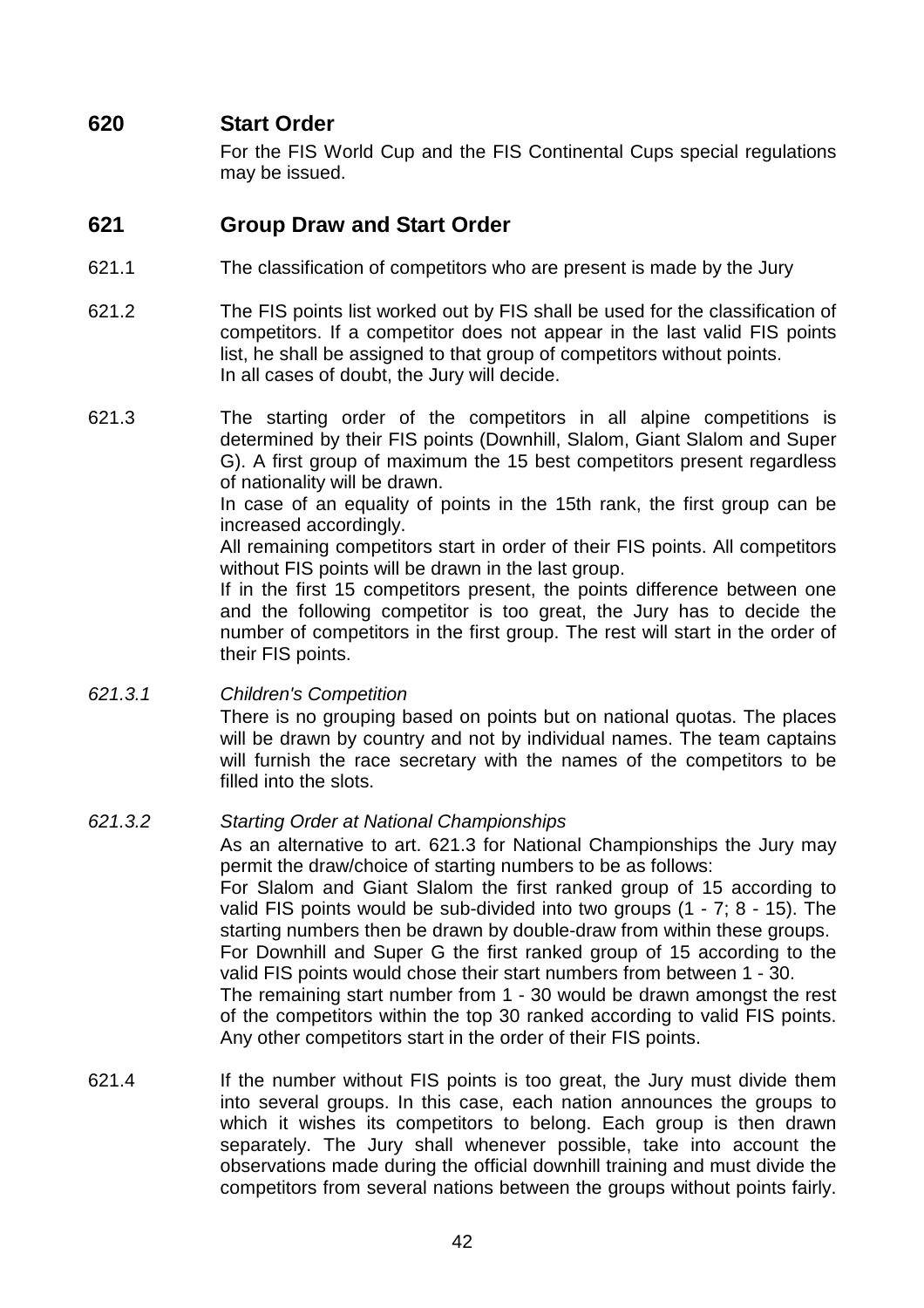As a rule, each nation who have entered competitors without FIS points puts one competitor into the first group of competitors without FIS points.

- 621.5 The Jury has the right to change the starting order if they consider the condition of the course warrants it.
- 621.6 The draw must take place on the day before the race. For night races, the draw must take place at the latest before noon on the race day.
- 621.7 The first group in downhill training must be drawn every day.
- 621.8 The draw (first group and groups without FIS points) must be held in a team captains' meeting. A double draw is recommended: simultaneous draw of the start number and the name of the competitor.

#### **621.9 Starting Order in Extraordinary Conditions**

 In extraordinary conditions, the Jury may change the starting order of a downhill race, a Giant Slalom or a Super G (when snowing, etc.). A group of at least 6 competitors, nominated in advance, start before start number 1.

 These 6 competitors are drawn from among the last 20% of the start list. They will start in reverse order of their start numbers.

#### **621.10 Starting Order for the 2nd Run**

- 621.10.1 In competitions with two runs, the starting order for the second run is determined by the result list of the first run except for the first 15 places.
- 621.10.2 For the first 15 places the starting order is as follows:
	- the 15th in the result list starts 1st
	- the 14th in the result list starts 2nd
	- the 13th in the result list starts 3rd
	- the 12th in the result list starts 4th
	- the 1st in the result list starts 15th

from the 16th onward according to the result list of the first run.

 If more than one competitor is ranked 15th, the competitor with the lowest start number will start first.

 If the first group is composed of less than 15 competitors, the same number will be reversed in the second run.

- 621.10.3 Starting Order for the  $2^{nd}$  Run at FIS Races The Jury can decide to reverse the positions 1-30 for the second run, in good course conditions. This decision must be officially notified at latest one hour before the start of the first run (not valid for children).
- 621.10.4 A start list for the second run must be published in good time and made available to the officials at the start for the second run.
- 621.11 The Jury can allow a draw assisted by a computer.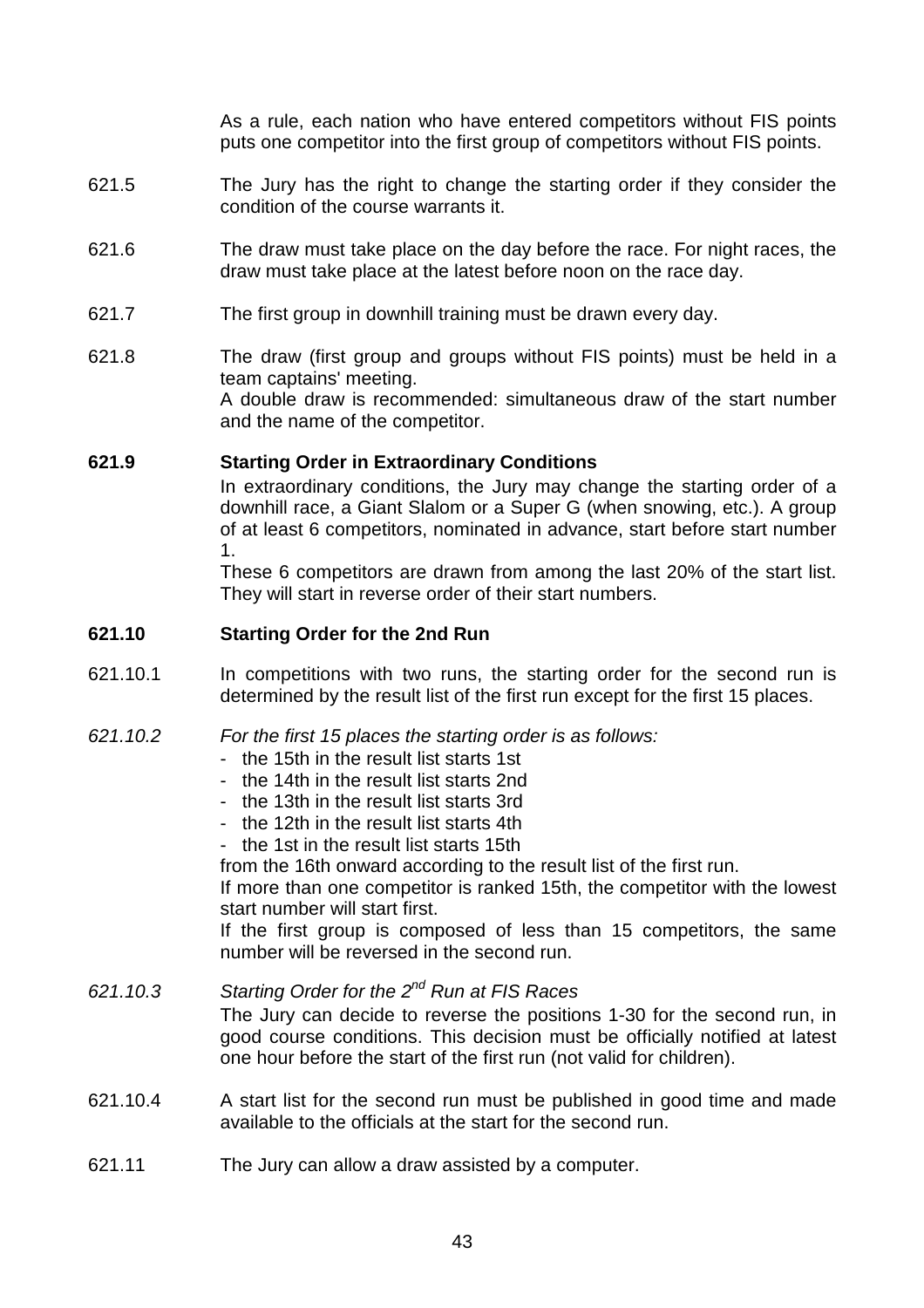621.12 If a competitor is entered into and drawn for a competition and subsequently leaves this competition in order to participate in another competition, he will not be permitted to return to the first competition.

## **622 Start Intervals**

## **622.1 Regular Intervals**

 In Downhill, Giant Slalom and Super G competitors will normally start at regular intervals of 60 seconds; for Slalom see art. 805.1. The Jury may fix different intervals.

#### **622.2 Special Start Intervals**

 The start intervals in Downhill, Super G and if necessary, Giant Slalom may be changed under the following conditions:

- 622.2.1 The time extension must be used for sensible TV transmission of interesting sections of the entire course.
- 622.2.2 The start interval for the first 30 competitors (bib group 1 30) may be determined by the Jury.
- 622.2.3 The start interval may not be less than 40 seconds in Downhill and Super G and 30 seconds in Giant Slalom.
- 622.2.4 Further exceptions to art. 622.2.2 and 622.2.3 can be made only by the FIS Council (World Cup: According World Cup -Rules).

# **623 Re-runs**

#### **623.1 Prerequisites**

- 623.1.1 A competitor who is obstructed while racing must stop immediately after the incident took place and apply to any member of the Jury for a re-run. This claim can also be made by the team captain of the obstructed competitor. The competitor should make his way to the finish along the side of the piste.
- 623.1.2 In special situations (e.g. in case of missing gates or other technical failures), the Jury may order a re-run.

#### **623.2 Grounds for Interference**

- 623.2.1 Blocking of the course by an official, a spectator, an animal, or other obstruction.
- 623.2.2 Blocking of the course by a fallen competitor who did not clear the course soon enough.
- 623.2.3 Objects in the course such as a lost ski pole or the ski of a previous competitor.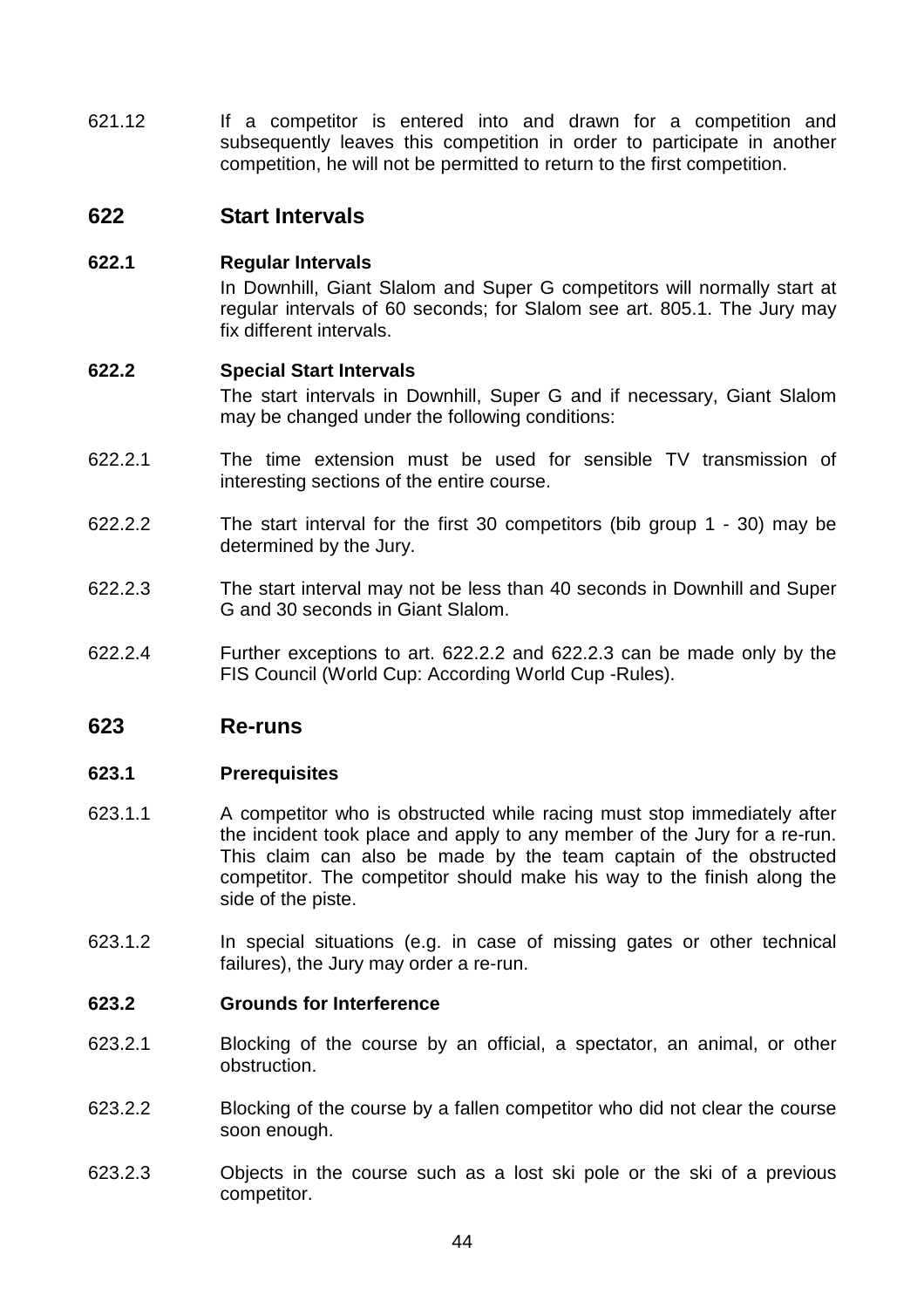- 623.2.4 Activities of the first aid service which obstruct the racer.
- 623.2.5 Absence of a gate knocked down by a previous competitor and not promptly replaced.
- 623.2.6 Other similar incidents beyond the will and control of the competitor, which cause significant loss of speed or a lengthening of the racing line and consequently affect the competitors time.
- 623.2.7 Malfunction of the timekeeping system.
- 623.2.8 Interruption of a downhill run by an official in a "yellow zone".

#### **623.3 Validity of a Re-run**

- 623.3.1 In case the Referee or an other Jury member is unable to question the appropriate officials immediately or to judge the justification for the re-run he may, to avoid delay for the competitor, grant a provisional re-run. This re-run will be valid only if it is confirmed by the Jury.
- 623.3.2 If the competitor was already disqualified before the incident entitling him to a re-run, the re-run is not valid.
- 623.3.3 The provisional or definitively approved run remains valid even if it proves slower than the obstructed one.

## **623.4 Start Time of the Re-run**

- 623.4.1 In the case of fixed start intervals, the competitor may start at the fixed interval, after he has reported to the start referee, in accordance with the decision of the start referee.
- 623.4.2 With non-fixed start intervals, the procedure is in accordance with the provisions of art. 805.3.

## **624 Interruption of the Race or Training**

 If an interrupted race cannot be finished on the same day, it is to be treated as a terminated race.

#### **624.1 by the Jury**

- 624.1.1 to allow course maintenance or to allow a fairer and more consistent course for all competitors.
- 624.1.2 for unfavourable or inconsistent weather and snow conditions
- 624.1.2.1 The race is to be restarted, as soon as the work on the course has finished and if the weather and snow conditions have so changed that a proper competition can be assured.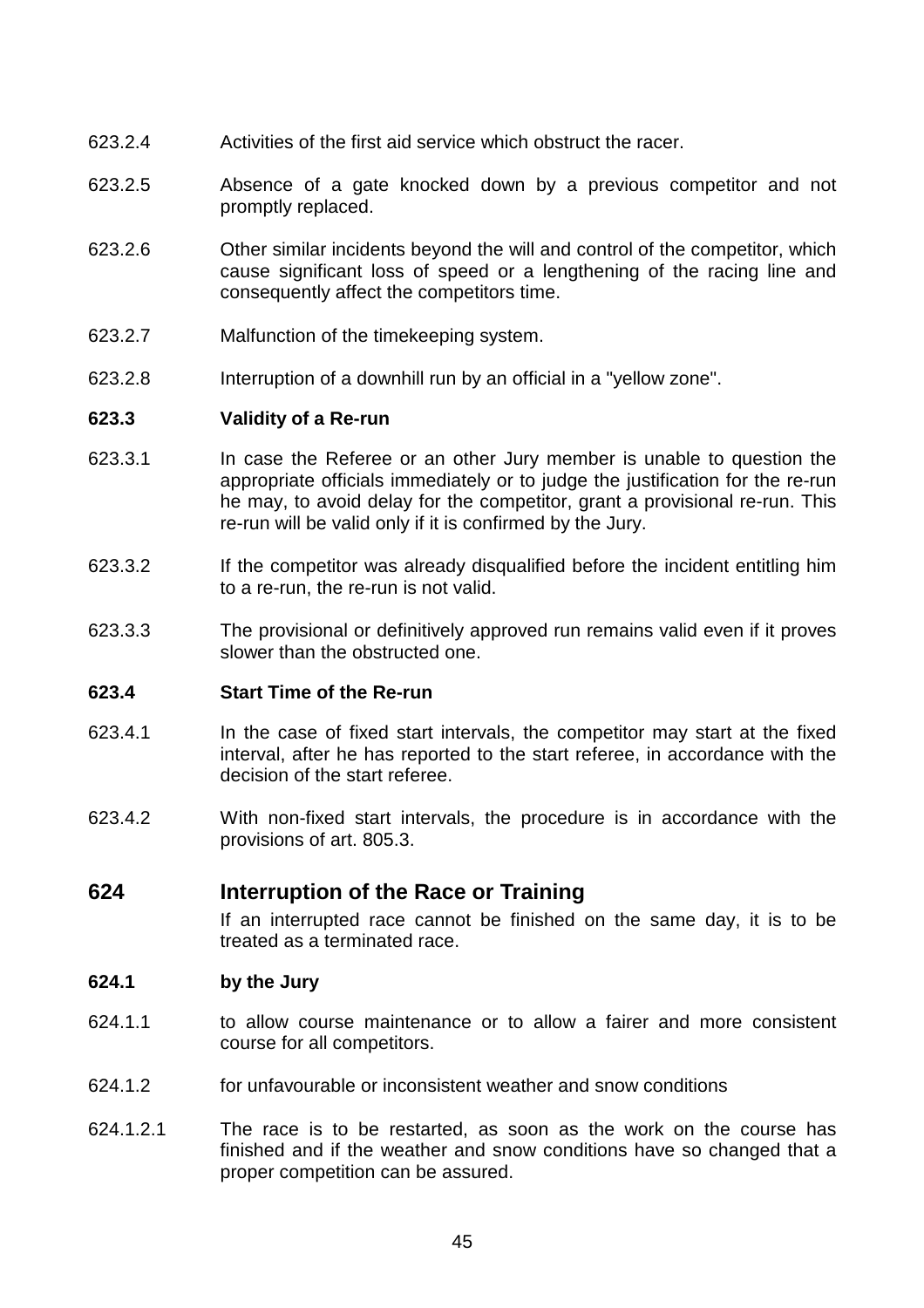624.1.2.2 A repeated interruption of the race ordered for the same reason should lead to a termination. A Downhill, a Super G, as well as one run of Slalom or Giant Slalom may not last longer than four hours.

## **624.2 by the Technical Delegate**

- in case of extraordinary circumstances

## **624.3 Report**

 In all such cases, a fully detailed report is to be made to the FIS and the organizing National Ski Association. The report has to contain a wellfounded recommendation, whether the terminated competition is to be taken into consideration for FIS points or not.

## **624.4 Brief Interruption**

 Each member of the Jury is entitled also on request of a gate judge to order a brief interruption of the race.

# **625 Termination of a Competition**

## **625.1 by the Jury**

- if the competitors are significantly affected by outside disturbing influences
- if different conditions arise or the proper conduct of the race seems to be no longer guaranteed.

# **625.2 Report**

See art. 624.3

# **626 Appeal**

 Appeals can be made against the decision of the Jury (art. 647), and protests can be made against the decision of the Technical Delegate (art. 641) for cancellation, interruption, or termination of a competition. In either case the details have to be submitted to the FIS within 24 hours of the announcement of the decision in question.

# **627 Not Permitted to Start**

 A competitor will not be permitted to start in any FIS International Ski competition who:

- 627.1 wears obscene names and/or symbols on clothing and equipment (art. 206.7) or behaves in an unsportsmanlike manner in the start area (art. 205.5)
- 627.2 violates the FIS rules in regard to equipment (art. 222) and commercial markings (art. 207)
- 627.3 refuses to undertake a FIS required medical examination (art. 221.2)
- 627.4 trains on a course closed for competitors (art. 614.1.4).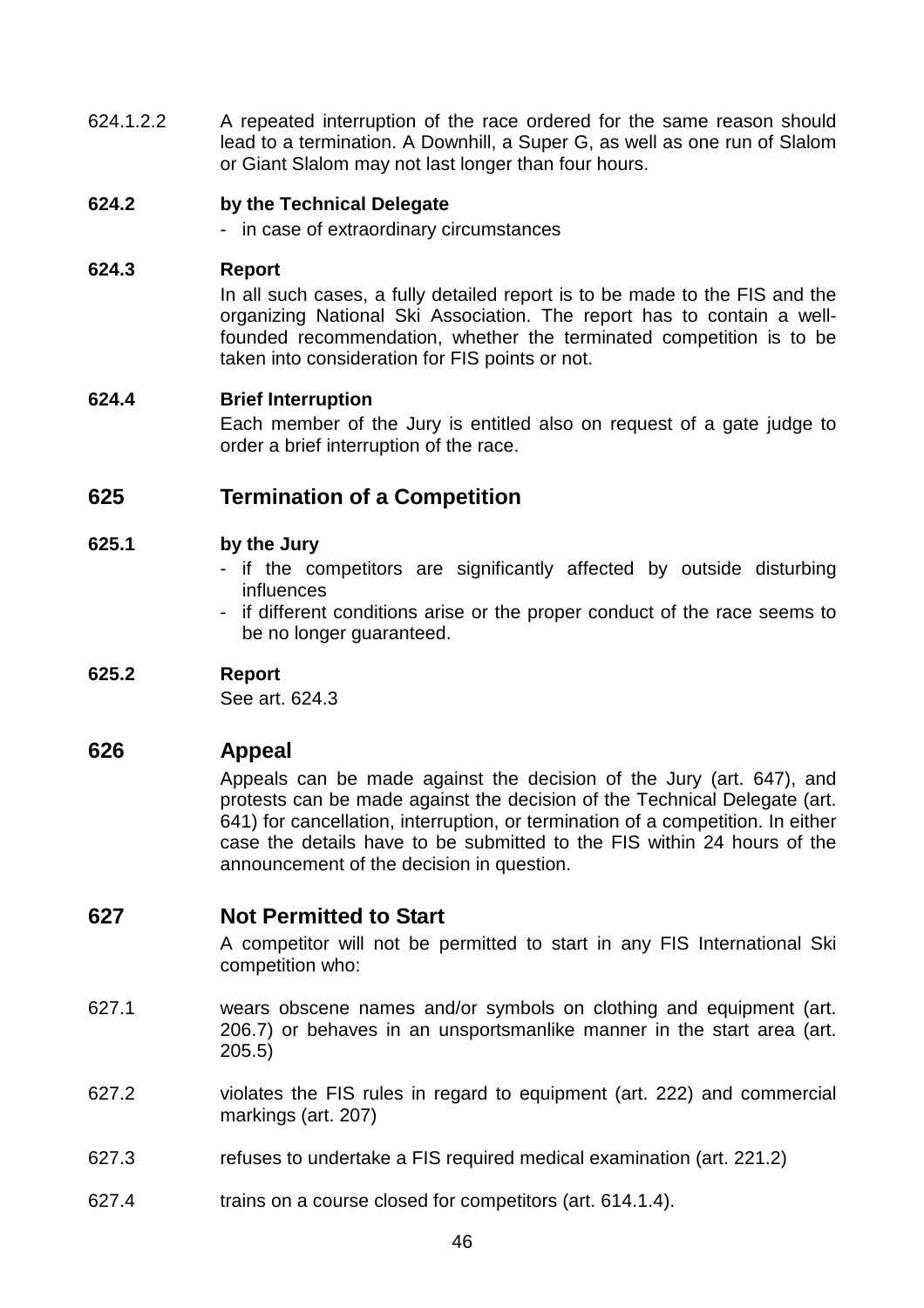- 627.5 in training for Downhill has not participated in at least one timed training run (art. 704.8.3)
- 627.6 does not wear a crash helmet that conforms to the competition equipment specifications (art. 707, 1007), or does not have ski brakes on their skis (art. 608.3)
- 627.7 was eliminated from first run (art. 607.4)
- 627.8 violation of rules 627.1 627.7 If a competitor has actually started in a competition and is later determined by the Jury to have been in violation of these rules the Jury must sanction the competitor.

## **628 Penalties**

A penalty will be assessed by the Jury where the competitor:

- 628.1 violates the rules governing advertising on equipment (art. 207.1)
- 628.2 alters the start number in a way which is not allowed (art. 608.1)
- 628.3 does not wear or carry the official start number according to the rules. (art. 704.6, 804.1, 904, 1004.1)
- 628.4 skis through a gate or practices turns parallel those required by gates on the course (art. 904)
- 628.5 is not ready to start on time or makes a false start (art. 613.6, 613.7, 805.3.1, 805.4, 1106.3)
- 628.6 violates rules of the start or starts in another manner than is permitted according to the rules (art. 613.3)
- 628.7 requests a re-run which proves not be valid (art. 623.3.2)
- 628.8 continues to race after committing a gate fault (art. 614.2.2)
- 628.9 fails to pass the finish in accordance with art. 615.3
- 628.10 removes skis before crossing the red line (art. 206.5)
- 628.11 does not leave the finish area through the official exit with all the competition equipment used in the race (art. 615.1.7).
- 628.12 takes skis to the official ceremonies (art. 206.6)

# **629 Disqualifications**

A competitor will be disqualified if he: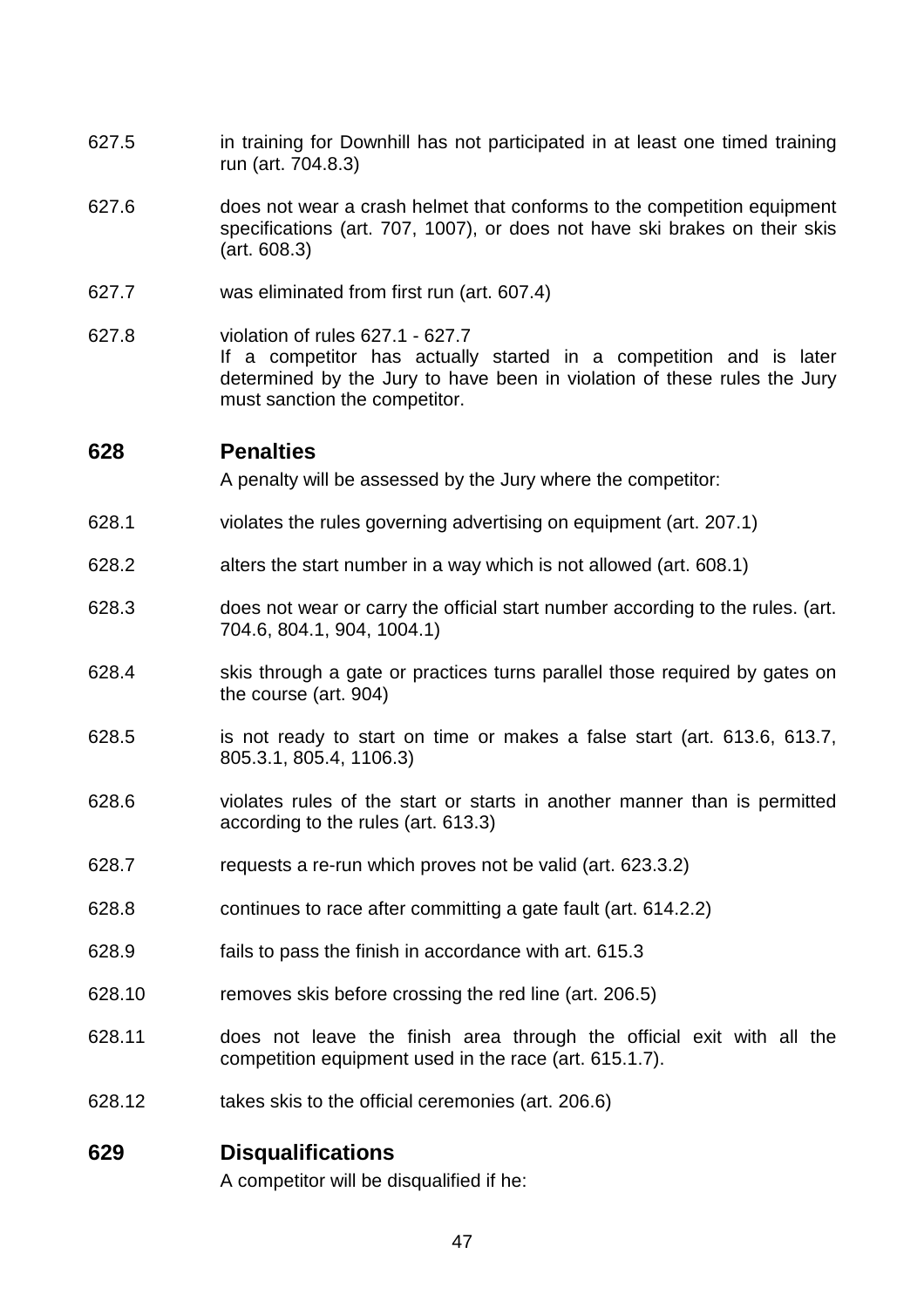- 629.1 participates in the race under false pretences
- 629.2 either jeopardises the security of persons or property or actually causes injury or damage
- 629.3 does not pass through a gate correctly (art. 661.4)

# **630 Sanctions**

#### **630.1 General Conditions**

630.1.1 An action or an omission (in short described as "offence") can only be penalized if prior to its enactment this offence had been defined as one requiring penalty.

Penalties are imposed for

- the violation or non-observance of competition rules
- non-compliance with Jury directives (in special cases: individual members of the Jury in accordance with art. 631.2)
- unsportsmanlike behaviour
- 630.1.2 A person is not punishable if at the time he committed the infraction was either incapable of realizing the infraction or acted out of an emergency, unless he/she is directly responsible for his/her condition.
- 630.1.3 Punishable behaviour includes negligent behaviour.
- 630.1.4 A person who intentionally causes or facilitates others to breach the rules or ignores FIS directives is to be treated as if he/she had committed the offence.
- 630.1.5 Any attempt to commit an offence is punishable.
- 630.1.6 All FIS-affiliated associations, including its members registered for accreditation recognize these rules and promise to acknowledge all sanctions imposed on the basis of these rules and to tolerate their execution, as long as these are not interfering with common laws and orders.

#### **630.2 Applicability**

#### 630.2.1 Persons

 These sanction guidelines are valid for all persons who are accredited either by the FIS or the Organizer for an event published in the FIS Calendar. All accredited persons are required to familiarize themselves with the applicable rules of conduct.

630.2.1.1 Also subject to these sanctions are all persons without accreditation who are within the confines of the competition area.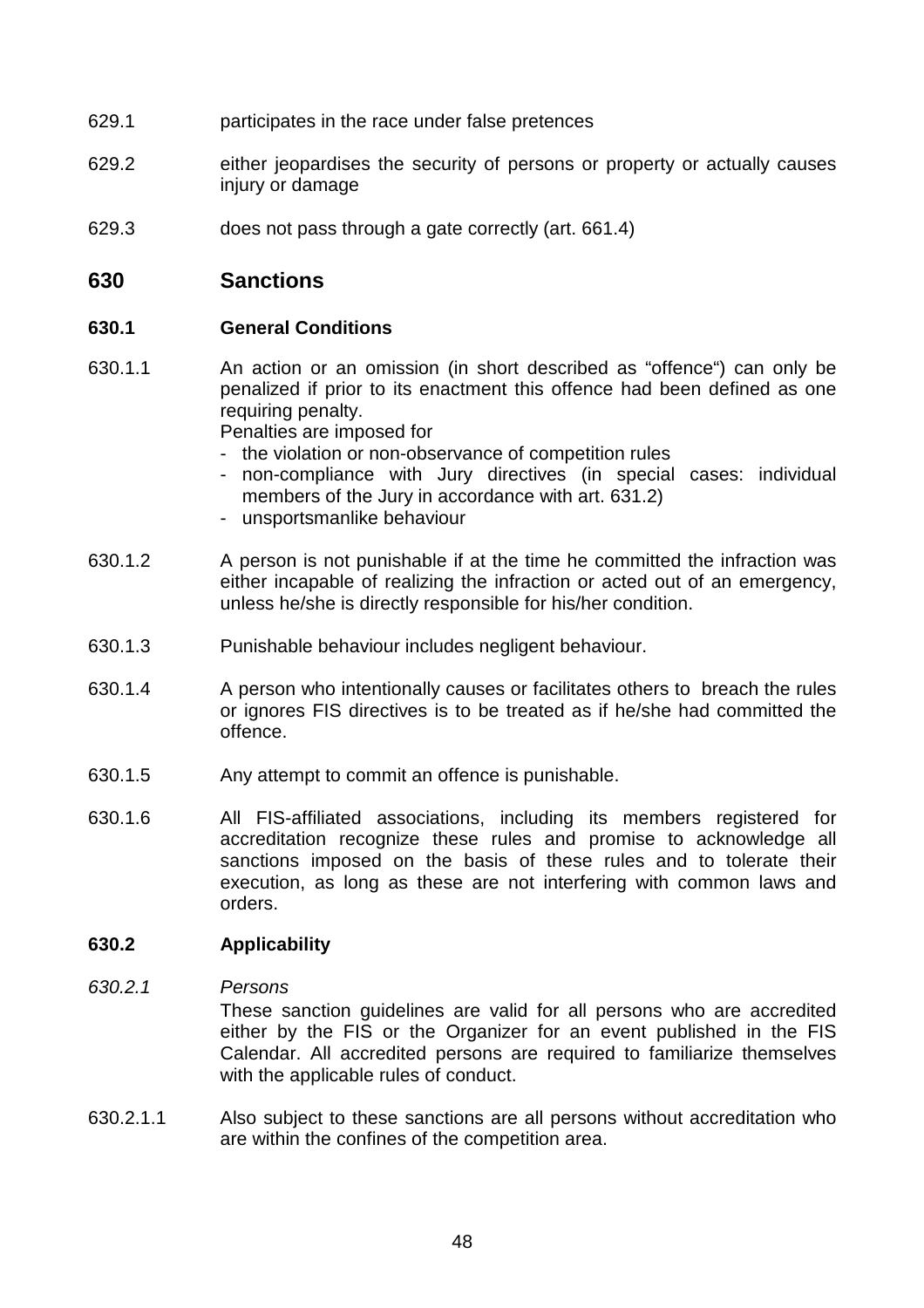630.2.2 Location

 These sanction guidelines apply to all infractions committed by persons accredited for a FIS event within, but not limited to, the confines of the competition event, or any other place connected with the competition by location or subject matter.

# 630.2.3 Duration

 The duration commences with the accreditation of all persons and ends with the departing from the area after completion of the last competition.

## **630.3 Penalties**

## 630.3.1 For all persons there may be:

- Reprimand
- Withdrawal of accreditation (also as alternate penalty art. 630.3.1.2)
- Denial of accreditation
- Monetary fine
- 630.3.1.1 All FIS-affiliated associations are liable to the FIS for the payment of any fines imposed on persons whose registration for accreditation they had arranged, including the payment of all incurred administrative expenses.
- 630.3.1.2 All persons who are not accredited by the organizer through a National Association, whose registration is not facilitated by a National Association and who consequently are neither accredited through the FIS or with the organizer, will be subject to an alternate penalty in case the pecuniary fine is not paid. This alternate penalty will consist of a withdrawal of any permission to apply for accreditation for FIS-events for a period of up to one year. This will have to be considered by organizers of future events.
- 630.3.1.3 Payment of fines is due within 8 (eight) days following their imposition.

#### 630.3.2 In addition, for competing athletes, there may be:

- Disqualification
- Impairment of their starting position
- Forfeiture of prizes and benefits, which then may be kept by the organizer
- Suspension from FIS events
- 630.3.3 A competitor must not be disqualified if he committed an offence (art. 630.1.1) that failed to be advantageous in regard to the final result.

## **630.4 Scope of Penalties**

Depending on the nature of the infraction the Jury has the right to:

- 630.4.1 Impose monetary fines, in individual cases of up to CHF 300,000 (three hundred thousand swiss francs)
- 630.4.2 Impair the starting position (no limits)
- 630.4.3 Impose suspensions from competition up to one year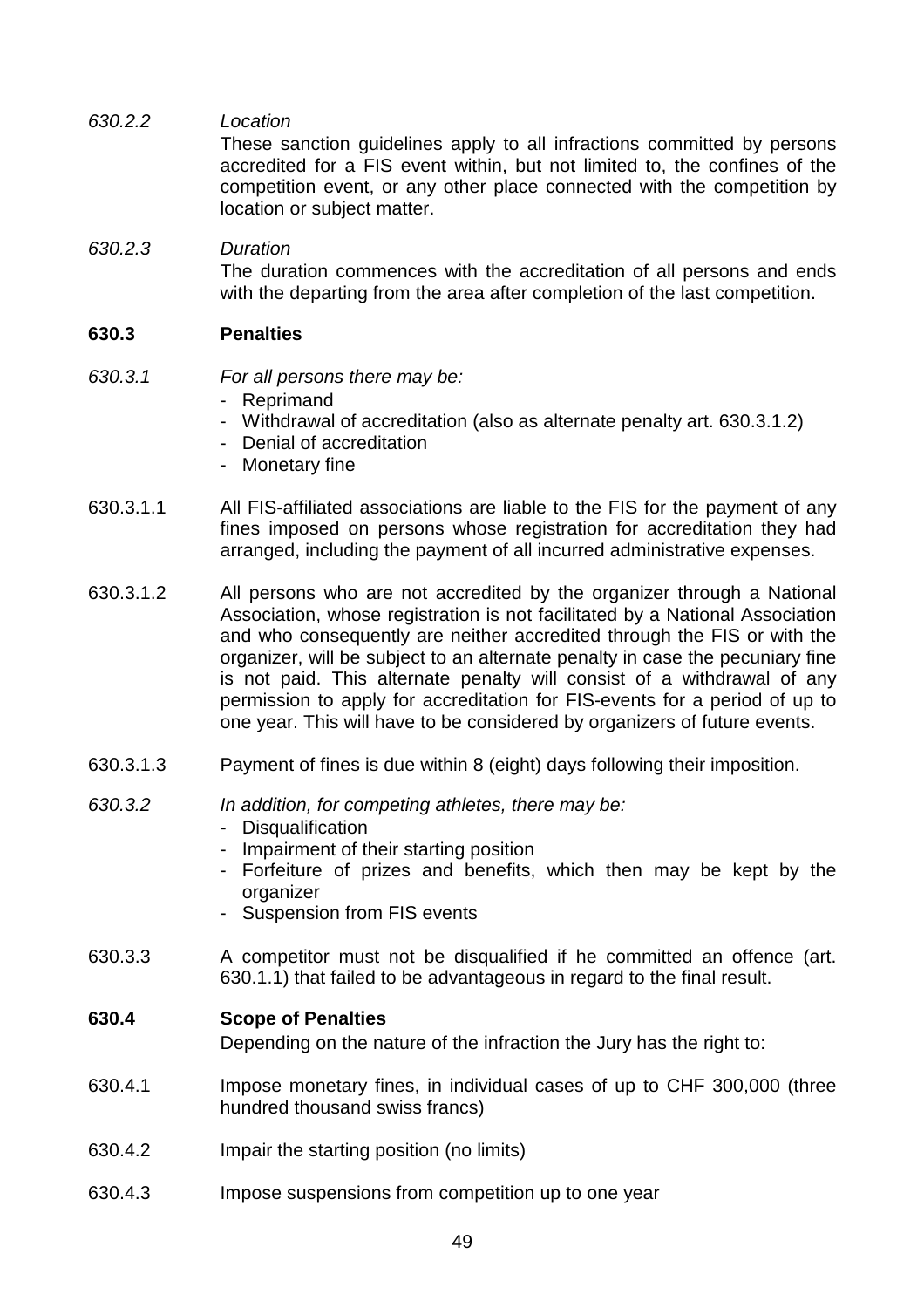630.4.4 The accumulation of penalties is permissible

## **630.5 Oral announcements can be given for**

- reprimands
- the withdrawal of accreditation for the current event from persons who had not been registered with the organizer through their National **Associations**
- the withdrawal of the accreditation for the current event from FIS accredited persons
- the denial of accreditation to the current event from persons who are staying without accreditation in the local sphere of the event.

## **630.6 Penalty decisions regarding:**

- monetary fines
- disqualifications
- impaired starting position
- competition suspensions
- withdrawal of accreditation from persons who had been registered through their National Association
- withdrawal of accreditation of FIS accredited persons, all need to be recorded in writing
- 630.7 Sanctions shall be made out in writing and sent to the respective person, his/her federation and the FIS.
- 630.8 All disqualifications need to be recorded in the referee's report. The TD's report must record all penalties.

# **631 Procedural Guidelines**

## **631.1 Competence of Jury**

 The Jury at the local event has the right to impose sanctions according to the above rules. The Jury decides with absolute majority. In the case of a tie, the chairman of the Jury has the casting vote.

631.2 Within the location, especially during training and competition times, each voting Jury member is authorized to issue oral reprimands and withdraw the accreditation which is binding for the current event.

# **631.3 Collective Offences**

 If several persons commit the same offence at the same time and under identical circumstances, the Jury's decision may be considered effective for all offenders. However, the written decision has to include the names of all persons concerned, the scope of the penalty can be assessed individually. The decision will be delivered to each person concerned.

## **631.4 Limitation**

 A person must not be sanctioned if an action has not been commenced against him/her within 3 (three) days following the infraction.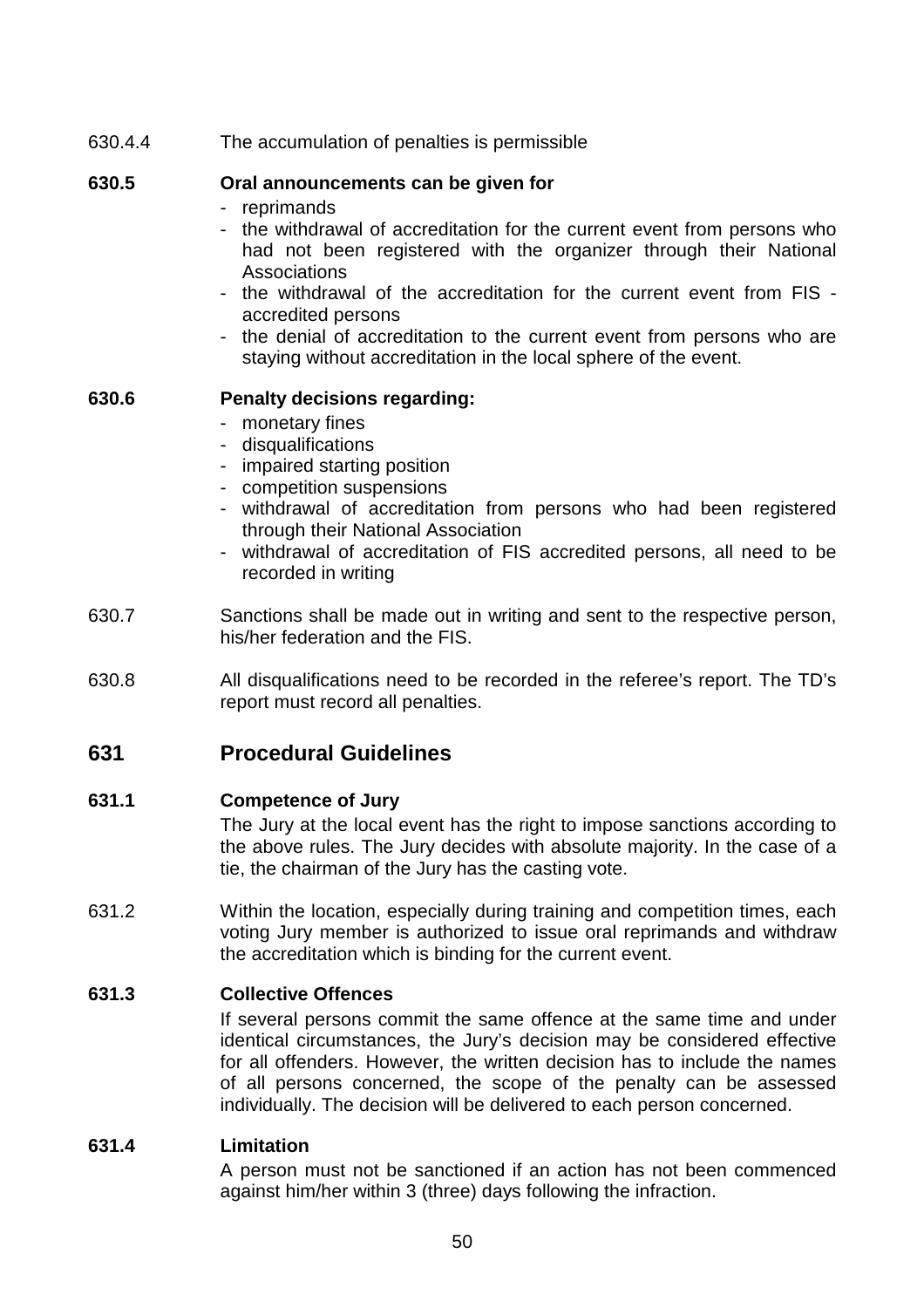- 631.5 Each person who is associated with the respective group is expected to support the tendering of evidence.
- 631.6 The Jury may confiscate objects that are suspected of being used in the violation of equipment guidelines.
- 631.7 Prior to the imposition of a penalty (except in cases of reprimands and withdrawal of accreditation according to art. 631.2), the accused shall be given the opportunity to vindicate his action (possibly in writing). However, this shall not cause unnecessary delays for the Jury.

#### **631.8 Any decisions, recorded in writing, must include:**

- 631.8.1 The offence assumed as proven
- 631.8.2 The rule that had been violated
- 631.8.3 The penalty imposed
- 631.9 All sanctions expressed orally (reprimand, withdrawal of accreditation) pursuant to art. 631.2 do not require the specifications listed above.

#### **631.10 Legal Remedies:**

- 631.10.1 A penalty decision is to be treated the same way as a Jury decision (art. 647).
- 631.10..2 In case an appeal is not filed within the set period, the penalty decision becomes final.
- 631.10.3 An appeal is not possible against oral sanctions according to art. 630.5 and 631.2.
- 631.11 In all other cases the legal remedy does not go beyond the appeal.
- 631.12 In case of monetary fines exceeding CHF 1,000 (one thousand swiss francs) and in case of suspensions exceeding one week for all events published in the FIS Calendar (including supplementary races), the FIS Court is the only source of appeal.
- 631.13 In all remaining cases, appeals are to be directed to the Appeals Commission under rule 632 in accordance with rule 647.
- 631.14 The scope of any penalty needs to take mitigating and aggravating circumstances into consideration. In case of monetary fines, the personal circumstances of the accused and economical situation must be taken into consideration.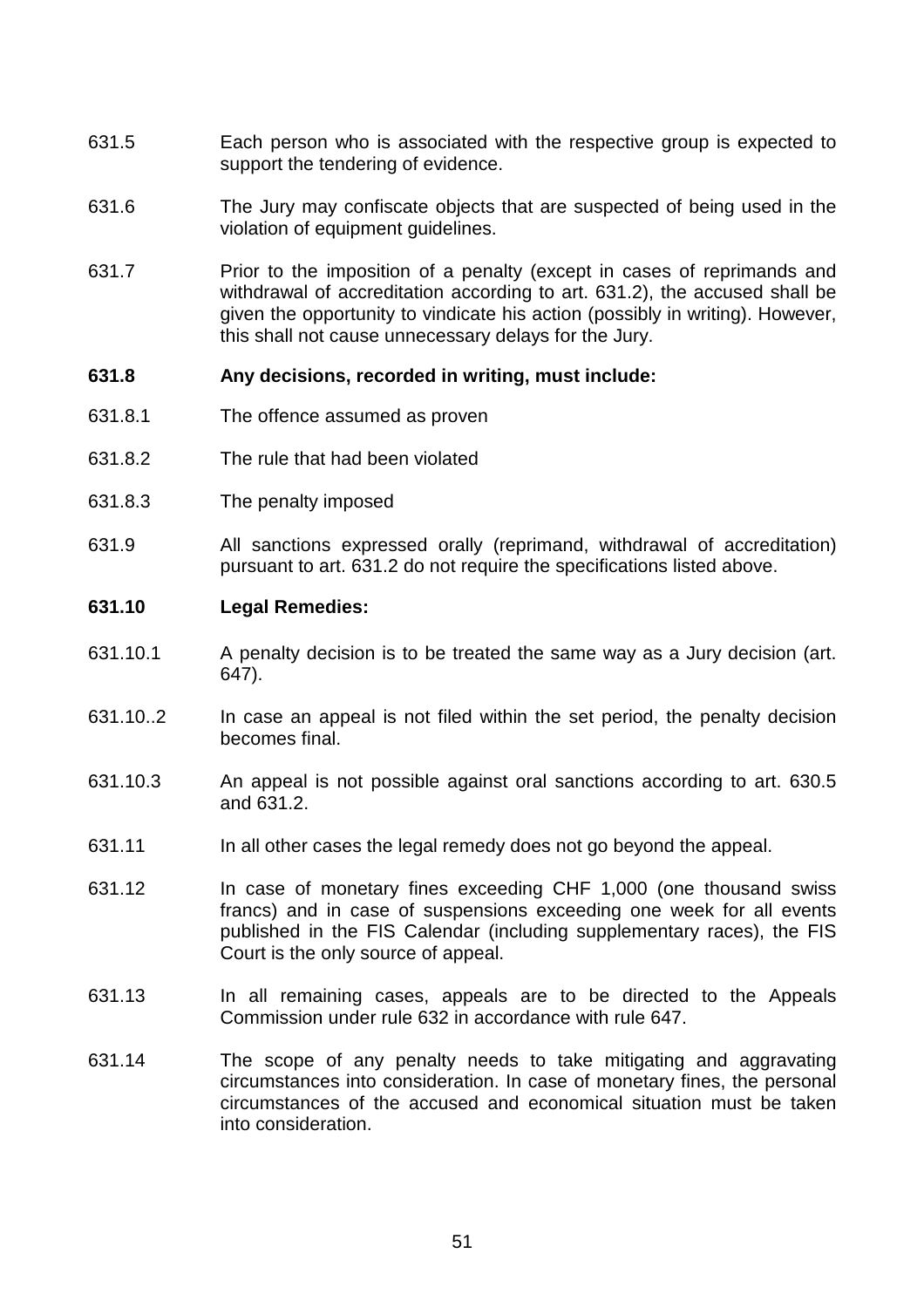## **631.15 Costs of Proceedings**

 Fees and cash expenses, including travel expenses (costs of the proceedings) are to be calculated comparable to costs paid to TDs and are to be paid by the convicted. In the case of acquittals, including partial acquittals, the FIS covers all costs.

### **631.16 Enforcement of Monetary Fines**

- 631.16.1 The FIS oversees the enforcement of monetary fines and the costs of proceedings. Enforcement costs are considered costs of the proceedings.
- 631.16.2 Any outstanding monetary fines imposed on persons for whom their National Association is liable are considered debts of the association of whom the dilatory payer is a member. In the case of non-payment, the respective association will lose its voting right during congresses.
- 631.16.3 FIS claims and credit balances of associations can be settled by way of set-off.

## **631.17 Benefit Fund**

All monetary fines are paid into the FIS Youth Promotion Fund.

631.18 These rules are not applicable to any violation of FIS doping rules.

# **632 Appeals Commission**

- 632.1 The FIS has appointed an Appeals Commission consisting of three members of the Sub-Committee for Rules and Control of Competitions. This commission decides on problems, which cannot be resolved by the Jury. The Commission also deals with appeals against the decisions of the Jury.
- 632.2 The decisions of the Appeals Commission must be addressed to the parties, the National Ski Associations to which they belong and to the members of the Jury against whose decision a protest was lodged. These decisions must be addressed exclusively through the FIS.

# **640 Protests**

# **641 Types of Protests**

- 641.1 Against admittance of competitors or their competition equipment,
- 641.2 Against the course or its condition,
- 641.3 Against another competitor or against an official during the race,
- 641.4 Against disqualifications,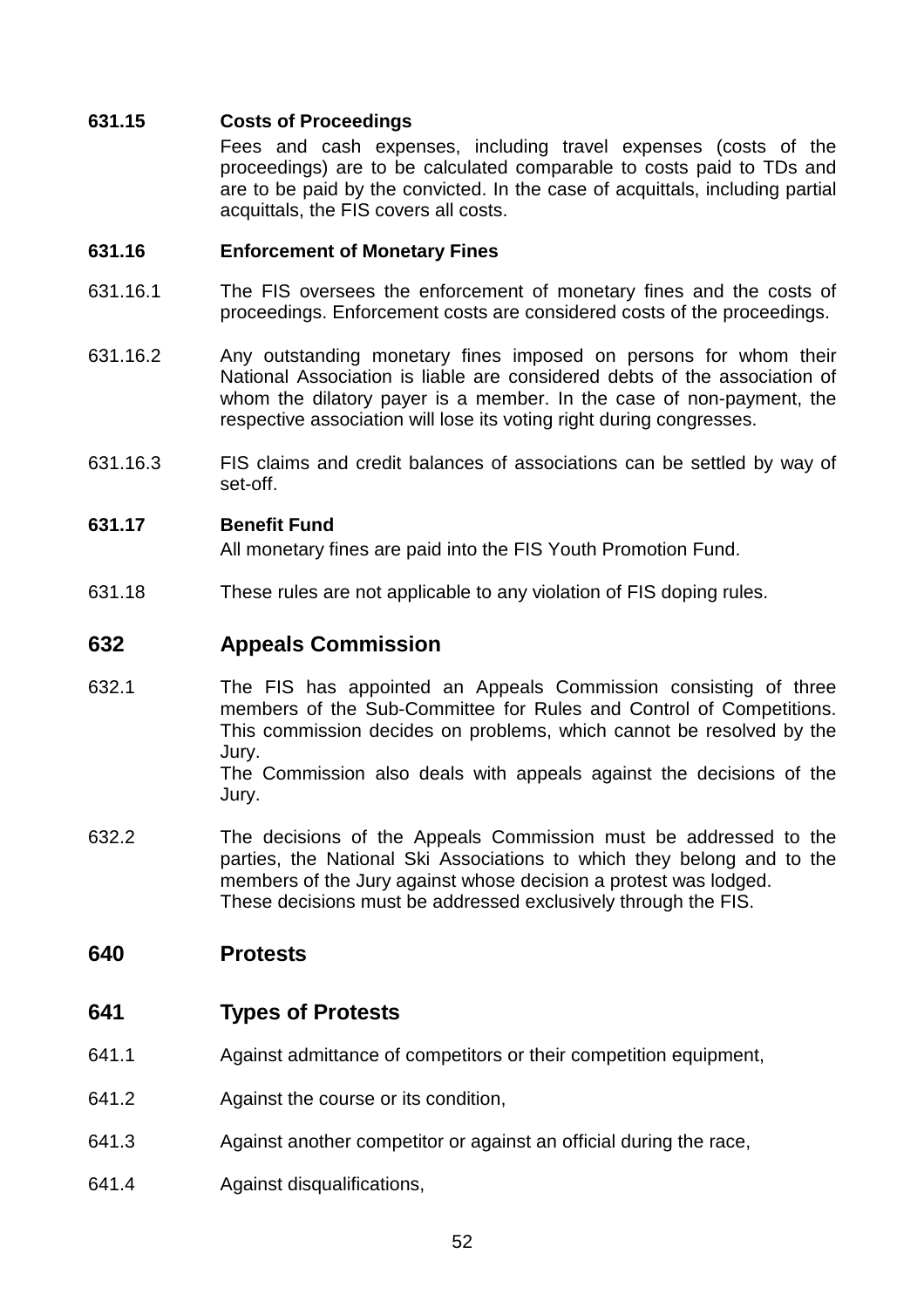- 641.5 Against timekeeping,
- 641.6 Against the decision of the Technical Delegate to terminate the race,
- 641.7 Against the other decisions of the Technical Delegate.

# **642 Place of Submittal**

The various protests are to be submitted as follows:

- 642.1 Protests according to the art. 641.1 641.5 and 641.7 at the location designated on the official notice board or at a place announced at a team captains' meeting.
- 642.2 Protest according to the art. 641.6 and 624 with the FIS.

# **643 Deadlines for Submittal**

- 643.1 Against the admittance of a competitor:
	- before the draw.
- 643.2 Against the course or its condition: - not later than 60 minutes before the beginning of the race.
- 643.3 Against another competitor or competitor's equipment or against an official because of irregular behaviour during the competition:
	- within 15 minutes after the last competitor has passed the finish.
- 643.4 Against disqualification because of an irregular execution of the race: within 15 minutes after the posting of the disqualification.
- 643.5 Against the timekeeping:
	- within 15 minutes after the posting of the unofficial result list.
- 643.6 Against the decision of the Technical Delegate to terminate the race: - within 24 hours after the publication of the decision.
- 643.7 Against all other decisions of the Technical Delegate:
	- immediately and no later than the deadlines for submittal of protest according to the art. 643.4.

# **644 Form of Protests**

- 644.1 Protests are as a rule, to be submitted in writing.
- 644.2 As exceptions, protests according to the art. 641.3, 641.4 and 641.5 can be made verbally (art. 617.2.2).
- 644.3 Protests must be substantiated in detail. Proof must be submitted and any evidence must be included.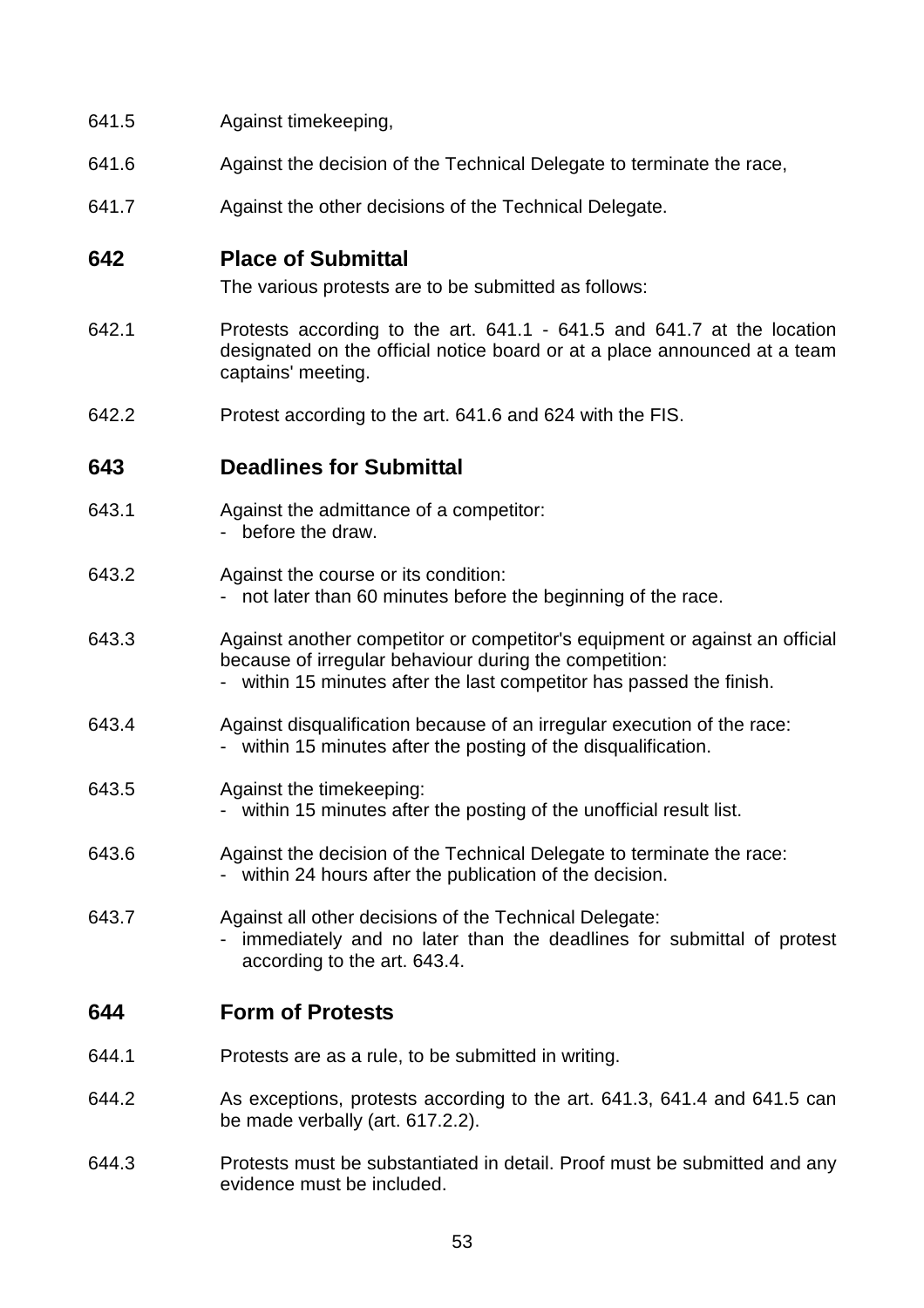- 644.4 CHF 100 or the equivalent in another valid currency must be deposited with the submittal of the protest. This deposit will be returned if the protest is upheld. Otherwise it goes to the account of the organizer or to the FIS.
- 644.5 A protest may be withdrawn by the protesting party before the publication of a decision by the Jury. In this case, the money deposit must be returned. A withdrawal of the protest is however, no longer possible when the Jury or a member of the Jury takes, for reasons of time, an intermediate decision, e.g. a decision "with reserve".
- 644.6 Protests not submitted on time or submitted without the protest fee are not to be considered.

# **645 Authorization**

The following are authorized to submit protests:

- the National Ski Associations
- the trainers and
- team captains.

# **646 Settlement of Protests by the Jury**

- 646.1 The Jury meets to deal with the protests at a predetermined place and time fixed and announced by it.
- 646.2 In dealing with a protest against disqualification (art. 661.4), the gate judge and, if needed, also the gate judge of the adjacent gate combinations or other involved officials, the racer in question and the protesting team captain or trainer shall be invited to attend. In addition any other requested evidence such as videotape, photos, films should be checked.
- 646.3 At the vote on the protest, only the Jury members are to be present. The TD chairs the proceedings. Minutes of the proceedings are to be kept and signed by all voting members of the Jury. The decision requires a majority of all voting members of the Jury, not just of those present. In case of a tie, the TD's vote is decisive. The principle of a free evaluation of the evidence is maintained. The rules on which the decision is to be based shall be applied and interpreted in such a way that fair proceedings taking into account the maintenance of discipline are guaranteed.
- 646.4 The decision is to be made public immediately after the proceedings by posting on the official notice board with the publication time stated.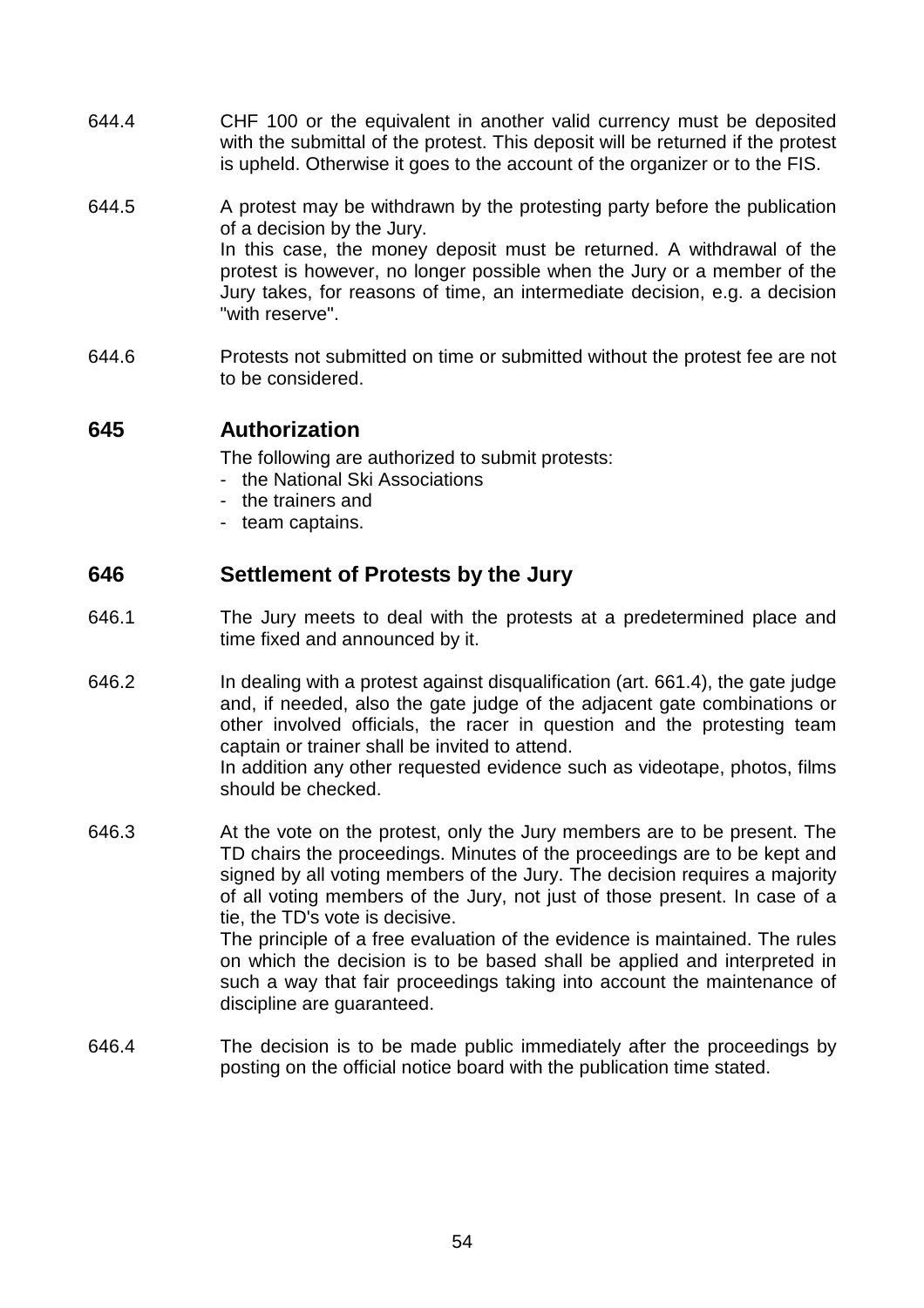# **647 Right of Appeal**

# **647.1 The Appeal**

- 647.1.1 It can be made
	- against the decisions of the Jury
	- against the decision of the Jury to terminate a race (art. 625)
	- against the official result lists. This appeal has to be directed exclusively against an obvious and proved calculation mistake.
- 647.1.2 Appeals must be submitted to the FIS.
- 647.1.3 Deadlines
- 647.1.3.1. Appeals against the decisions on the Jury are to be submitted within 24 hours of their publication.
- 647.1.3.2 The appeals against the official results are to be submitted within 30 days, including the day of the race.

## 647.1.4 The decision concerning the appeals are taken by:

- the Appeals Commission
- the FIS Court.

## **647.2 Postponing Effect**

 The evidence submitted (protest, appeal) may not cause a postponement of the appeal.

## **647.3 Submission**

 All evidence must be in writing to be substantiated. Proof and evidence are to be included. Evidence submitted too late must be declined by the FIS.

# **650 Rules about the Homologation of the Courses**

## **650.1 General**

 All events may only take place on courses that have been approved by the FIS. On request exceptions may be approved.

 Exceptions and deviations of the technical data can be approved only by the FIS Council.

 The National Ski Association and the Sub-Committee for the Alpine Courses make the proposals. Exceptions approved are valid from date of approval until revocation.

## **650.2 Submission**

 The request for the homologation of a course is to be directed to the Sub-Committee for Alpine Courses through the appropriate National Ski Association.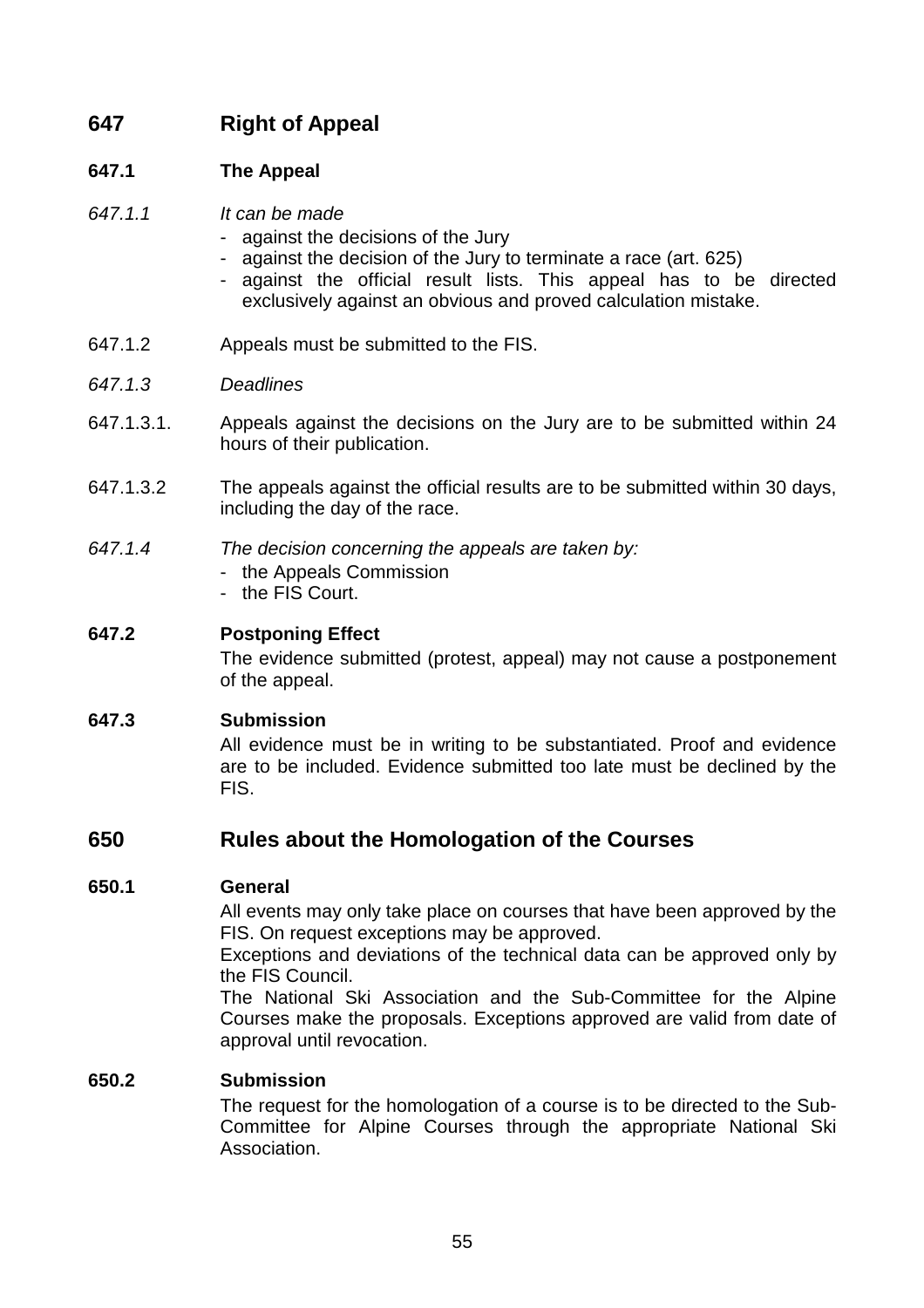## **650.3 Recipients**

 The request must be accompanied by the following documents in quadruplicate, and sent or given to the inspector one copy each for:

- 650.3.1 The chairman of the Sub-Committee for Alpine Courses
- 650.3.2 The appropriate National Ski Association
- 650.3.3 The organizing club
- 650.3.4 The inspector in charge of the examination

#### **650.4 Documents**

 The request for the homologation of a course must be accompanied by the following six documents:

- 650.4.1 A description of the course, containing: - the name of the course
	-
	- the geographical location of the course
	- the start point expressed in meters above sea level
	- the finish point expressed in meters above sea level
	- the vertical drop expressed in meters
	- the surface length of the course expressed in meters
	- the average gradient, the maximum gradient, the minimum gradient (in new degrees or percentages)
	- transport possibilities for injured competitors outside the course
	- possible water supply for Slalom course
	- possible helicopter landing sites
	- artificial snow installations
	- A description of the access facilities to the start and finish areas, and of the uphill transport with hourly capacity, (persons)
	- A description of the start and finish areas including details of the terrain, aspect and facilities for journalists, radio and television commentators, and spectators, and description of the shelters for the competitors at the start and finish
	- A description of the places requiring safety nets
	- Indications of the locations of the loudspeakers
	- A description of the possibilities for auxiliary pistes for the technical services, technical personnel, etc.
	- Evacuation distance to the nearest hospital in kilometres
	- A description of the communication system and the available number of lines preferably with a circuit diagram showing:
		- underground cables
		- permanent air cable
		- temporary air cable
		- cross-section of lines
		- number of outlets along the course
		- connections between the finish area and the race office
		- connections between the finish area and the press centre
		- details about available radio apparatus
		- connections between start and finish area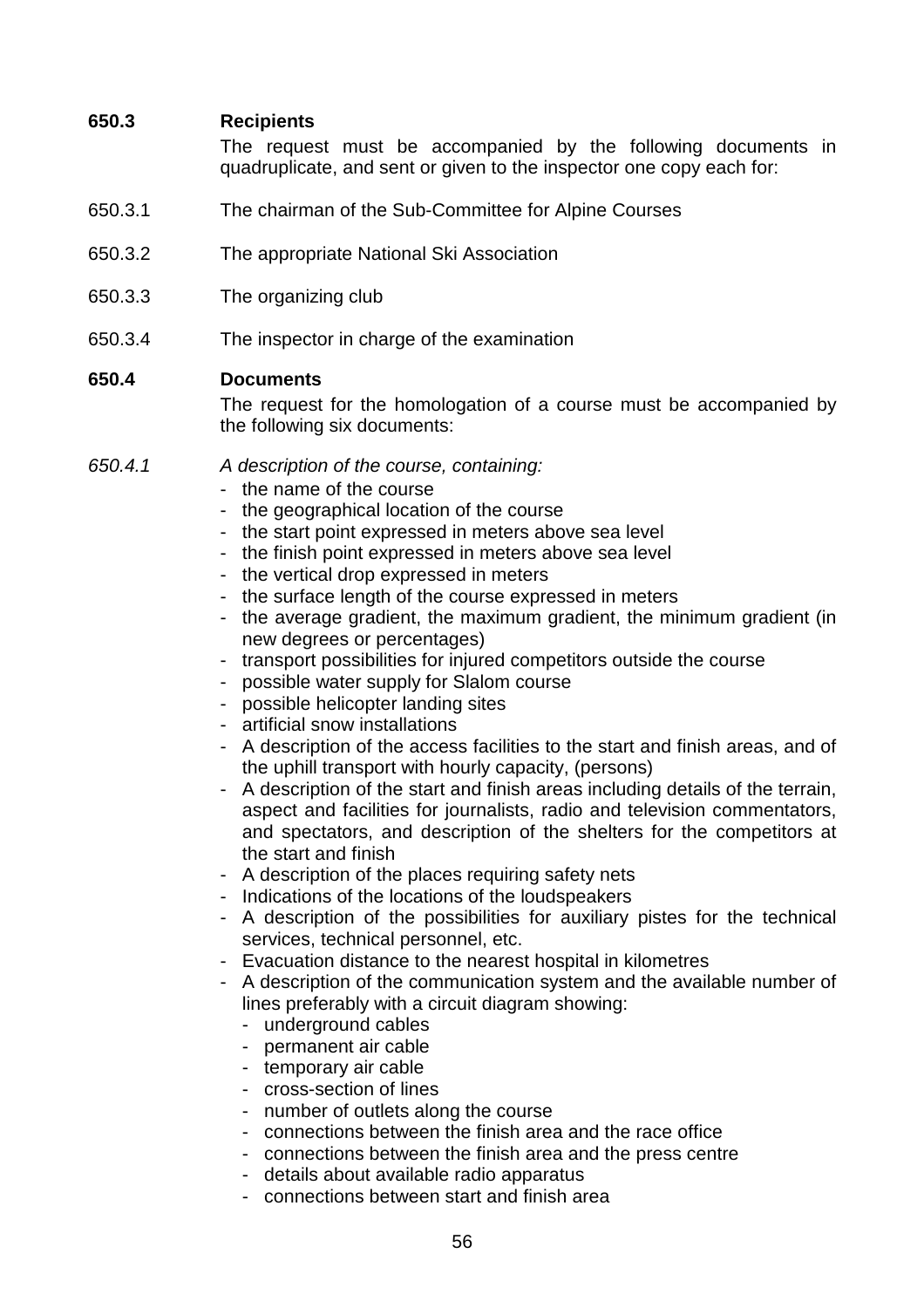- Contact address with telephone number, e-mail and fax numbers.
- 650.4.2 A map, minimum scale 1 : 25,000, with contour lines and the course drawn on it.
- 650.4.3 A 1 : 5,000 profile indicating the vertical drop and length of the course (contours at the same scale).
- 650.4.4 A statistical record of the amount of snow on the course (for Olympic Winter Games and FIS World Ski Championships during the previous ten years, for other races during the previous five years).
- 650.4.5 A large and comprehensive photograph on which the course is marked. It must be a genuine photograph and not a graphic representation from a prospectus. The size of the photograph shall be at least 18 x 24 cm. The photograph should be taken preferably from an opposite slope. If that is not possible, then an oblique aerial photograph will produce the same effect.
- 650.4.6 A sketch of the entire course (1 : 5,000) with all details and data indicated, such as lift towers, groups of trees, steep sections, curves, trail intersections, etc. and information on elevations, section and resort names. The purpose of the sketch is primarily to provide the inspector with condensed information on the actual state of the course, any improvements planned and also the location of safety nets.

#### **650.5 Appointment of an Inspector**

 The chairman of the Sub-Committee for Alpine Courses will study the homologation request and appoint an inspector to examine the course. The inspector for downhill courses must not belong to the country requesting a first homologation.

 The courses proposed for homologation must comply with the technical requirements of the art. 701, 801, 901, 1001, 1102 and 1103.

 Sufficient space must be provided on downhill, giant slalom and super G courses, or on an emergency track or road or on the competition course itself, for the evacuation of competitors injured during the competition.

#### **650.6 Homologation Procedure**

#### 650.6.1 The Applicant

 As soon as the required documents in quadruplicate are ready, the applicant club will send the request for homologation through its National Ski Association to the chairman of the Sub-Committee for Alpine Courses or they deliver it, by agreement with the National Ski Association, during the on site inspection to the inspector, who will pass the copies to the right place.

 At the same time the applicant must remit the equivalent of CHF 150 to the account number 235-90478280.0 at the following bank: UBS AG, CH-3001 Berne. This sum covers the administrative costs. The inspector's travel and living expenses must be paid to him directly by the applicant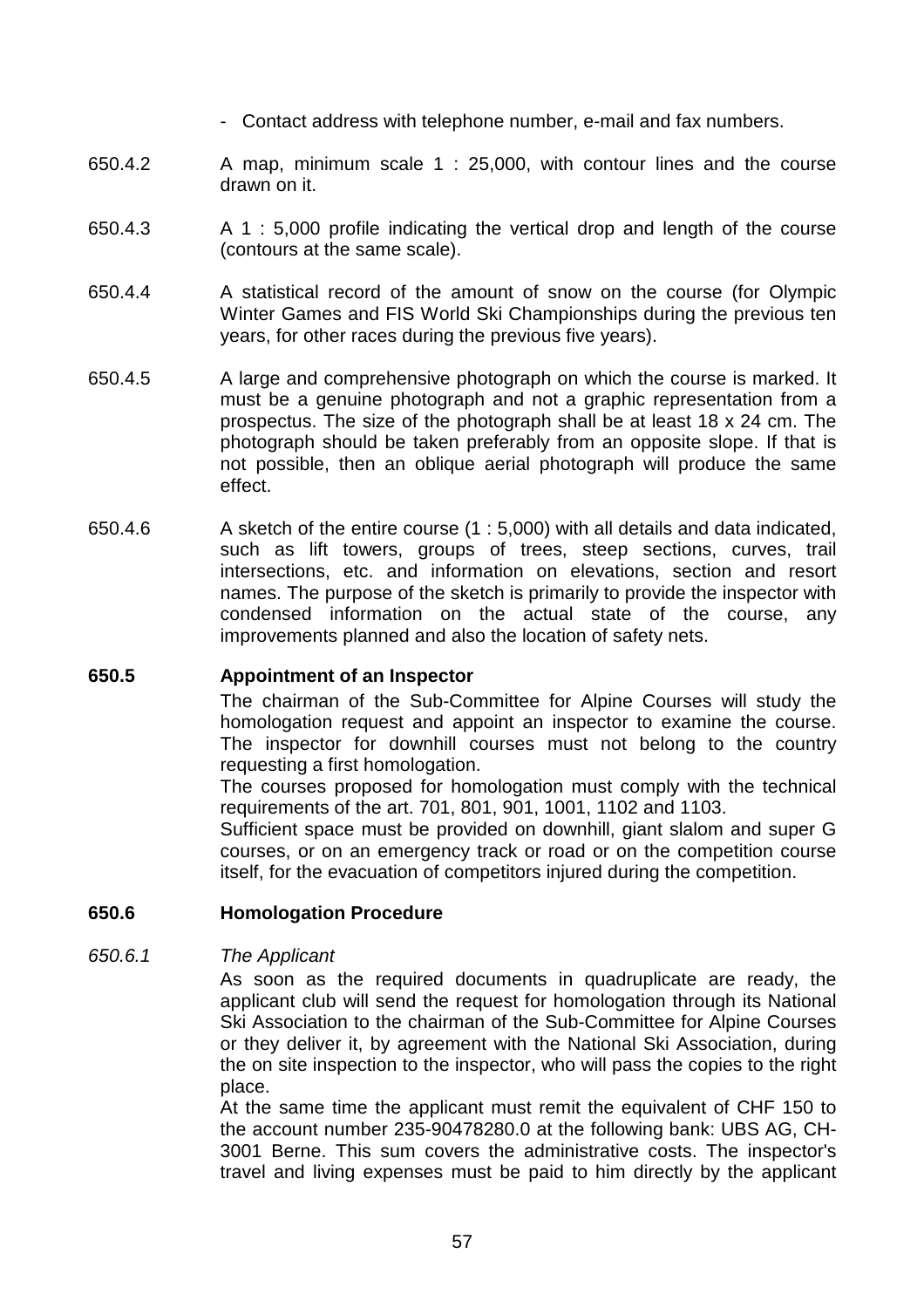(club). The travel from his home to the course site and back may be calculated as follows:

- Per travel day, CHF 80 to cover the administrative expenses.
- Train fare: first-class
- Travel in his own car: CHF 0.70 per kilometre
- Air travel: economy

# 650.6.2 The National Ski Association

 The request for homologation prepared by the applicant must be endorsed by its National Ski Association and then forwarded to the chairman of the Sub-Committee for Alpine Courses. If the inspector orders only minor improvements on the courses, the condition of the courses after completion of these improvements must be reported to the inspector by October 31st of the current year. For more extensive work, the inspector will decide whether an additional inspection is necessary. Courses which have not been found to comply with the FIS specifications, and have not been homologated by October 31st\* of the current year, may not be used in the following winter for competition. These competitions will be removed from the FIS Calendar.

\*) = For the Southern Hemisphere by April 30th

#### 650.6.3 The Inspector

 After the request for homologation has been received by the chairman of the Sub-Committee for Alpine Courses, from the applicant via the National Ski Association, the chairman will appoint an inspector. The inspector immediately contacts the applicant about the time for his inspection and sends a copy to the appropriate National Ski Association. The inspector will receive four copies of the homologation papers for inspection at the site. After his inspection, he writes his inspection report and marks the required improvements in red on the course plan. After checking all other documents, he sends three copies to the chairman of the Sub-Committee for Alpine Courses. The latter will examine and ratify them and send a copy to each of the following:

- the responsible National Ski Association
- the applicant
- one copy remains with the inspector

 It is left to the discretion of the inspector to decide whether, in addition to the summer inspection, a second inspection in winter will be necessary in consideration of different conditions in winter. This applies especially to safety regulations and the placing of nets.

#### 650.6.4 Issue of the FIS Homologation Certificate

 If the inspection report is affirmative and no further work is needed, the chairman of the Sub-Committee for Alpine Courses will send the original of the homologation certificate to the applicant and a copy to the appropriate National Ski Association and the FIS. The homologation certificate itself sets out the name and type of the course and its technical data. The registration number of the certificate indicates the total number of homologated courses, the year in which the homologated certificate was issued, and the number of courses registered in that year. The expiry date is indicated.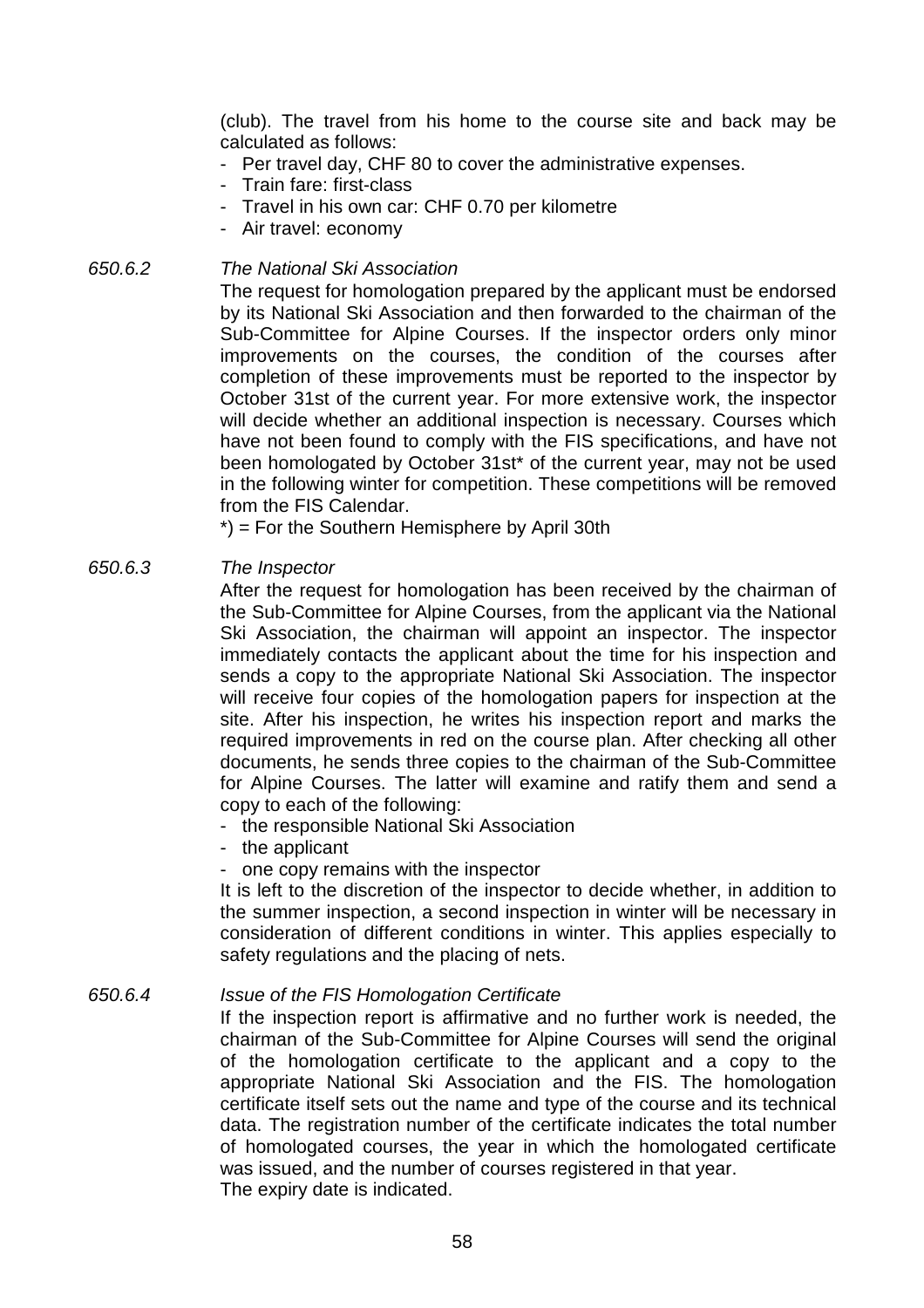| 650.6.5   | <b>Expiration of the Application</b><br>If work requested has not been completed within five years after the<br>inspection is carried out and the homologation cannot be granted, the site<br>(piste) in question will be deleted from the list of pending homologation<br>applications. For further consideration a new application is required. |
|-----------|---------------------------------------------------------------------------------------------------------------------------------------------------------------------------------------------------------------------------------------------------------------------------------------------------------------------------------------------------|
| 650.6.6   | Validity of the FIS Homologation Certificate                                                                                                                                                                                                                                                                                                      |
| 650.6.6.1 | Downhill and Super G<br>The certificate is valid for five years from the date of issue. After that a re-<br>homologation must be made.                                                                                                                                                                                                            |
| 650.6.6.2 | <b>Slalom and Giant Slalom</b><br>The certificate is valid for ten years from the date of issue. After that a re-<br>homologation must be made.                                                                                                                                                                                                   |

## 650.6.7 Compulsory Report The National Ski Association which has proposed the homologation of a course must report to the Sub-Committee for Alpine Courses when any required improvements have been carried out.

### 650.6.8 Publication The FIS publishes all homologated courses.

650.6.9 Relationship Between Homologation, Snow and Weather as well as Special Conditions

> An organizer should not depend entirely on the homologation of a course by the FIS, but also take note of the prevailing snow and weather conditions e.g. a downhill course homologated by the FIS may be unsuitable for holding downhill races when there is insufficient snow depth, unfavourable surface snow conditions, dense fog, heavy snow fall, storm or rain.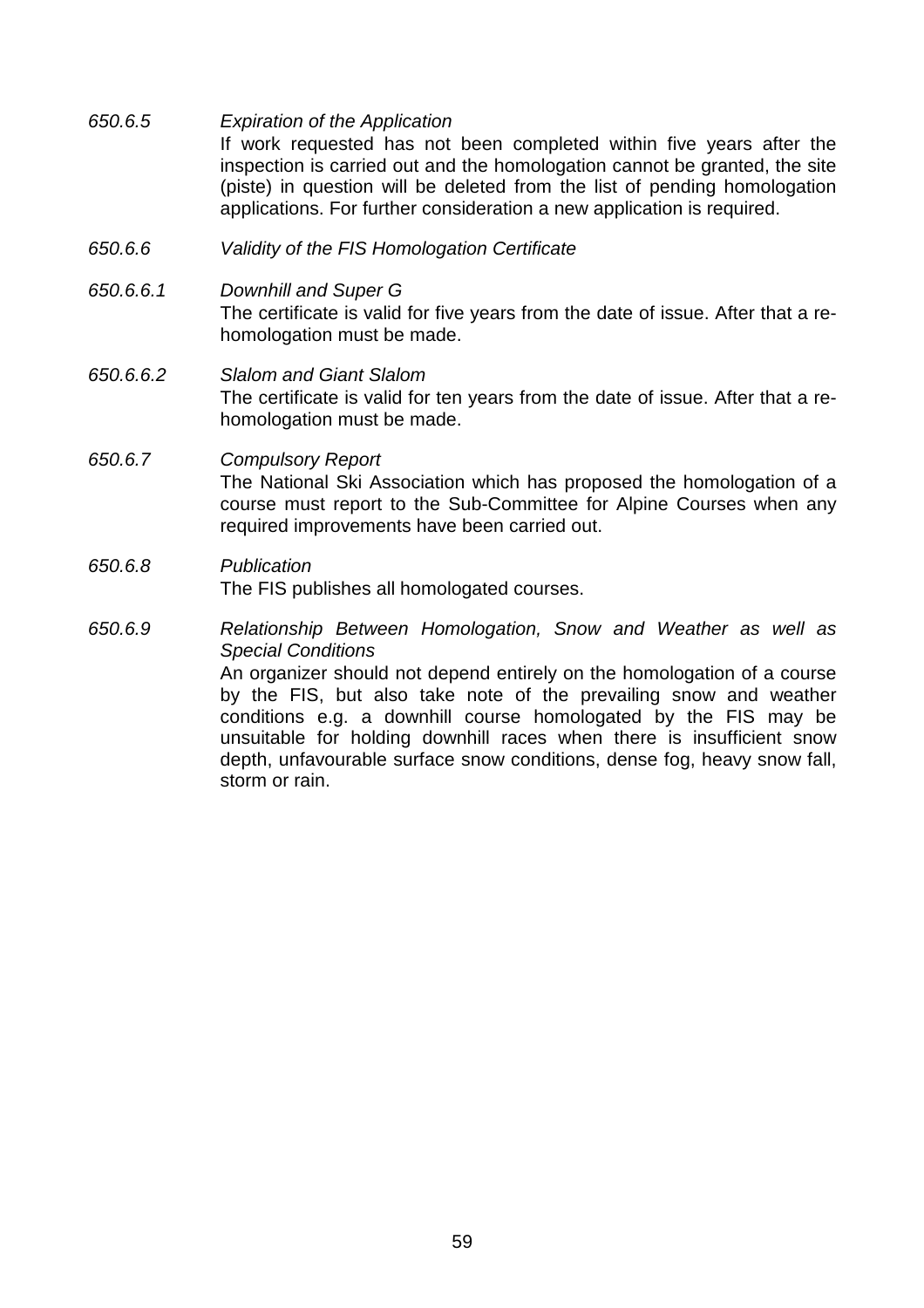**660 Gate judges' Instructions** 

**661 Control of Passage (Explanation)** 

**Parallel Slalom**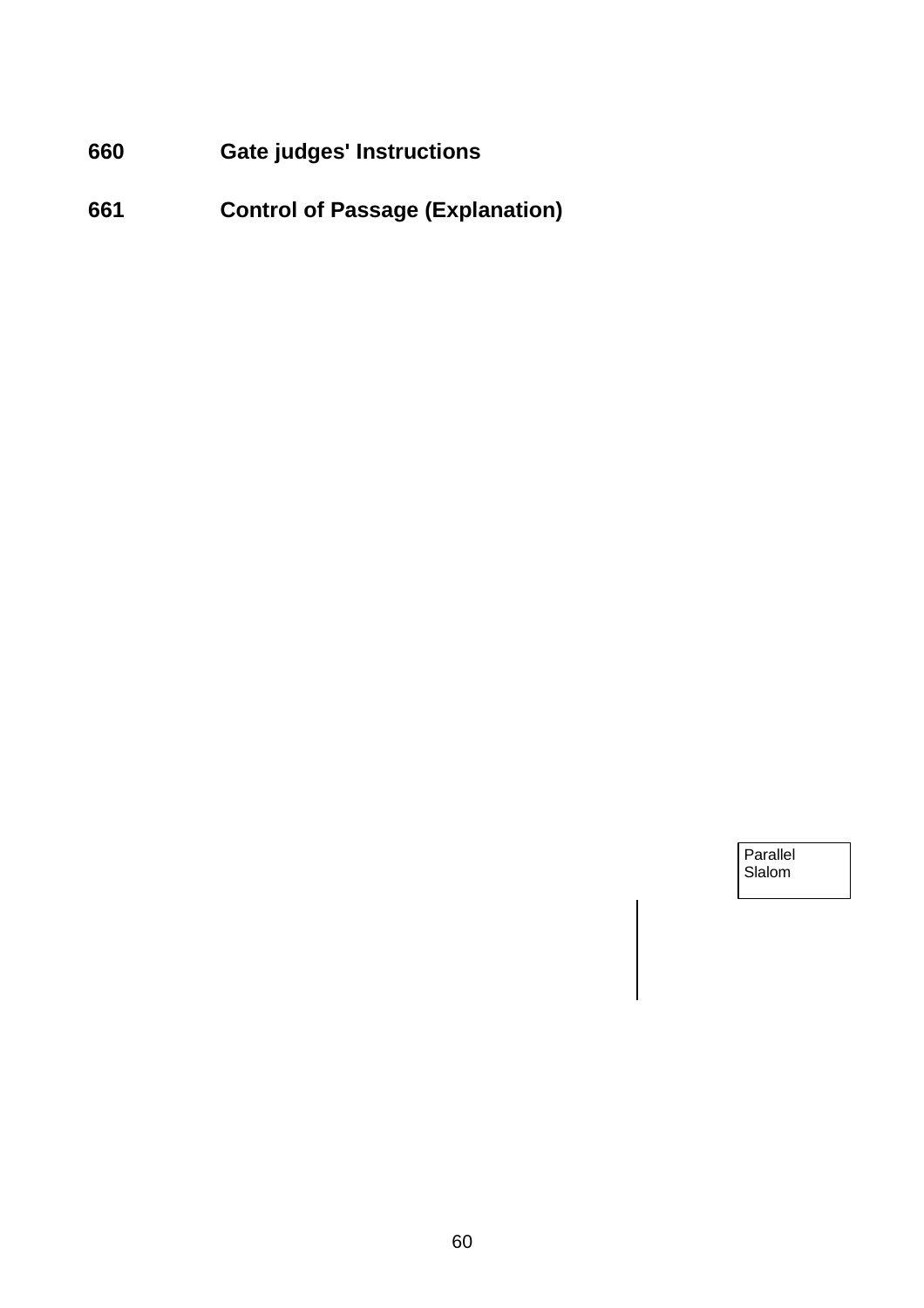- 661.1 Every gate judge receives a check card with the following information:
- 661.1.1 Name of the gate judge
- 661.1.2 Number(s) of the gate(s)
- 661.1.3 Designation of the run (1st or 2nd)
- 661.2 If a racer does not pass a gate (or a gate marker) correctly according to art. 661.4 the gate judge must immediately mark the following on the check card in the columns provided:
- 661.2.1 The (bib) start number of the competitor.
- 661.2.2 If the gate judge is responsible for more than one gate, then the gate number where the fault was made.
- 661.2.3 The letter F (Fault).
- 661.2.4 A drawing of the fault committed (sketch map essential).
- 661.3 The gate judge must also watch that the competitor accepts no outside help (e.g. in the case of a fall). A fault of this nature must likewise be entered on the check card.

#### **661.4 Correct Passage**

- 661.4.1 A gate has been passed correctly when both the competitor's ski tips and both feet have passed across the gate line. If a competitor loses a ski, without committing a fault, e.g. not by straddling a slalom pole, then the tip of the remaining ski and both feet must have passed the gate line. This rule is also valid when a competitor has to climb back up to a gate.
- 661.4.1.1 The gate line in Downhill, Giant Slalom and Super G, where a gate consists of two pairs of poles holding banners between them, is the imaginary shortest line between the two inner poles at snow level (art. 661, fig. 1).
- 661.4.1.2 The gate line in Slalom is the imaginary shortest line between the turning pole and the outside pole. (art. 661, fig. 2).
- 661.4.1.3 In the event that a competitor removes a pole from it's vertical position before both the competitor's ski tips and both feet have passed the gate line, the ski tips and feet must still pass the original gate line (marking in the snow).
- 661.4.2 In Parallel Slalom, the passage is correct when both ski tips and both feet have passed outside the gate marker in the direction of the turn (art. 661, fig. 3).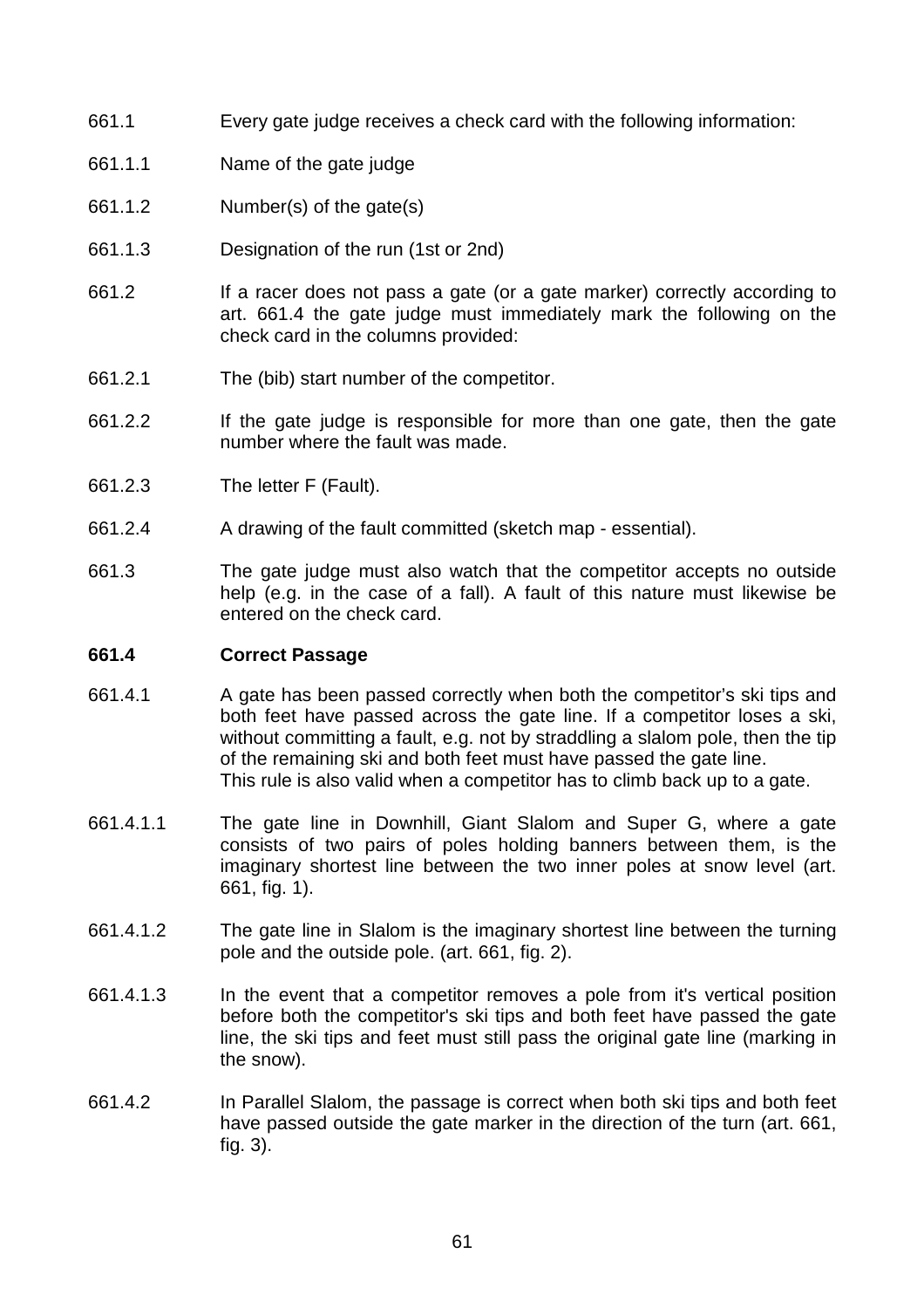# **662 Importance of the Task of the Gate Judge**

- 662.1 Each gate judge must have a thorough knowledge of the competition rules.
- 662.2 Despite close observation of the events, a competent gate judge may not recognize in an individual case, a fault committed by a competitor or mistakenly judges a fault. For the competitor however, the objective truth is of decisive importance. When an adjacent gate judge, a member of the Jury or an official video controller makes a report concerning a competitor which differs from the notes of the gate judge in question, the Jury will freely interpret these notes in view of a possible disqualification of a competitor or of a decision concerning a protest.
- 662.3 The decision handed down by the gate judge must be clear and unbiased. His conduct must be calm, watchful and prudent. In case of a doubt, the gate judge should hold to the principle, "it is better that a fault goes unpunished than unfairly punished".
- 662.4 The gate judge must declare a fault only when he is convinced that a fault has been committed. In case of a protest, he must be able to explain clearly and definitively how the fault was committed.
- 662.4.1 If the gate judge is in doubt whether a fault has occurred, he must make the most careful investigation. He can consult the adjacent gate judge in order to confirm his notes. He can even demand via a member of the Jury that the race be briefly interrupted, so that he may check the tracks on the course.
- 662.4.2 The opinions of the public cannot be allowed to influence his judgement. Likewise he may not accept the opinions of witnesses, even though they may be experienced ones.
- 662.5 In Slalom and Giant Slalom and in accordance with the rule laid down in art. 662.2, the responsibility of the gate judge begins with the approaching of the competitor to the first gate he controls and ends when the competitor has passed through the last gate under his jurisdiction. In Downhill and Super G, the gate judge watches the entire stretch visible to him both above and below.

# **663 Giving Information to a Competitor**

- 663.1 On the one hand a competitor himself, in the case of an error or a fall, can turn to the gate judge and question him. On the other hand the gate judge, where possible, must inform a competitor if he has committed a fault that would lead to disqualification.
- 663.2 In either case with a clear, decisive voice, the gate judge answers the competitor's question or informs him with one of the following words: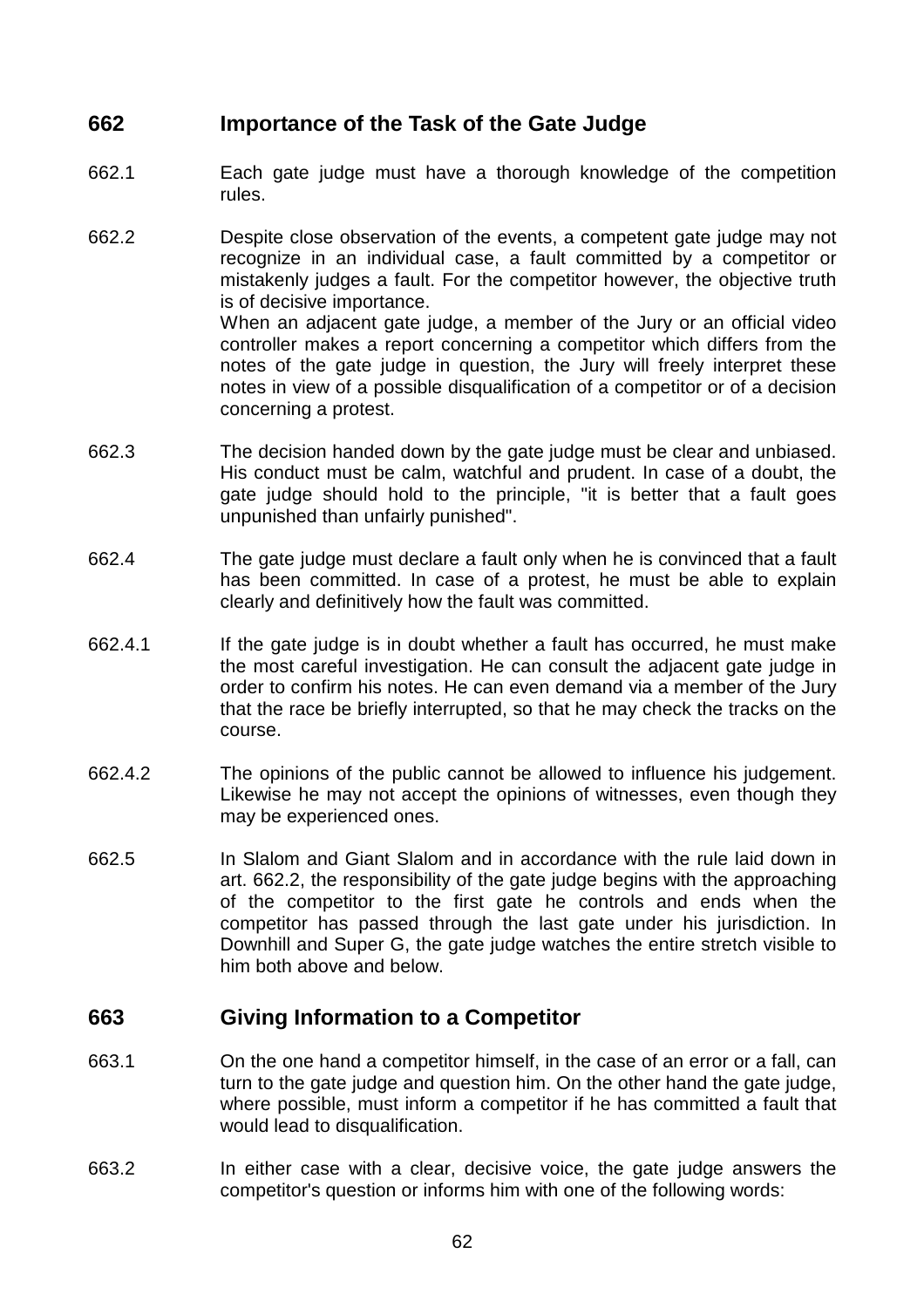- 663.2.1 "Go!" if the competitor should expect no disqualification, since the gate judge has ruled the gate passage as correct:
- 663.2.2 "Back!" if the competitor may expect disqualification.
- 663.3 In principle the gate judge speaks these words in the language of the host country.
- 663.3.1 The competitor himself is fully responsible for his action and, in this respect, he cannot hold the gate judge responsible.

# **664 Immediate Announcement of Disqualifying Faults**

- 664.1 Particularly in Slalom (or in Parallel races) the decision can be made that the gate judge will signal a disqualifying fault immediately.
- 664.2 The immediate indication of a disqualifying fault can be made in the following ways:
- 664.2.1 In good visibility by raising a flag of a particular colour.
- 664.2.2 In bad visibility or fog, by a sound signal.
- 664.2.3 By other means as provided by the organizers.
- 664.3 The immediate announcement does not relieve the gate judge from recording on his check card.
- 664.4 The gate judge is required to give information to the Jury members on request.

# **665 Duties of the Gate Judge on completion of the 1st and 2nd run**

- 665.1 In accordance with the instructions given by the Jury, the chief gate judge (or his assistant) collects all the check cards. He then passes them on to the Referee.
- 665.2 At the conclusion of the 1st run, the chief gate judge distributes the check cards for the 2nd run.

# **666 Duties of the Gate Judge at the Conclusion of the Race**

666.1 Each gate judge who has recorded a disqualifying fault or who has been witness to an incident leading to a re-run must be available to the Jury until after the settlement of any protests.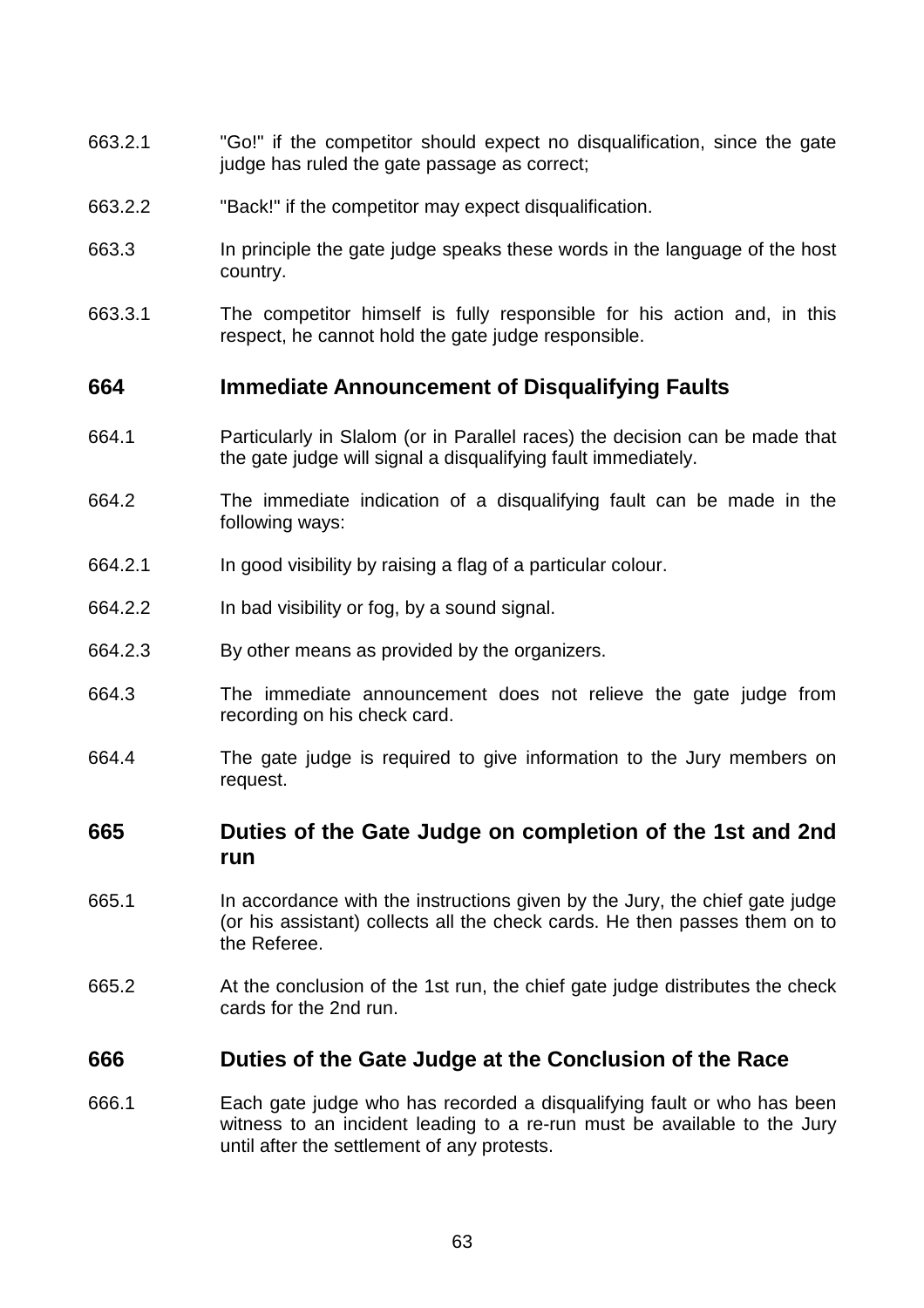666.2 It is the responsibility of the Technical Delegate to dismiss a gate judge who is waiting to be called by the Jury.

# **667 Supplemental Duties of the Gate Judge**

- 667.1 After the necessary entries have been made in his check card, the gate judge must shift immediately to his other duties. He should attend to the following:
- 667.1.1 Replace gate poles vertically (a leaning pole can aid or hinder a competitor).
- 667.1.2 Replace knocked out poles in their exact positions; the position may be marked by colour substance in the snow.
- 667.1.3 Replace, if possible, torn or missing banners.
- 667.1.4 Replace broken gate poles according to colour (blue or red). The pieces of broken poles should be moved to the side of the piste.
- 667.1.5 Maintain and repair his section of the course.
- 667.1.6 Keep the course clear.
- 667.1.7 Remove any markings made on the course by competitor or third parties.
- 667.2 The gate judge in accordance with orders from the Jury must direct accredited persons to the best possible places where they can do their work without obstructing the competitors.
- 667.3 The gate judge must watch that the instructions issued by the Jury are adhered to (training opportunities, approved kinds of training, inspections, time schedules etc.).
- 667.4 If a competitor is obstructed during his run, he must immediately leave the race course and report this to the nearest gate judge. The gate judge must enter the circumstances of the incident on his check card and have this available for the Jury at the end of the 1st or 2nd run. The gate judge must request the competitor in question to report immediately to the Referee or another Jury member.

# **668 Location of the Gate Judge**

668.1 The gate judge must choose himself an isolated location. He must be so placed that he can properly observe the terrain or the gates and course sections which he is to oversee, near enough to be able to take prompt action, but distant enough not to hinder the competitor.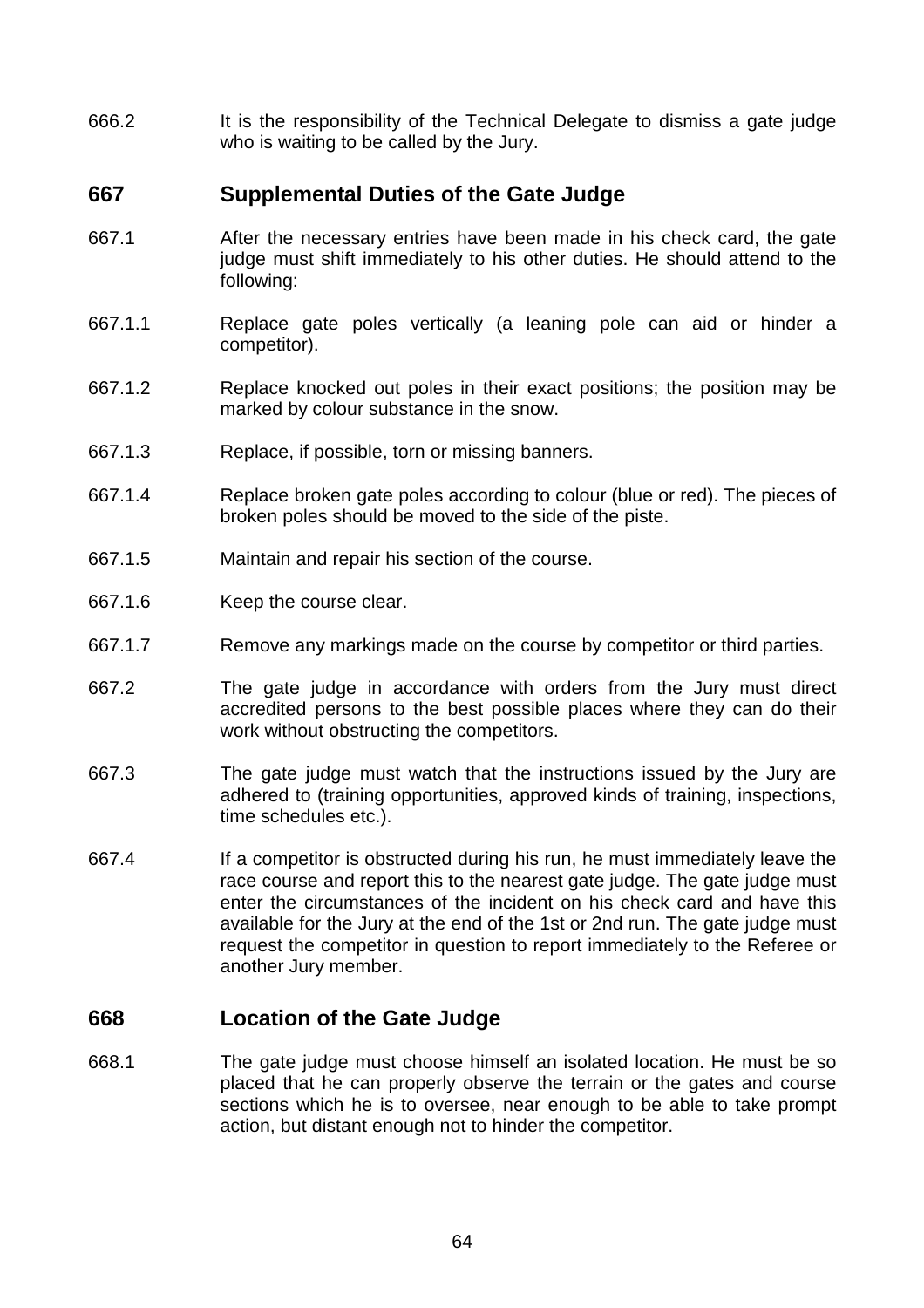668.2 The organizers are obligated to outfit the gate judges so that they are readily identifiable. Clothing should be of such colour as not to be confused with a gate flag.

# **669 Number of Gate Judges**

- 669.1 The organizer is responsible for having a sufficient number of competent gate judges available. He may have them assembled, if necessary, for final instructions in the presence of the chief gate judge. If required the TD can participate in this session
- 669.2 The organizer must inform the Jury of the number of gate judges available for the training and particularly for the race.
- 669.3 At Olympic Winter Games, FIS World Ski Championships and FIS World Cup competitions, sufficient gate judges have to be available so that no one has to control more than two gates. For all other competitions, this number may be increased to a maximum of three gates per gate judge.

# **670 Support of the Gate Judges**

- 670.1 The gate judge should be in his position well before the start of the race. His work could last several hours and may be made miserable by atmospheric conditions. It is advisable for the organizers to provide the gate judge with protective clothing against the cold, wind and snow.
- 670.2 In extreme cases, the organizers should supply a number of replacement gate judges who could replace gate judges during a race (or for the second run) if there appears to be any need for replacement.
- 670.3 The organizer must provide the gate judges with some form of nourishment at their positions.
- 670.4 At particularly difficult places where poles are often knocked down or broken, it is advisable that an assistant be assigned to help the gate judge.
- 670.5 The equipment necessary for the proper fulfilment of the gate judge's functions must be anticipated and put at his disposal. In particular:
- 670.5.1 A special plastic cover for the check card to protect it against snow and water.
- 670.5.2 A pencil, if possible attached to the cover by a string. An extra pencil. A few sheets of blank paper to note any incidents.
- 670.5.3 The necessary tools to work on keeping the course in proper condition: shovel, rake, drill, wedges, etc.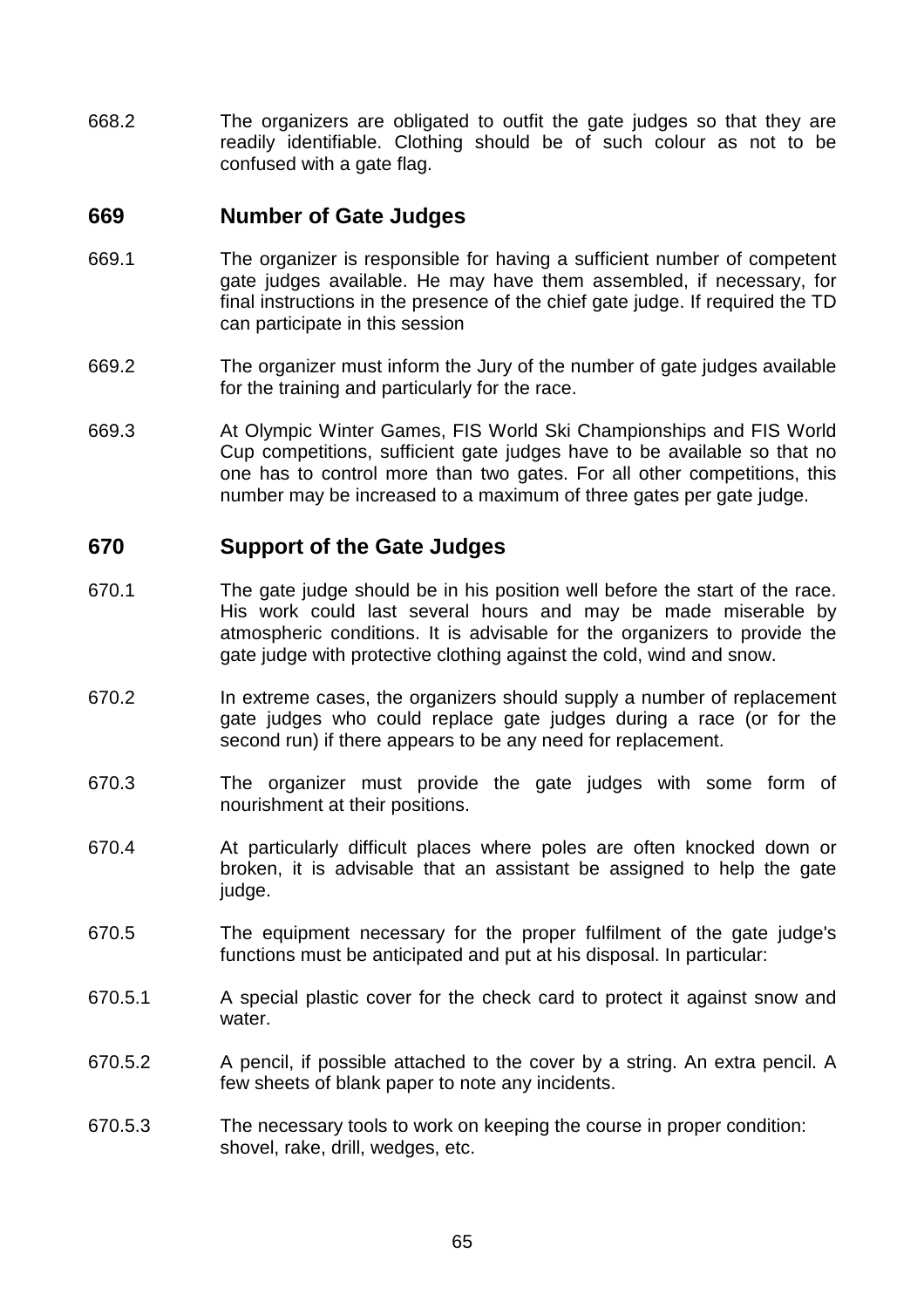670.5.4 Enough replacement poles of the right colours. They should be placed at the side of the course.

# **675 Video control**

 When the organizer has the technical installation for an official video control, the Jury will appoint an official video controller. The duties of the video controller are the same as a gatekeeper.

# **680 Slalom Poles**

 All poles used in the alpine disciplines are described as slalom poles and are subdivided into rigid poles and flex-poles.

## **680.1 Rigid Poles**

 Round, uniform poles with a diameter between a minimum of 20 mm and a maximum of 32 mm without joints are allowed as rigid poles. They must be of such a length that when set, they project about 1.80 m out of the snow and they must be made of a non-splintering material (plastic, plasticised bamboo or material with similar properties).

 For Downhill a maximum diameter of 50 mm is allowed for double height gates situated behind blind spots.

680.1.1 In Argentina and Chile, so-called "Colihue" poles are allowed.

## **680.2 Flex-poles**

 Flex-poles are fitted with a spring loaded hinge. They must conform to the FIS specifications.

## 680.2.1 Use of Flex-poles

 Flex-poles must be used for all alpine competitions in the FIS Calendar except Downhill.

## 680.2.1.1 Slalom

 The slalom poles must be coloured red or blue. The turning pole must be a flex-pole.

# 680.2.1.2 Giant Slalom and Super G

 In Giant Slalom and Super G two pairs of slalom poles are used, each pair carrying a banner between them. The banners must be fixed or tied so they will tear or break away from one pole. The turning pole(s) must be flex-pole(s).

## 680.2.1.3 Banners for Giant Slalom and Super G (GS, SG)

 For Olympic Winter Games, FIS World Ski Championships, FIS World Cups and FIS Continental Cups the banners must conform to the FIS Specifications. From the season 2001/2002 this rule is valid for all GS and SG listed in the FIS Calendar (Children's races: 2001/2002: recommendation, from 2002/2003: rule).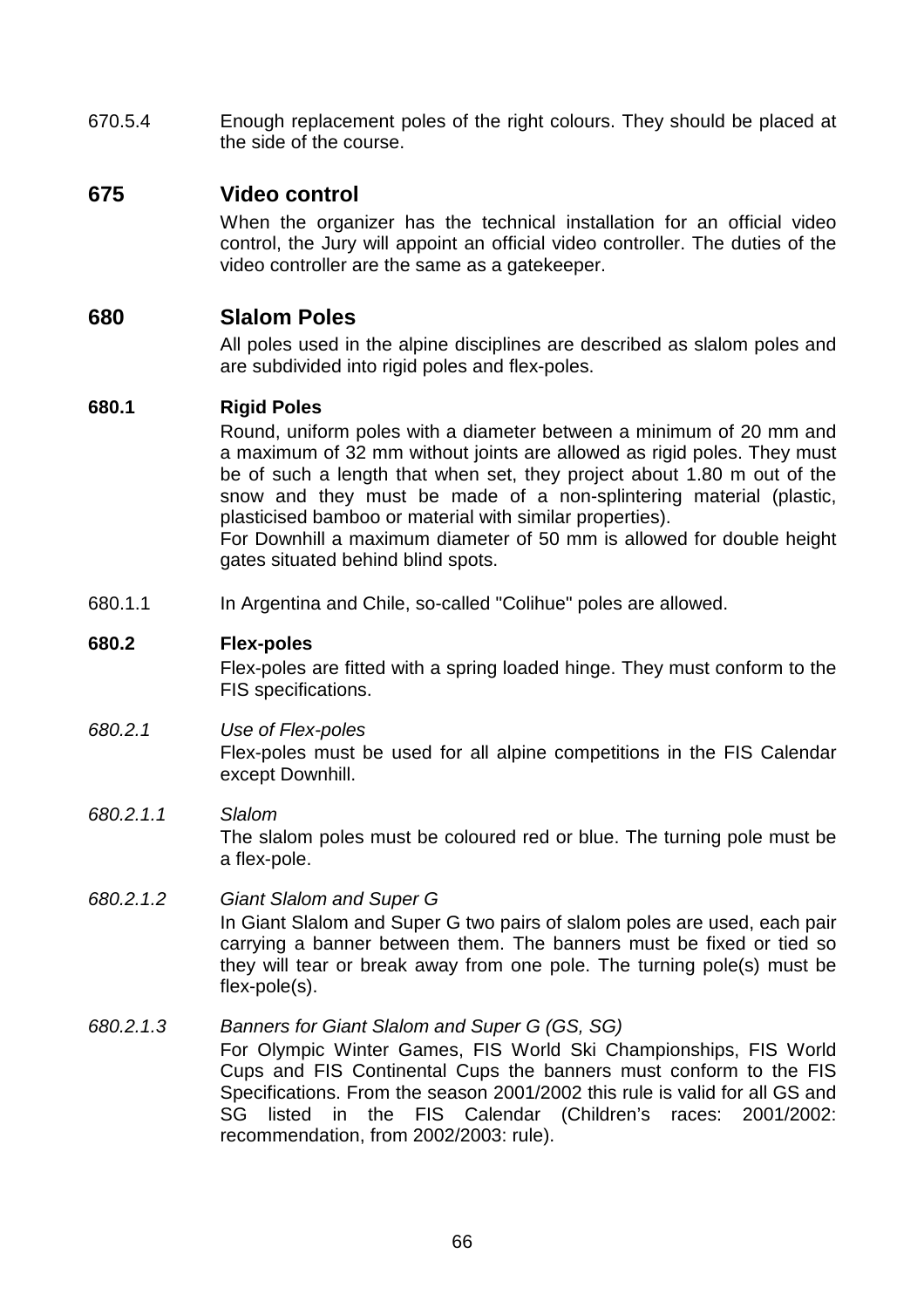**3rd Section** 

# **Particular Rules for the different Disciplines**

- **700 Downhill**
- **701 Technical Data**
- **701.1 Vertical Drop**

#### 701.1.1 Men's Courses For Olympic Winter Games, FIS World Ski Championships, FIS World Cups and FIS Continental Cups - 800 m (in exceptional cases 750 m, for Continental Cups 650 m) - 1100 m. For all other FIS races: - 500 m - 1100 m (Junior 700 m)

701.1.2 Ladies' Courses For all competitions: - 500 to 800 m

# **701.2 Course Length**  The course length has to be measured by a measuring tape or wheel and printed on the start and the results list.

## **701.3 Gates**

- 701.3.1 A downhill gate consists of 4 slalom poles and 2 flags.
- 701.3.1.1 Courses are marked with red gates.
- 701.3.1.2 If men and women use the same course, the additional gates for women must be blue.
- 701.3.2 For flags rectangular cloth panels are to be used, approximately 0.75 m wide by 1.0 m high. They are to be fastened on the poles, so that they can be recognized as easily as possible by the competitors. In place of red cloth a luminous orange colour may be used.
- 701.3.3 The width of the gates must be at least 8 m.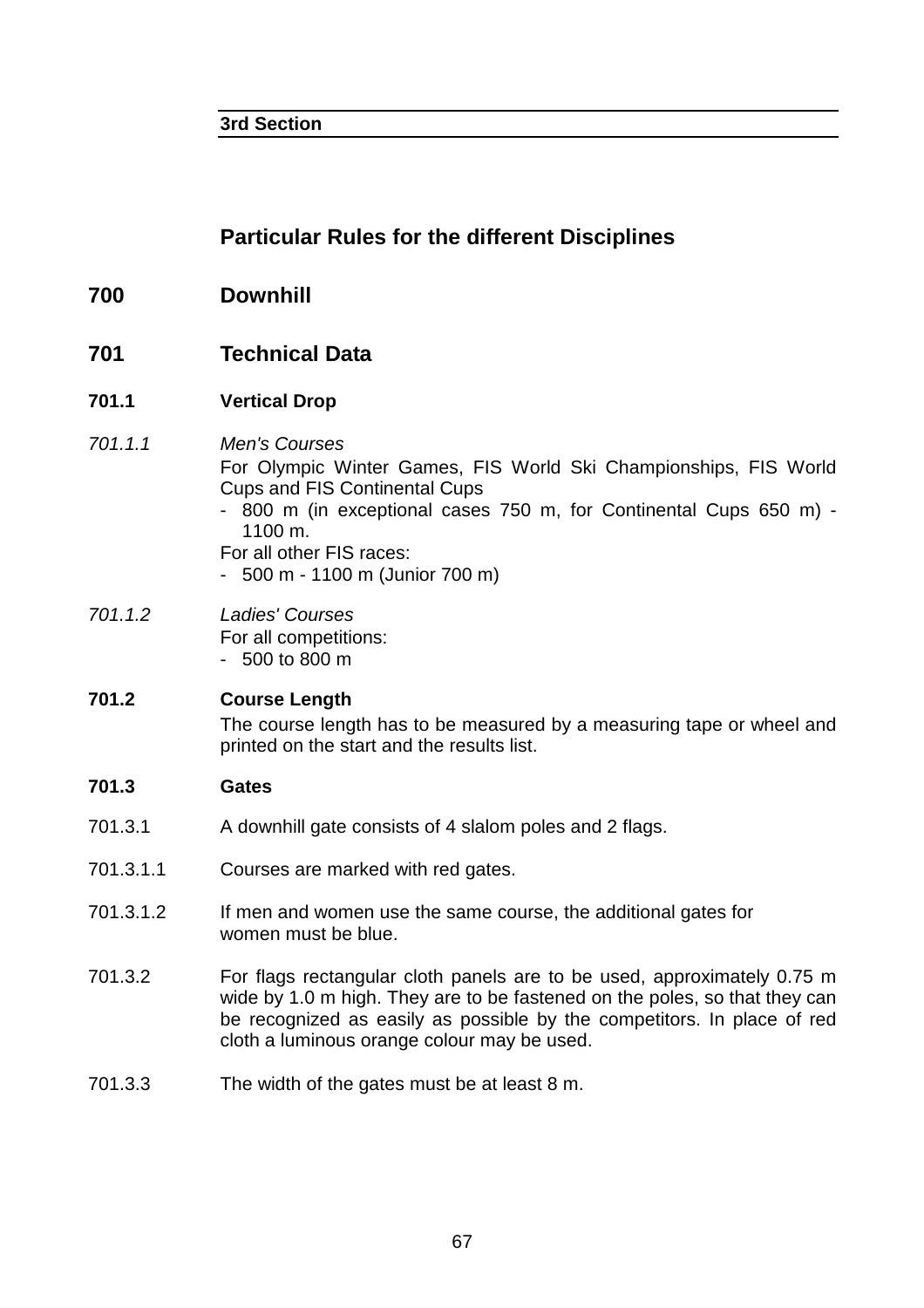# **702 The Courses**

# **702.1 Joint Regulations for Downhill Courses (Men and Ladies)**

 Downhill courses for Olympic Winter Games, FIS World Ski Championships, and the FIS World Cup must be specifically inspected, whereby along with the technical data attention must be given that these courses are not only qualified, but also technically demanding, as well as suitable for the media.

### **702.2 General Characteristics of the Courses**

 A Downhill is characterized by the five components of technique, courage, speed, risk and condition. It must be possible to ski the downhill course from the start to the finish with different speeds.

### **702.3 Particular Regulations for the Course Layout**

Natural unevenness of the ground may be left in place.

 The approaches to lips and drop-offs that lead to jumps must continue evenly with gentle gradients.

 On the outsides of curves fall zones and/or safety installations should be planned if necessary.

 These courses should normally be approx. 30 m wide. The inspector assigned for course homologation decides whether this width is sufficient and if necessary, may order widening. He can also permit a width of less than 30 m depending on the line and terrain requirements, as long as the areas of the course before and after the narrow part enable this.

 Obstacles against which competitors may be thrown by leaving the course should be as well protected as possible with high safety nets, safety fences, pads, snow walls, straw in sacks, or similar appropriate means if necessary, together with slip-sheets.

Unprotected, bound straw bales may not be used.

### **702.4 Means of Transport**

Access to the start must be provided by lifts or shuttle service.

# **703 Course Setting**

### **703.1 Setting of the Gates**

- 703.1.1 Gates shall be set to delineate the desired racing line.
- 703.1.2 Before difficult jumps and difficult passages the speed should be controlled by appropriate course setting where possible.
- 703.1.3 At places where the outer poles must be removed the inner pole serves as a gate.

### **703.2 Preparation and Inspection of the Course**

703.2.1 For all downhill competitions listed in the FIS Calendar, the race course should be completely prepared and race-ready before the first Jury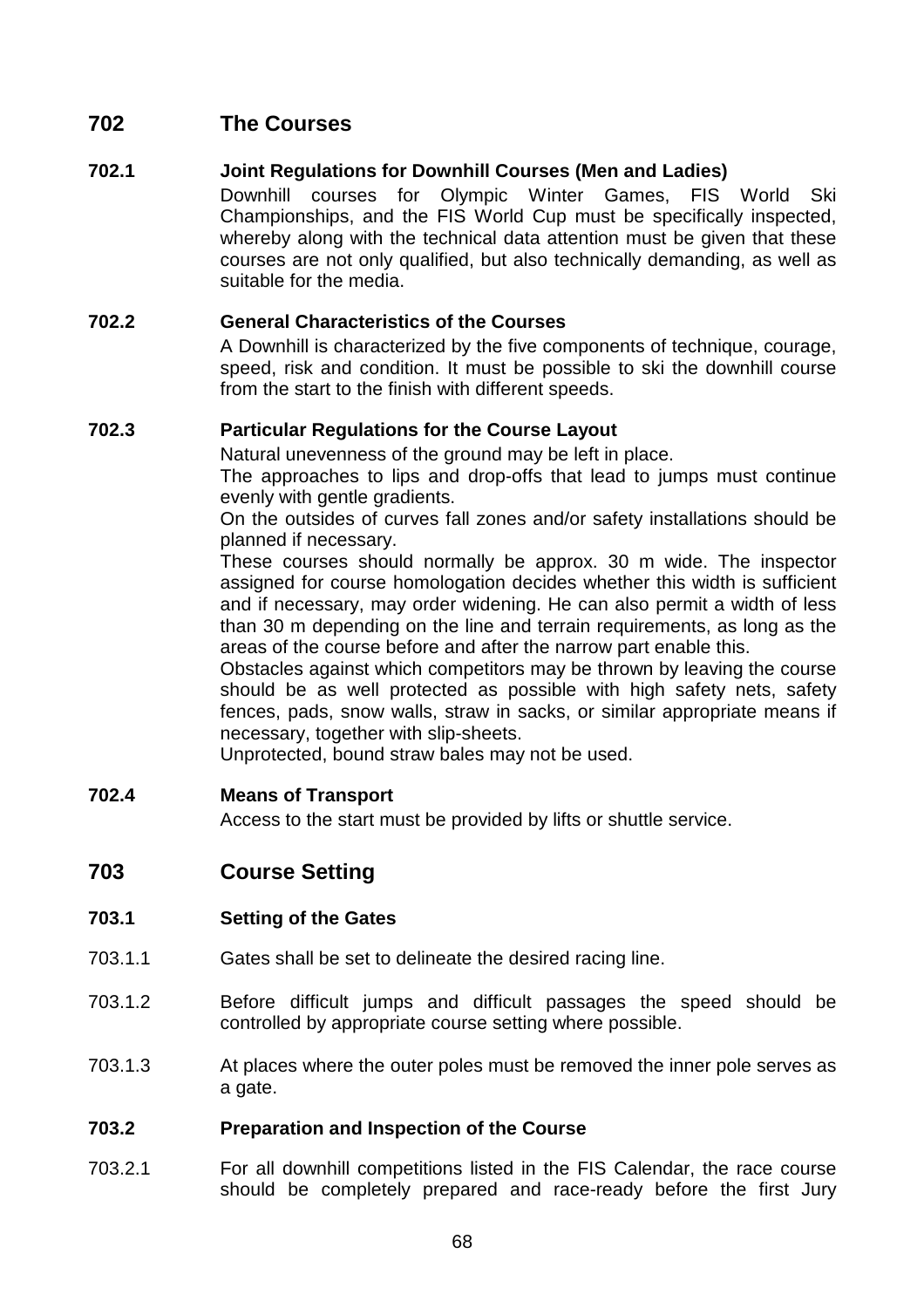inspection. It should be available with all of the installations as set out in the technical advisors or homologation report, or as agreed between the organizer and FIS prior to the arrival of the teams.

- 703.2.2 Before the start of the training on the first official training day, there shall be an inspection by the Jury with the technical advisor, if present and generally also in the presence of the team captains or trainers.
- 703.2.3 Before the start of the first official training the competitors shall conduct a complete inspection of the course carrying their numbers. The time of the inspection is determined by the Jury.
- 703.2.4 The members of the Jury shall be available to receive requests and suggestions regarding the course, training. etc. from the competitors and trainers.

# **704 Official Training**

 For the downhill training of the Olympic Winter Games, FIS World Ski Championships, and FIS World Cup special regulations may be issued.

### **704.1 Obligation to Participate**

 The official training forms an inseparable part of the competition. The competitors are required to participate in the training. If substitutes are authorized, they must take part in the official training.

- 704.1.1 As an exception to art. 215.2 and 621.12 an athlete will be permitted to be entered or drawn in another race, except if the athlete actually participates in a training run at the first event and is actually drawn at the second event. He will not be permitted to return to the first event.
- 704.1.2 The TD must report any violation of this rule to the FIS.
- 704.1.3 The right to an exception to art. 621.12 will be limited to a maximum of three (3) athletes per National Association.
- 704.1.4 Any costs associated with athletes change of events will be the sole responsibility of the National Association concerned.

### **704.2 Duration**

Basically three days are scheduled for the inspection and official training.

- 704.2.1 A reduction to two training days or at least two training runs can be decided on by the Jury.
- 704.2.2 The official training need not necessarily be on three consecutive days.

#### **704.3 Race-ready Preparation**

 The entire facilities (start, course, and finish area) must be completely prepared as for racing by the first official training day.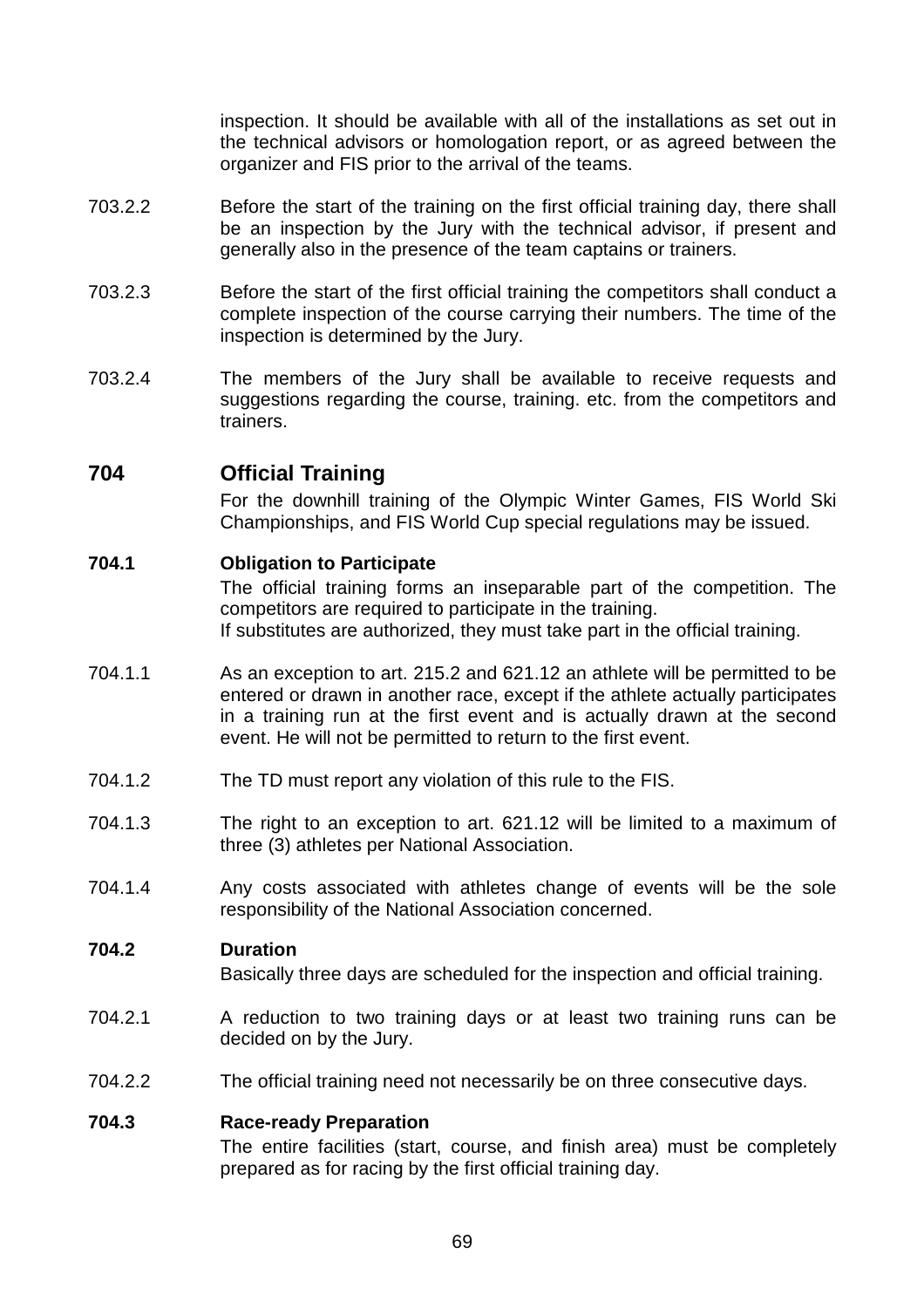704.3.1 All crowd control barriers must be completed.

### **704.4 First Aid and Medical Service**

 The first aid and medical services must be completely operational during all training times.

### **704.5 Priority on the Lift Facilities to the Start**

 The organizers must arrange for the competitors and specifically accredited officials to have assured priority on the lift facilities to the start in order to be able to utilize the training times without waiting.

### **704.6 Training Numbers**

 For all official training runs the competitors have to wear the training numbers (bibs) as for racing.

### **704.7 Starting Order**

 The start referee, or an official appointed by the Jury, shall verify from a start list that the competitors start the training in the order of the training numbers, and further that start intervals of at least 40 seconds are maintained.

### **704.8 Timed Training**

- 704.8.1 During at least one of the last two training days the times must be taken.
- 704.8.2 The recorded times for the different runs of a training day must be announced by the publication of training result lists or by loud speaker. The scoreboard can be put to use. The times however, must be given to the team captains at the latest at the team captains meeting.
- 704.8.3 A competitor must participate in at least one timed training run.
- 704.8.4 In case of a fall, or stopping, or being overtaken during a training run, the competitor must leave the race course. Continuing on the downhill course during the current training is not permitted. He may, however, move along the edge of the course to the finish.
- 704.8.5 In case of atmospheric changes (snowfall etc.) between the last training day and the day of the race, an inspection of the course can be organized for the competitors on the day of the race accompanied by the members of the Jury.
- 704.8.6 Whenever possible, one training should take place at the same time as that scheduled for the race.

# **705 Yellow Zones**

# **705.1 Inspection**

 The Jury may if required, establish yellow zones for the training and for the race. These must be equipped with yellow or yellow/black flags which can be waved to alert the following competitor. The zones must be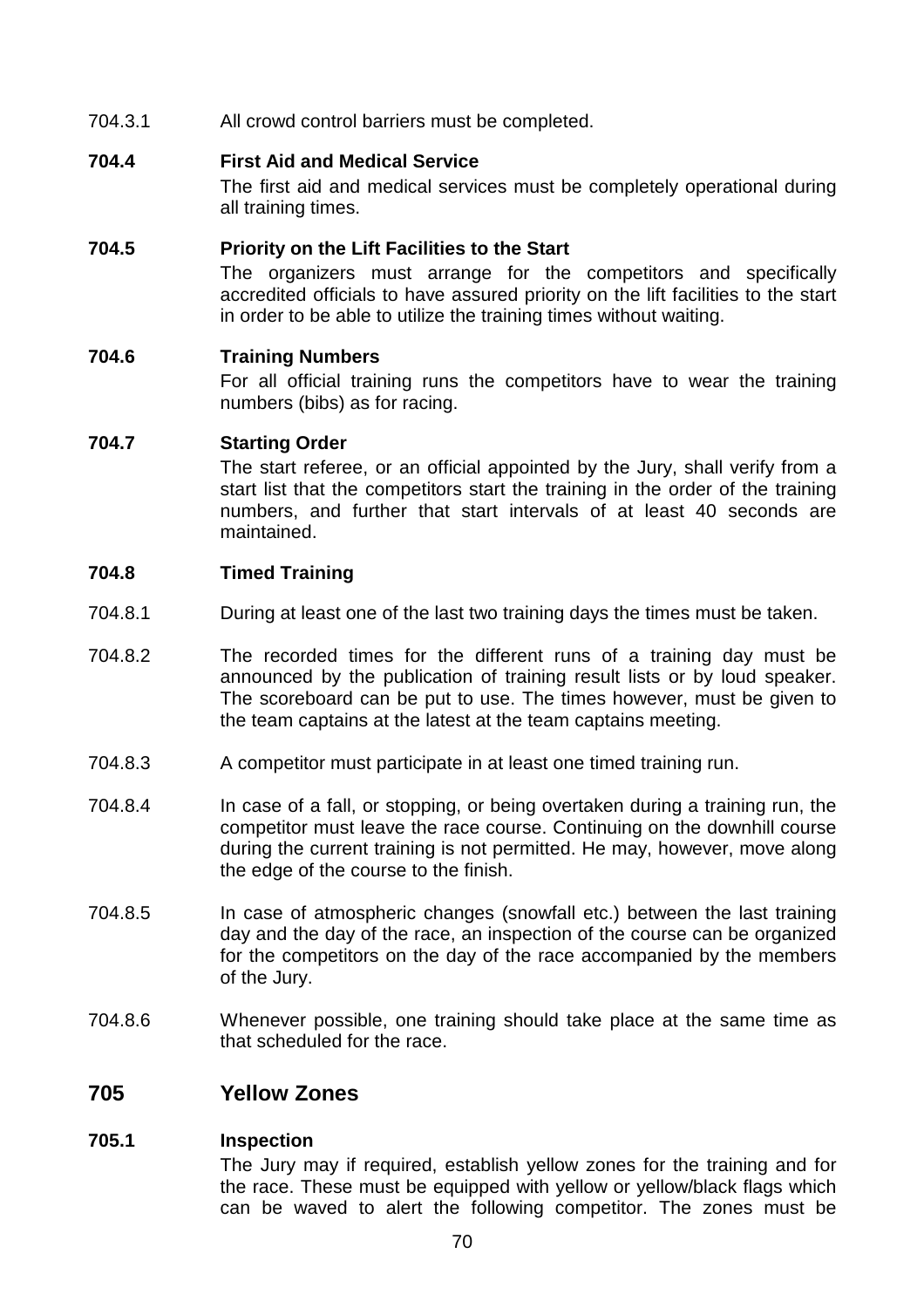designated before the first inspection and should be recognizable by the competitors.

### **705.2 Training**

 When a competitor is stopped in training within the yellow zone, he has the right to re-start from the point where he has been stopped.

 At the request of the competitor, the respective Jury member may allow him a re-run if this is possible from the point of view of the organization and the necessary delay. In this case it is the responsibility of the competitor to present himself to the start referee before the last competitor has started, otherwise this authorization will be withdrawn.

#### **705.3 Race**

 When a competitor is stopped during the race he has the right to a re-run provided the Jury considers this possible from an organizational point of view.

### **705.4 Obligation**

 When a competitor is waved down by a yellow flag he must stop immediately.

### **705.5 Commands**

 On the command "start stop!" the start referee must immediately close the start. On the command "start stop, flag stop!" the start referee must immediately close the start and all the competitors on the course must be stopped by waving the yellow flags.

# **706 Execution of the Downhill**

### **706.1 Downhill in One Run**

A Downhill will be carried out in one run.

#### **706.2 Downhill in Two Runs**

- 706.2.1 If the topography of a country does not permit a Downhill with the required vertical drop as stated in the ICR, a Downhill in two runs can be organized.
- 706.2.2 The vertical drop must be at least 450 m.
- 706.2.3 The placing will be determined by the addition of the two runs. The rule "Starting order for the 2nd run" (art. 621.10) will be used.
- 706.2.4 All the rules for the Downhill are valid for the race in two runs. The Jury will rule in case of problems caused by the course, the training and the two runs.
- 706.2.5 The two runs should be run on the same day.
- 706.2.6 Each National Ski Association may carry out two downhill races in two runs without calculating a special penalty.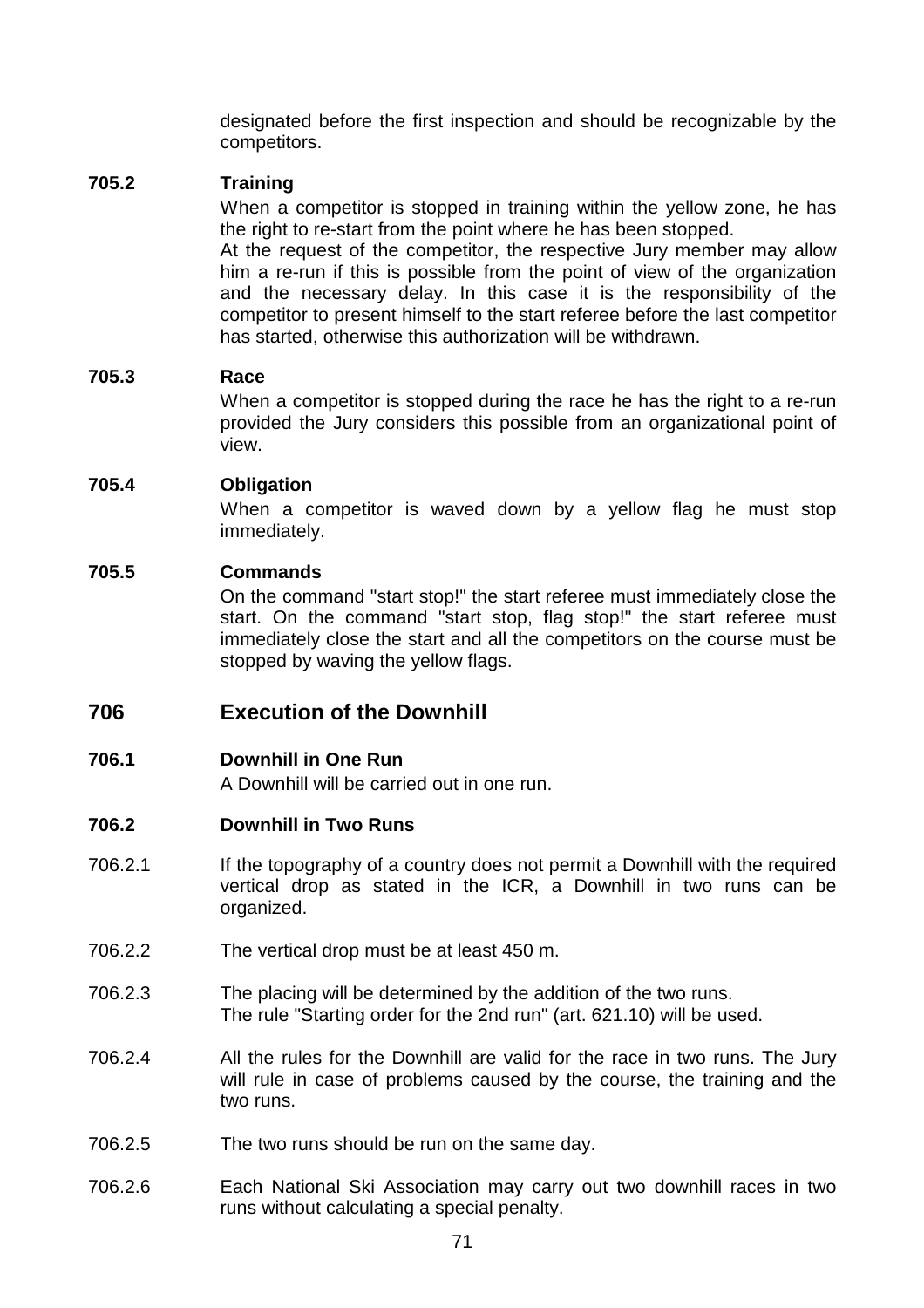# **707 Crash Helmet**

 All competitors and forerunners in Downhill are obliged to wear a crash helmet that conforms to the competition equipment specifications. This is valid for the official training as well as for the race.

# **800 Slalom**

# **801 Technical Data**

### **801.1 Vertical Drop**

801.1.1 Men's Courses For Olympic Winter Games, FIS World Ski Championships and FIS World Cup:  $-180 - 220$  m

For all other races of the FIS:

 $-140 - 220$  m.

 In countries where courses with these vertical drops cannot easily be achieved, the vertical drop for a Slalom may be exceptionally reduced by the Sub-Committee for Alpine Courses to a minimum of 120 m.

# 801.1.2 Ladies' Courses

 For Olympic Winter Games, FIS World Ski Championships and FIS World Cup:

 $-140 - 200$  m

For all other races of the FIS:

 $-120 - 200$  m

# 801.1.3 Children's Courses

- Children I: maximum 120 m
- Children II: maximum 160 m

### **801.2 Gates**

- 801.2.1 A slalom gate consist of two slalom poles (art. 680).
- 801.2.2 Consecutive gates must alternate in colour.
- 801.2.3 A gate must have a minimum width of 4 m and a maximum of 6 m. The distance between two gates may not be less than 0.75 m. This distance must exist between the poles of different gates as well as between the gate line of one gate and the poles of another. The distance from turning pole to turning pole of successive gates may not be less than 0.75 m not more than 15 m.

| 801.2.4 | <b>Number of Gates:</b> |                                |       |           |  |  |
|---------|-------------------------|--------------------------------|-------|-----------|--|--|
|         | Men:                    | minimum 55 gates <sup>1)</sup> | $-3)$ |           |  |  |
|         |                         | maximum 75 gates               | $+3)$ | as excep- |  |  |
|         | Ladies:                 | minimum 45 gates               | $-3)$ | tion      |  |  |
|         |                         | maximum 65 gates               | $+3)$ |           |  |  |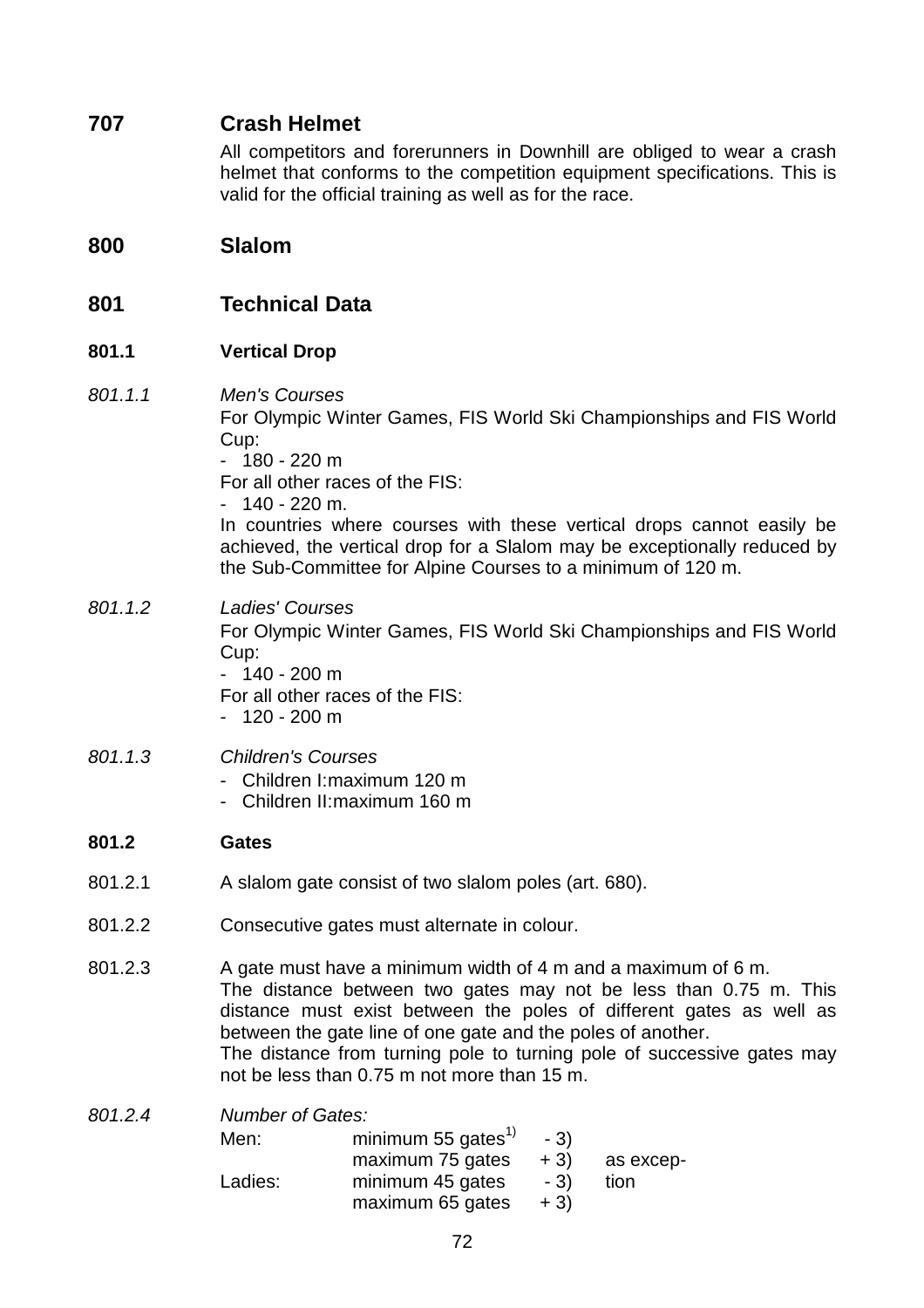Children I: minimum 32 gates maximum 40 gates Children II: minimum 38 gates maximum 50 gates  $<sup>1</sup>$  140 m and less vertical drop: 45 gates</sup>

# **802 The Courses**

### **802.1 General Characteristics of the Course**

- 802.1.1 At Olympic Winter Games and FIS World Ski Championships the course must be set on slopes with a gradient of 33 to 45%. It may even be below 33%, but may exceed 52% only in very short parts of the course.
- 802.1.2 The ideal slalom course, taking into consideration the drop and the gradient specified above, must include a series of turns designed to allow the competitors to combine speed with neat execution and precision of turns.
- 802.1.3 The Slalom should permit the rapid completion of all turns. The course should not require acrobatics incompatible with normal ski technique. It should be a technically clever composition of figures suited to the terrain, linked by single and multiple gates, allowing a fluent run, but testing the widest variety of ski technique, including changes of direction with very different radii. Gates should never be set only down the fall-line, but so that some full turns are required, interspersed with traverses.

### 802.1.4 Preparation of the Course

 Slalom competitions must be raced on a piste that is as hard as possible. If snow falls during the race, the chief of course must ensure that it is stamped or, if possible, removed from the course.

### **802.2 Width**

 The course should normally be 40 m wide, if two runs are set on the same terrain.

# **803 Course Setting**

### **803.1 Course Setters**

### 803.1.1 **Inspection of the Slalom Slope**

 This inspection must be carried out by the course setter before he sets the course. The Slalom should correspond to the average ability of the first 30 competitors.

#### **803.2 Number of Gates and Combinations of Gates**

 A Slalom must contain horizontal (open) and vertical (closed) gates as well as a minimum of one and a maximum of three vertical combinations consisting of three to four gates and at least three hairpin-combinations.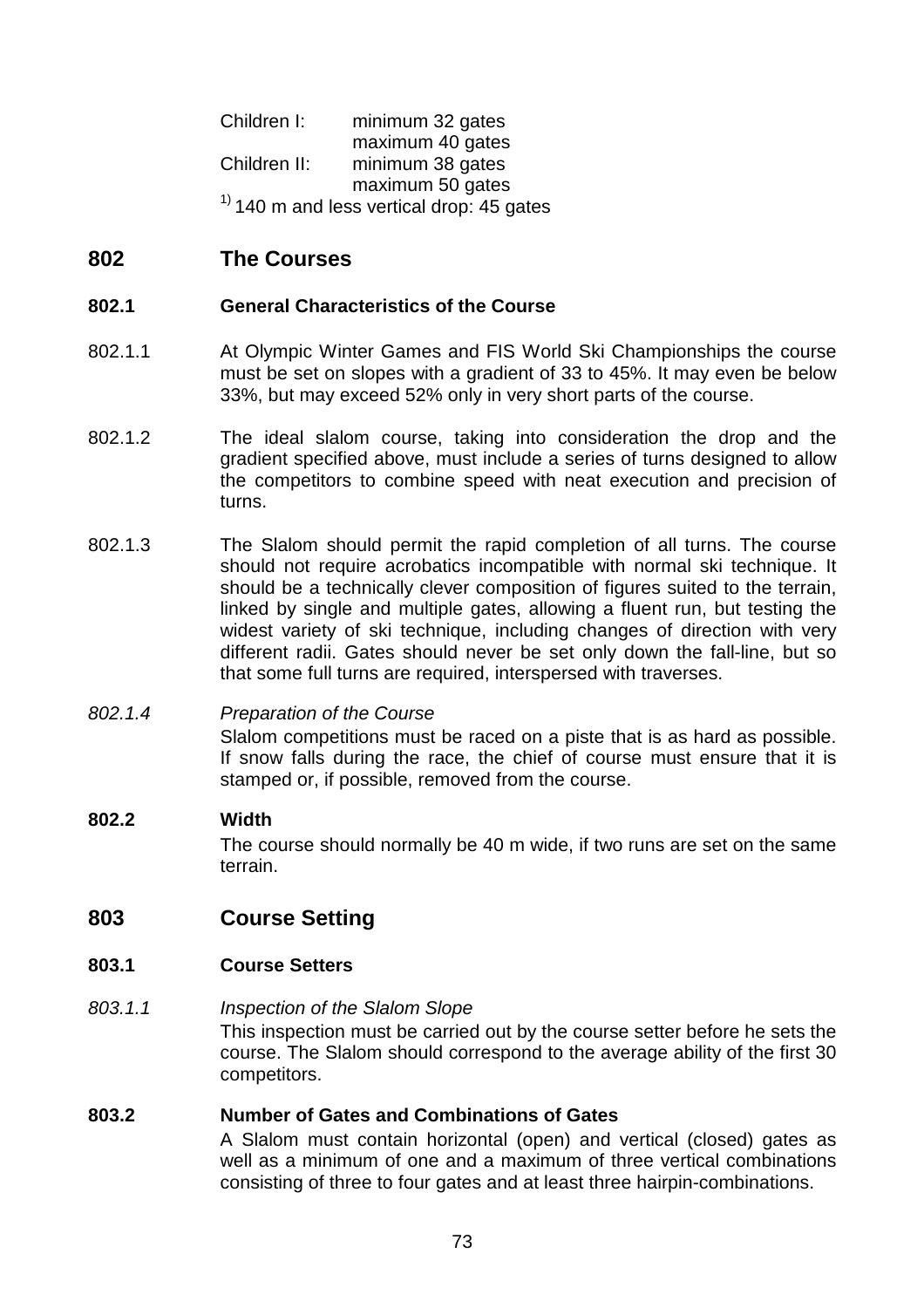- 803.2.1 Children
	- Children I: Maximum 2 hairpin combinations and maximum 1 vertical combination consisting of maximum 3 gates.
	- Children II: Maximum 3 hairpin combinations and maximum 2 vertical combination consisting of 3 - maximum 4 gates.

 The course should have no special technical difficulties. Flex-poles must be light poles (25 - 28.9 mm).

### **803.3 Gates and Combinations of Gates**

 The most important types of gates and combinations of gates are: (diagram)

#### **803.4 Setting**

In setting a Slalom the following principles should be observed:

- 803.4.1 Avoidance of monotonous series of standardized combinations of gates.
- 803.4.2 Gates, which impose on competitors too sudden sharp braking, should be avoided, as they spoil the fluency of the run without increasing the difficulties a modern Slalom should have.
- 803.4.3 It is advisable before difficult combinations of gates to set at least one gate which allows the competitor to ski through the difficult combination under control.
- 803.4.4 It is not advisable to set difficult figures either right at the beginning or end of the course. The last gates should be rather fast, so that the competitor passes the finish at a good speed.
- 803.4.5 The last gate should not be too close to the finish. It should direct competitors towards the middle part of the finish. If the width of the slope necessitates it, the last gate can be common to both courses, provided the prescribed alternation of blue and red gates is maintained.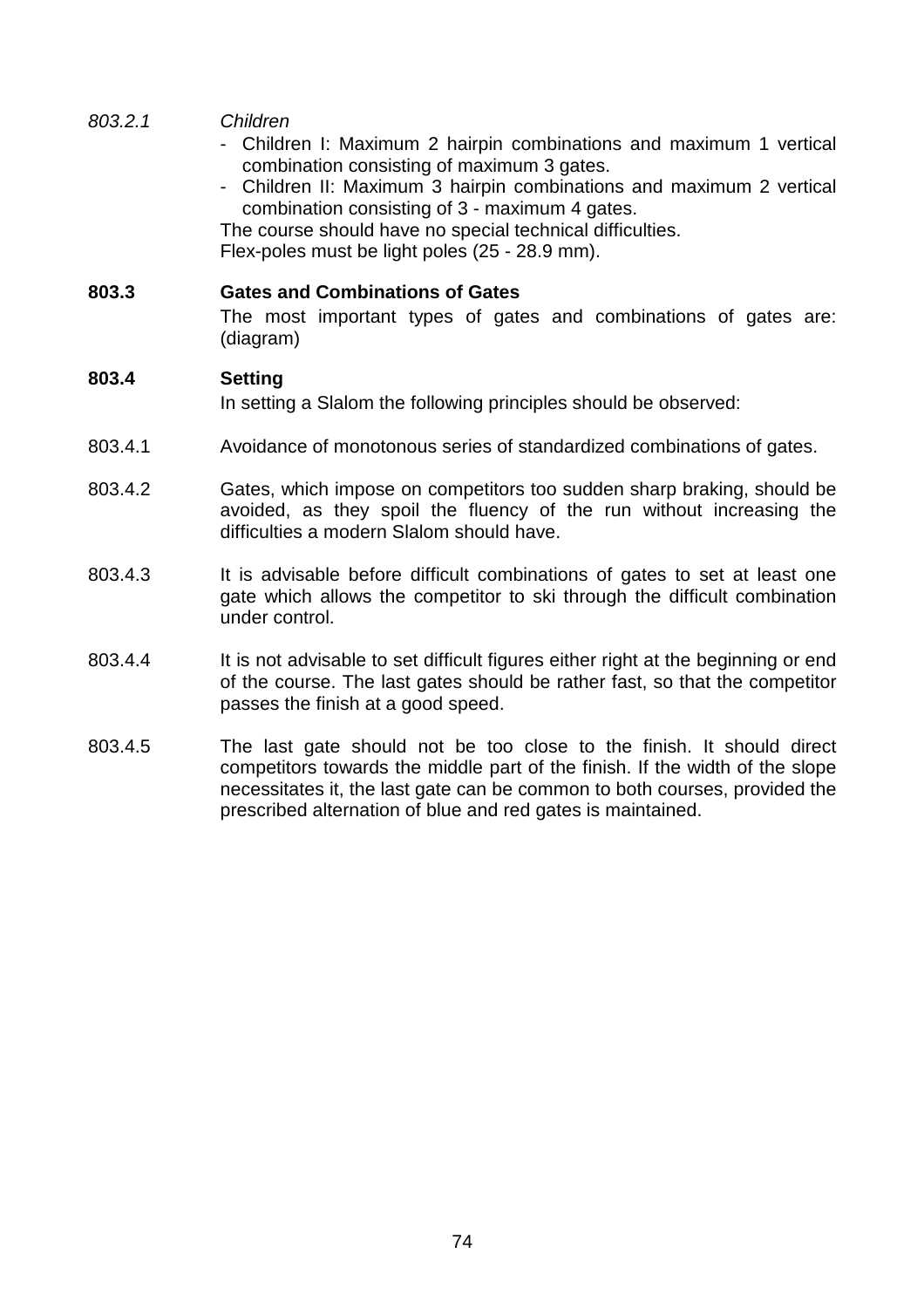

803.4.6 The slarom poles should be fixed (screwed) in by the chief of course or his assistants immediately after they have been set, so that the course setter can supervise the operation.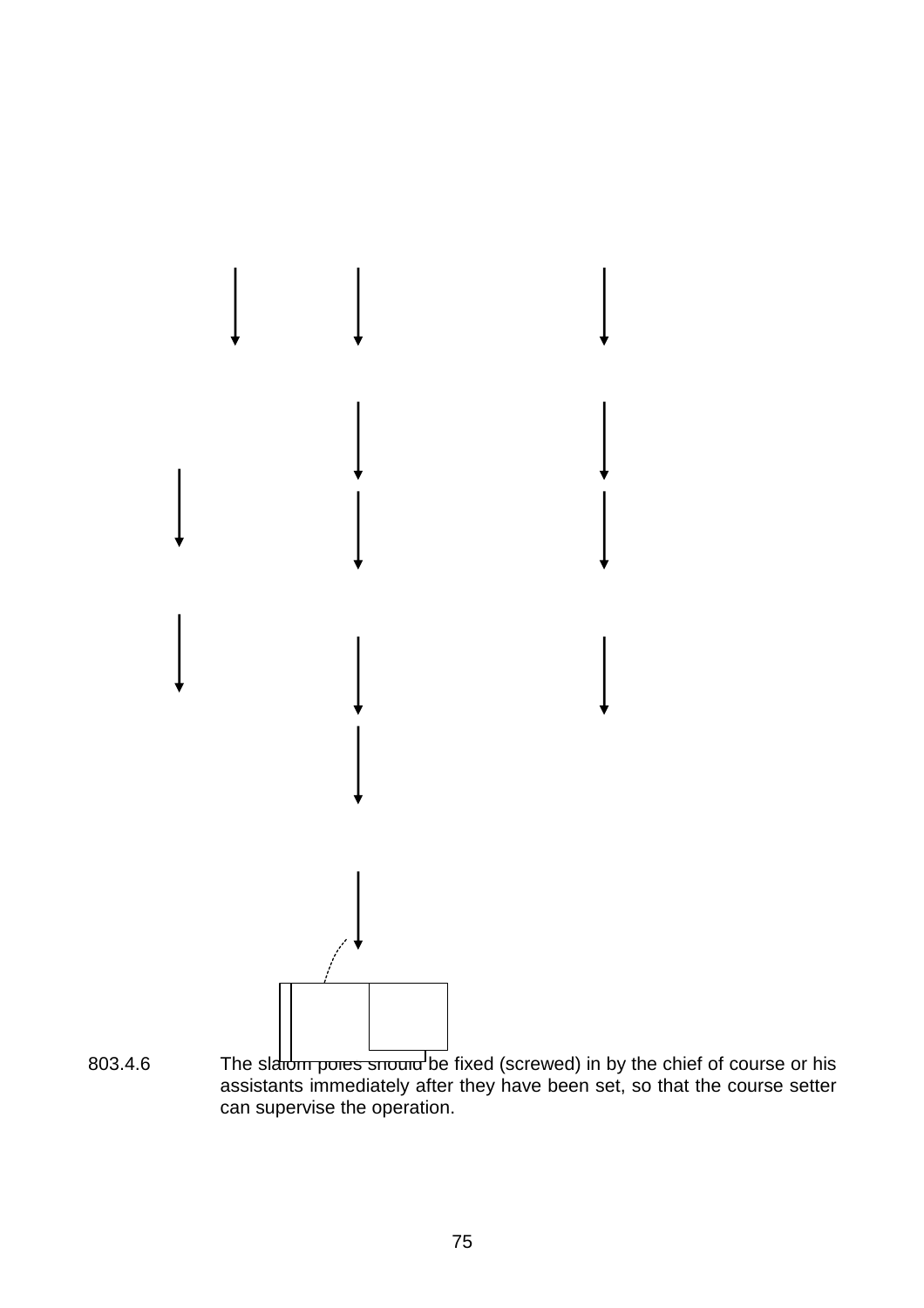### **803.5 Checking the Slalom Course**

 The Jury must check that the course is ready for racing once the course setter has set it, paying special attention that:

- The slalom poles are firmly fixed (screwed) in.
- The gates are in the right colour order.
- The position of the poles is marked.
- The numbers are in the right order on the outside poles.
- The poles are high enough above the snow.
- The two slalom courses are far enough from each other to avoid misleading the competitors.
- The reserve poles are correctly placed not to mislead the competitors.
- Start and finish are in accordance with art. 613 and 615.

# **804 Inspection of the Course**

- 804.1 The course must be in ideal racing conditions from the time the competitor's inspection starts and the competitors must not be disturbed during the inspection by workers on the course. The Jury decides the method of the inspection. Competitors must carry their start numbers. They may not ski down the prepared course or through the gates. They are not permitted to enter the course on foot without skis.
- 804.2 It is absolutely essential to have a prepared warm-up slope near the start.

# **805 The Start**

### **805.1 Start Intervals**

 The start takes place at irregular intervals in Slalom. The chief of timing and calculation or his special assistant tells the starter when each competitor should start, in agreement with the Jury. The competitor on the course need not be over the finish before the next competitor starts.

#### **805.2 Starting Order**

- 805.2.1 In the first run according to the start numbers.
- 805.2.2 For the second run see art. 621.10.

#### **805.3 Start Signal**

 As soon as the starter has received the order for the next start, he gives the competitor the warning "Ready", "Attention", "Achtung" and a few seconds later the start signal "Go! Partez! Los!". The competitor must start within about 10 seconds after this order.

805.3.1 A competitor must appear at latest one minute after being called by the official. Advanced start times caused by the non-arrival of preceding competitors have to be taken into account. The start referee may however, permit a delay which in his opinion is due to "force majeure". In doubtful cases he may allow the competitor a provisional start, inserted in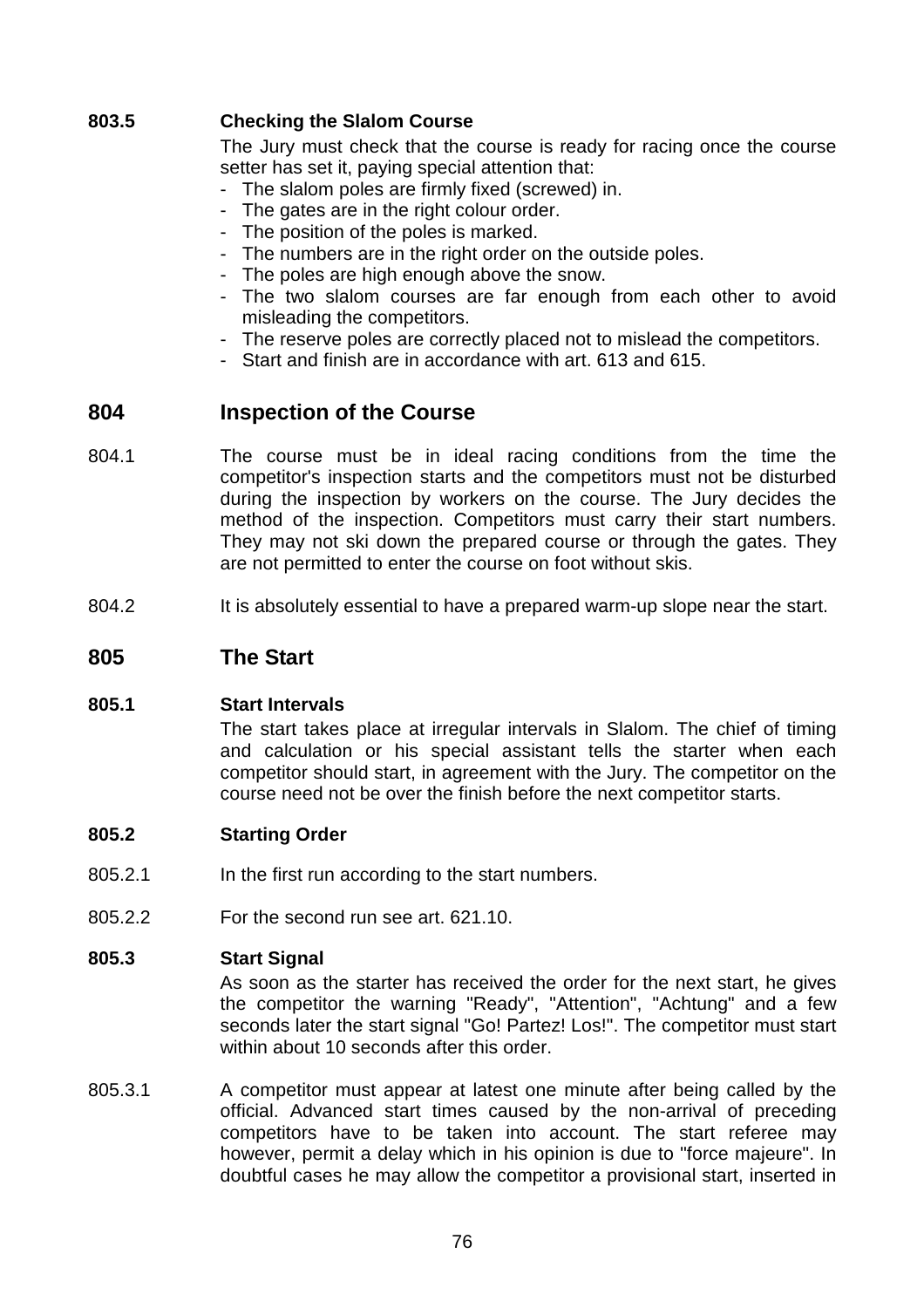the normal starting order. The start referee will make the necessary decisions.

# **805.4 Valid Start and False Start**

 Each competitor must start according to the art. 805.3, otherwise he will be sanctioned.

# **806 Execution of the Slalom**

### **806.1 Two runs**

 A Slalom must always be decided by two runs on two different courses. Both courses must be used one after the other in the order decided by the Jury. Division of the competitors into two groups starting simultaneously on both courses is not allowed. Whenever possible, both runs should be held on the same day.

### **806.2 Limitations in the Second Run**

 The Jury has the right to reduce the number of competitors in the second run to half, provided that notice was given in the invitation or on the official notice board before the race started, and at the team captain's meeting before the draw.

### **806.3 Video and Film Control**

 At Olympic Winter Games, FIS World Ski Championships and FIS World Cup, the Organizing Committee must arrange for recordings on video, so that the whole Slalom can be recorded. At the other FIS Calendar races, a video or film control is recommended.

# **900 Giant Slalom**

- **901 Technical Data**
- **901.1 Vertical Drop**
- 901.1.1 Men's Courses - 250 - 450 m.
- 901.1.2 Ladies' Courses - 250 - 400 m.
- 901.1.3 For Olympic Winter Games, FIS World Ski Championships and FIS World Cup the minimum vertical drop is 300 m (men and ladies).
- 901.1.4 Children's Courses
	- Children I: maximum 250 m
	- Children II: maximum 250 m with two and maximum 300 m with only 1 run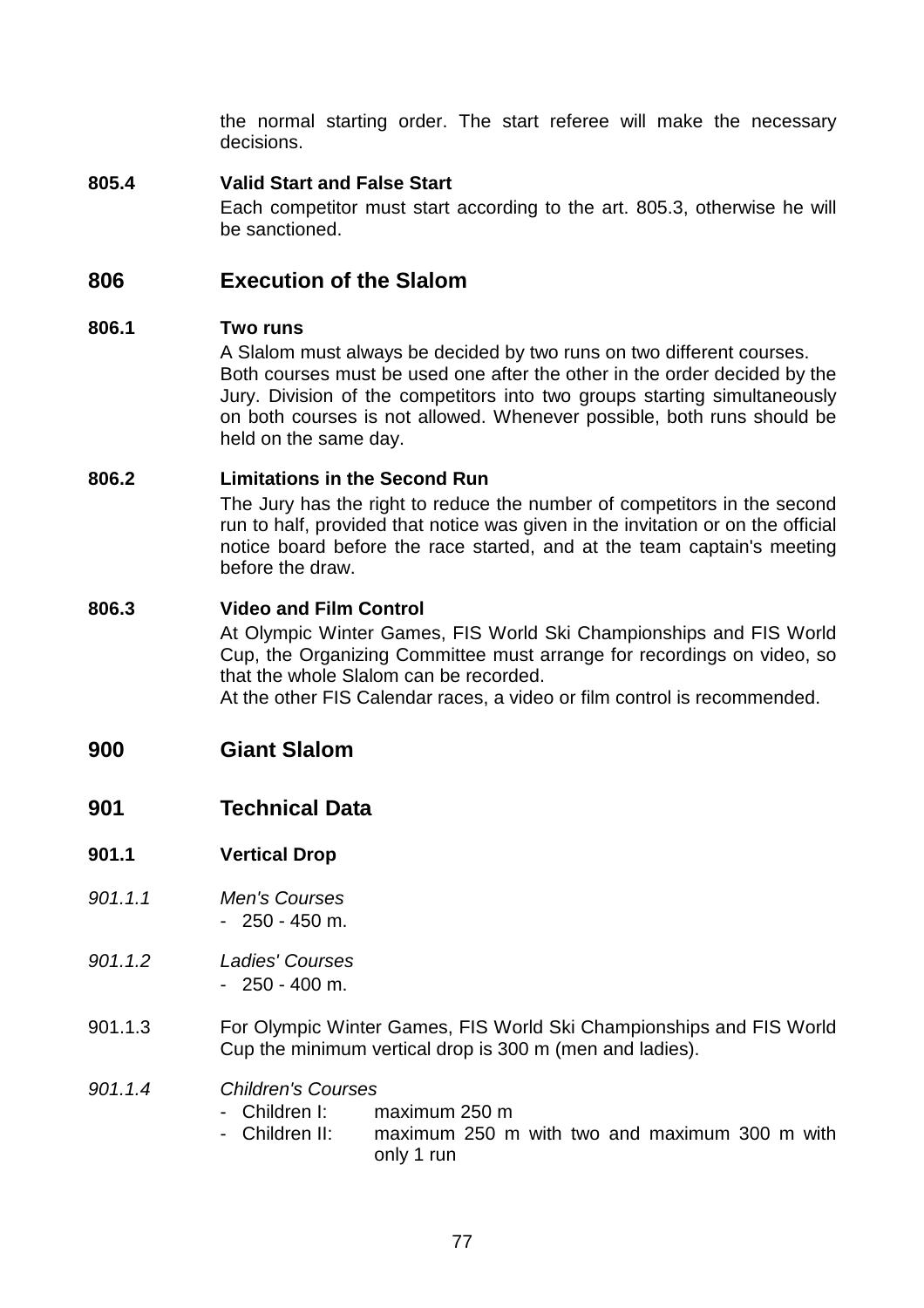### **901.2 The Gates**

- 901.2.1 A giant slalom gate consists of 4 slalom poles (art. 680) and 2 flags.
- 901.2.2 The gates must be alternately red and blue. The banners are to be at least approx. 75 cm wide and approx. 50 cm high. They are fastened between the poles so that the lower edge of the flag is at least approx. 1 m above the snow and must be capable of tearing or breaking away from the pole (see also art. 680.2.1.3).
- 901.2.3 The gates must be at least 4 m and at most 8 m wide. The distance between the nearest poles of two successive gates must not be less than 10 m. For closed gates, the flags should be approx. 30 cm wide and approx. 50 cm high.
- 901.2.4 The Giant Slalom has to be set as follows: 11-15% of the vertical drop in meters = number of direction changes by rounding up or down of the decimals. Children: 13% - 15% of the vertical drop

# **902 The Courses**

# **902.1 General Characteristics of the Courses**

 The terrain should preferably be undulating and hilly. The course should normally have a width of approximately 40 m.

 The inspector authorized to homologate the course decides whether this width is adequate and if necessary can order it to be widened. He can also permit a width of less than 40 m depending on the line and terrain requirements, as long as the areas of the course before and after the narrow part enable this.

### **902.2 Preparation of the Course**

 The course must be prepared as for the downhill race. The parts of the course where gates are set and where competitors have to turn must be prepared as for a Slalom.

# **903 Course Setting**

### **903.1 Setting**

In setting a Giant Slalom the following principles should be observed:

- 903.1.1 The first run should be set the day before the race. Both runs can be set on the same course but the second run must be re-set.
- 903.1.2 The skilful use of the ground when setting a Giant Slalom is, in most cases, even more important than for a Slalom, since combinations play a less important role owing to the prescribed width of the gates and the greater distances between them. It is therefore better to set mainly single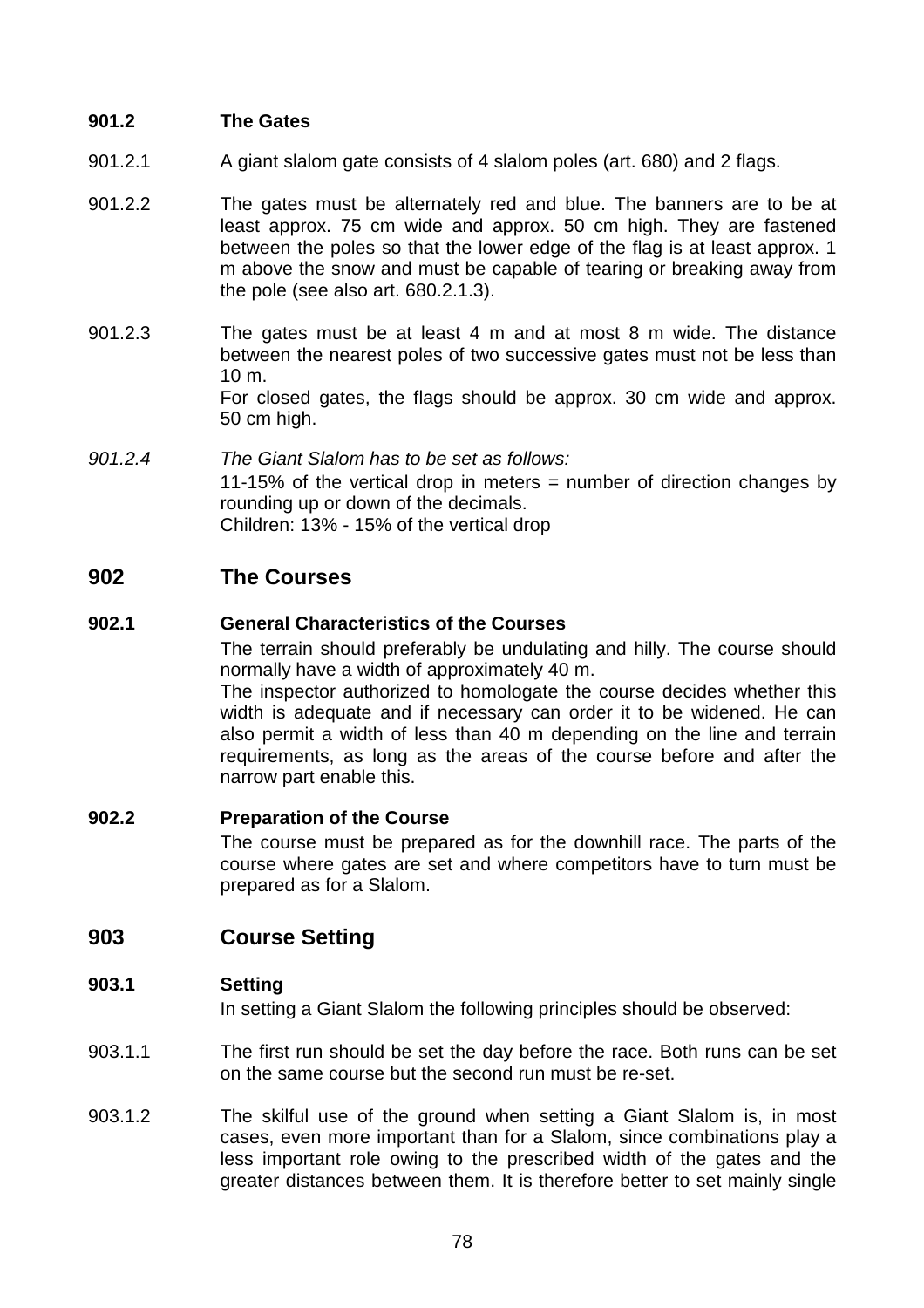gates, while exploiting the ground to the utmost. Combinations can be set, but mainly on uninteresting terrain.

- 903.1.3 A Giant Slalom consists of a variety of long, medium and small turns. The competitor should be free to choose his own line between the gates. The full width of a hill should be used wherever possible.
- 903.1.4 The course setter in setting the course for children must take particular consideration of the physical ability of the competitors.

# **904 Inspection of the Course**

 The course will remain closed for training on the day of the race. The gates must be finally set at least one hour before the start. The competitors are allowed to study the course after its final setting, either by climbing on skis or by slowly skiing down alongside the course. The Jury decides the method of inspection. Skiing through a gate or practicing turns parallel with those required by gates on the course is forbidden. Competitors must carry their start numbers.

# **905 The Start**

- 905.1 In the first run according to the start numbers (art. 621.3 and 622).
- 905.2 Starting order for the second run see art. 621.10.

# **906 Execution of the Giant Slalom**

- 906.1 A Giant Slalom must always be decided by two runs (men and ladies). The second run may be held on the same piste, but the gates must be reset. Whenever possible, both runs should be held on the same day.
- 906.2 Giant Slalom for children I is to be conducted in only one run. Giant Slalom for children II may be conducted in two runs. Competitors are required to wear a crash helmet that confirms to the competition equipment specifications.

# **906.3 Video Control**

Art. 806.3 is applied - if possible - also for Giant Slalom.

- **1000 Super G**
- **1001 Technical Data**
- **1001.1 Vertical Drop**
- 1001.1.1 Men's Courses  $-500 - 650$  m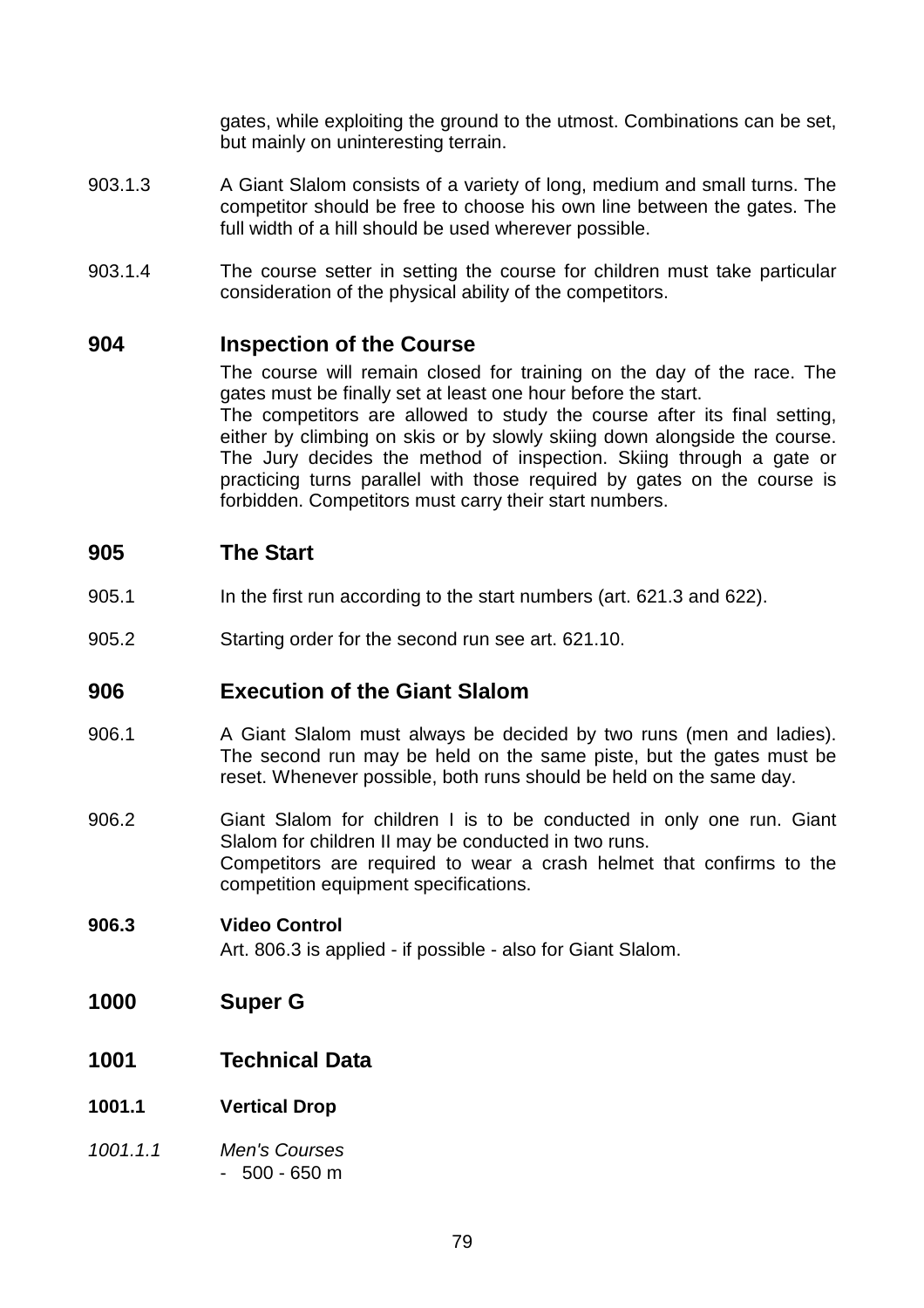The vertical drop may exceptionally be reduced by the Subcommittee for Alpine Courses to a minimum of 450 m.

- 1001.1.2 Ladies' Courses For Olympic Winter Games, FIS World Ski Championships and FIS World Cups:  $-400 - 600$  m For all other competitions of the FIS:  $-350 - 600$  m
- 1001.1.3 Children's Courses
	- Children 1: maximum 250 m
	- Children II: minimum 250 m, maximum 350 m

# **1001.2 Length of the Course**

 The length of the course must be measured with either a measuring tape or a wheel and has to be published on the start list and the results.

#### **1001.3 Gates**

- 1001.3.1 A super G gate consists of four slalom poles (art. 680) and two flags.
- 1001.3.2 The gates must be alternately red and blue. The banners are to be at least approx. 75 cm wide and approx. 50 cm high. They are fastened between the poles so that the lower edge of the banners is at least approx. 1 m above the snow and must be capable of tearing or breaking away (see also art. 680.2.1.3).
- 1001.3.3 The gates must be at least 6 m and at most 8 m wide from inner pole to inner pole for open gates and at least 8 m and at most 12 m for vertical gates. For vertical (closed) gates, the banners should be approx. 30 cm wide and approx. 50 cm high fastened in such a way so as to tear or break away (see also art. 680.2.1.3).
- 1001.3.4 The Super G has to be set as follows: 10% of the vertical drop = maximum number of gates. A minimum of 35 gates must be set for men and 30 gates for ladies (Exception according art. 1001.1.1: 450 m: A minimum of 32). The minimum number of gates (Men: 35, Women: 30) counts only those requiring change of direction. The distance between the turning poles of two successive gates must be at least 25 m (exception: art. 1003.1.1). Children I and II: minimum 25 gates, maximum 12% of the vertical drop.

# **1002 The Courses**

### **1002.1 General Characteristics of the Courses**

 The terrain should be undulating and hilly if possible. The course should normally have a width of approximately 30 m.

 The inspector authorized to homologate the course decides whether this width is adequate and if necessary can order it to be widened. He can also permit a width of less than 30 m depending on the line and terrain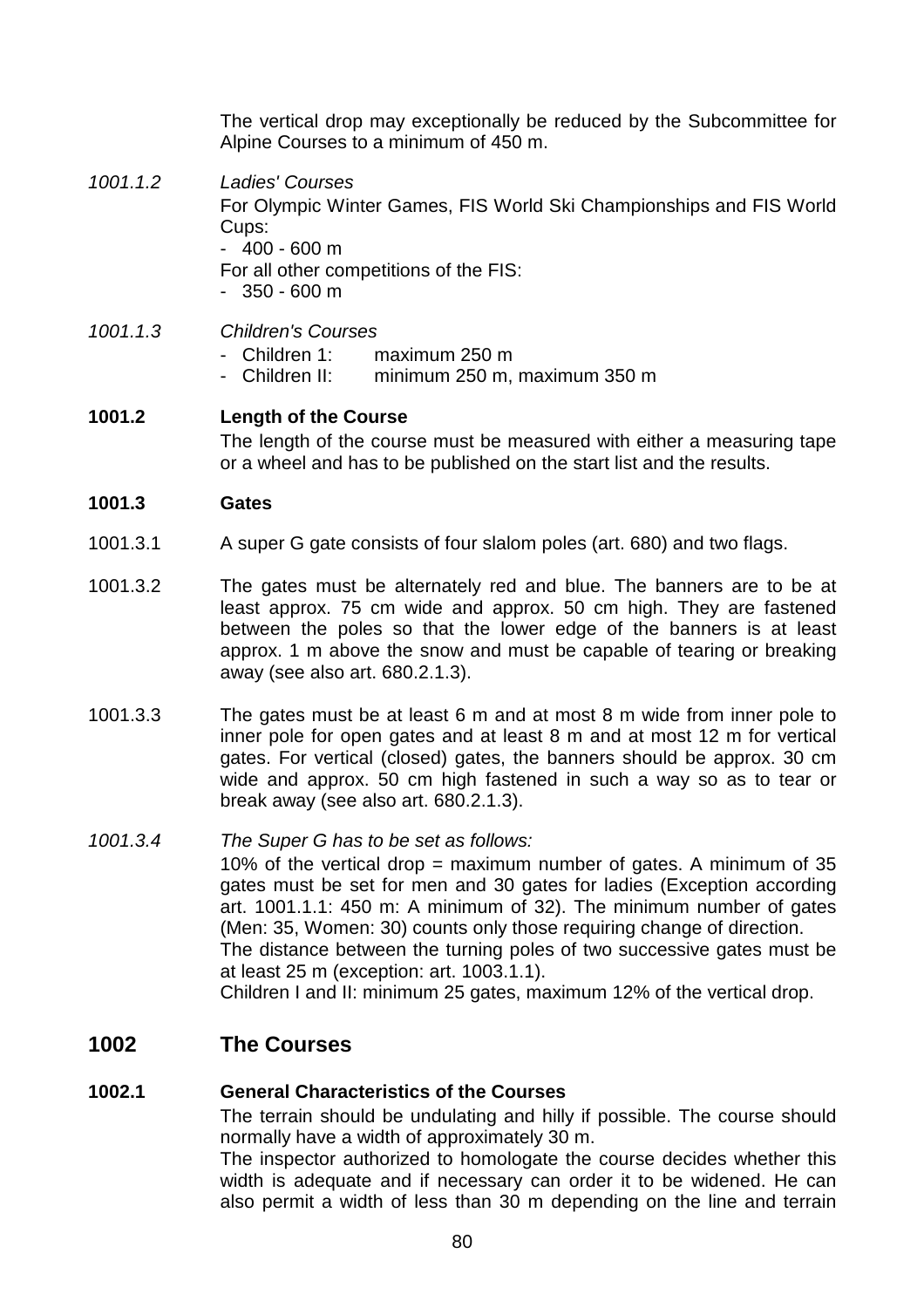requirements, as long as the areas of the course before and after the narrow part enable this.

# **1002.2 Preparation of the Course**

 The course must be prepared like a downhill course. The course sections on which there are gates and where the competitors alter their directions must be prepared like in Slalom.

### **1002.3 Free-skiing on the Competition Hill**

 The competitor should be given the opportunity to free ski on the closed competition hill before the course is set if possible.

# **1003 Course Setting**

### **1003.1 Setting**

In setting a Super G the following principles should be observed:

- 1003.1.1 It is recommended to set the gates to make the best use of the terrain. Gate combinations according to art. 803.3 are allowed only in small numbers. The distance between the successive turning poles can in this case be less than 25 m, but must be at least 15 m.
- 1003.1.2 A Super G should contain a variety of long and medium turns. The competitor should be absolutely free to choose his own line between the gates. It is not permitted to set only down the fall-line of the slope.
- 1003.1.3 Where the terrain allows it jumps may be set.
- 1003.1.4 Children's Super-G should be carried out in a form of varied run. The basic form should consist of jumps and gliding elements. The choice of course and course setting has to follow the speed and the children's level of skill. The turns should be like the GS radius. The children should learn controlled speed and gliding.

# **1004 Inspection of the Course**

- 1004.1 The competitors are authorized to study the final setting of the course on the day of the race by skiing at the side of the course at low speed, or side slipping through the gates (inspection). Competitors must carry their start numbers.
- 1004.2 The Jury decides the method of inspection.
- 1004.3 There should be a training run on the race course for children without timing on the race day.

### **1005 Start**

Starting order and start intervals according to art. 621.3 and 622.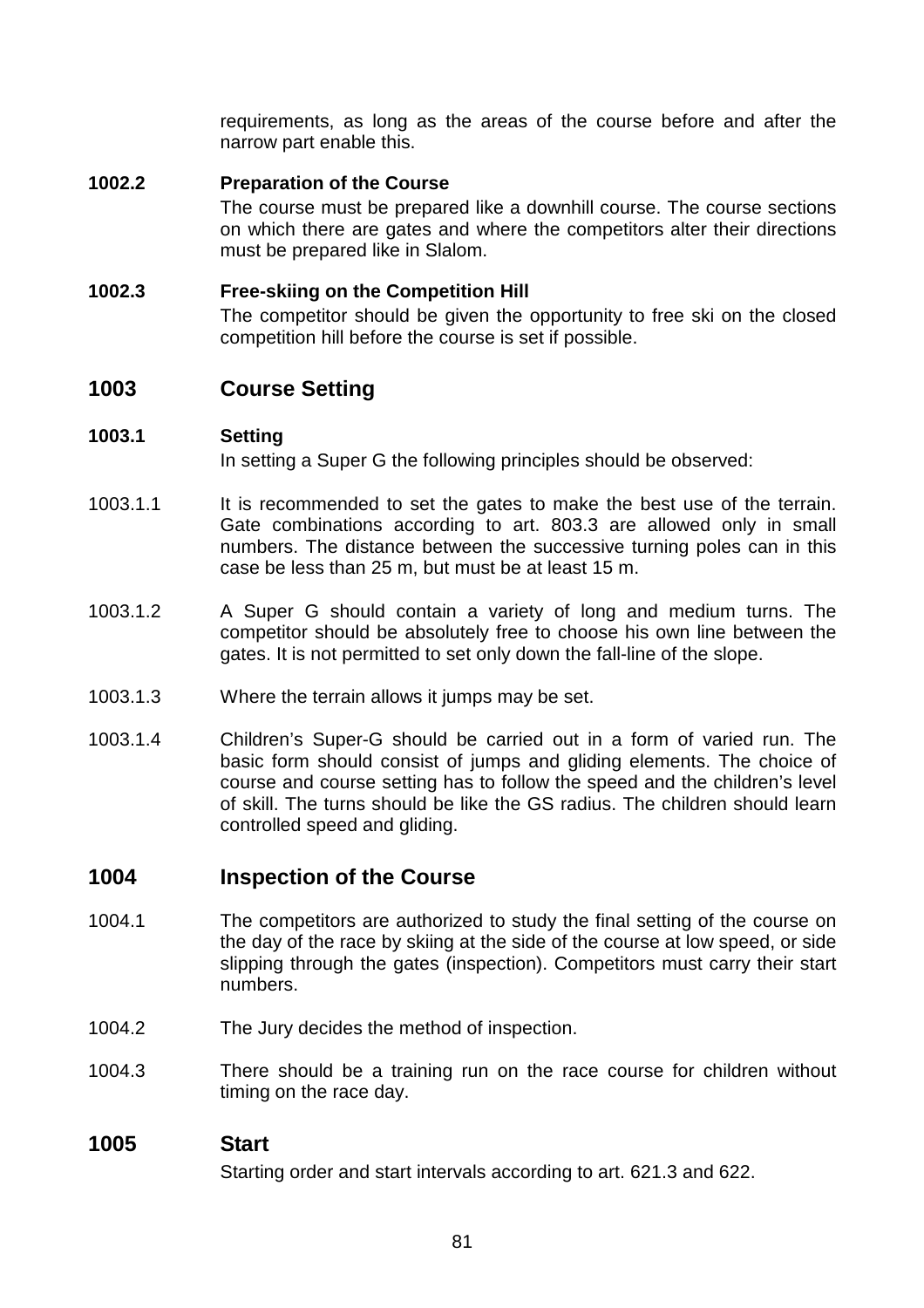# **1006 Execution of the Super G**

A Super G will be carried out in one run.

# **1007 Crash Helmet**

 All competitors and forerunners in Super G are obliged to wear a crash helmet that conforms to the competition equipment specifications.

# **1008 Yellow Zones**

Art. 705 also applies.

# **1100 Parallel Events**

# **1101 Definition**

 The parallel race is a competition where two or more competitors race simultaneously side by side down two or more courses. The setting of the courses, the configuration of the ground and the preparation of the snow are to be as identical as possible.

# **1102 Vertical Drop**

 The vertical drop of the course must be between 80 and 100 m. There must be between 20 and 30 gates, not counting the start and finish. The run time of each race should be between 20 and 25 seconds. Children I: maximum 60 m and 12 - 15 gates. Children II: maximum 80 m and 15 - 22 gates.

# **1103 Choice and Preparation of the Course**

- 1103.1 Choose a slope wide enough to permit two or more courses, preferably slightly concave (permitting a view of the whole course from any point). The terrain variations must be the same across the surface of the slope. The course layouts must have the same profile and the same difficulties.
- 1103.2 Over the full width of the chosen slope, the snow must be consistently hard, similar to course preparation for Slalom, so that it is possible to offer equal race conditions on both courses.
- 1103.3 A lift next to the course is essential to ensure that the races are run smoothly and rapidly.
- 1103.4 The course must be entirely closed off by barriers. It is recommended to fence off reserved places intended for trainers, competitors and servicemen.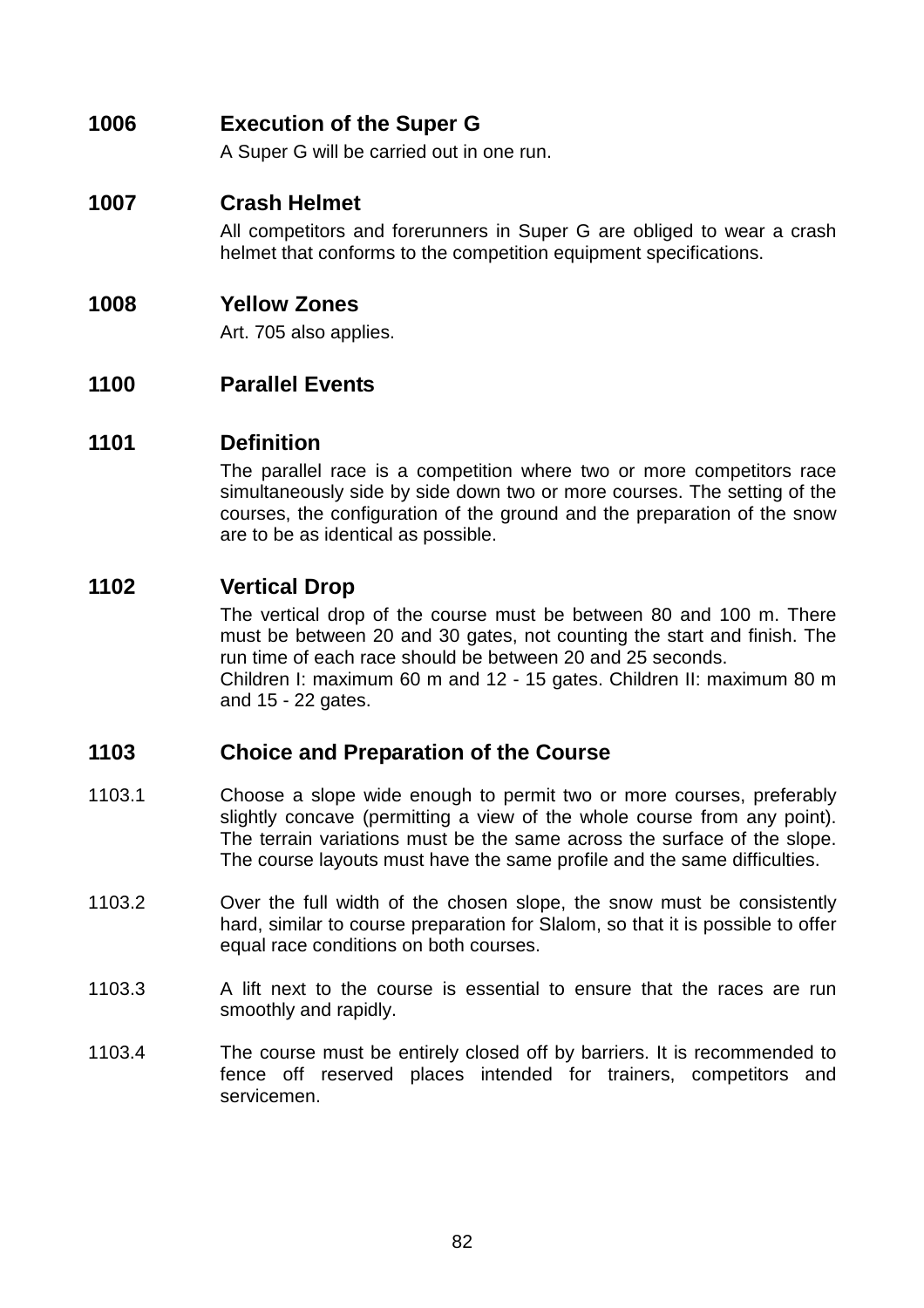# **1104 The Courses**

- 1104.1 Each course is designated by a series of gates, poles or curve markers; each gate marker is composed of two slalom poles with a banner measuring approx. 30 cm wide by approx. 70 cm high, stretched between them and fastened in such a way so as to tear or break away (see also art. 680.2.1.3).
- 1104.2 In the case of only two courses, poles and flags are red for the course on the left going down and blue for the other course. If there are more than two courses, the organizer must use different colours for the other courses such as green or orange. The bottom of banners must be at least approx. 1 m above the snow.
- 1104.3 The same course setter establishes the courses and makes sure they are identical and parallel. He must ensure that the course flow is smooth and that there is variety in the curves (very pronounced curves) and that the course causes rhythm changes. In no case should this event resemble a long straight run from top to bottom.
- 1104.4. The first gate in each course must be placed no less than 8 m from the start and no more than 10 m.
- 1104.5 Shortly before the finish line, after the last gate marker, the separation between the two tracks must be well defined so that they direct each competitor towards the middle part of the respective finish.

# **1105 Distance Between the Two Courses**

 The distance between two corresponding markers (from turning pole to turning pole) must be no less than 6 m and no more than 7 m. The distance between the starting gates must also be the same.

# **1106 Start**

### **1106.1 Start Device**

 Two hinged gates each 100 cm wide and 40 cm in height. The starting block (behind the skis) must be covered with teflon to protect the skis. The weight for each hinge gate is 30 kg. Opening of the gate: Electric control (accu. 24 v.). The bolt (lock) system should utilize an electromagnet so that the start gun opens simultaneously the hinge gates (outwardly). This start system could also be manually operated.

1106.2 The Technical Delegate and the starter together will control the start. In order to coordinate their functions, the Technical Delegate should have a start platform set up between the hinge gates, either in front of or behind so that he can see the entire race course. The start signal can only be given after the Technical Delegate has given the competitors permission to start.

 Any starting system can be employed provided that the system guarantees a simultaneous start.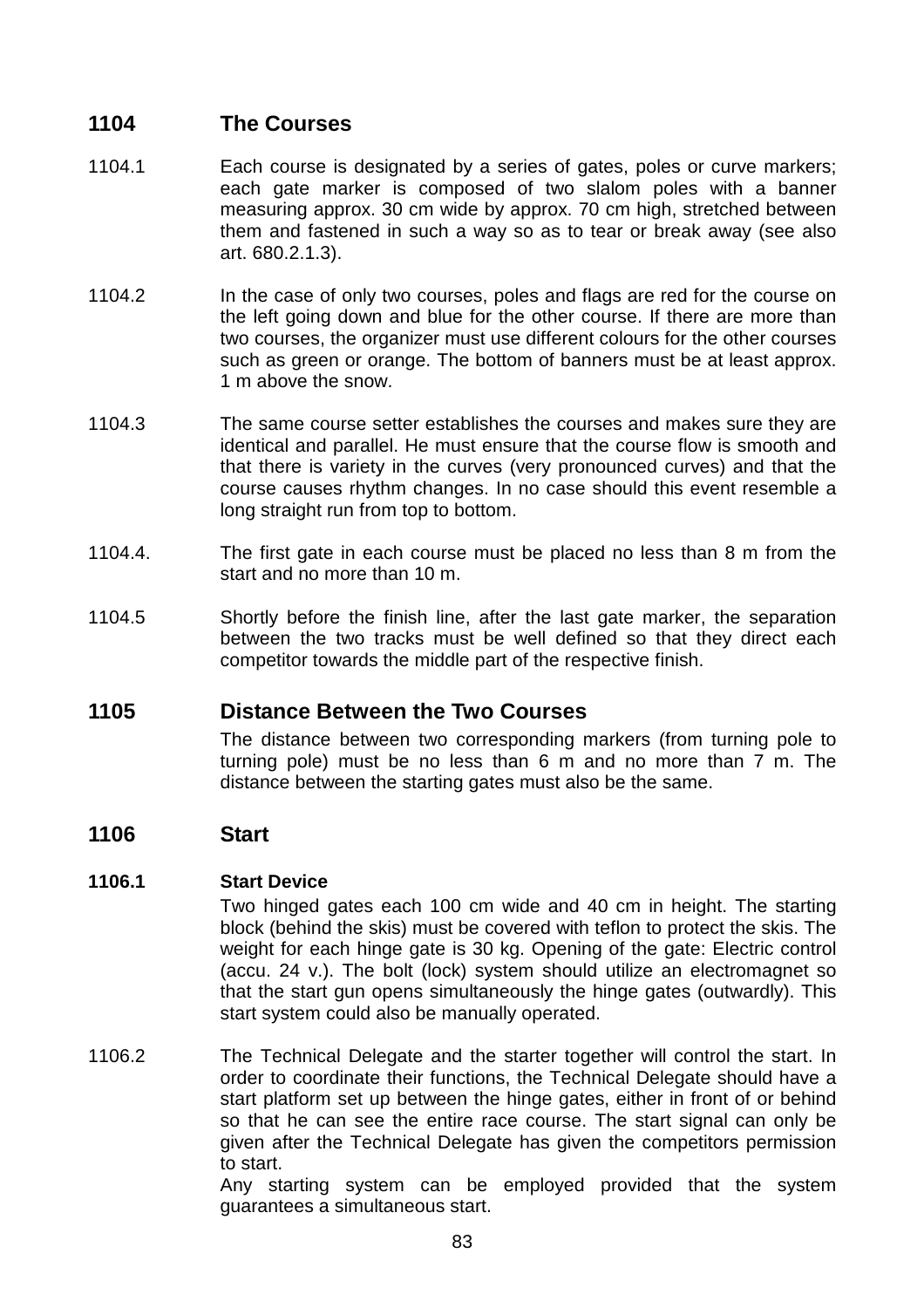# **1106.3 False Starts**

Sanctions will take place:

- 1106.3.1 if the competitor does not have at least one ski tip touching the hinge gate,
- 1106.3.2 if the competitor does not have both ski poles set in the marked places.

### **1106.4 Start Command**

 Before the starter gives the command of either "Ready - Set" or "Attention - Prêt" or "Achtung - Bereit" and the subsequent firing of the starting gun which opens the hinge gates, he must first ensure that the competitors are ready by asking the competitor starting in the red course "Red ready?" or "Rouge prêt?" or "Rot fertig?" and then the competitor in the blue course "Blue ready?" or "Bleu prêt?" or "Blau fertig?". Only after both competitors have answered "yes" or "oui" or "ja", the starter can give the start command.

1106.5 If one or both starting machine gates have clearly been blocked through a mechanical fault, the start must be repeated.

# **1107 Finish**

- 1107.1 The finish areas must be symmetrical. The line into the finish must be parallel with the line of the start posts.
- 1107.2 Each finish line is marked by two poles connected by a banner which form the finish. Each of these must be at least 7 m wide. The inside poles of the areas are placed side by side.
- 1107.3 It is necessary to set up visually separate finish approaches and exits.

# **1108 Jury and Course Setter**

### **1108.1 The Jury is set up as follows:**

- the Technical Delegate
- the Referee
- the Chief of Race
- 1108.2 The course setter is designated by the Jury of the competition (if he is not chosen by the FIS). Before setting the parallel course, he must conduct an inspection and study of the course in the presence of the Jury and those responsible for the course (the Chief of Race and the chief of course).

# **1109 Timing**

 As the start is simultaneous, only the difference in time between the competitors at the finish will be registered. With several electric eyes and an automatic print-out, the first competitor that breaks one of the signals starts the chronometer and receives the time "zero", the following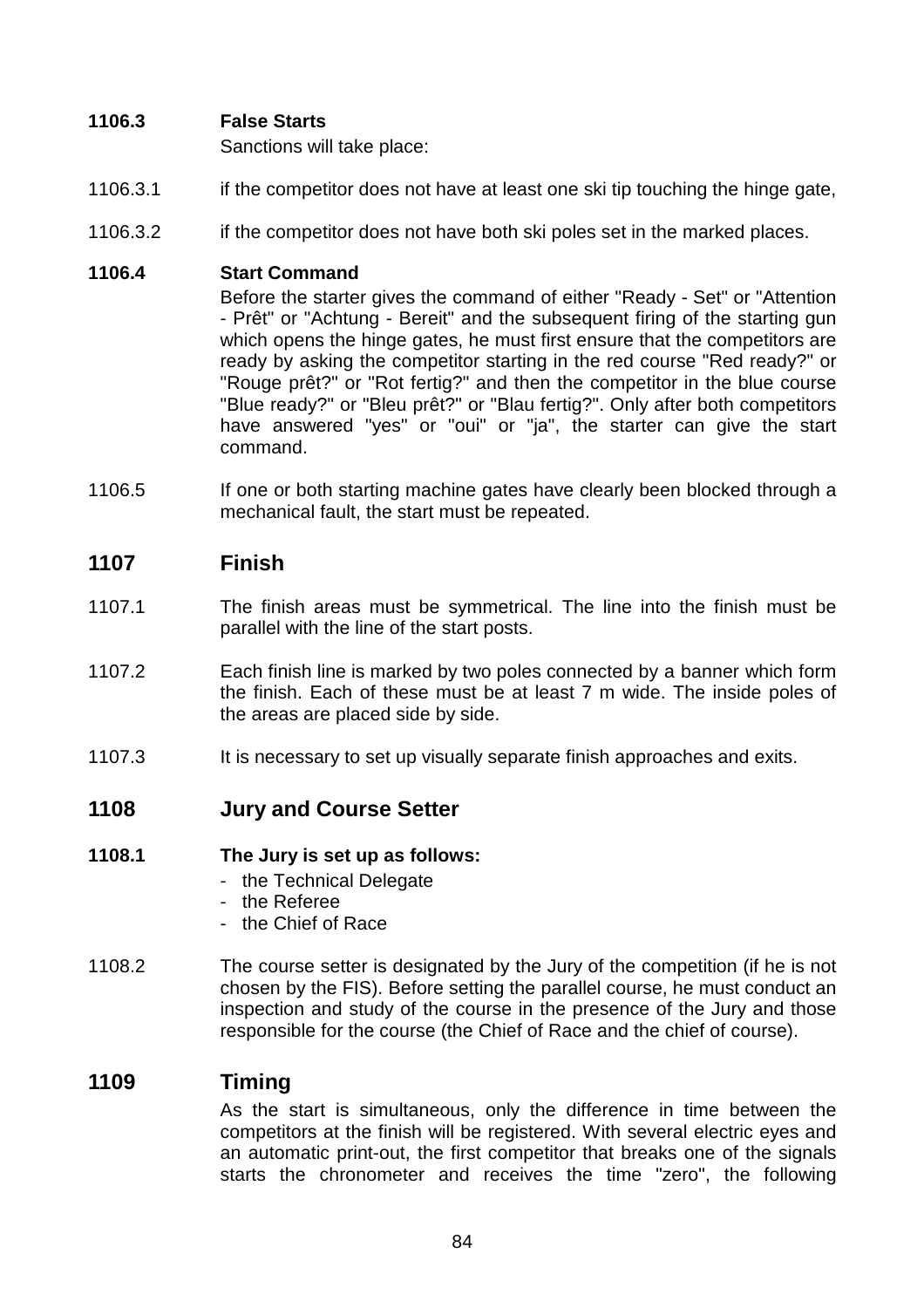competitors stop successively the clocks (chronometers) and receive the time difference in 1/1000-seconds to the first competitor.

# **1110 Execution of a Parallel on Two Courses**

 Each match between two competitors consists of two runs, the two competitors change courses for the second run.

# **1110.1 Number of Competitors**

 The finals of a competition should not include more than 32 competitors. These 32 competitors may either be entered directly or be the first 32 finishers from qualification competitions.

### **1110.2 Formation into Pairs**

1110.2.1 Sixteen pairs of competitors are formed, either after the finish of the selected previous race or according to their general classification in the FIS World Cup or FIS Continental Cup at the time, or according to their value (FIS points), in the following manner: Group together:

| OIVUP IVYVIIVI.      |                       |
|----------------------|-----------------------|
| the 1st and the 32nd | the 9th and the 24th  |
| the 2nd and the 31st | the 10th and the 23rd |
| the 3rd and the 30th | the 11th and the 22nd |
| the 4th and the 29th | the 12th and the 21st |
| the 5th and the 28th | the 13th and the 20th |
| the 6th and the 27th | the 14th and the 19th |
| the 7th and the 26th | the 15th and the 18th |
| the 8th and the 25th | the 16th and the 17th |
| (see table)          |                       |
|                      |                       |

- 1110.2.2 The competitors receive the numbers from 1 to 32 as classified and they keep them until the end of the races.
- 1110.2.3 Start order: following the order of the appended table, from top to bottom. All groups race in succession their first run and then their second. The lower starting number goes down the red course first, the higher number the blue course. For the second run it is reversed. This same system is used for all elimination runs including the finals.
- 1110.2.4 The competitors may inspect the course once from top to bottom with skis on. Inspection time 10 minutes.
- 1110.2.5 Sixteen winners remain as a result of the first elimination. In other words, those who, in their group, have obtained the lower total for the two runs or possibly two times zero.
- 1110.2.6 Competitors having a bye shall be permitted one training run on only one of the two courses before the beginning of the race.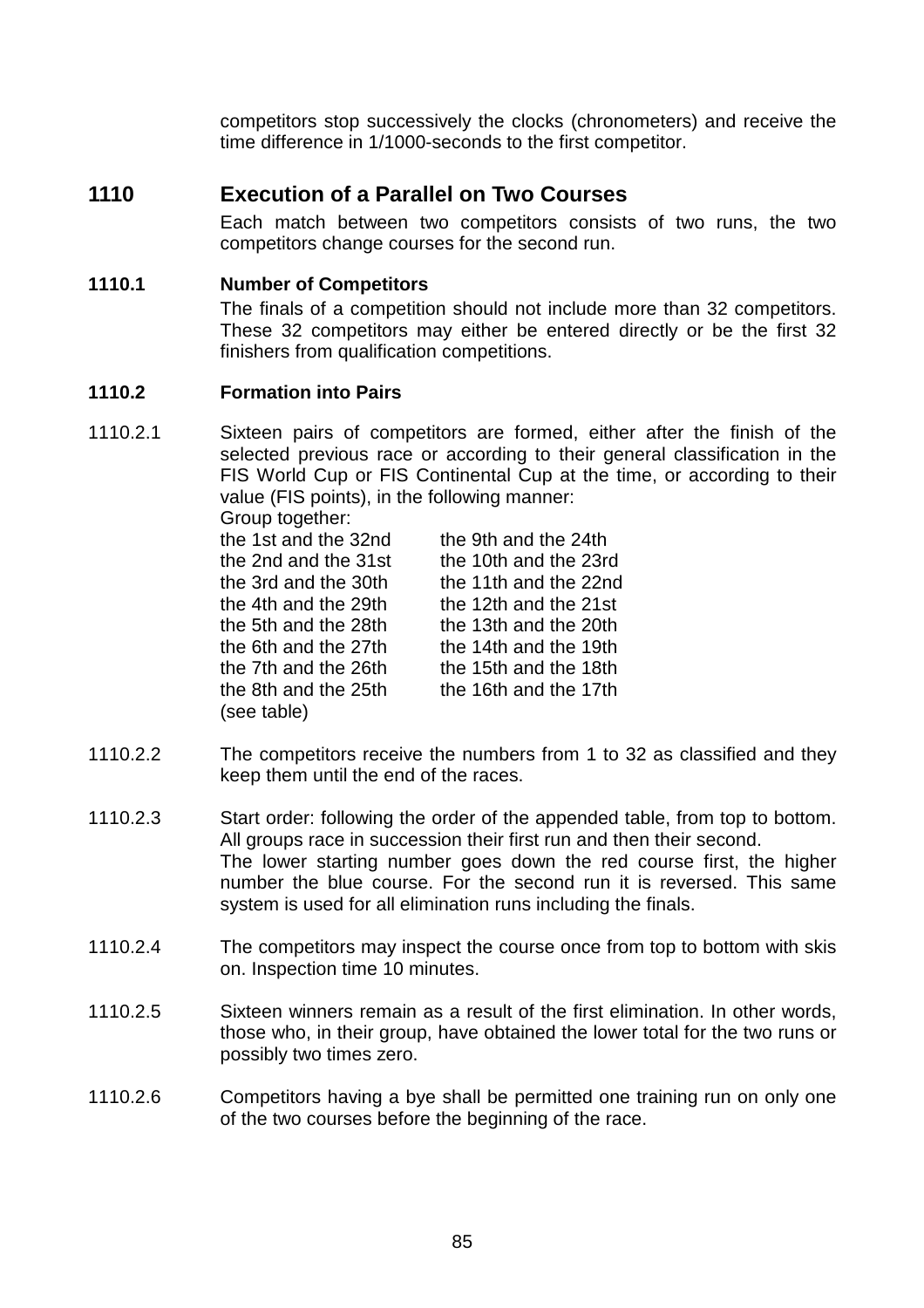### **1110.3 Second Round**

- 1110.3.1 The sixteen qualified competitors start according to the start system in pairs from top to bottom.
- 1110.3.2 These races are also run in two runs. There are eight that qualify for the quarter-finals.
- 1110.3.3 If the results of a parallel event are to count toward overall standings such as the FIS World Cup, then the finish positions for the 9th to 15th position will be obtained by using the results of the second elimination round. The competitors will be placed in order starting with the smallest losing time margin obtained in the second elimination round.

 If there are eliminated racers, the evaluation is done according to the number of runs or gates run.

### **1110.4 Quarterfinals**

- 1110.4.1 The eight qualified competitors start according to the start system in pairs from top to bottom.
- 1110.4.2 From the losing four competitors, positions 5, 6, 7 and 8 are determined by the time difference of each loser from the winner.

### **1110.5 Semi-finals and Final**

- 1110.5.1 The four qualified competitors start according to the start system from top to bottom.
- 1110.5.2 The losers of the semi-finals race their first run for the 3rd and 4th positions before the finalists race their first run, then the semi-finalists their second run and then the finalists their final race.

# **1111 Control of the Races**

 The gate judges are situated on both exterior sides of the courses. Each gate judge is supplied with a flag which corresponds to the colour of the course he is controlling (either blue or red). This flag is to be used immediately to notify the Jury of a disqualification in his section of the course.

 An official (judge) with a yellow flag is located approximately half way down the course where immediate judging of a gate judge's disqualification is done by raising the yellow flag in the direction of the course where the disqualification has been indicated. The raising of the yellow flag confirms the disqualification of the competitor.

# **1112 Disqualifications**

### **1112.1 Causes for disqualifications are the following:**

- false start (art. 1106.3)
- changing from one course to another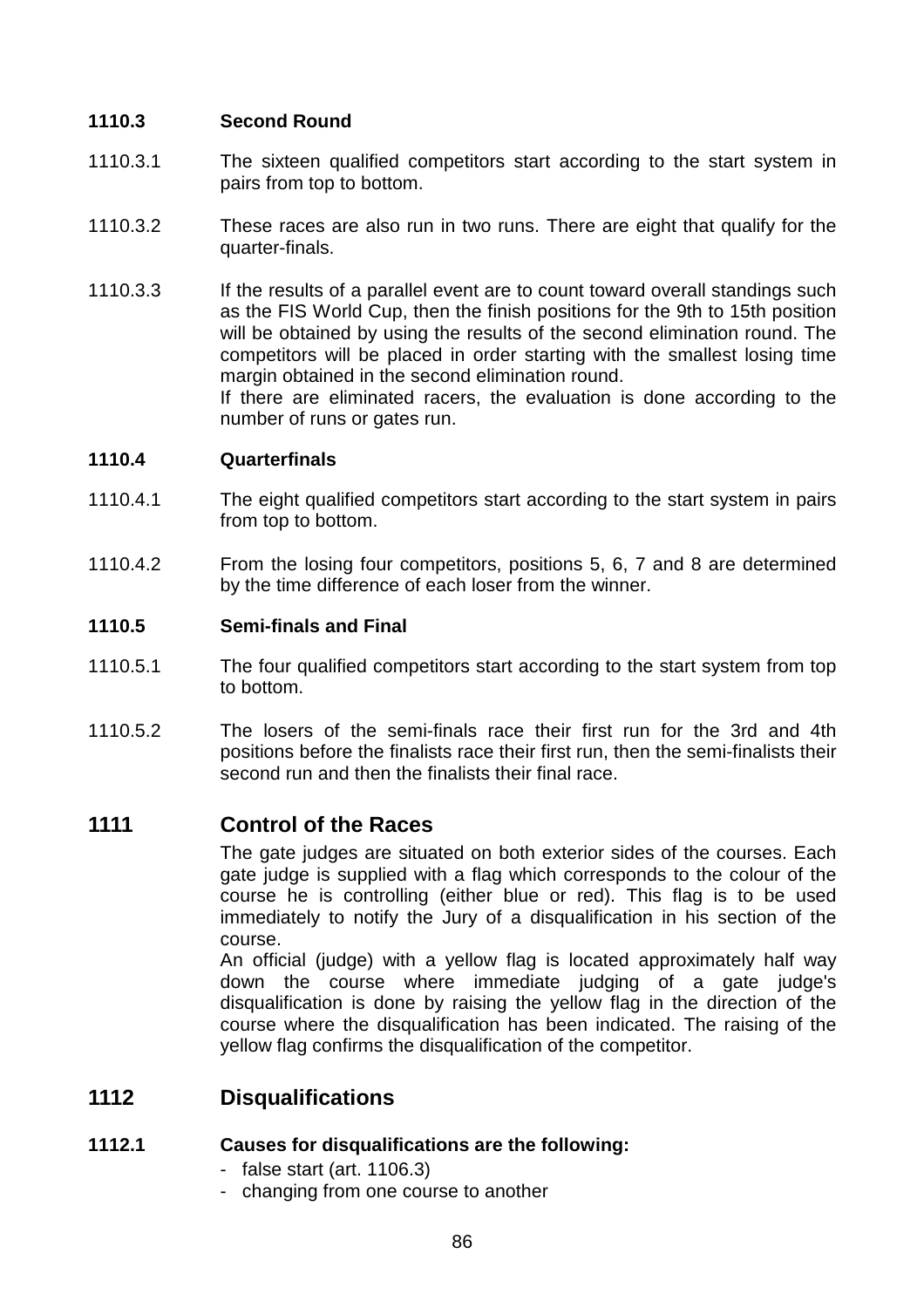- disturbing opponent, voluntarily or not
- straddling one ski inside a gate or pole with the other ski outside
- turn not executed on the outside of a gate
- not finishing
- 1112.2 If both competitors fall in either the first or second run of any round, the first competitor to reach the finish successfully will advance to the next round. If both competitors do not finish, the competitor who successfully skied the furthest distance will advance to the next round.
- 1112.3 The competitor that does not finish or is disqualified in the first run does not start in a second run.

# **1113 Slalom Rules**

 All slalom rules remain in effect, including the necessary homologation of the course as well as the competition rules.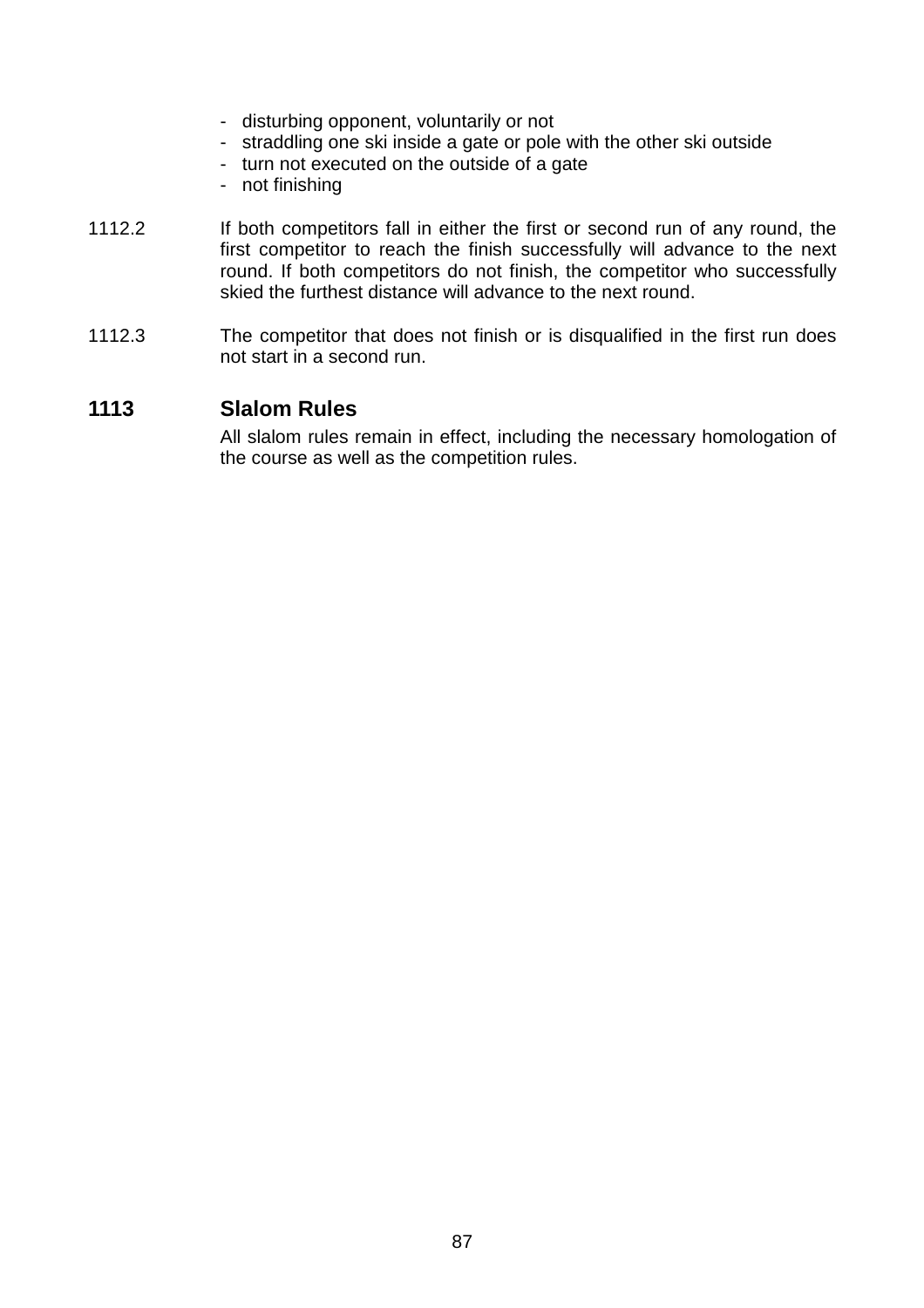**Table**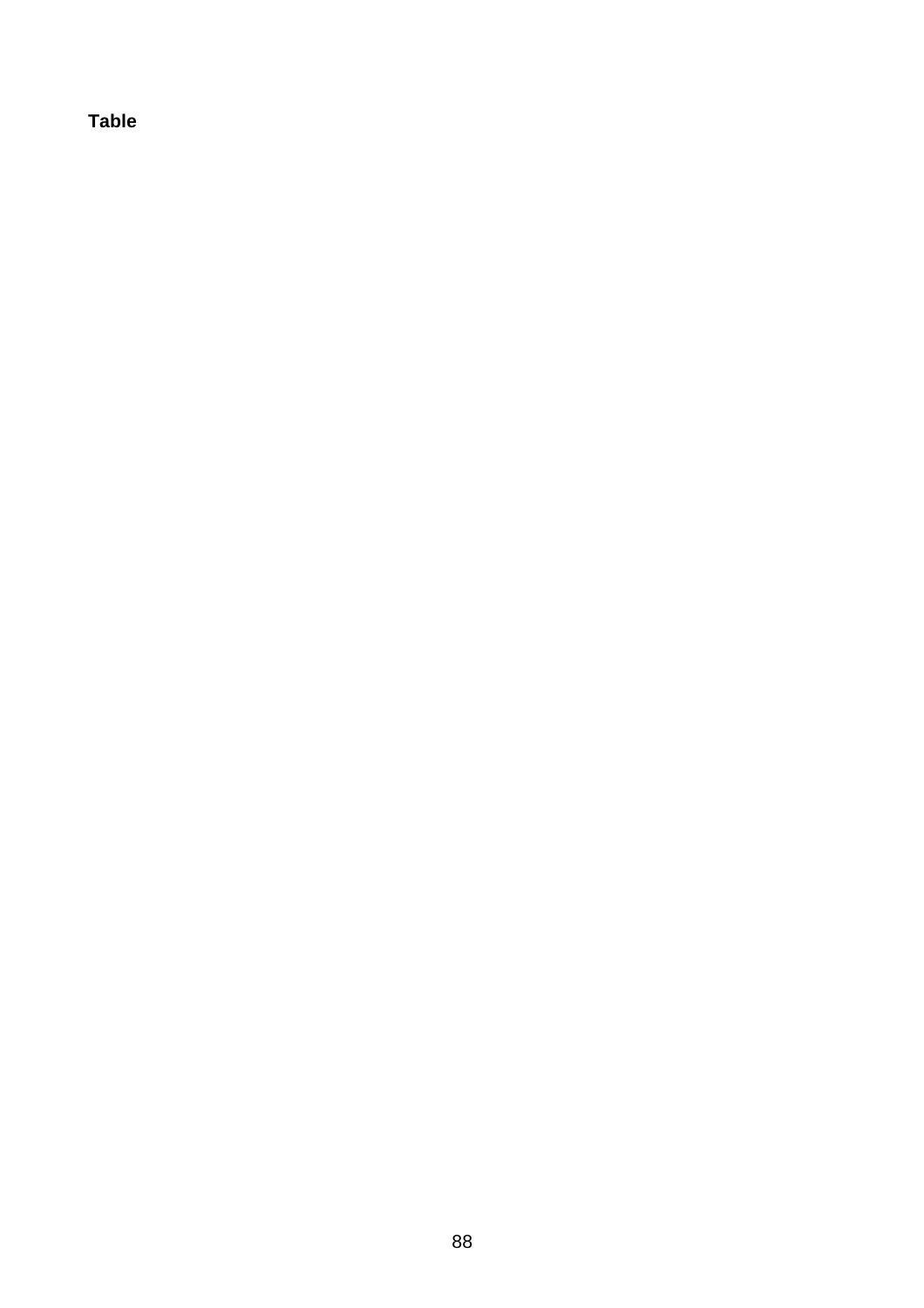# **Special Rules**

# **1200 Competitions under Artificial Light**

- 1200.1 The running of competitions under artificial lights is permitted.
- 1200.2 The lighting must meet the following specifications:
- 1200.2.1 The light level anywhere on the course may not be less than 80 lux, measured parallel to the surface. The lighting should be as uniform as possible.
- 1200.2.2 The floodlights must be so placed that the light does not alter the topography of the piste. The light must show the competitor the exact picture of the terrain and must not alter the depth perception and precision.
- 1200.2.3 The lights shall not cast the competitor's shadow into the racing line and shall not blind the competitor by glare.
- 1200.3 The TD must check ahead of time that the lighting conforms to the rules. The organizers shall provide him with light meters having cosine correction.
- 1200.4 The TD must submit a supplementary report on the quality of the lighting.

# **1210 Combined Competitions**

### **1210.1 Alpine Combined**

- 1210.1.1 A combined competition represents the final result of several similar or different disciplines, for example, of two Downhills, two Slaloms, a Downhill and a Slalom, etc., or of any four races. "The Triple Combined" is the result of the three special events of Downhill, Slalom and Giant Slalom. A "Quadruple Combined": Downhill, Slalom, Giant Slalom and Super G is also possible.
- 1210.1.2 Sequence of the Races The sequence of the different races to be combined can be decided by the organizers. It must be announced in the programme.

# 1210.1.3 Qualification In a combined competition, the result of one race can serve as a qualification for the next. In this case the organizing association, club or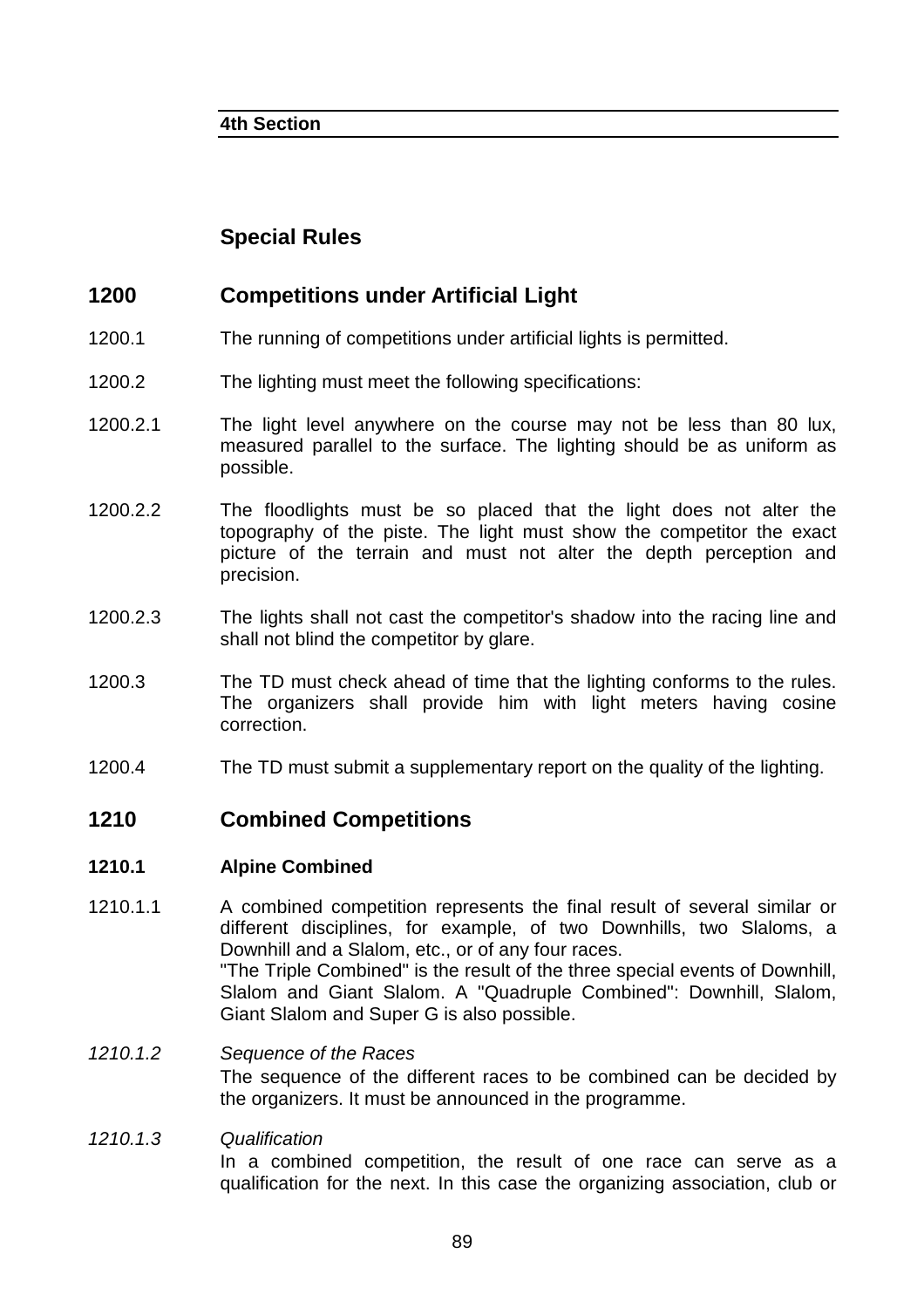the Jury must announce in advance how many competitors in one race can be entered for the next.

- 1210.1.4 Starting Order If it does not count as a qualification race, the start order is determined for each discipline according art. 621.
- 1210.1.4.1 Starting order in the Combined at Olympic Winter Games and FIS Ski World Championships In the 3rd and final run of the Combined, the first 15 competitors on the intermediate standings after the 2nd run, start in reversed order (therefore the 15th in the actual standings starts as first, the 16th as 16th etc.).
- 1210.1.5 Calculation of Combined Results The combined results shall be calculated by adding the race points which correspond to the results of the various races.
- 1210.1.5.1 Winner of the Combined at Olympic Winter Games, FIS Ski World Championships and FIS World Cups Winner of the alpine Combined (DH/SL) is the competitor who has the best total time (sum of the run times from both disciplines).

### **1210.2 Combined Events with Other Sports**

- 1210.2.1 The FIS may authorize competitions which consist of a ski discipline and other type of sport (e.g. ski-swim, ski-waterski, ski-sail).
- 1210.2.2 Combined events may be staged as individual or as team events.
- 1210.2.3 The rules governing the combined events together with the details of scoring shall be published in the programme. They must not be in contradiction to the regulations of the ICR, except for special authorization in accordance to art. 200.4.

# **1220 Team Competitions**

- 1220.1 The staging of team competitions is permitted.
- 1220.2 In absence of any agreement to the contrary, a team consists of five competitors of which the three best count for the result.
- 1220.3 The competitors of the individual teams must be named before the draw.
- 1220.4 FIS points will be awarded only if the individual disciplines are conducted according to the rules of the ICR.
- 1220.5 The placings of the teams will be determined by addition of the race points of the three best competitors of each team. In case of a tie, the placing is determined by the result of the best individual competitors.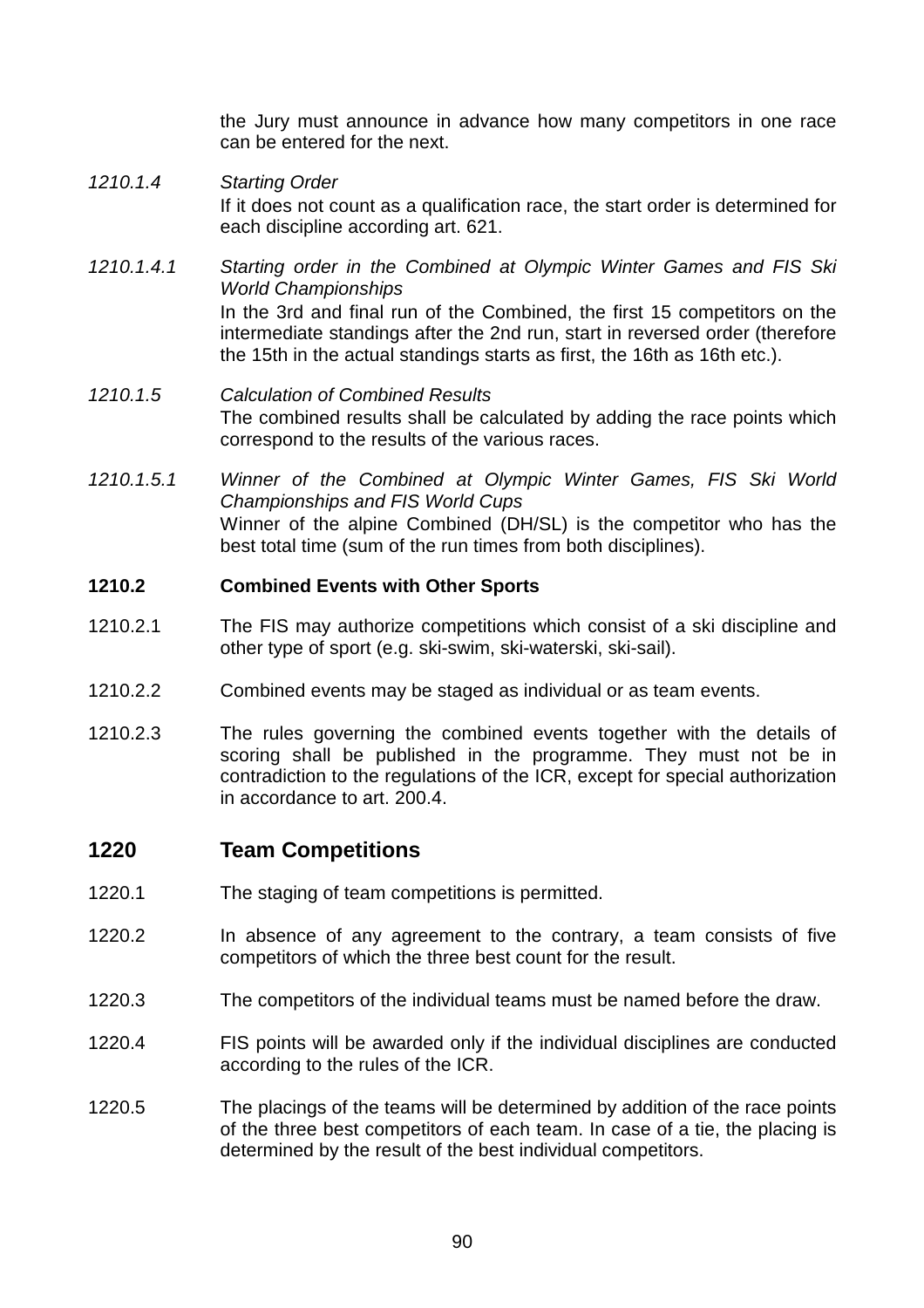- 1220.6 For combined placings, the team score for each discipline is calculated according to art. 1220.5. In case of a tie, the best team is determined by the team placing in the order of Downhill, Super G, Giant Slalom, Slalom.
- 1220.7 Team competitions may be conducted for children I and children II. Such team competitions should be described as «Specifications for Team Competitions for Children»

# **1240 Children's International Alpine Competitions**

### **1240.1 Approval by the FIS**

 International youth and children's competitions are to be approved by the FIS and published in the FIS Calendar at the normal fees.

### **1240.2 Limits on Competitions**

 Maximum ten international children's competitions may be organized for the Children l and Children ll age groups in Europe and maximum two in Scandinavia (exception for USA, Canada, Asia and the southern hemisphere).

### **1240.3 Competition for Children I**

 A competition for children I may consist of one GS race and one parallel race.

### 1240.3.1 One Pair of Skis

 For the category Children I, only the same pair of skis for Slalom and Giant Slalom per event (weekend including 2 races) may be used.

### **1240.4 Border Regions**

 Youth and children's events across nearby border regions, as long as they involve only neighbouring regional ski associations, are to be registered in writing with the FIS.

### **1240.5 Club Competitions**

 Club competitions, so long as they really involve only teams from various clubs, are to be registered in writing by the organizing club with its National Ski Association.

### **1240.6 Age Limits**

 The age limits for children in these competitions is according to art. 609. Each competitor at children's events has to prove his year of birth with an official document (Identity card, passport). The year of birth has to be mentioned on the race entry.

# **1250 FIS Race Points**

1250.1 The formula for the calculation of the race points permits the translation into points of the time differences between the winner and all other classified competitors.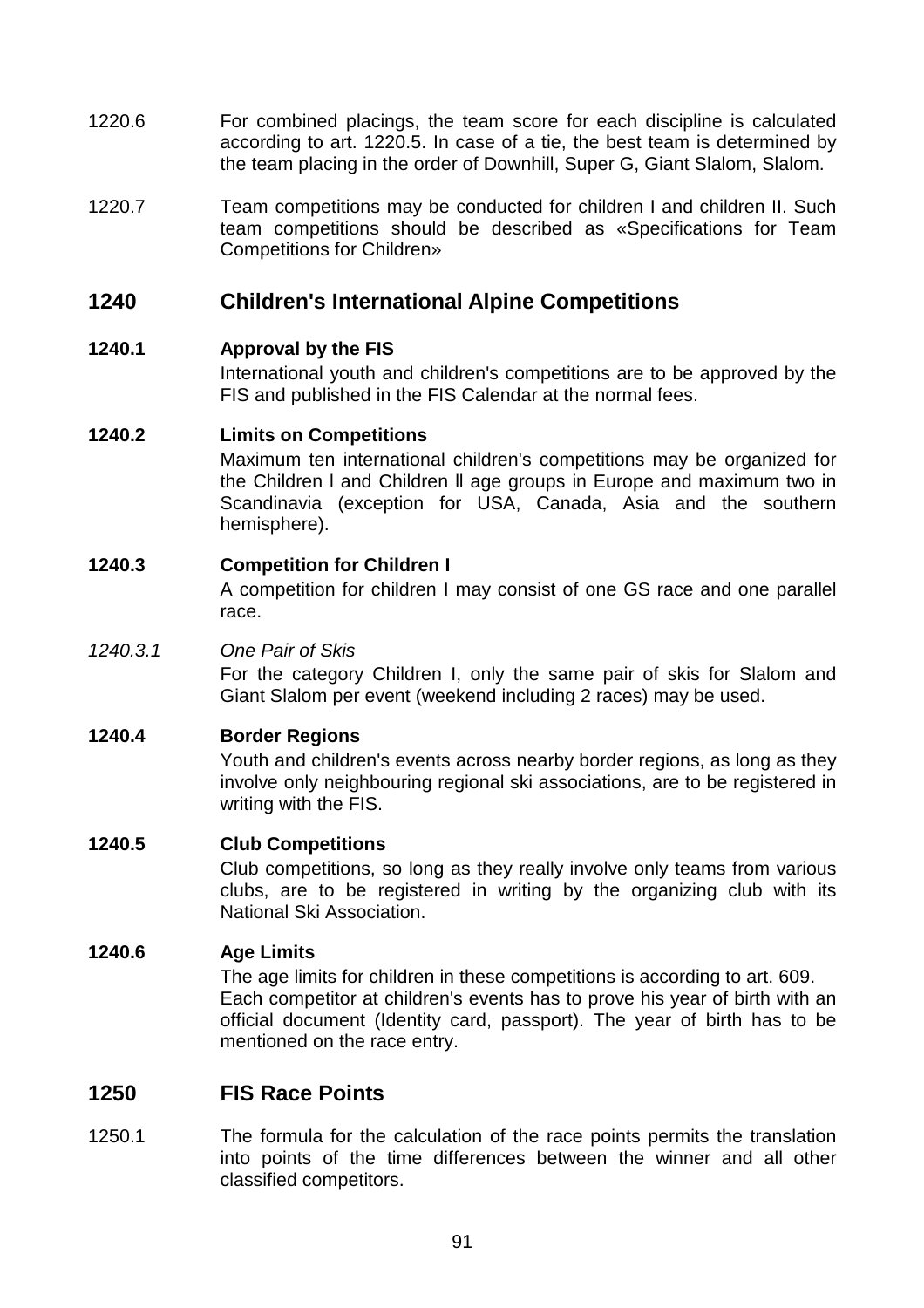1250.2 The formula for the calculation of the race points is the following:

$$
P = \frac{F \bullet Tx}{To} - ForP = (\frac{Tx}{To} - 1) \bullet F
$$

- P : Race points
- To: Time of the winner in seconds
- Tx: Time of the classified competitors in seconds
- 1250.3 The F values of the different events (Downhill, Slalom, Giant Slalom, Super G) are published by the FIS for the actual season (e.g. Bulletin, precisions, commentary, Rules of the FIS points).
- 1250.4 The race points are needed to establish the ranking for a race in connection with the FIS points of the competitors, for determining the race penalty.

# **1260 FIS Points**

- 1260.1 The FIS points of the competitors registered with the FIS are established according to the rules laid down by the Sub-Committee for Classification of Alpine Competitors.
- 1260.2 The FIS points lists based on these rules form the basis for the division of the competitors according to points. The corresponding commentary is part of these competition rules and will be renewed annually.

### **1260.3 Use of the FIS Points**

The FIS points are used particularly for:

- establishing the quotas at competitions (e.g. art. 1270 and Cup rules)
- as a basis for the grouping and draw of the competitors at races and in training
- establishing the race penalty (in connection with the race points)
- establishing the penalties for injury status and because of professional obligations etc.
- establishing the qualifications for the existing competition categories

# **1270 Participation in FIS Competitions**

- 1270.1 The quotas of the National Ski Associations to participate in the FIS Calendar competitions are as follows:
- 1270.1.1 Olympic Winter Games and FIS World Ski Championships According to the rules of the International Olympic Committee and the Organization of FIS World Ski Championships.
- 1270.1.2 FIS World Cup, FIS Continental Cups and FIS Races According to the corresponding rules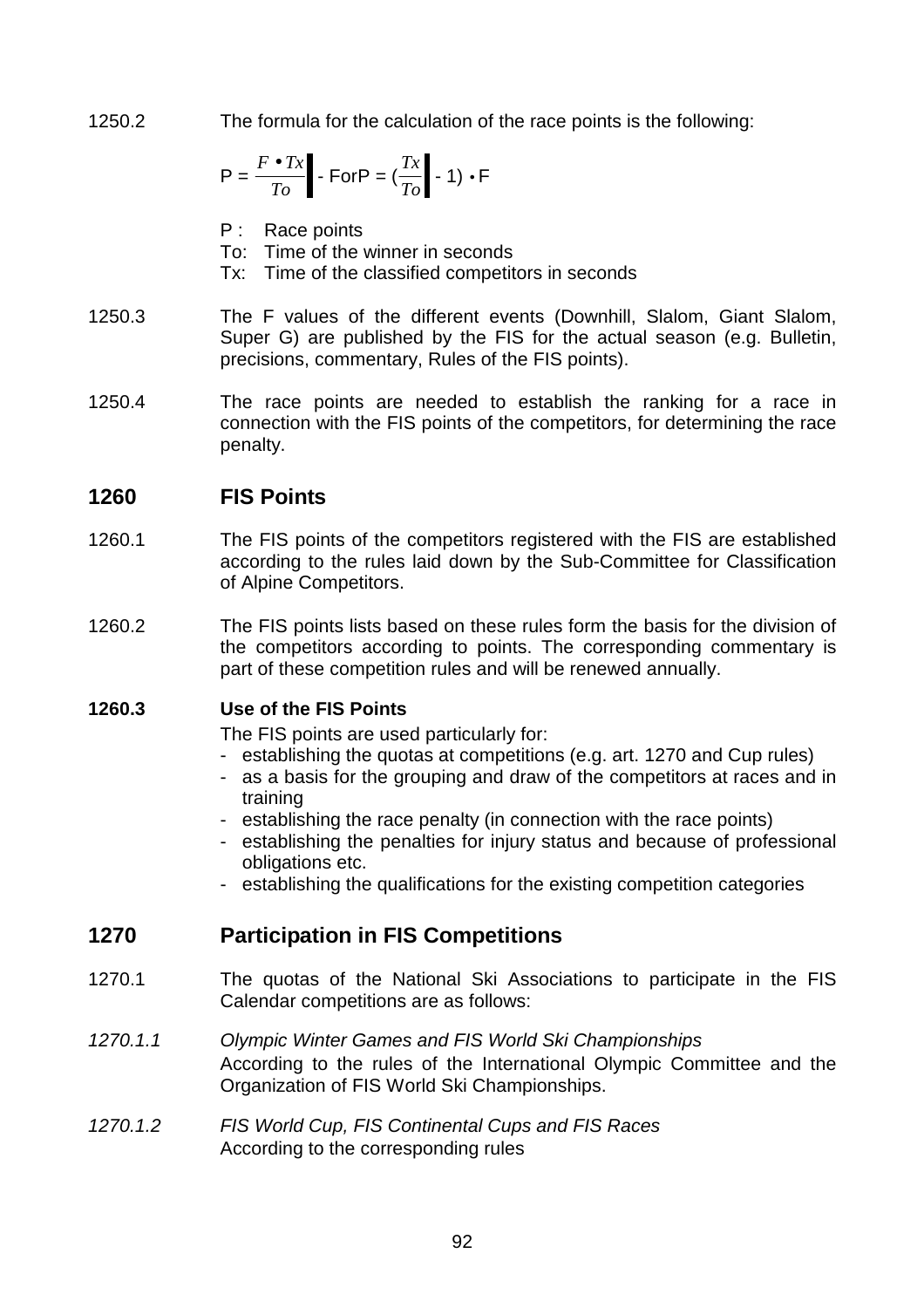1270.1.3 Quota Rule for Ladies competitions The FIS quotas for ladies competitions will be used when there are more than 140 competitors entered.

### 1270.1.4 Special Quotas The FIS Council can allow special quotas for certain countries, regions or Continental Cups. National Ski Associations direct specific requests to the FIS prior to the autumn meeting. For the Southern Hemisphere: spring meeting.

#### 1270.1.5 Basic Quotas for the Organizing Association Details according to the Rules of the FIS points.

- 1270.2 The qualification quotas for each National Ski Association are calculated according to the FIS points list published at the beginning of the competition season of the northern hemisphere. Quotas are calculated for each National Ski Association using the most advantageous discipline for each nation. Details according to the Rules of the FIS points.
- 1270.3 For all alpine competitions the number of competitors should not exceed 140. If by respecting the authorized national quotas and the basic quotas of the

organizing nations the number reaches more than 140, this is permissible. If the number of competitors does not reach 140, the organizing National Ski Association may fill to the maximum of 140 competitors with its own competitors.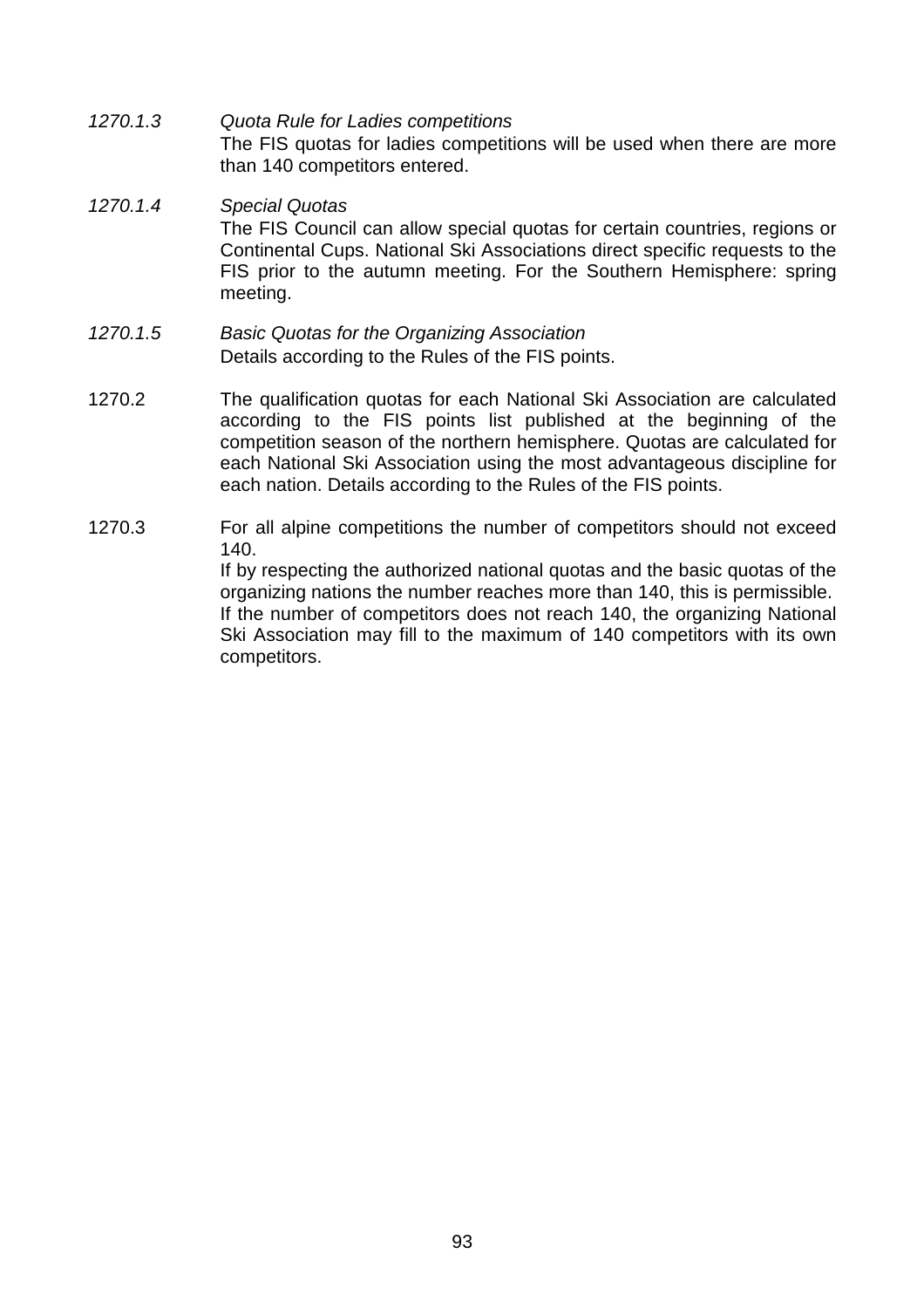### **INDEX**

**A**ccident insurance 204.2, 205.6.6, 212.4 Accreditation 220.5 Advertising 206 Age limit (TD) 604.1.4.1 Age limits 609 Alcohol or tobacco 206.1 Announcements 214 Appeal 626, 647 Assistant starter 612.2 Assistant timekeeper 612.5 Authorization 200.4 Award ceremony 618 **B**rief interruption 624.4 **C**alculation and announcement of results 617 Calendar conference and FIS Calendar 202 Calendar fees 202.5 Candidature and announcement 202.1 Casting vote 603.4.9.1 Ceremonies with anthems and/or flag hoisting 206.6 Chief gate judge 603.3.5, 665 Chief of calculations 612.7 Chief of course 603.3.2 Chief of course equipment 603.3.10 Chief of medical and rescue services 603.3.9 Chief of race 603.3.1, 603.4 Chief of timing and calculations 603.3.6 Chief steward 603.3.8 Chief Timekeeper 612.4 Childrens' competitions 1240 Civil Responsibility 212

Classification of categories 609.3

Classification of competitions 201 Coloured paper 617.3.5

Combined competitions 1210

Combined results 617.3.2

Commercial markings on equipment 207 Commission for Disciplinary Standards 632

Committee for competitions equipment 222.5

Compensation 205.6.2, 205.6.5, 206.2, 206.4

Competition equipment 222 Competition suits 608.2 **Competitions** 

- under artificial light 1200
- with limited participation 201.1
- with non-members 201.1.1, 201.2

Competitors' outfits 608 Control 200.5, 222.6 Course and competition 614 Course setter 603.4.6.1, 605 Arrival at the race site 605.8 Duties 605.7 - Replacement 605.5 - Rights 605.6 Supervision 605.3 Crash helmet 614.2.3, 707, 1007 Crossing of the finish line and recording of the times 615.3 Crowd control 603.3.4, 603.4.6.2 **D**elayed start 603.3.3, 613.6 Disqualifications 629 - Announcement 617.2 Doping 221 Double draw 621.8 Downhill 700 Course layout 702.3 Execution 706 in two runs 706.2 Ladies' courses 701.1.2 Men's courses 701.1.1 - Official training 704 Preparation and Inspection of the Course 703.2 Setting of the gates 615.1.2, 701.3, 703.1 - Timed training 704.8 Draw 217, 621 **E**ligibility Committee 207.5 Entries 215, 217.2 Entries in more than one competition 215.2 Equipment Controls for 222.6 - Rules for 603.3.3 **F**alse start 613.7, 805.4, 1106.3 Film rights 209 Final date of entry 213.8 Finish 615 Finish area 206.5 Finish controller 603.3.4, 603.3.6, 611.3.1, 612.6 Finish line and its markings 615.2 Finish referee 603.3.4 FIS code 617.3.4, 617.3.6 FIS Junior World Ski Championships 201.3.1

FIS languages 603.4.1.5, 603.4.5.6, 604.1.5.2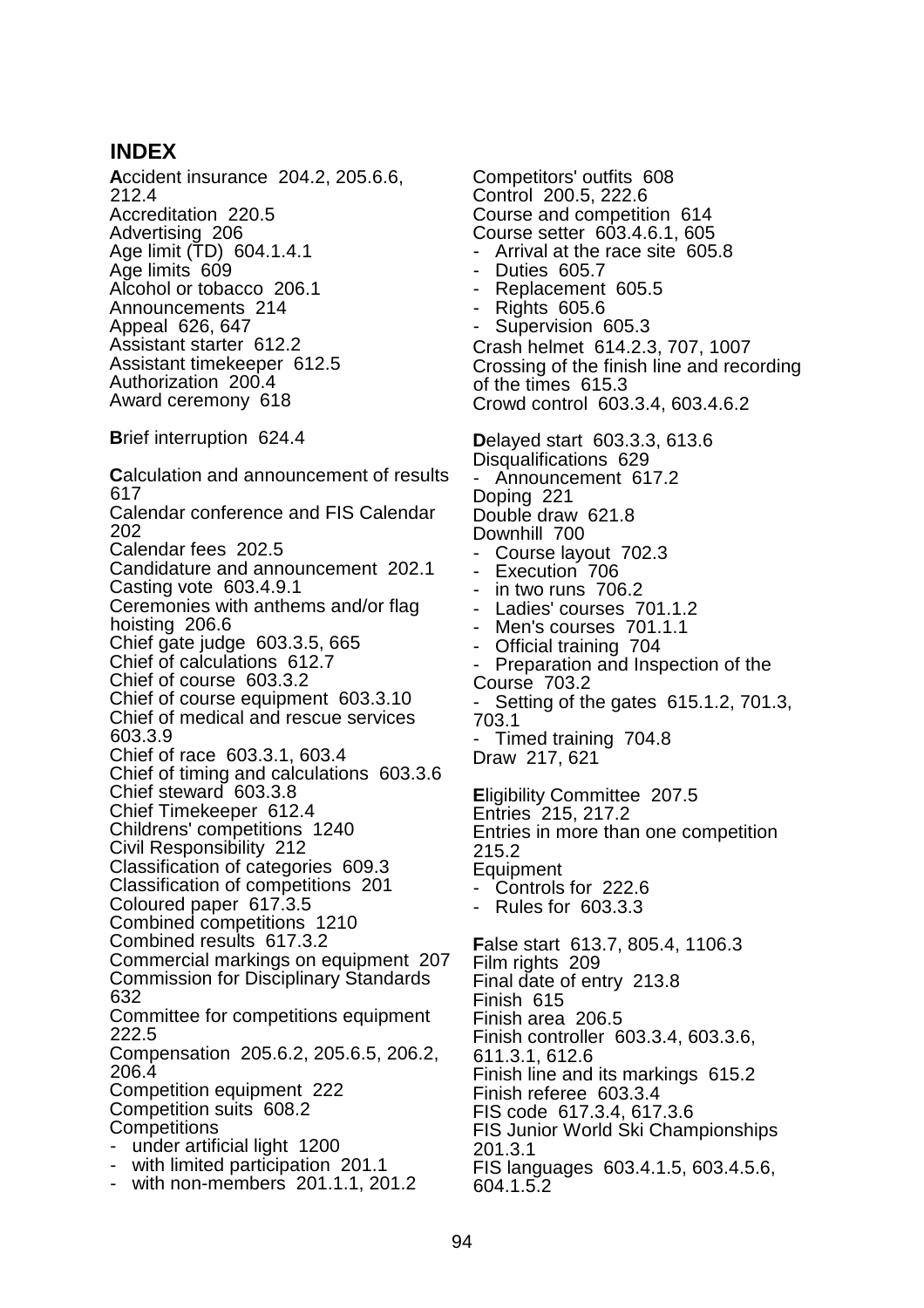FIS licence 203 FIS licence year 203.1 FIS points 1260 - Checking of the 603.4.9.1 - Classification of competitors 621.2 - Competitors without 603.4.6.2, 621.3, 621.4 Starting order by 621.3 Use of the 1260.3 FIS race points 1250 FIS points lists 1260.2 FIS World Ski Championships and Olympic Winter Games 201.3.1 - As a TD at 603.4.1.2, 603.4.9.5 - Course setter at 605.2, 605.3.1, 605.5.1 - Nomination of the Jury for 603.4.3.2, 604.2.1 Flex-poles 680.2 Forerunners 607 Gate judges 660 - Location 668 - Number 669 - Supplemental duties of the gate judge 667 - Support 670 - Task 662 - Duties at completion of the 1st and 2nd run 665 - Duties at the conclusion of the race 666 Giant Slalom 900 - Execution 906 - Flags 680.2.1.3 - Gates 901.2 - Inspection of the course 904 - Setting 903.1 - Spare poles 614.1.2.5 The courses 902 Group draw and start order 621 **H**and timing 611.2.2 Homologation file 603.4.9.1 Homologation of the courses 650 **I**nterdiction to continue after a gate fault 614.2.2 Interference 623.2 Interruption of the race or training 624 **J**ury 603.4 - Chairman of the 603.4.5 - Duties 603.4.6 - Franchise and Voting 603.4.5 - Lady 603.4.1.4, 603.4.3.4 - Tenure of the 603.4.4

**L**icences (FIS Licence) 203 Limitation 201.1 **M**edical examinations 221 Microphones at start and finish 616 Minutes 603.3.7, 603.4.5.5 More than one nationality 203.5.2 **N**ationality 203.5 Notice board 213.6 **O**fficial results 617.3 Officials, medical and technical personnel 606.1 Olympic Winter Games and FIS World Ski Championships 201.3.1 - As a TD at 603.4.1.2, 603.4.9.5 - Course setter at 605.2, 605.3.1, 605.5.1 - Nomination of the Jury for 603.4.3.2, 604.2.1 Organizing committee 211.2, 603 **P**arallel events 1100 Participation 200.3 Photo-electric cells at the finish 611.2.1.2 Plombing 608.2.1 Postponements or cancellations of competitions 214.3 Postponing effect 647.2 Presentation of the winner 206.6 Press chief 603.3.11 Private timing equipment of the teams 611.4 Prize giving 213.7 - Inexcusably absent 205.4 Prizes 219 Programme 213 Protests 640 **Q**ualification of competitors 204 Quotas of the national associations 1270.1 **R**ace points 1250 Race secretary 603.3.7 Radios 603.4.8 sufficient 603.4.9.1 Re-run 623 Referee 603.4.10 Collaboration with the TD 603.4.9.4 Results 218 Rights, timing and data 218.2 **S**ame time or same points 219.2, 617.3.3 Sanctions 203.5.5, 630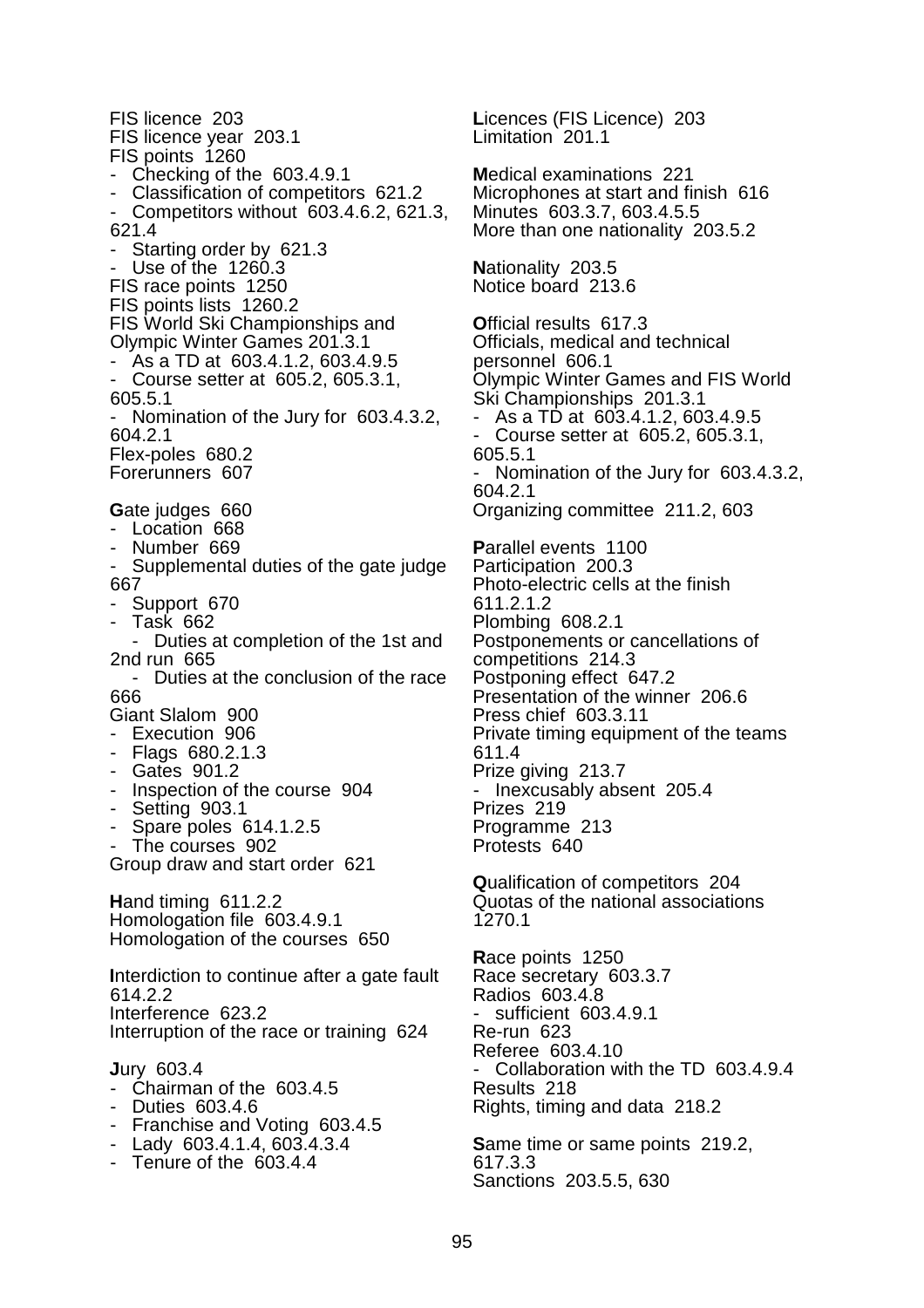Service personnel, suppliers and firms' representatives 220 Ski brake 608.3 Slalom 800 - Course setting 803 - Courses 802 - Execution of the Slalom 806 - Gates 801.2 - Inspection of the course 804 - Number of gates 801.2.4 **Setting 803.4** - Slalom poles 801.2.1 - Spare poles 614.1.2.5 - Start 805 - Start intervals 805.1 - Start signal 805.3 - Starting order 805.2 Slalom poles 680 Start 613 - Area 613.1 - Intervals 603.3.6, 603.4.6.1, 622 - Numbers 608.1 - Procedure 613.3 - Signal 613.4 - Start order 620 - for the 2nd run 621.10 - in extraordinary conditions 621.9 Start recorder 612.3 Start Referee 603.3.3 Start time of the re-run 623.4 Start times 213.5 Start, Finish, Timing and Calculations 610 Starter 612.1 Starting gates 611.2.1 Starting line 613.2 Substitute course 603.4.9.1 Super G 1000 - Gates 1001.3 Inspection of the course 1004 - Setting 1003.1 - Slalom poles and flags 680.2.1.3, 1001.3.1 - The Course 1002 Support for the competitors 205.6

**T**eam captains and trainers 216.3

Team captains' meeting 216 Team competitions 1220 Team doctor 603.3.9 Technical Advisor 603.4.11 Technical Delegate (TD) 604 - Candidate 604.1.5.2 - Assignment 604.1.5.4 - Decision 603.4.9.4 - Development 604.1.4 - Duties 603.4.9 - Further training 604.1.7 - Insurance 212 - Liability insurance 212 - Licence 604.1.3.1, 604.1.6 - Replacement 604.3<br>- Sanctions 604.6 - Sanctions 604.6<br>- Training 604.1.5 - Training 604.1.5 Travel costs 604.5 Television 208 - Basic signal 208.5 - Short reports 208.6 Termination of a competition 625 Times - Forerunners 607.6 - Presentation 611.2.3 Unofficial 617.1 - announcement 617.2.2 Timing 610 at the start 613.5 Electronic 611.2.1 two electronic timing systems 611.2.1 Training 603.3.9, 603.4.4.1, 603.4.6, 604.4.4, 607.1, 608.3, 621.7, 704 Training numbers 704.6 Transmission by radio 611.1 Types of competitions 201 **V**alid and false starts 613.7, 805.4 Validity of a re-run 623.3 Validity of the FIS homologation certificate 650.6.6 Video and film control 806.3 **W**arm up slope 614.1.3

**Y**ellow zones 705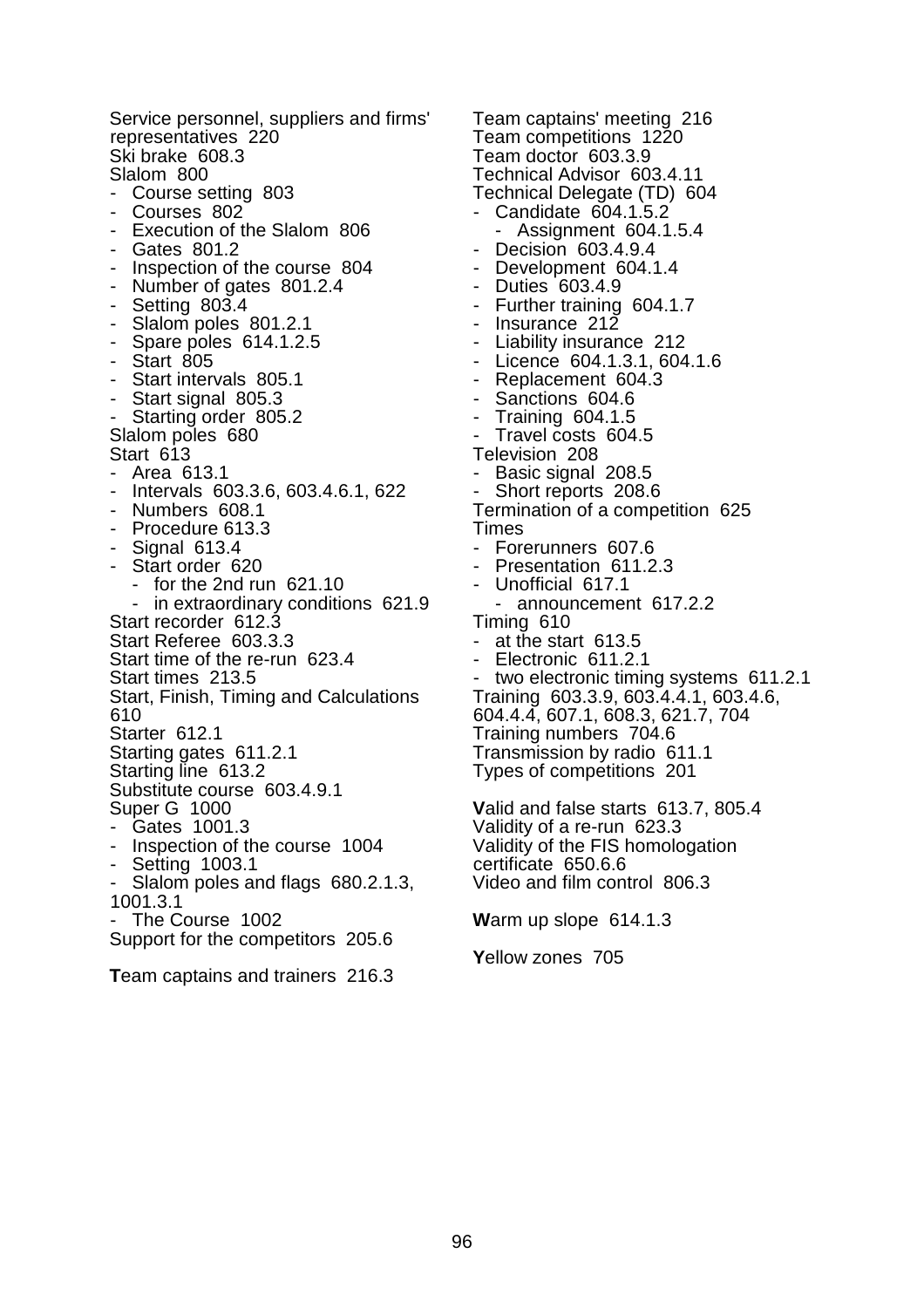|            |            | Abbreviations / Abréviatons / Abkürzungen                                                                                        |
|------------|------------|----------------------------------------------------------------------------------------------------------------------------------|
| AC         | $=$        | Acro                                                                                                                             |
| AE         | $=$        | <b>Aerials</b> / Saut / Springen                                                                                                 |
| AL         | $=$        | <b>Alpine</b> / <i>Alpin</i> / Alpin                                                                                             |
| <b>ANC</b> | $=$        | <b>Australia New Zealand Cup (COC)</b>                                                                                           |
| BA         | $=$        | <b>Big Air</b> (FS, SB)                                                                                                          |
| C          | =          | <b>Classical technique</b> / Technique classique / Klassische Technik                                                            |
|            |            | or, ou, oder Combined (FS)                                                                                                       |
| <b>CAR</b> | $=$        | Carving                                                                                                                          |
| CC         | $=$        | Cross-Country / Fond / Langlauf                                                                                                  |
| <b>CHI</b> | $=$        | <b>Childrens Races</b> / Concours pour Enfants / Kinderrennen                                                                    |
| <b>CIT</b> | $=$        | <b>Citizen Racers /</b><br>Coureurs Citadins / Städteskirennläufer                                                               |
| <b>CL</b>  |            |                                                                                                                                  |
| COC        | $=$        | Classic (TM)<br><b>Continental Cup</b> / Coupe continentale / Kontinentalcup                                                     |
| <b>COR</b> | $=$<br>$=$ | <b>Corporate Racers</b> / Coureurs corporatifs / Firmenwettkämpfer                                                               |
| CS         | $=$        | <b>Classic Sprint (TM)</b>                                                                                                       |
| DAR        | =          | <b>Disabled Events</b> / <i>Epreuves handicapés</i> / Behinderten                                                                |
|            |            | Wettbewerbe                                                                                                                      |
| DH         | =          | Downhill / Descente / Abfahrt                                                                                                    |
| DM         | $=$        | Dual Moguls / Bosses en parallèle / Parallelbuckelfahren                                                                         |
| EC         | =          | European Cup / Coupe d'Europe / Europacup (COC)                                                                                  |
| F.         | $=$        | Free technique / Technique libre / Freie Technik                                                                                 |
| <b>FEC</b> | $=$        | Far East Cup (COC)                                                                                                               |
| FH         | =          | <b>Flying-hills</b> / Tremplin de vol / Flugschanze                                                                              |
| FS         | =          | <b>Freestyle</b>                                                                                                                 |
| <b>GP</b>  | =          | <b>Grand Prix</b>                                                                                                                |
| <b>GR</b>  | $=$        | Grass Skiing Competitions / Compétitions Ski sur herbe /                                                                         |
|            |            | Grasski-Wettkämpfe                                                                                                               |
| GS         | =          | Giant Slalom / Slalom Géant / Riesenslalom                                                                                       |
| HP         | $=$        | Halfpipe (SB)                                                                                                                    |
| JP         | $=$        | <b>Ski-Jumping</b> / Saut à ski / Skispringen                                                                                    |
| <b>JUN</b> | $=$        | <b>Juniors</b> / <i>Juniors</i> / Junioren                                                                                       |
| K          | $=$        | Combined / Combiné / Kombination                                                                                                 |
| L.         | $=$        | <b>Ladies</b> / Dames / Damen                                                                                                    |
| LН         | $=$        | Large hills / Grand tremplin / Grossschanze                                                                                      |
| <b>LOW</b> | $=$        | Lowlander's Races / Concours des Pays plats / Flachlandrennen                                                                    |
| M          | =          | Men / Messieurs / Herren                                                                                                         |
|            |            | or, ou, oder $Mix (2C + 2F)$                                                                                                     |
| <b>MAS</b> | =          | <b>Veterans Racers /</b>                                                                                                         |
|            |            | Coureurs Vétérans / Veteranenwettkämpfer                                                                                         |
| ML         | =          | Popular Cross-Country Races / Fond de masses /                                                                                   |
|            |            | Massenlangläufe                                                                                                                  |
| <b>MO</b>  | =          | <b>Moguls</b> / Bosses / Buckelfahren                                                                                            |
| <b>NAC</b> | =          | Nor-Am Cup (COC)                                                                                                                 |
| <b>NC</b>  | $=$        | National Championships with international participation /                                                                        |
|            |            | Championnats Nationaux avec participation internationale /                                                                       |
|            |            | Nationale Meisterschaften mit internationaler Beteiligung                                                                        |
| <b>NH</b>  | =          | Normal hills / Tremplin normal / Normalschanze                                                                                   |
| <b>NJC</b> | $=$        | <b>National Junior Championships with international</b>                                                                          |
|            |            | participation /                                                                                                                  |
|            |            | Championnats Nationaux Juniors avec participation internationale                                                                 |
|            |            |                                                                                                                                  |
| <b>NK</b>  |            | Nationale Junioren-Meisterschaften mit internationaler Beteiligung<br>Nordic Combined / Combiné nordique / Nordische Kombination |
| <b>NS</b>  | =          | New Style (FS)                                                                                                                   |
| <b>OWG</b> | =<br>$=$   | <b>Olympic Winter Games /</b>                                                                                                    |
|            |            | Jeux Olympiques d'Hiver / Olympische Winterspiele                                                                                |
|            |            |                                                                                                                                  |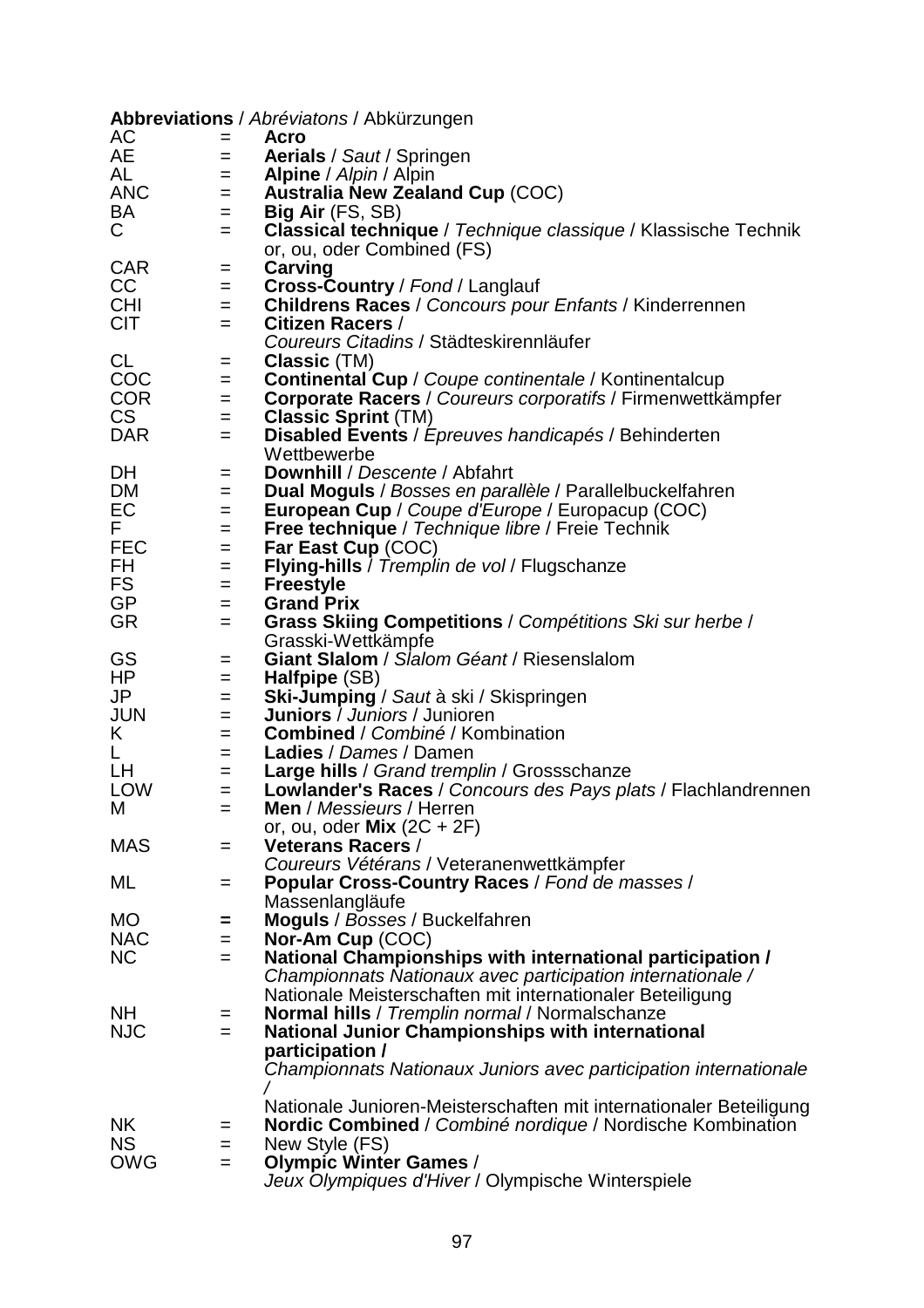| P          | $=$ | Plastic covered hills / Tremplins plastifiés / Mattenschanzen<br>or, ou, oder <b>Pursuit</b> / poursuite /<br>Verfolgung, or, ou, oder Parallel |
|------------|-----|-------------------------------------------------------------------------------------------------------------------------------------------------|
| <b>PGS</b> | $=$ | Parallel Giant Slalom / Slalom géant parallèle /<br>Parallelriesenslalom                                                                        |
| <b>PSL</b> | $=$ | Parallel Slalom / Slalom parallèle / Parallelslalom                                                                                             |
| <b>ROL</b> | $=$ | Rollerskiing / Ski à roulettes / Rollerski                                                                                                      |
| <b>SAC</b> | $=$ | <b>South American Cup (COC)</b>                                                                                                                 |
| <b>SB</b>  | $=$ | <b>Snowboard</b>                                                                                                                                |
| <b>SBX</b> | $=$ | <b>Snowboard Cross</b>                                                                                                                          |
| SG         | $=$ | <b>Super G</b> / super G / Super-G                                                                                                              |
| <b>SL</b>  | $=$ | <b>Slalom</b>                                                                                                                                   |
| SS<br>T    | $=$ | <b>Speed Skiing / Ski de Vitesse / Geschwindigkeitsrennen</b>                                                                                   |
|            | $=$ | Team competition /                                                                                                                              |
|            |     | Compétition. pour Equipe / Mannschaftswettkampf                                                                                                 |
| TM         | $=$ | <b>Telemark</b>                                                                                                                                 |
| UNI        | $=$ | University Racers /                                                                                                                             |
|            |     | Coureurs Universitaires / Universitätswettkämpfer                                                                                               |
| <b>UVS</b> | $=$ | <b>Universiade</b>                                                                                                                              |
| WC.        | $=$ | World Cup / Coupe du Monde / Weltcup                                                                                                            |
| <b>WJC</b> | $=$ | FIS World Junior Ski Championships / Championnats du Monde                                                                                      |
|            |     | de Ski FIS juniors / FIS-Junioren-Ski-Weltmeisterschaften                                                                                       |
| <b>WSC</b> | $=$ | FIS World Ski Championships / Championnats du Monde de Ski<br>FIS / FIS-Ski-Weltmeisterschaften                                                 |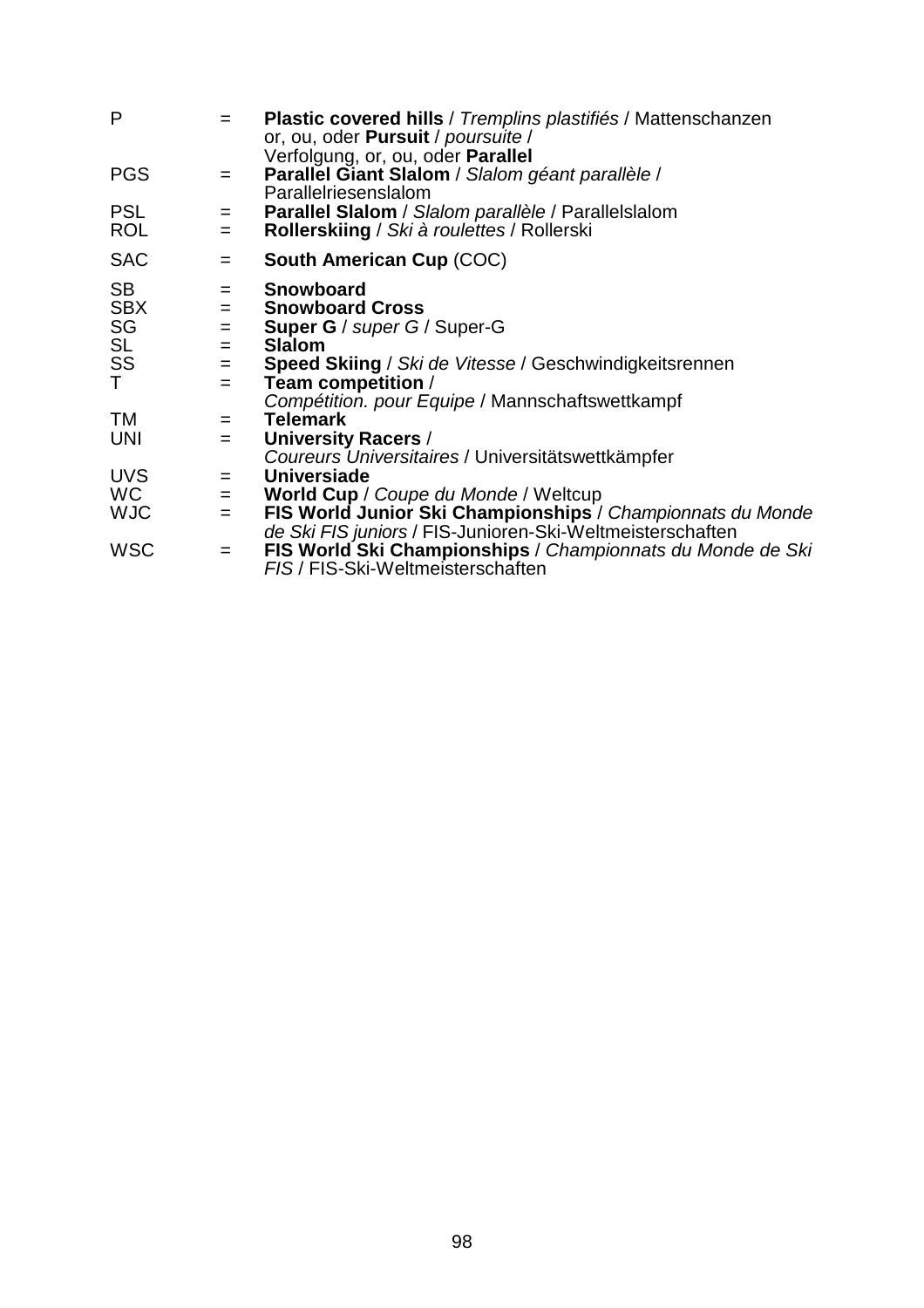### **Appendix: Competition Folder** (See Alpine Form Package)

In carrying out a competition, the folder of the organizer must include the following documents:

- Programme of the competition (art. 213, 214)
- Entry List (art. 215)
- Programme for (Alpine Form Package)
- Start List 1st run (art. 621.3)
- Results, 1st Run (art. 621.10.1)
- Start List 2nd run (if possible, but not mandatory)
- Official Results (art. 617.3)
- Attendance List
- Minutes from the team captains' meetings (art. 603.3.7)
- Minutes of the Jury (art. 603.3.7)

The TD will calculate by himself the penalties (art. 604.5.1.3). To that, he has to deliver:

- The Penalty Calculation (art. 603.4.9.3)
- His report about the competition and eventually other additional reports (art. 603.4.9.3)

List of Official Documents

| TITLE OF THE DOCUMENTS                          | art. ICR  | <b>COLOUR</b> |
|-------------------------------------------------|-----------|---------------|
| List of the competitors                         | 215       | green         |
| Downhill / DH                                   | 700       | yellow        |
| List of the competitors according to FIS points | 621       | yellow        |
| <b>Training List</b>                            | 621.7     | yellow        |
| <b>Training Times</b>                           | 704.8.2   | yellow        |
| <b>Start List</b>                               | 621.3     | yellow        |
| <b>Official Results</b>                         | 617.3     | yellow        |
| <b>Penalty Calculation</b>                      | 603.4.9.3 | yellow        |
| Slalom / SL                                     | 800       | blue          |
| List of the competitors according to FIS points | 621       | blue          |
| Start List, 1st Run                             | 621.3     | blue          |
| Results, 1st Run                                | 621.10.1  | blue          |
| Start List, 2nd Run                             | 621.10.3  | blue          |
| <b>Official Results</b>                         | 617.3     | blue          |
| <b>Penalty Calculation</b>                      | 603.4.9.3 | blue          |
| Giant Slalom / GS                               | 900       | pink          |
| List of the competitors according to FIS points | 621       | pink          |
| Start List, 1st Run                             | 621.3     | pink          |
| Results, 1st Run                                | 621.10.1  | pink          |
| Start List, 2nd Run                             | 621.10.3  | pink          |
| <b>Official Results</b>                         | 617.3     | pink          |
| <b>Penalty Calculation</b>                      | 603.4.9.3 | pink          |
| Super G / SG                                    | 1000      | green         |
| List of the competitors according to FIS points | 621       | green         |
| <b>Start List</b>                               | 621.3     | green         |
| <b>Official Results</b>                         | 617.3     | green         |
| <b>Penalty Calculation</b>                      | 603.4.9.3 | green         |
| Parallel Events / P                             | 1100      | blue          |
| List of the competitors                         | 1110.1    | blue          |
| <b>Start List</b>                               | 1110.2.3  | blue          |
| <b>Official Results</b>                         | 1110.3.3  | blue          |
| Combines Events / K                             | 1210      | white         |
| <b>Official Results</b>                         | 1210.1.5  | white         |